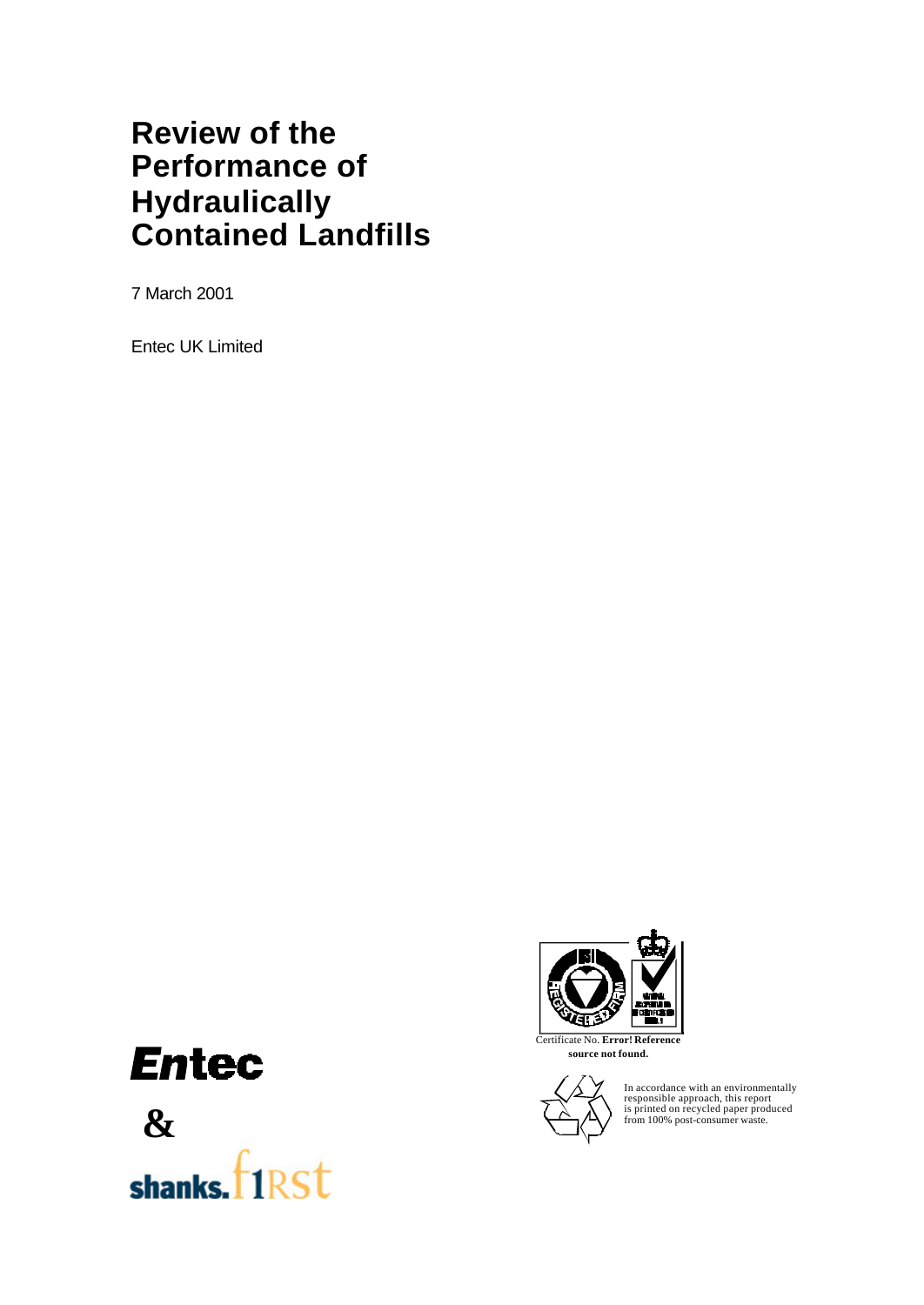Main Contributors

Francis Crozier Alec Erskine Ben Fretwell James Jones Angela McMahon Nick Rukin

#### **Issued by**

………………………………………………

………………………………………………………………

………… Nick Rukin

#### **Approved by**

………… Francis Crozier

#### **Entec UK Limited**

160-162 Abbey Foregate Shrewsbury Shropshire SY2 6BZ England Tel: +44 (0) 1743 342000 Fax: +44 (0) 1743 342010 **Error! Reference source not found. Error! Reference source not found.**

h:\projects\wm-220\00970\docs\rr166i1.doc

Certificate No. **Error! Reference source not found.**



In accordance with an environmentally responsible approach, this report is printed on recycled paper produced from 100% post-consumer waste.



# **Review of the Performance of Hydraulically Contained Landfills**

7 March 2001

Entec UK Limited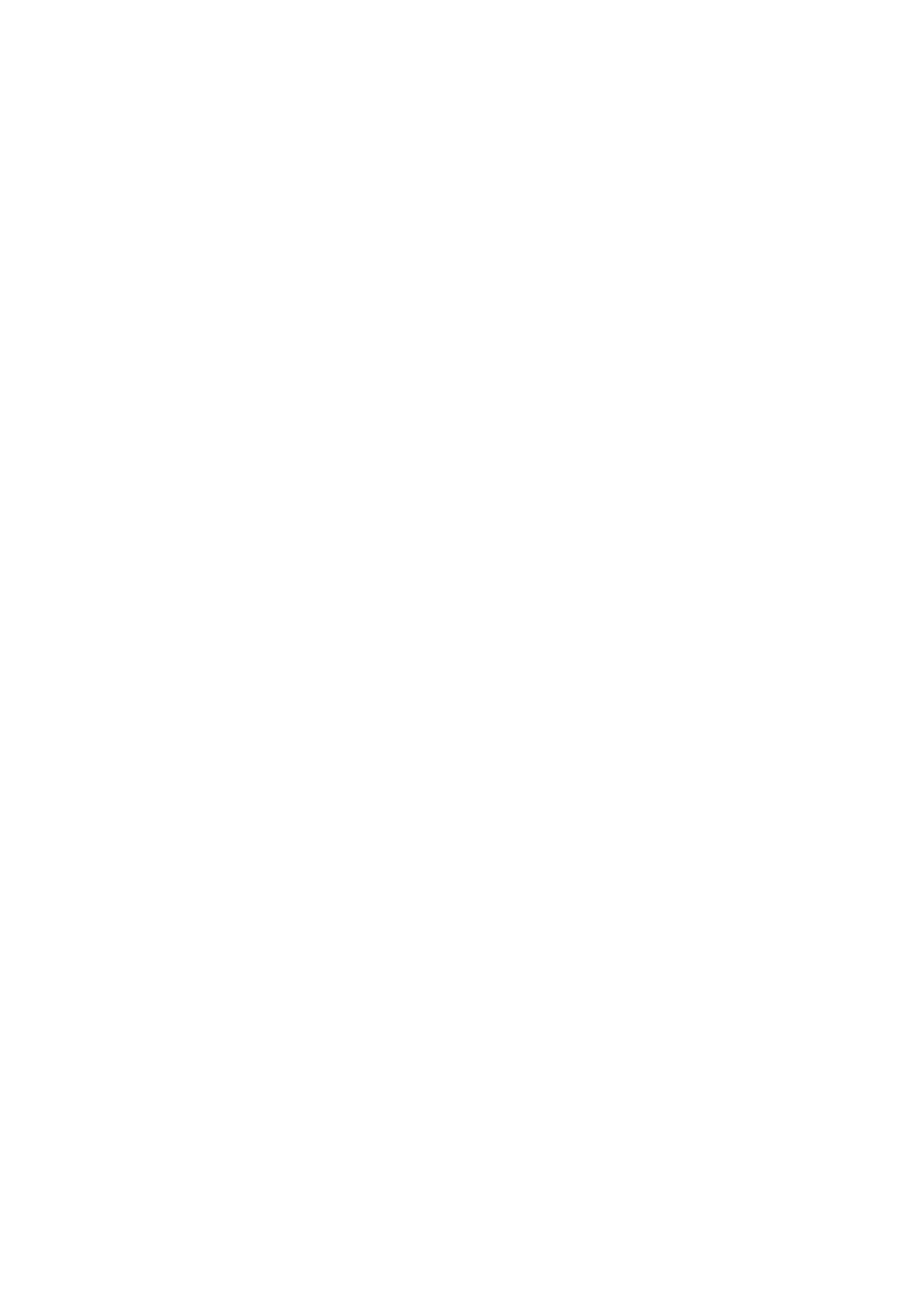# **Executive Summary**

#### **Background**

This report presents the results of a research project carried out by Entec UK Ltd over the period 1999 to 2000 funded by E B Nationwide, through the landfill tax credit scheme. The aim of the project was to investigate the use and the success of hydraulic containment as a leachate control strategy in landfills in the UK. The project was primarily to collect data about the sites in the UK using this strategy and to present it as a research report. The work has involved a literature review of relevant legislation and guidance and of technical aspects of the approach, and a survey of hydraulically contained sites in the UK.

Hydraulic containment is the practice of operating a landfill where the base of the waste is below the water table and the level of the leachate in the waste is maintained at a level lower than that in the surrounding groundwater. Maintaining leachate levels below the potentiometric level of the groundwater creates a pressure gradient into the waste and since fluid cannot flow against a pressure gradient, ensures that le achate cannot leave the landfill.

Hydraulic containment, as a landfill strategy, is poorly understood. The application of the law by regulators and associated guidance available for operators tends to avoid the issue. Even operators are not always aware that the objective is to ensure leachate heads are kept well below groundwater heads.

#### **Legislation and Literature Review**

A review of the available legislation and guidance indicates that hydraulic containment may be permitted if the hydrogeological conditions are suitable and the engineering measures are acceptable. The suitability of the hydrogeological conditions includes seasonal and long-term variations in water levels. The engineering aspects include risks of hydraulic heave and other failure scenarios for the liner which could lead to direct discharges of List I substances through the failed liner to groundwater, and the sustainability of any long term groundwater abstraction.

It could be concluded from this literature review that hydraulically contained sites would be accepted if it could be demonstrated that the liner or liners could be emplaced without significant risk of failure, that long term groundwater abstraction was not necessary or was sustainable, and that leachate levels could be maintained safely below those in the surrounding strata for the lifetime of the site. It is noted that maintenance of leachate levels is a strict requirement of physically maintained sites.

#### **Survey of UK Sites**

Entec has gained as much information as possible, within the time scale constraints, about hydraulically contained landfills from a variety of sources including the Environment Agency, landfill operators and two database systems. This survey has found that:

**Entec** 

• The identification of hydraulically contained sites has been difficult, in part due to operator's and County Council's lack of understanding of the issue or their sites, but also due to lack of co-operation from some Waste Contractors and local councils, and a nervousness in co-operation from the Environment Agency.

#### h:\projects\wm-220\00970\docs\rr166i1.doc 7 March 2001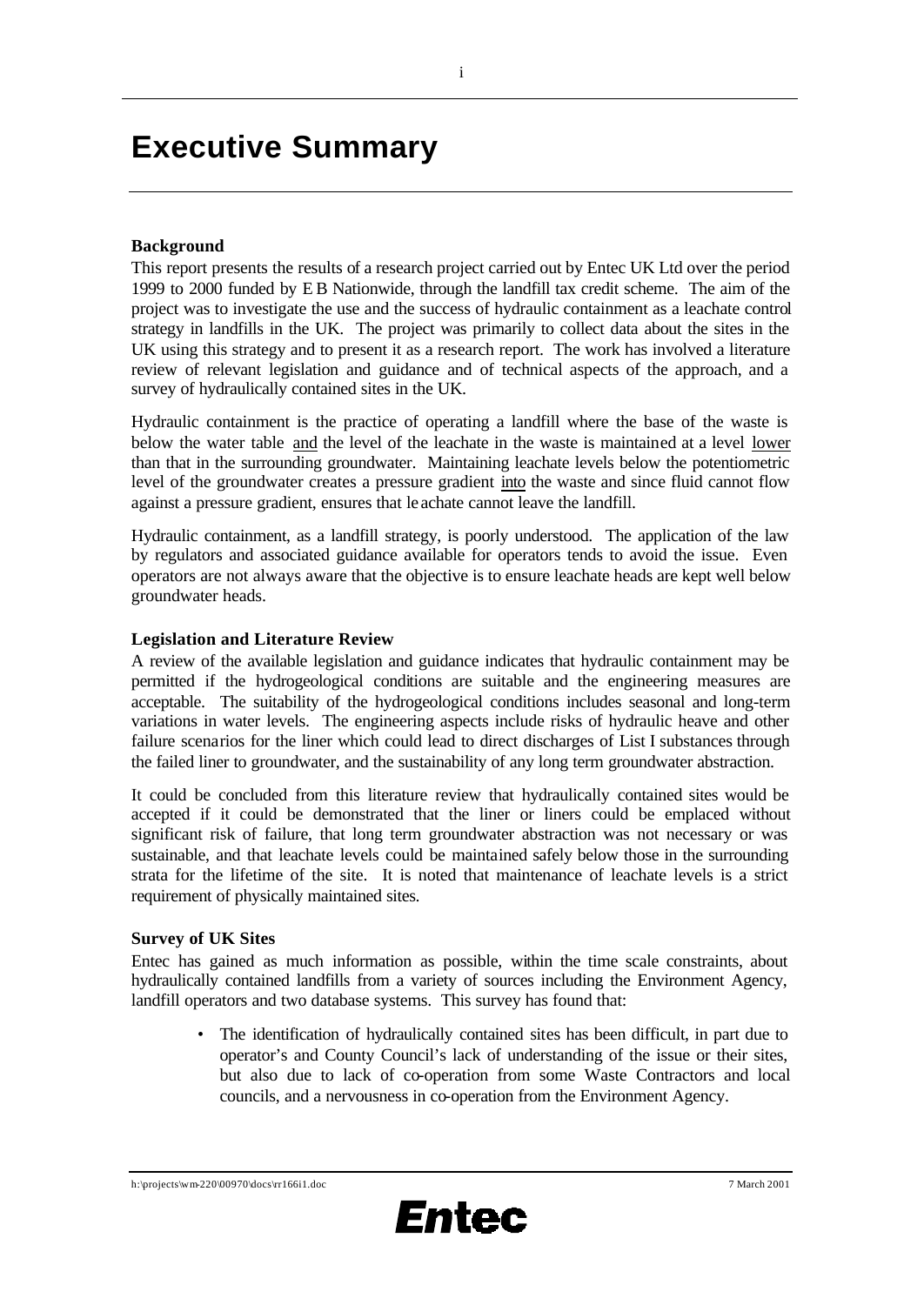- Significant errors (accuracy has been estimated at 30%) have been identified in the Environment Agency's landfill database collated by WRc in 1994. The database is not publicly accessible and many of the errors may be due to incomplete or inaccurate information supplied to WRc when they undertook the survey. However, it is apparent that there is not an accurate record of the number of hydraulically contained sites in the UK and this report is likely to be the best estimate at this time.
- The survey suggests that there are at least 27 hydraulically contained sites within the UK and there are estimated to be as many as 40 to 50 in total.
- A significant number of the sites appear to be located in southern and eastern England, but there appears to be hydraulically contained sites within each Environment Agency Region of England and Wales.
- Many of the hydraulically contained sites are within lower permeability (nonaquifer) strata such as the Jurassic Clays and the Mercia Mudstone. This may, in part, explain the predominance of sites in southern and eastern England. There are however sites which are situated within sands and gravels and there is one in the Sherwood Sandstone. These formations are designated as Major Aquifers.
- The engineered containment system varies from no lining, 1 m of engineered clay as a basal liner and sometimes as a side-slope liner, to composite basal liners of HDPE over clay and HDPE over BES.
- Leachate levels vary in elevation above the base of each site and with respect to the potentiometric levels. Most of the sites operate on the basis of a fixed leachate level above the base of the site rather than below the local potentiometric level. This means that most of them appear to be assuming leachate leakage through the liner rather than minimising groundwater ingress through their operation. Leachate levels are typically no more than 10 m below the local potentiometric level, but four sites have leachate levels between 10 and 25 m below potentiometric levels and one site maintains a difference of between 25 and 49 m.
- The volumes of leachate extracted at a number of sites strongly indicates that groundwater ingress is occurring. The amount of ingress appears to be dependent on the difference between leachate levels and potentiometric levels, but also the hydraulic conductivity of the lining system or surrounding strata. The highest ingress equivalent to ~35 000 m<sup>3</sup>/ha/a is however at a site with a HDPE over clay composite liner, but with no side wall lining in the Mercia Mudstone. This rate of ingress is considerably higher than could be expected for an uncapped site with say 3-400 mm/a effective rainfall (equivalent to  $3-4.000$  m<sup>3</sup>/ha/a).
- The rate of groundwater ingress averaged across each of the sites appears to be of the order of 20 to 50  $\text{m}^3$ /day and this is equivalent to only a small agricultural abstraction in terms of groundwater resources.
- Some of the sites have been in operation since the late 1970's, but there is no reported evidence of groundwater or surface water contamination around any of the sites.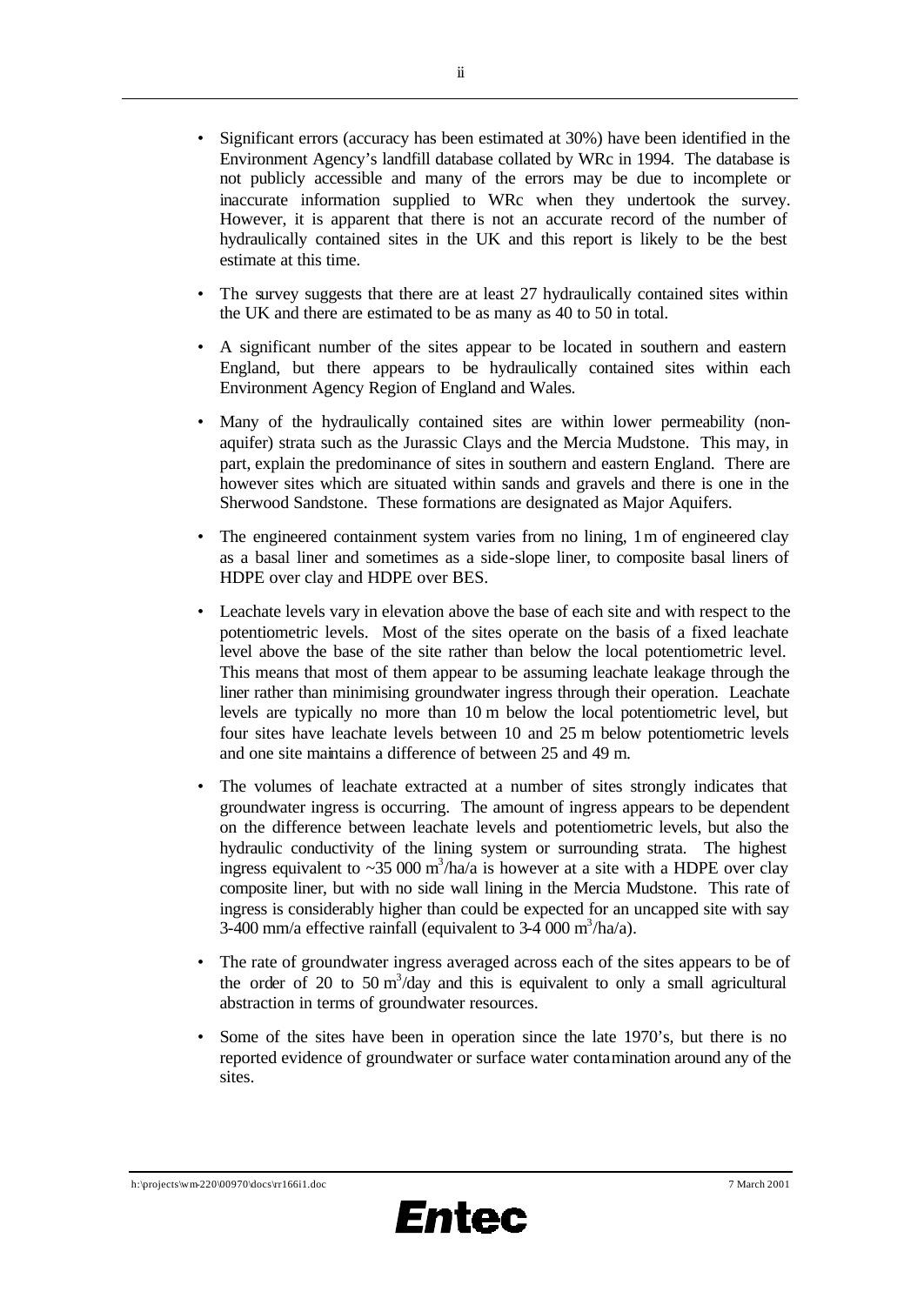#### **Conclusions and Recommendations**

Based on the literature review and the site survey, the main issues concerning hydraulically contained sites have been discussed and recommendations have been made for their assessment. This includes issues such as leachate control, groundwater risk assessment, waste stabilisation and sustainability.

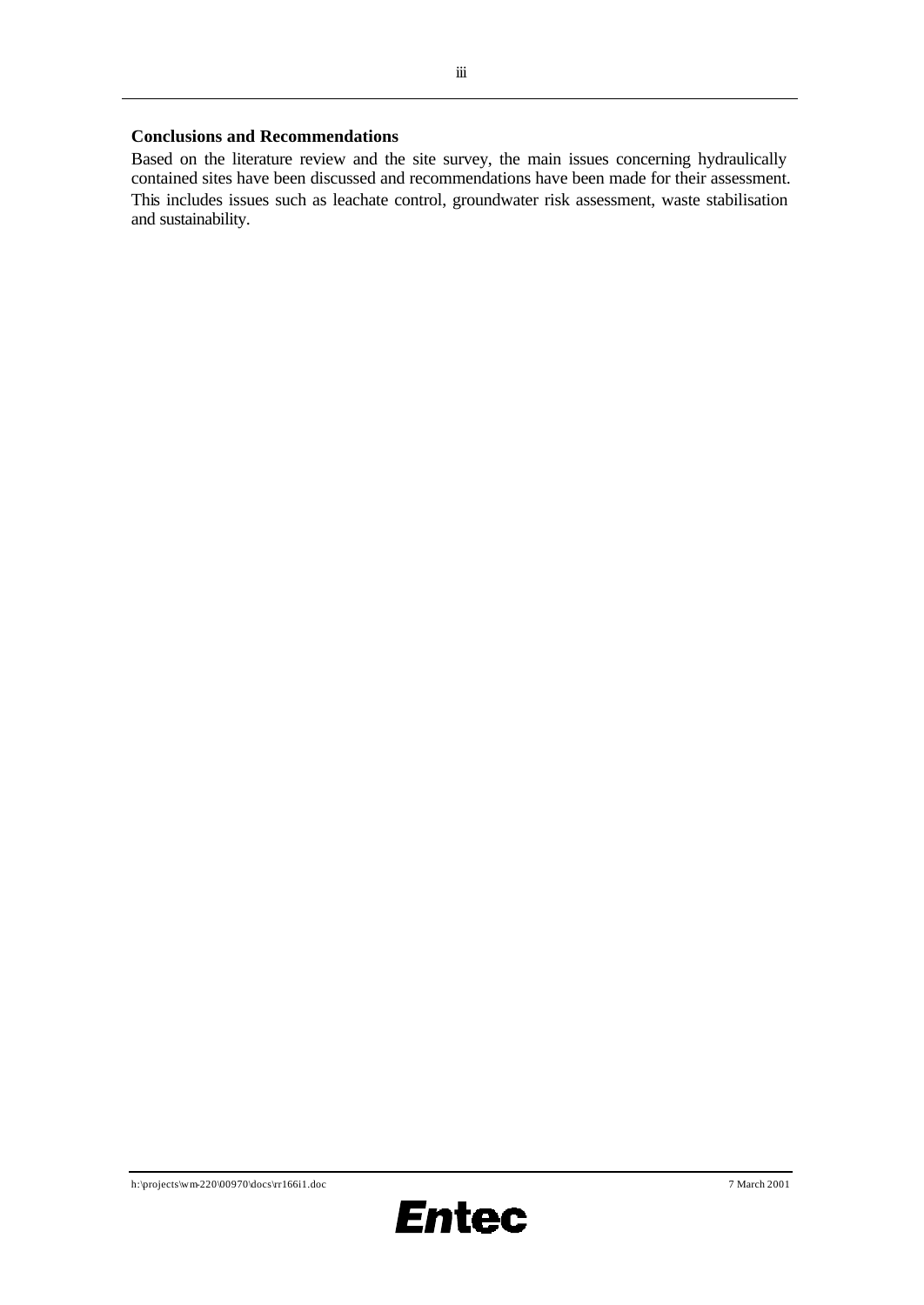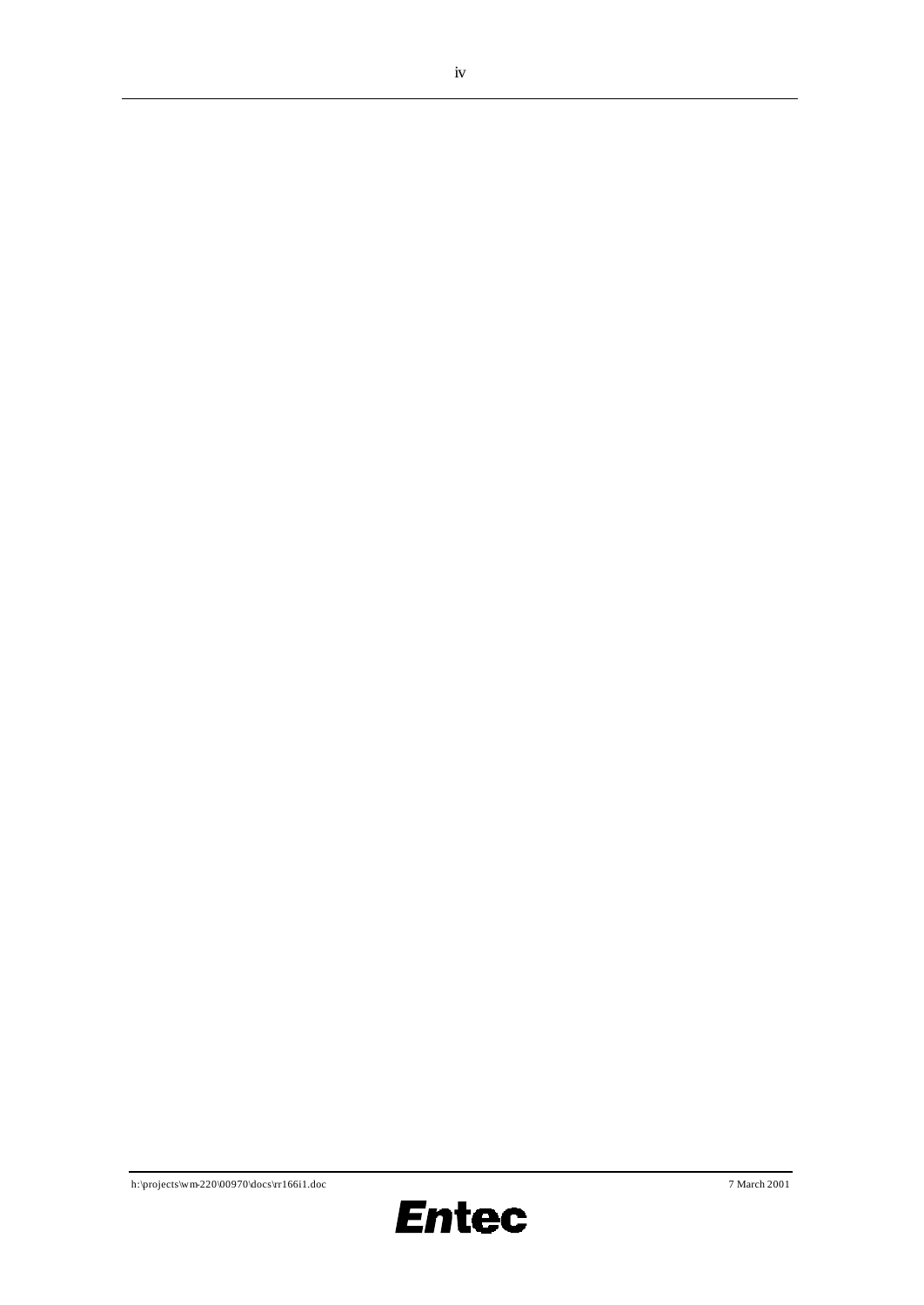# **Contents**

|    | Glossary                             |                                                         | iх               |
|----|--------------------------------------|---------------------------------------------------------|------------------|
| 1. |                                      | <b>Introduction</b>                                     | 1                |
|    | 1.1                                  | <b>Introduction</b>                                     | 1                |
|    | 1.2                                  | <b>Project Funding</b>                                  | 1                |
|    | 1.3                                  | <b>Objectives</b>                                       | $\boldsymbol{2}$ |
|    | 1.4                                  | Methodology                                             | $\mathbf{2}$     |
|    | 1.5                                  | <b>Layout of this Report</b>                            | $\mathbf 2$      |
|    | 1.6                                  | <b>Definitions</b>                                      | 3                |
|    | 1.7                                  | <b>Acknowledgements</b>                                 | 3                |
| 2. | <b>Types of Landfills and Issues</b> |                                                         | 5                |
|    | 2.1                                  | <b>Introduction</b>                                     | 5                |
|    | 2.2                                  | <b>Types of Landfills</b>                               | 5                |
|    | 2.2.1                                | Above Water Table Landfills                             | 5                |
|    | 2.2.2                                | <b>Sub Water Table Landfills</b>                        | 5                |
|    | 2.2.3                                | <b>Hydraulically Contained Landfills</b>                | 6                |
|    | 2.2.4                                | <b>Water-Table-Lowering Landfills</b>                   | $\overline{7}$   |
|    | 2.2.5                                | <b>Combination Landfills</b>                            | $\overline{7}$   |
|    | 2.3                                  | <b>Issues that Affect Landfill Design and Operation</b> | 7                |
|    | 2.3.1                                | Size of Landfill Site                                   | 7                |
|    | 2.3.2                                | <b>Physical Containment</b>                             | 8                |
|    | 2.3.3                                | <b>Mechanisms of Liner Failure</b>                      | 8                |
|    | 2.3.4                                | Liner Leakage and Groundwater Pollution                 | 9                |
|    | 2.3.5                                | The Role of the Unsaturated Zone                        | 9                |
|    | 2.3.6                                | <b>Risk Assessment</b>                                  | 9                |
|    | 2.3.7                                | <b>Waste Stabilisation</b>                              | 10               |
|    | 2.3.8                                | <b>Leachate Extraction</b>                              | 10               |
|    | 2.3.9                                | <b>Water Resources</b>                                  | 11               |
| 3. | <b>Legislation and Guidance</b>      |                                                         | 13               |
|    | 3.1                                  | <b>Introduction</b>                                     | 13               |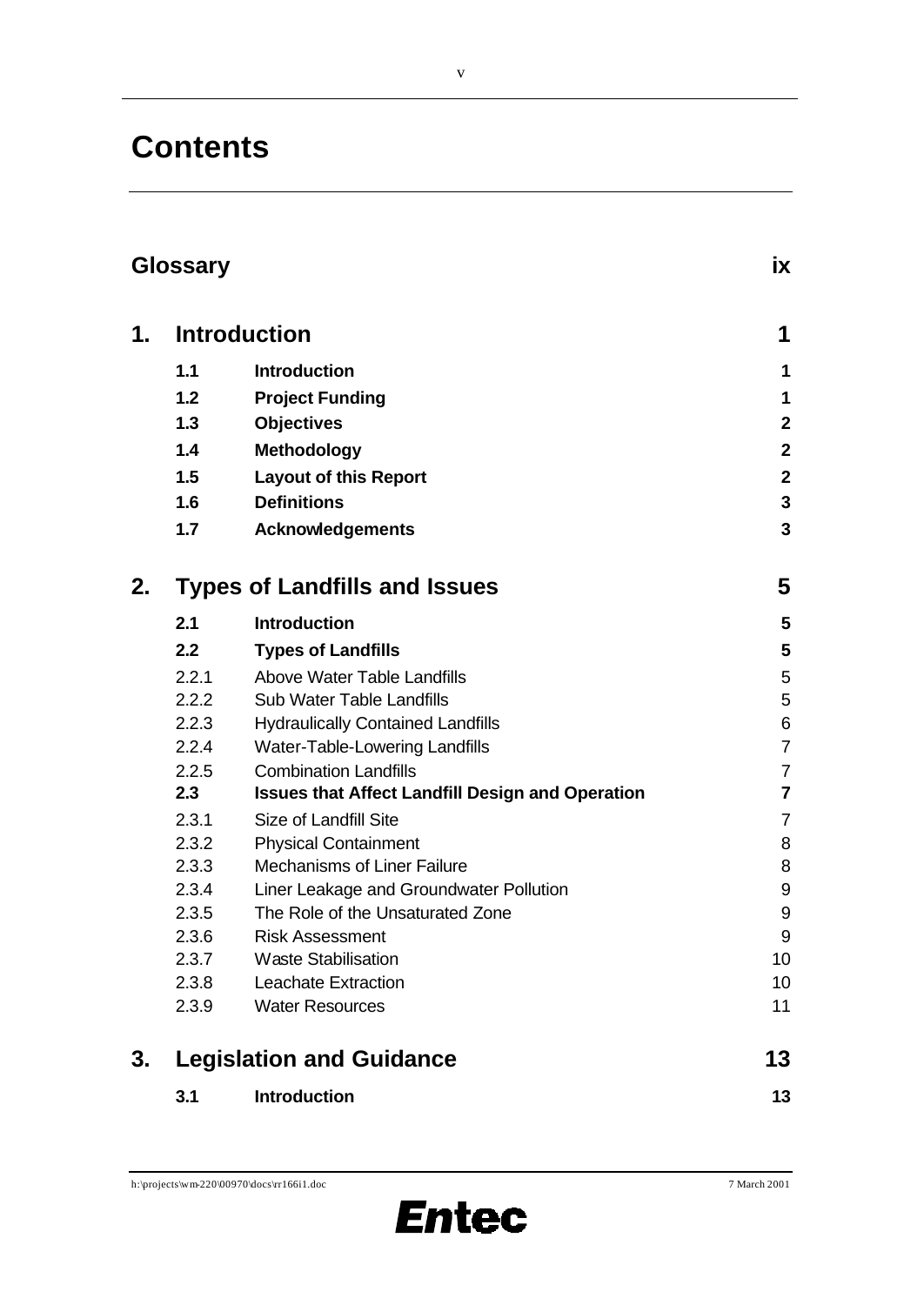|    | 3.2   | <b>Planning Policy</b>                                   | 13               |
|----|-------|----------------------------------------------------------|------------------|
|    | 3.3   | PPC Permits and Waste Management Licensing               | 14               |
|    | 3.3.1 | Legislative Framework for Landfills                      | 14               |
|    | 3.3.2 | <b>Groundwater Regulations 1998</b>                      | 14               |
|    | 3.3.3 | Interpretation of Regulatory Requirements                | 15 <sub>15</sub> |
|    | 3.3.4 | Waste Management Paper 26B (1995)                        | 15               |
|    | 3.3.5 | Environment Agency Internal Guidance (1999)              | 16               |
|    | 3.4   | <b>Overview</b>                                          | 16               |
| 4. |       | <b>Review of Existing Information</b>                    | 19               |
|    | 4.1   | <b>Literature Review</b>                                 | 19               |
|    | 4.1.1 | Introduction                                             | 19               |
|    | 4.1.2 | Principles of Hydraulic Containment                      | 19               |
|    | 4.1.3 | <b>Hydraulic Containment Designs</b>                     | 20               |
|    | 4.2   | <b>Current Research in the UK</b>                        | 20               |
| 5. |       | <b>Results of Search for UK Sites</b>                    | 23               |
|    | 5.1   | <b>Introduction</b>                                      | 23               |
|    | 5.2   | <b>Data Sources</b>                                      | 23               |
|    | 5.3   | <b>Initial Data Gathering Exercise</b>                   | 24               |
|    | 5.3.1 | <b>Environment Agency Listings</b>                       | 24               |
|    | 5.3.2 | Questionnaire Q1                                         | 25               |
|    | 5.3.3 | <b>Other Sources of Information</b>                      | 26               |
|    | 5.3.4 | <b>Conclusions of Initial Data Collection</b>            | 26               |
|    | 5.4   | <b>Total Number of Hydraulically Contained Landfills</b> | 30               |
|    | 5.4.1 | <b>Sub-Water Table Landfills</b>                         | 30               |
|    | 5.4.2 | <b>Hydraulically Contained Landfills</b>                 | 30               |
|    | 5.5   | <b>Detailed Information Gathering</b>                    | 31               |
|    | 5.5.1 | Introduction                                             | 31               |
|    | 5.5.2 | <b>Results</b>                                           | 31               |
|    | 5.6   | <b>Discussion of Survey Results</b>                      | 35               |
|    | 5.6.1 | Geographic Distribution                                  | 35               |
|    | 5.6.2 | <b>Environment Setting</b>                               | 35               |
|    | 5.6.3 | Liner Design                                             | 36               |
|    | 5.6.4 | <b>Potentiometric Levels</b>                             | 37               |
|    | 5.6.5 | Leachate Levels                                          | 37               |
|    | 5.6.6 | <b>Leachate Extraction</b>                               | 38               |
|    | 5.6.7 | <b>Evidence of Contamination</b>                         | 39               |
|    | 5.6.8 | <b>Loss of Water Resources</b>                           | 39               |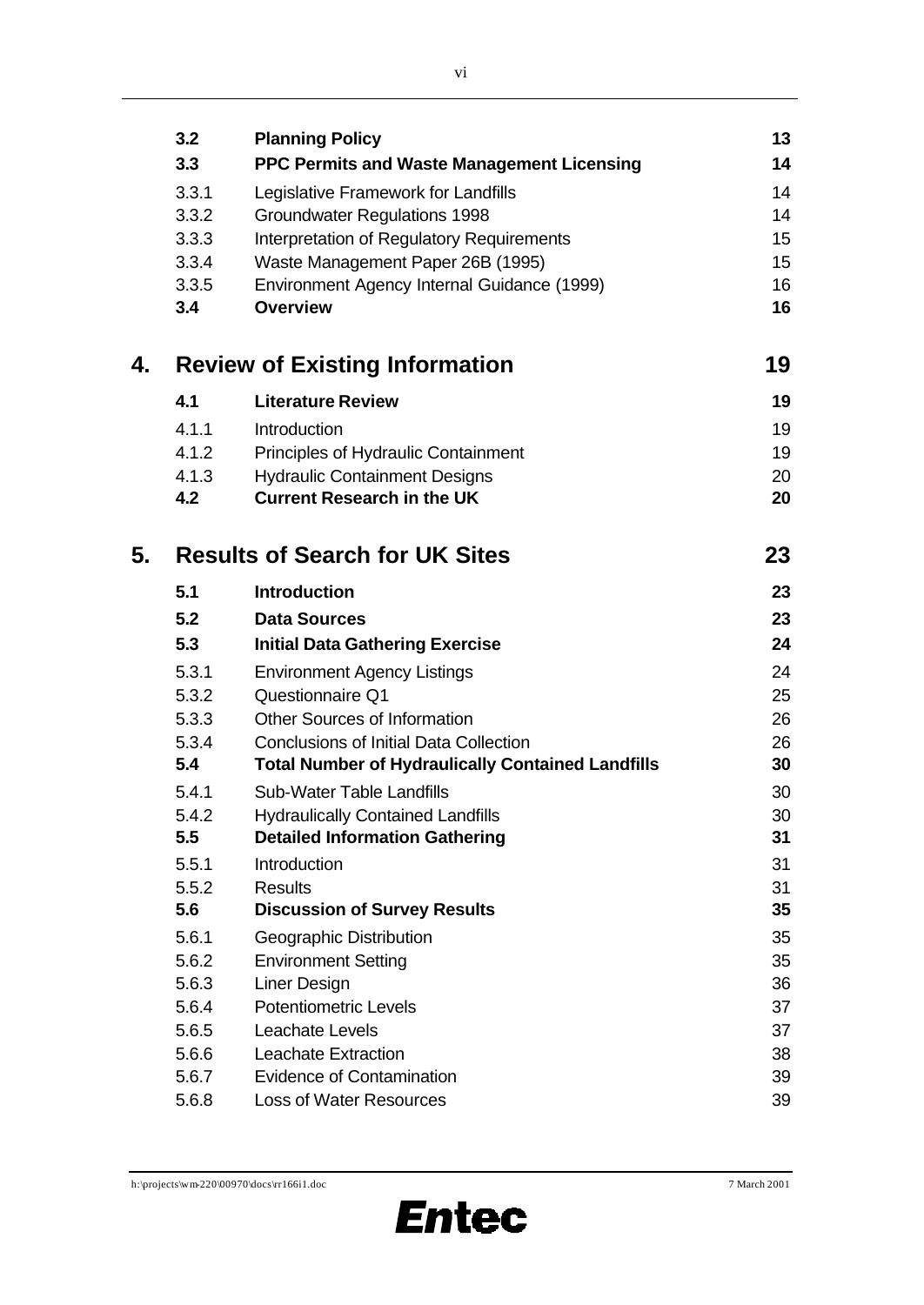|    | 5.6.9<br>5.7       | Long-Term Performance<br><b>Summary of Survey Findings</b>       | 40<br>41 |
|----|--------------------|------------------------------------------------------------------|----------|
| 6. |                    | <b>Design of Hydraulically Contained Sites</b>                   | 43       |
|    | 6.1                | <b>Introduction</b>                                              | 43       |
|    | 6.2                | <b>Planning and Licensing</b>                                    | 43       |
|    | 6.2.1              | <b>Hydrogeological Setting</b>                                   | 43       |
|    | 6.2.2              | Non Aquifer Sites                                                | 43       |
|    | 6.2.3              | Minor and Major Aquifer Sites                                    | 44       |
|    | 6.3                | <b>Potentiometric Levels</b>                                     | 44       |
|    | 6.3.1              | <b>Seasonal Variations</b>                                       | 44       |
|    | 6.3.2<br>6.4       | <b>Long Term Variations</b><br><b>Groundwater Control</b>        | 45<br>46 |
|    | 6.5                | <b>Liner Design</b>                                              | 46       |
|    |                    |                                                                  |          |
|    | 6.5.1<br>6.5.2     | General<br>Reduced Leakage into the Site                         | 46<br>46 |
|    | 6.5.3              | Ensuring Likelihood of Liner Failure is Minimal                  | 47       |
|    | 6.5.4              | Providing a Protection Layer during Operation                    | 47       |
|    | 6.5.5              | Providing a Protection Layer after Site Closure                  | 47       |
|    | 6.6                | <b>Leachate Control Measures</b>                                 | 48       |
|    | 6.6.1              | Requirements                                                     | 48       |
|    | 6.6.2              | Options                                                          | 48       |
|    | 6.6.3              | Leachate Level Strategies                                        | 49       |
|    | 6.6.4              | <b>Perched Leachate</b>                                          | 50       |
|    | 6.7                | <b>Long-Term Pumping and Sustainability</b>                      | 50       |
|    | 6.7.1              | <b>Pumping Requirements</b>                                      | 50       |
|    | 6.7.2              | <b>Amount of Pumping</b>                                         | 50       |
|    | 6.7.3<br>6.7.4     | Duration of Pumping<br>Sustainability                            | 51<br>51 |
|    | 6.8                | <b>Risk Assessment Requirements</b>                              | 51       |
|    | 6.9                | <b>Comparison of Advantages &amp; Disadvantages of Hydraulic</b> |          |
|    |                    | <b>Containment</b>                                               | 52       |
| 7. | <b>Conclusions</b> |                                                                  | 55       |
|    | 7.1                | <b>General</b>                                                   | 55       |
|    | 7.2                | <b>Hydraulic Containment in the UK</b>                           | 55       |
| 8. |                    | <b>Recommendations</b>                                           | 57       |

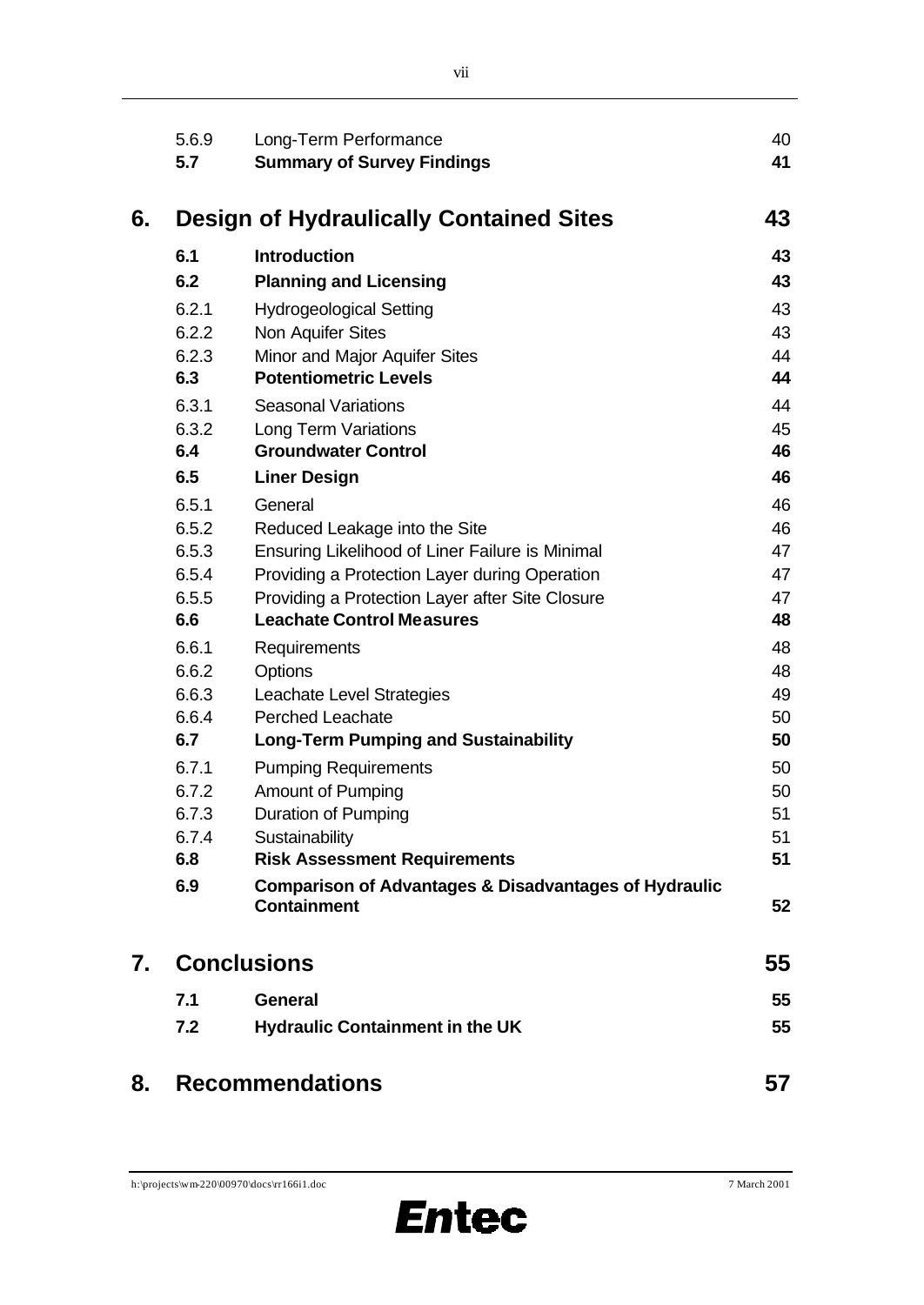| - 8.1 | <b>Research Sites</b>   | 57 |
|-------|-------------------------|----|
| 8.2   | <b>Waste Compaction</b> |    |

### **9. References 59**

| Table 5.1  | Responses to Initial Environment Agency/SEPA Survey of Sub-Water table Landfills                    | 24            |
|------------|-----------------------------------------------------------------------------------------------------|---------------|
| Table 5.2  | List of All Sub-Water Table Sites Identified in Environment Agency Database                         | 27            |
| Table 5.3  | Summary of Detailed Case Study Analysis (all hydraulically contained)                               | 32            |
| Table 5.4  | Other Probable Hydraulically Contained Sites                                                        | 34            |
| Table 5.5  | Geographical Distribution of Hydraulically Contained Landfills                                      | 35            |
| Table 5.6  | Geological Distribution of Hydraulically Contained Landfills                                        | 36            |
| Table 5.7  | Designs of Liner in Use at Hydraulically Contained Landfills                                        | 37            |
| Table 5.8  | Relative elevations of Leachate Levels and Potentiometric Levels                                    | 38            |
| Table 6.2  | Comparison of Advantages & Disadvantages of Hydraulic Containment                                   | 53            |
|            |                                                                                                     |               |
| Figure 2.1 | Diagram Illustrating Principles of Containment, Sub-Water Table and<br><b>Hydraulic Containment</b> | After Page 12 |
| Figure 2.2 | Diagram of Seasonal/Partial Hydraulic Containment                                                   | After Page 12 |
| Figure 2.3 | Diagram Illustrating Principles of Groundwater Pumping and<br><b>Hydraulic Containment</b>          | After Page 12 |
| Figure 3.1 | Diagram Illustrating Hydraulic Barrier Approaches                                                   | After Page 18 |
| Figure 5.1 | Comparison of Leachate Extraction Rate against Head Difference                                      | After Page 42 |
| Figure 6.1 | Diagram of 'Aquiclude' Landfill Situations                                                          | After Page 54 |
|            |                                                                                                     |               |

- Appendix A Questionnaire Q1
- Appendix B Questionnaire Q2
- Appendix C Detailed Site Descriptions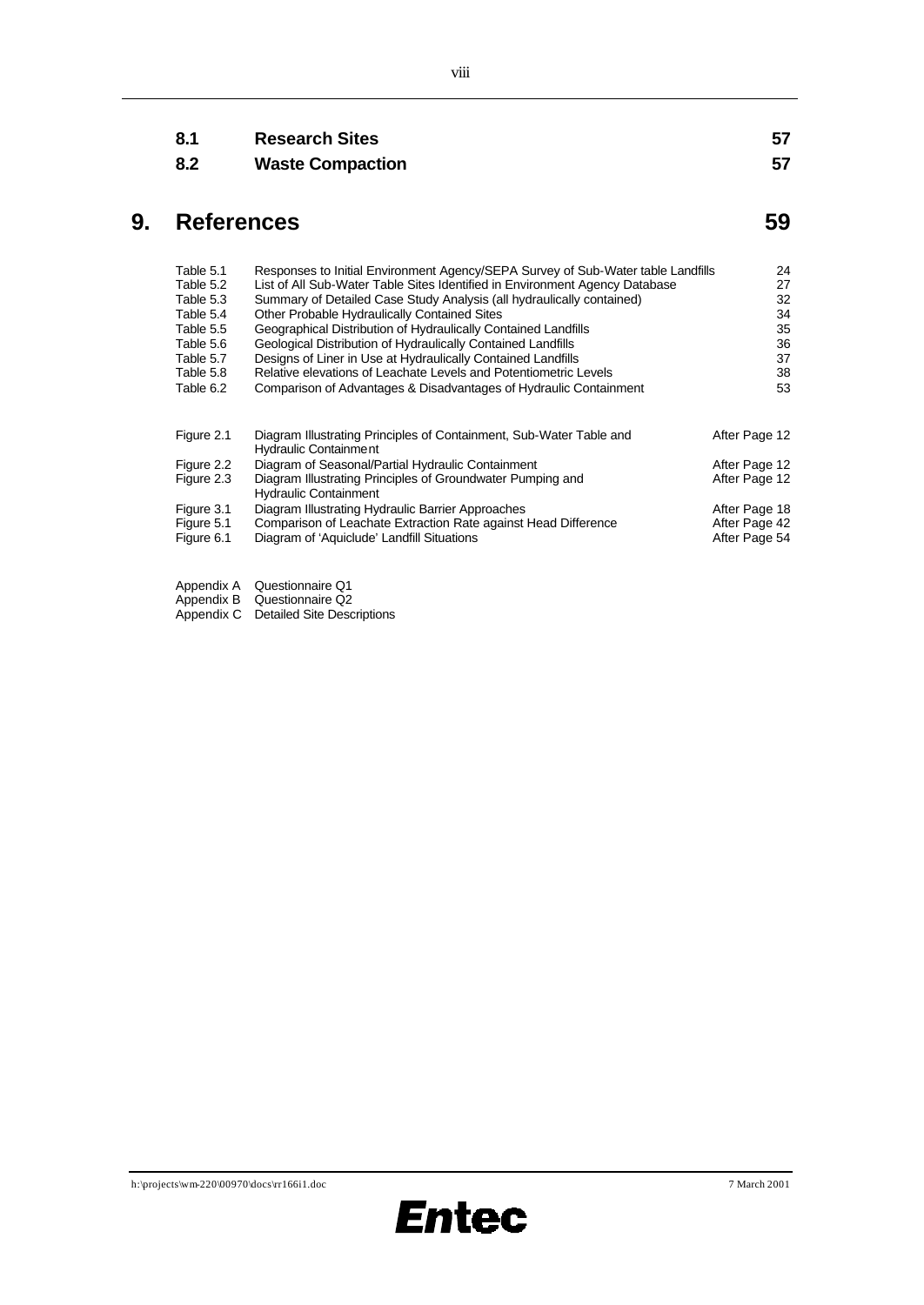# **Glossary**

| <b>Above Water Table</b><br>Landfills | A landfill where the base of the waste is above the maximum<br>elevation of the water table and so normally has an underlying                                                                                                                                                                                                                                                   |
|---------------------------------------|---------------------------------------------------------------------------------------------------------------------------------------------------------------------------------------------------------------------------------------------------------------------------------------------------------------------------------------------------------------------------------|
|                                       | unsaturated zone (see also Section 2.2.1).                                                                                                                                                                                                                                                                                                                                      |
| <b>Accelerated Stabilisation</b>      | The achievement of a 'stable' condition as soon as possible<br>('stable' meaning that leachate is too dilute to cause any harm)                                                                                                                                                                                                                                                 |
| Aquiclude                             | Rock or soil with low permeability that inhibits groundwater flow                                                                                                                                                                                                                                                                                                               |
| Aquifer                               | Permeable water-bearing rock or soil with significant water<br>resource                                                                                                                                                                                                                                                                                                         |
| Capillary Zone                        | In an unconfined aquifer, this is a zone of full saturation above the<br>water table (as defined by the level of water in a hole). In practice<br>it is only a few cm for sands, tens of cm for silts and sometimes<br>over a metre for clays.                                                                                                                                  |
| Cap Infiltration                      | The amount of water, normally derived from rainfall, that seaps<br>through the landfills low permeability cap.                                                                                                                                                                                                                                                                  |
| Direct discharge                      | "The introduction into groundwater of substances in lists I or II<br>without percolation through the ground or subsoil" [quoted from<br>EC Directive 80/68/EEC]                                                                                                                                                                                                                 |
| Dilute-and-Disperse                   | A landfill that is designed to leak leachate and relies on the dilution<br>of the groundwater crossflow beneath to dilute any contaminants to<br>beneath harmful levels                                                                                                                                                                                                         |
| <b>Flushing Bioreactor</b>            | An approach to landfill management that accelerates the dilution of<br>leachate and biodegradation of source chemicals in the waste by<br>enhancing the flow of water through the waste. This has the effect<br>of maintaining saturation, removing waste products and introducing<br>oxygen (and sometimes other chemicals necessary to maintain the<br>degradation reactions) |
| Groundwater                           | "All water which is below the surface of the ground in the<br>saturation zone and in direct contact with the ground or subsoil"<br>[quoted from EC Directive 80/68/EEC]                                                                                                                                                                                                         |
| Hydraulic containment                 | Containment that uses a reverse pressure gradient (i.e. water flow is<br>entering the body of the waste)                                                                                                                                                                                                                                                                        |
| Hydrostatic Heave                     | Failure of a low permeability liner system because the external<br>groundwater pressure exceeds the weight of the liner, the waste<br>emplaced and any leachate, pushing the liner system upwards                                                                                                                                                                               |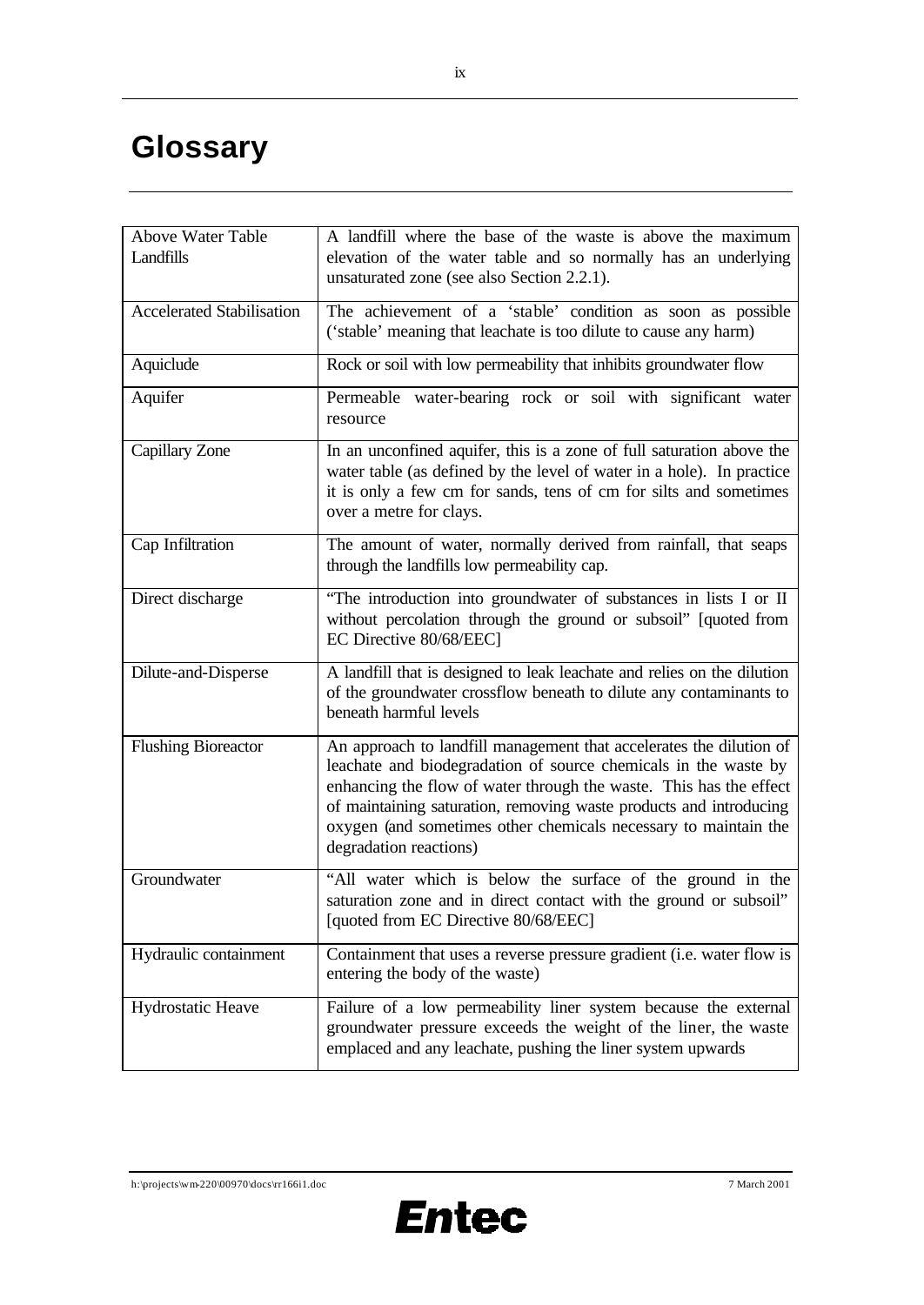| Indirect discharge       | "The introduction into groundwater of substances in lists I or II<br>after percolation through the ground or subsoil" [quoted from EC<br>Directive 80/68/EEC]                                                                                                                                                            |
|--------------------------|--------------------------------------------------------------------------------------------------------------------------------------------------------------------------------------------------------------------------------------------------------------------------------------------------------------------------|
| Leachate                 | The liquid that results from the addition of water to waste                                                                                                                                                                                                                                                              |
| Liner                    | A low permeability layer enclosing waste in a landfill, used in this<br>text to mean both mineral liners (e.g. clay) and artificial liners (e.g.<br>geomembranes, bentonite enhanced sand)                                                                                                                               |
| Physical Containment     | Design of landfill to contain the leachate (as opposed to dilute-and-<br>disperse)                                                                                                                                                                                                                                       |
| Pollution                | "The discharge by man, directly or indirectly, of substances or<br>energy into groundwater, the results of which are such as to<br>endanger human health or water supplies, harm living resources<br>and the aquatic ecosystem or interfere with other legitimate uses of<br>water" [quoted from EC Directive 80/68/EEC] |
| Potentiometric Level     | The level that represents the static head of groundwater in both<br>confined aquifers and water table aquifers. This term includes<br>piezometric level and water table.                                                                                                                                                 |
| Sorption                 | A collective term for adsorption and absorption. Adsorption is the<br>process by which solutes attach to a surface, absorption occurs<br>when solutes attach to surfaces within a the pores of individual<br>particles.                                                                                                  |
| Underdrainage Layer      | A high permeability layer (usually of sand or gravel) placed<br>beneath the main low permeability liner                                                                                                                                                                                                                  |
| <b>Unsaturated Zone</b>  | That part of an aquifer between the ground surface and the water<br>table.                                                                                                                                                                                                                                               |
| Sub-Water Table Landfill | A landfill where the base of the waste is at some point in contact<br>with, or below, the water table (see also Section 2.2.2).                                                                                                                                                                                          |
| <b>Unsaturated Zone</b>  | The soil zone where there is a significant proportion of air<br>occupying the soil porosity                                                                                                                                                                                                                              |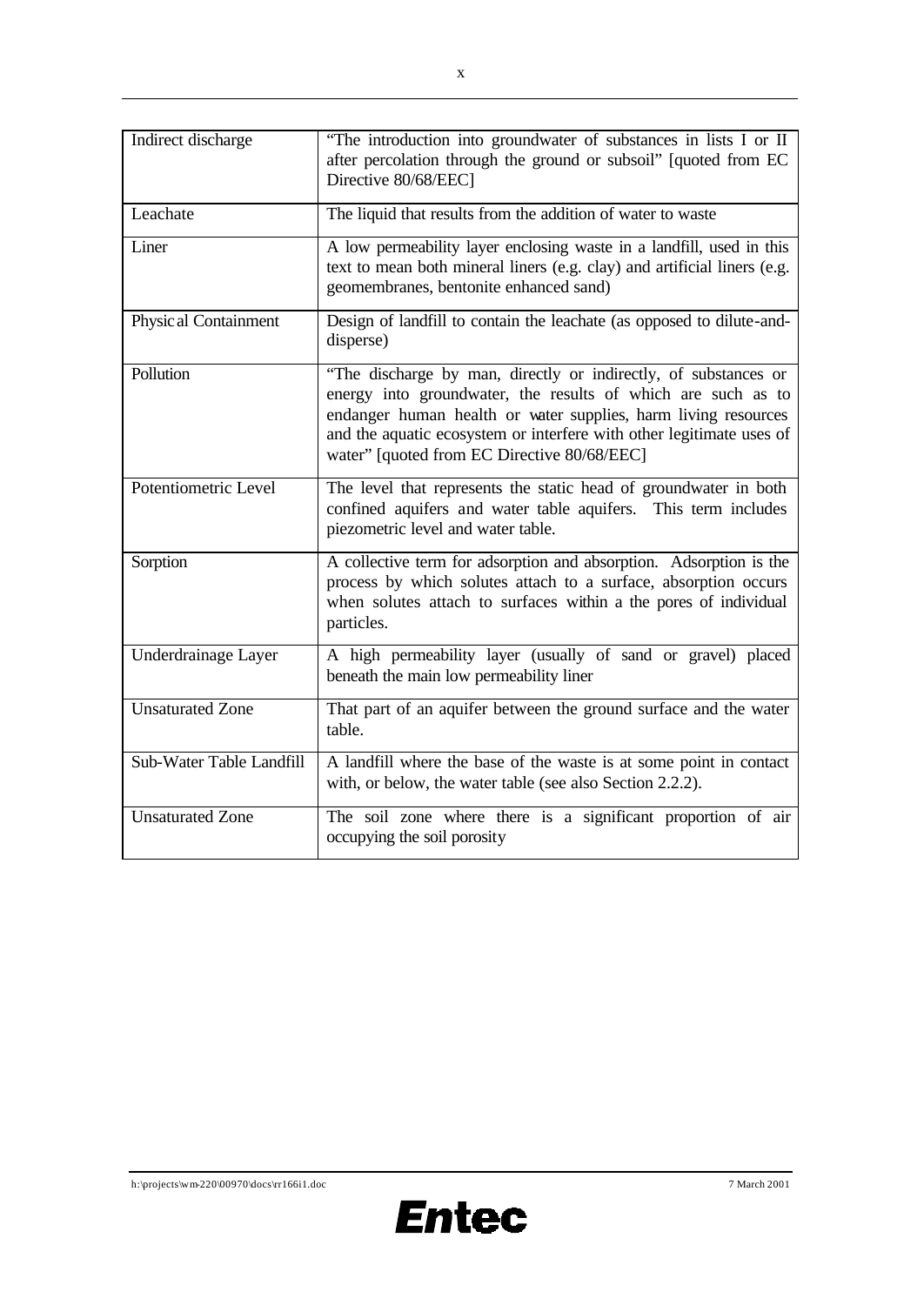# **1. Introduction**

### **1.1 Introduction**

Modern landfills are designed to minimise leachate impact on the environment. This is usually achieved through the use of low permeability barriers and leachate control systems, which reduce leakage to a minimum by *physical containment*. An alternative, sometimes nonintended, design is *hydraulic containment* where leachate is prevented from leaving the landfill by maintaining a pressure gradient into the site from the surrounding groundwater.

By default, hydraulically contained sites are sub-water table, but not all *sub-water table landfill* sites may be hydraulically contained, i.e. leachate levels may be above the elevation of the surrounding water table. It is noted that both hydraulically contained sites and sub-water table sites are also usually physically contained.

Physical containment designs have developed significantly over the last five to ten years through the use of:

- lining systems; engineered mineral liners, bentonite enriched sand (BES), geosynthetic clay liners (GCL), asphaltic and dense asphaltic concrete (DAC) liners and composites of these with HDPE membrane liners;
- improved leachate control methods such as spine or herringbone drains, drainage blankets and retro-fit wells.

In contrast, the use of hydraulic containment as a landfill strategy is poorly documented and written experience with the strategy is hard to find. Furthermore, not all landfill operators are aware of the requirements for hydraulic containment and the potential advantages for landfill operation.

Perhaps due to the poor documentation and often non-deliberate use of hydraulic containment, Environmental regulators in the UK (the Environment Agency, Scottish Environment Protection Agency, and Environment and Heritage Services in Northern Ireland) appear to have a lack of confidence in the strategy of hydraulic containment. As an illustration of this, guidance issued by the regulators does not address the strategy in any detail (see Section 3).

The lack of information on hydraulic containment prevents a rational assessment of the potential success of the strategy. The work described in this report therefore represents an attempt to improve understanding of hydraulic containment in the UK so that future decisions on the use of this strategy are made with a better understanding than is currently available.

## **1.2 Project Funding**

The research project was carried out by Entec UK Ltd over the period 1999 to 2000 with funding from E B Nationwide.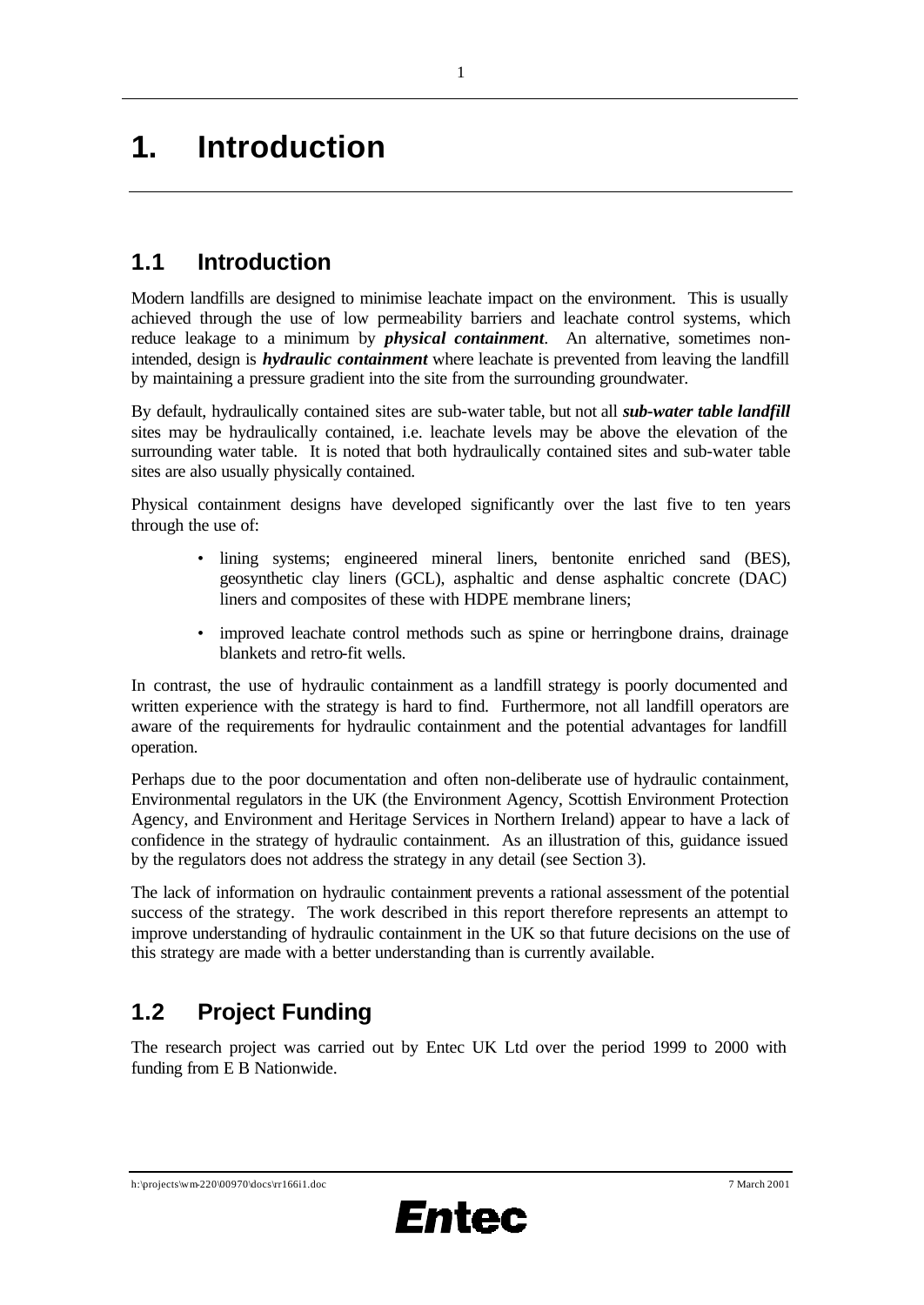### **1.3 Objectives**

The main objective of this project was to produce a reference document, which presents the available data and summarises the existing situation on hydraulic containment in the UK.

Specifically the objectives of the research project were to:

- Summarise the occurrence and approach to hydraulic containment in landfills in the UK, and detail the design and operational techniques in use;
- Collect monitoring data for a range of hydraulically contained sites;
- On the basis of monitoring data, assess the effectiveness of hydraulic containment as a strategy;
- Discuss the long-term performance, the legal aspects and potential loss of water resource caused by hydraulic containment.

These objectives were set, with little available information on hydraulic containment in the UK. Despite considerable efforts being made to collate and assess the information reported here, the research has revealed that the level of understanding of hydraulic containment, and the quantity of available information is significantly more limited than had been hoped.

The relatively limited information has prevented detailed assessment of the effectiveness of hydraulic containment, and recommendations are made for an additional project to collect and assess the necessary information. In addition, the work required a considerable degree of cooperation from Environmental Regulators and landfill operators. Entec is grateful for that cooperation received, but it is noted that co-operation was not always given, and so many unknowns regarding the number of sites and the availability of monitoring data remain.

### **1.4 Methodology**

The approach of this project was first to undertake a review of the available literature on hydraulic containment including consideration of the pertinent legislation and guidance.

Following the literature review, an attempt was then made to identify hydraulically contained sites from existing information sources, including databases, environmental regulators and landfill operators. This was backed up with an initial questionnaire, the aim of which was also to identify hydraulically contained sites. Once a number of hydraulically contained sites had been identified, these were then subject to a more detailed data gathering exercise (using a second questionnaire) to assess the available data and performance.

## **1.5 Layout of this Report**

Following this introductory section, background information is given in Section 2 providing descriptions of the different types of landfill site and the main issues affecting landfill design related to hydraulic containment. Against this background, the literature review of legislation and guidance is provided in Section 3, and Section 4 summarises the technical findings of the literature review.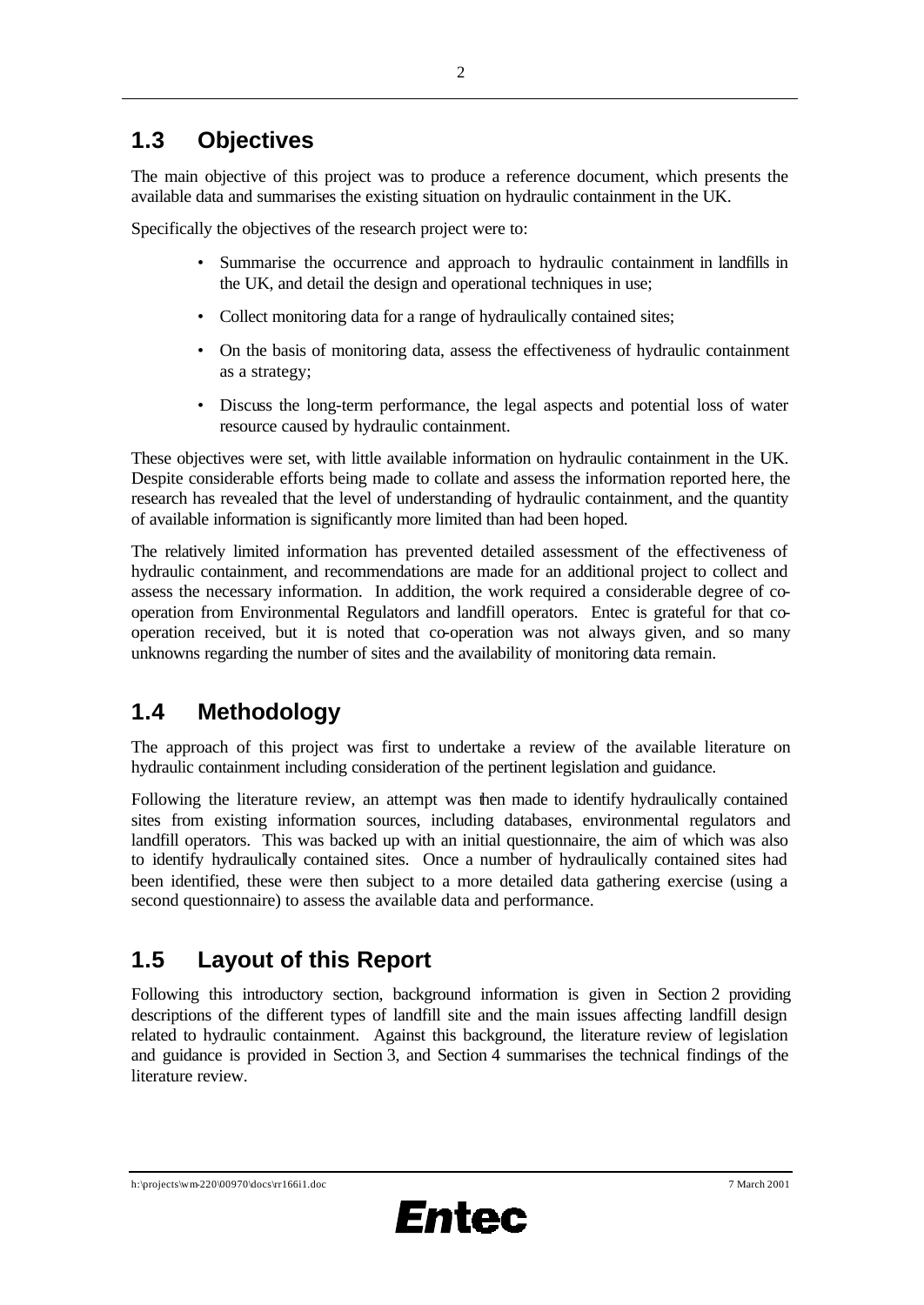The results of the search for sites are presented in Section 5. The two questionnaires are provided in Appendix A and B and details of identified sites are provided in Appendix C.

The key findings of the project are summarised in Section 7.

### **1.6 Definitions**

All terms in *italics* in this document are defined in the glossary after the contents page. After the first use of the word italics are not used again. Key definitions are discussed in more detail in Section 2.

### **1.7 Acknowledgements**

Entec acknowledge the assistance and co-operation of a number of landfill operators and Environment Agency staff in the data collection for this project. We would like to thank all the operators who responded to our inquiries (including those with no relevant sites). In particular the following operators provided important assistance: Shanks, RMC, Viridor, Wastewise, Wyvern Waste, Cory, Cleanaway, Hanson Waste, Bucbricks Ltd, Thames Waste, LincWaste, Landfill Management, Grundon, and Yorwaste.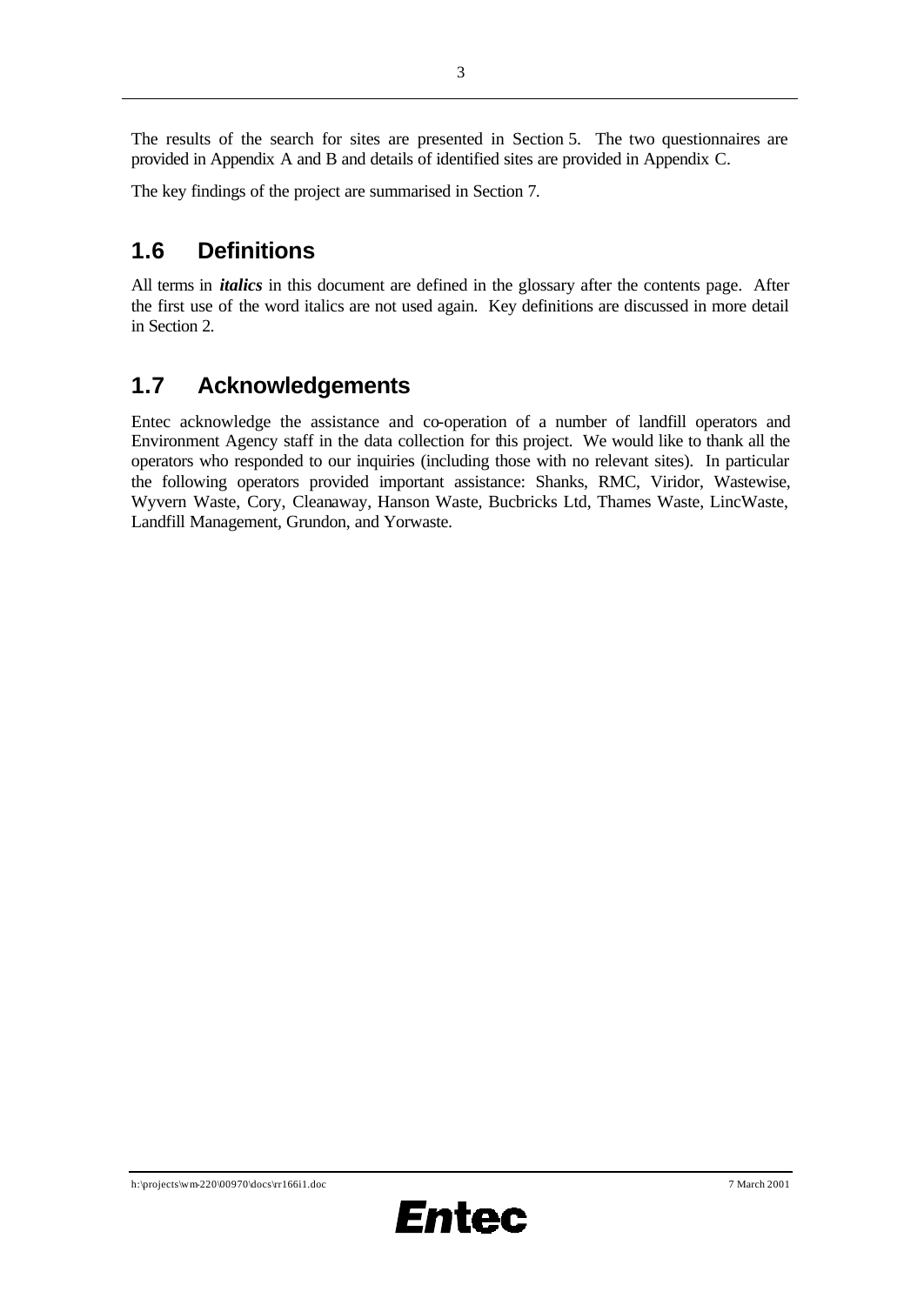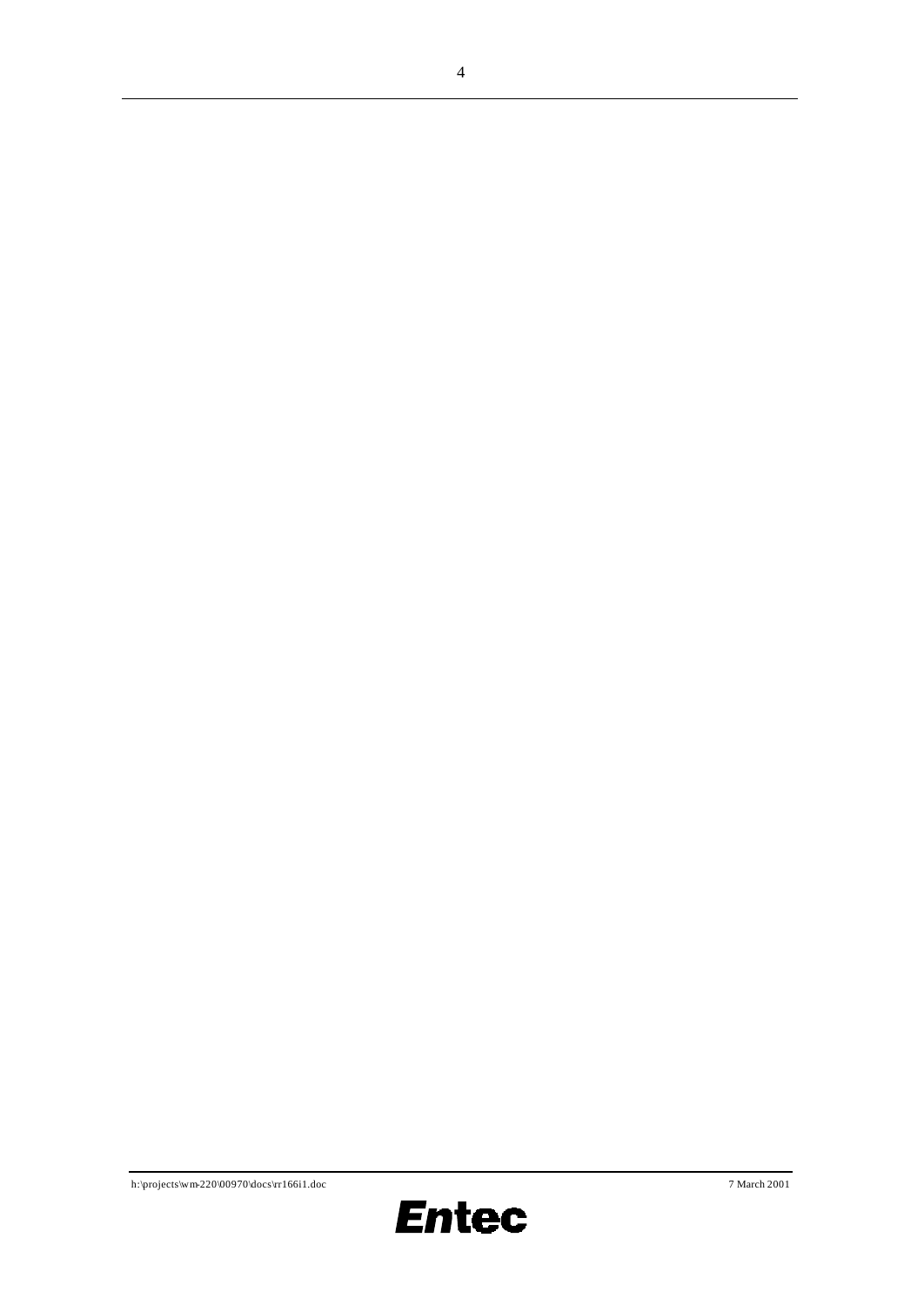# **2. Types of Landfills and Issues**

### **2.1 Introduction**

This section provides some background information on the types of landfill and the issues that affect their design. This helps to provide clarity and greater understanding of the subsequent sections.

### **2.2 Types of Landfills**

Landfills can be divided broadly into two categories, depending upon the relative position of the water table (or potentiometric level) and the base of the landfill site. These categories are "*above water table landfills*" and "*sub-water table landfills*". Hydraulically contained sites are a subset of the second category of landfill, the subdivision depending upon the relative position of level of leachate within the site with respect to the water table. Definitions and characteristics of these landfill types are given below.

#### **2.2.1 Above Water Table Landfills**

Above water table landfills sit with their base above the maximum elevation of the water table (or piezometric level) at all times. In this situation there is always an unsaturated zone beneath the base of the landfill. The unsaturated zone can range in thickness from fractions of a metre to many tens of metres. A minimum thickness for the unsaturated zone is not a feature of the definition.

A schematic illustration of an above water table landfill is given on Figure 2.1.

*Leachate* is typically retained within the landfill by a low permeability liner. Since the early 1990's, there have been significant developments in producing single or composite liners with the potential to limit leakage. However, as all liners have the potential to leak no matter how low their permeability, there will always be some leachate release through the base of even the most highly engineered landfill. Once through the bottom of the liner, leachate will travel via the unsaturated zone to the saturated zone.

#### **2.2.2 Sub Water Table Landfills**

Landfills which have no unsaturated zone beneath them because the base of the waste is below the maximum elevation of the water table are *sub-water table landfills*. In areas where the water table fluctuates over time, due to seasonal, or other effects, landfills may be sub-water table for only part of the time, but are included in this category (Figure 2.2).

In the absence of a liner, a sub-water table landfill will be, in most cases, an unsatisfactory landfill solution, since the leachate and the groundwater can freely mix within the waste body and be transported off site in the down-gradient direction.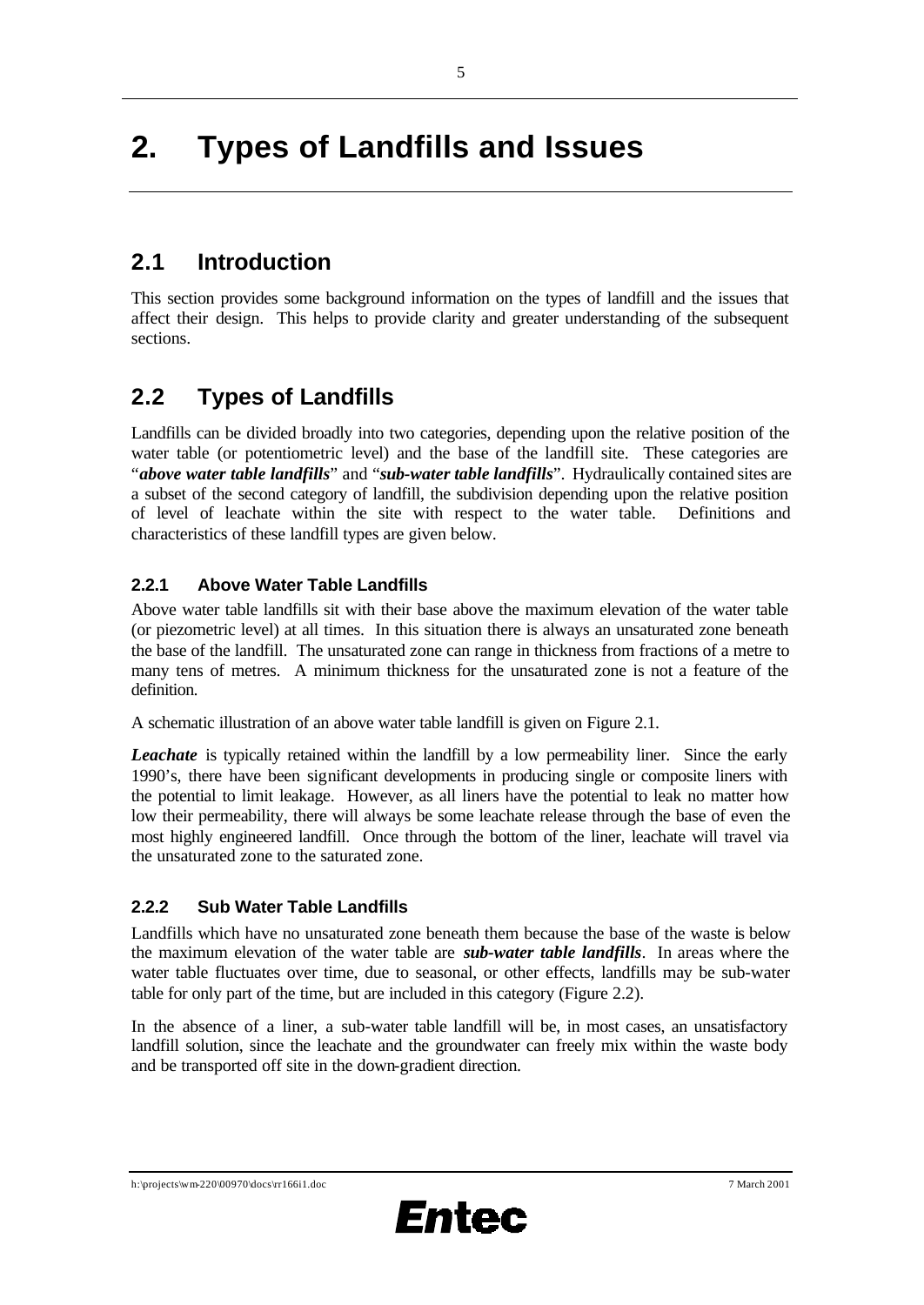Sub-water table landfills have often been constructed in this way because the excavation used was already at a lower level than the water table and the void space was available. On older landfills, landfilling may have commenced before the current regulatory framework was in place. However, some landfills are deliberately designed as sub-water table to maximise void space and to gain benefit from an established waste management infrastructure.

### **2.2.3 Hydraulically Contained Landfills**

*Hydraulic containment* refers to the practice of landfilling where the base of the waste is below the water table and the level of the leachate in the waste is maintained at a level lower than the minimum level of the surrounding groundwater. This creates a pressure gradient into the waste at all times and since fluid cannot flow against a pressure gradient, ensures that leachate cannot leak from the landfill. This leaves *diffusion* as the only possible transport mechanism for contaminants to migrate from the waste.

Hydraulic containment also requires the base of the landfill to be far enough below the water table to accommodate seasonal fluctuations in the water table to ensure that there is a reliable and adequate pressure gradient into the landfill at all times.

Hydraulic containment sites do not require a low permeability liner to function, but a liner could generally be installed for two main reasons:

- i) To engineer a site below the water table often requires that groundwater lowering is used to give access. The groundwater lowering is only finished once landfilling has been completed, to prevent heave of the liner. Thus the landfill starts life as an above water table landfill and physical containment is required to protect against leachate migration.
- ii) A low permeability liner reduces groundwater inflows to the site and thus the quantity of leachate required to be pumped and treated to maintain head differences. Without the liner, the quantities of leachate pumped out to maintain a reasonable head difference could be large where the landfill is situated in a permeable formation. Large inflows to the site could also impact water resources in the surrounding strata.

A third reason may be to reduce the diffusional flux of contaminants out of the site.

The most suitable landfills for hydraulic containment are landfills that penetrate several metres, below the water table. For a typical Waste Management Licence (now PPC Permit) that requires the operator to keep leachate levels at one or two metres above the base of the landfill, then there is a safety margin to cover uncertainties about leachate levels between monitoring points and to cover what might happen to leachate levels during wet conditions.

Unless leachate levels can be permanently maintained below the water table everywhere in the site, then the site should not be considered as a hydraulically contained landfill. Sites that have fluctuating groundwater tables which result in intermittent hydraulic containment may not meet the requirements of the Groundwater Directive with respect to direct discharges of List I substances. As groundwater levels intersect the base of the landfill there will be no unsaturated zone and therefore leachate leakage would technically form a direct discharge to groundwater.

Landfills, that are for instance, seasonally sub-water table are not suitable for hydraulic containment, because when the water table falls below the base of the waste, they are no longer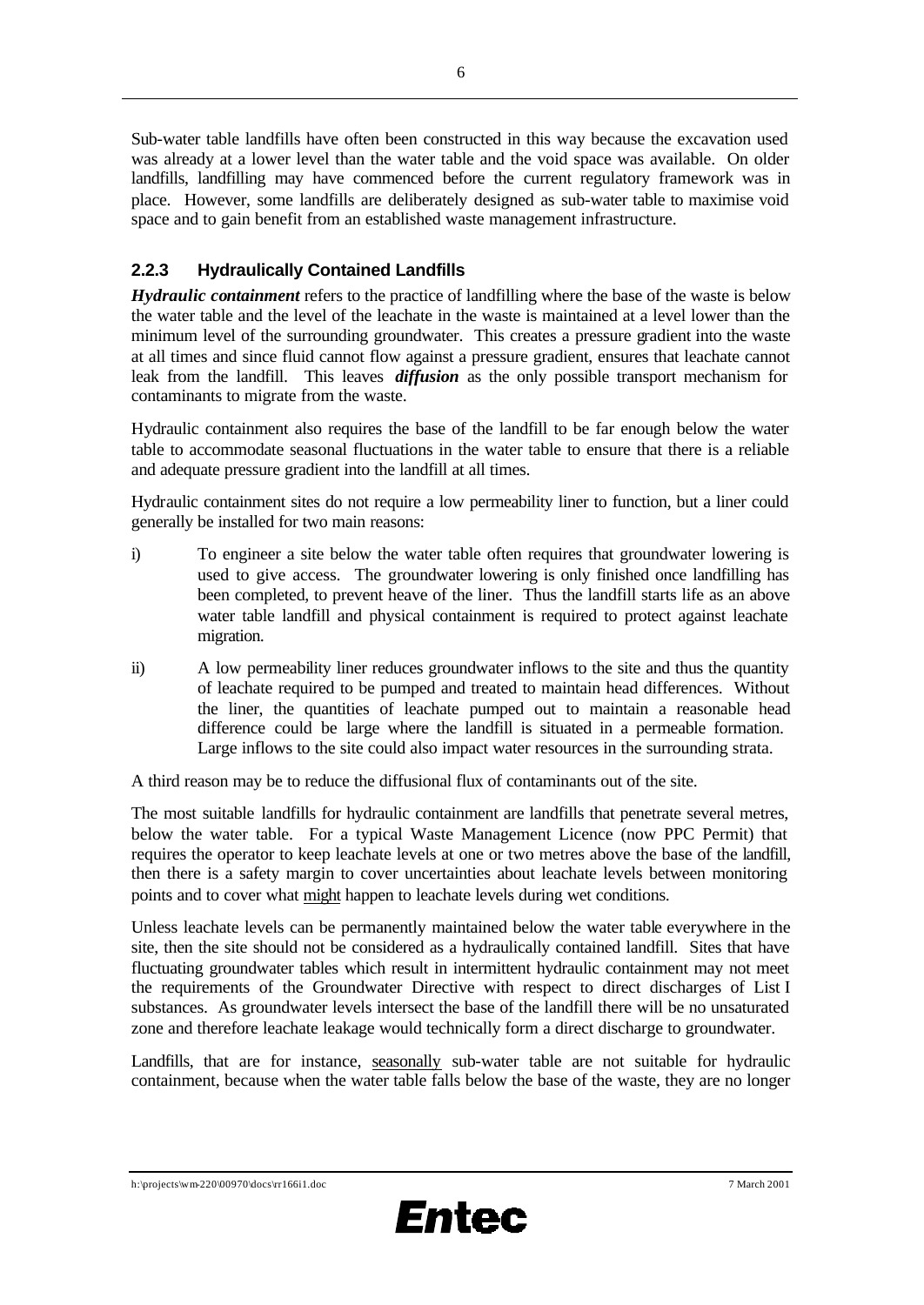hydraulically contained. Figure 2.2 shows a schematic section through a seasonally sub-water table landfill.

#### **2.2.4 Water-Table-Lowering Landfills**

A different, but related approach to, hydraulic containment, is water table lowering to artificially create an unsaturated zone beneath a landfill. Water table lowering is achieved by pumping groundwater from boreholes or sumps around the landfill, sometimes in combination with a high permeability *underdrainage layer* immediately beneath the landfill liner. Figure 2.3 illustrates the concept of water table lowering beneath a landfill.

For most sub-water table landfills, water table lowering is generally necessary on a temporary basis to permit installation of the liner in dry conditions and to prevent hydraulic heave of the liner before it is loaded with waste. A suitable dewatering system is often already in place from mineral extraction activity at the same site.

Maintaining an unsaturated zone by water table lowering has the benefits, described in Section 2.2.1, of creating additional attenuation potential within the unsaturated zone, but has the disadvantage that pumping has to be continued until the waste has stabilised. It is likely to involve considerably more pumping than a lined hydraulic containment landfill although disposal of the uncontaminated groundwater that will be abstracted is likely to be easier and cheaper (per unit volume) than disposal of leachate. The higher volume of pumping arises because, firstly, there is no barrier containing the groundwater (i.e. it may be connected to a virtually limitless reservoir) and secondly, the permeability of natural ground is often much higher than that of compacted waste. The consumption of energy in the pumping large volumes of groundwater will result in additional long-term operational costs.

#### **2.2.5 Combination Landfills**

The three categories of landfill described in this section represent part of a spectrum of different landfill types. Even within a single site, some parts could be above the water table, whilst others are sub-water table or even hydraulically contained. Even a single cell can be hydraulically contained at one boundary, and sub-water table at another, as a result of the fall in the water table or cell base across a site (Figure 2.2).

### **2.3 Issues that Affect Landfill Design and Operation**

The concept of hydraulic containment raises a number of issues. A brief discussion of these issues is given here. In Section 5, site specific data are provided to address a number of these issues.

#### **2.3.1 Size of Landfill Site**

Larger landfill sites, i.e. sites with a large void, are generally regarded as beneficial both to operators (for reasons of cost) and the environment as a whole. It is becoming increasingly more difficult to find and subsequently obtain planning permission for new sites and, even with the successful waste minimisation policies now being pursued, large volumes of waste will still need to be disposed of by landfill. Deep landfills maximise the volume of waste disposal capacity for a given land take. However, many of the deeper landfills extend below the water table.

h:\projects\wm-220\00970\docs\rr166i1.doc 7 March 2001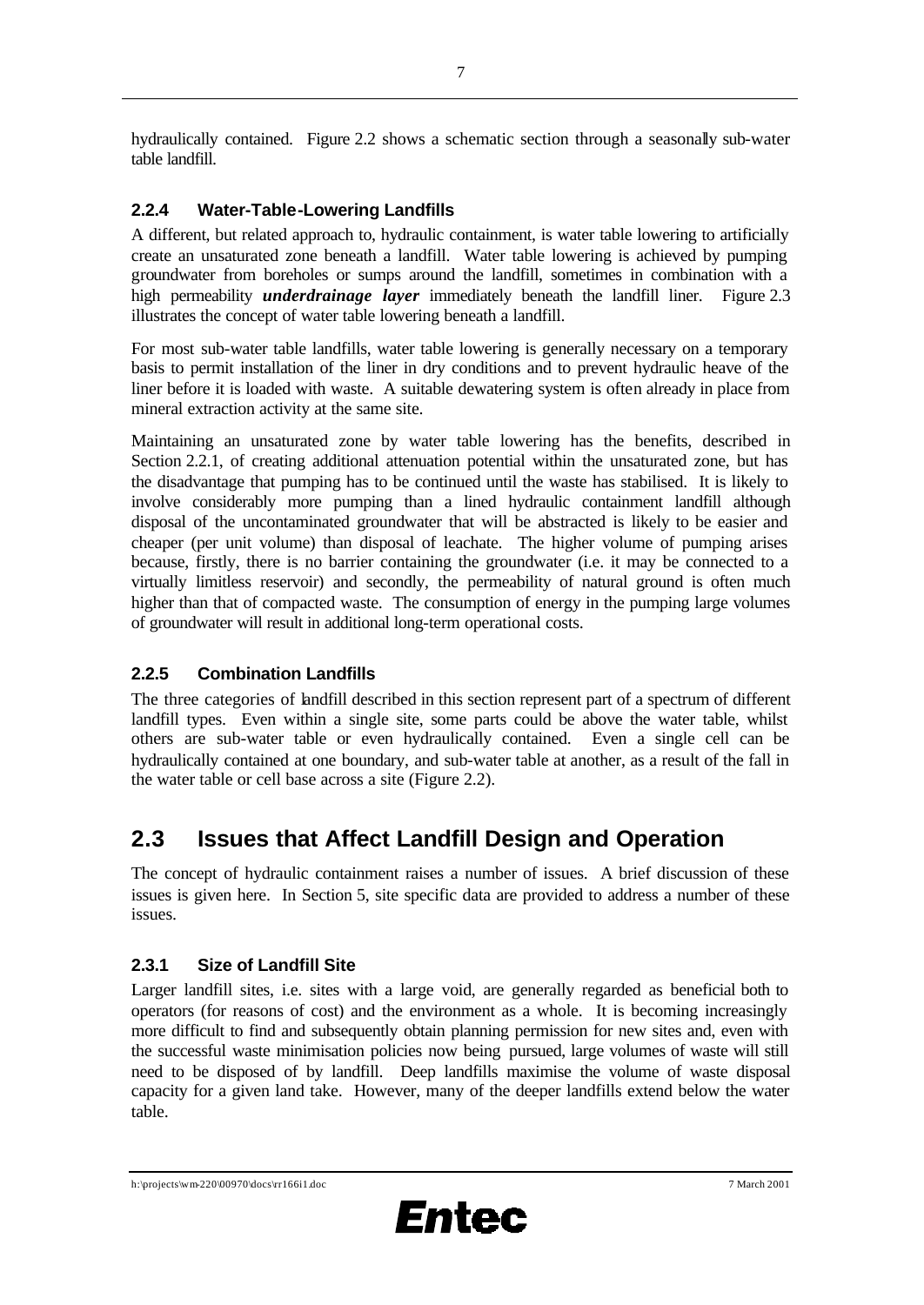#### **2.3.2 Physical Containment**

All landfills, even capped sites, produce a certain amount of leachate, which may contain polluting substances. In above water table landfills, methods of minimising leachate contamination of groundwater beneath the site typically involve engineered lining systems placed beneath and around the waste (*physical containment*). Such lining systems typically consist of a mineral liner such as a low permeability clay, Bentonite Enhanced Soil (BES) or Geosynthetic Clay Liner (GCL). Other lining systems include asphalt and dense asphaltic concrete (DAC). Some of these liners are often overlain by a geomembrane such as high density polyethylene (HDPE) to form a composite lining system.

Clay liners typically have maximum specified hydraulic conductivities of  $1 \times 10^{-9}$  m/s. In addition to their hydraulic properties mineral liners can permit *sorption* of many common leachate contaminants (ammonium, heavy metals and organic compounds). Geomembranes have much lower hydraulic conductivities  $({\sim}10^{12}$  to  $10^{14}$  m/s) than mineral liners but have no attenuating capacity and can easily be punctured. Composite liners combine the low hydraulic conductivity of the geomembrane with the attenuating properties of the underlying clay. In addition, a mineral liner beneath a HDPE geomembrane ensures that any punctures in the geomembrane do not lead to catastrophic failure of the lining system.

#### **2.3.3 Mechanisms of Liner Failure**

Liners, both mineral and geomembrane, can fail for various reasons. Most authors (e.g. Tammemagi, 1999) list the following:

- formation of cracks by drying or freeze/thaw processes;
- penetration of liner by roots or burrowing animals;
- differential settlement of waste;
- gas penetration;
- changes in chemistry of leachate or pore-water\*;
- accidental damage.

Note: \*A number of authors have shown that some chemicals (e.g. chlorinated solvents) that may be present in some leachates can have a detrimental effect on the permeability of clay liners (e.g. Brown, Anderson (date unknown) and Monserrate, 1982).

Hydraulic containment has some advantages in that:

- the mineral liner is kept moist, preventing desiccation cracks from forming;
- burrowing by animals seems unlikely (!); and
- the water permeating the mineral liner is groundwater from the outside rather than leachate from the inside and so is more likely to be compatible with the liner's original pore water than leachate.

However, overall the principal advantage of hydraulic containment over other forms of landfill is that leachate is unable to escape even in the event of the liner failing. The main implication for liner failure for these sites is increased leachate generation and some loss of water resource

h:\projects\wm-220\00970\docs\rr166i1.doc 7 March 2001

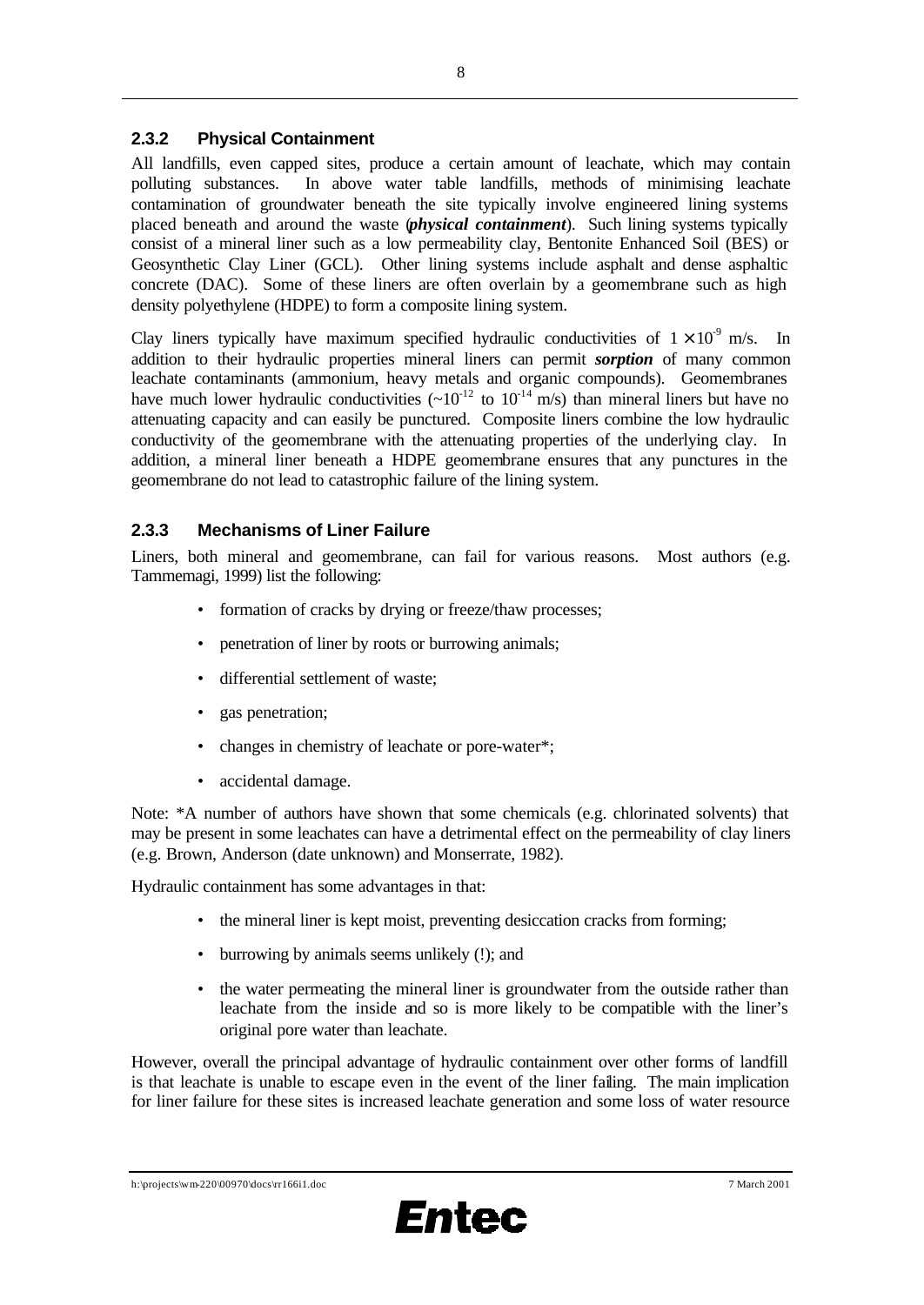due to increased groundwater ingress into the site. The liner performance is therefore not integral to the system performance in terms of groundwater protection.

#### **2.3.4 Liner Leakage and Groundwater Pollution**

It is generally accepted that above water table landfills leak to some extent through their base. For example, the DETR approved landfill simulation model LandSim (DOE, 1996) closely examines the different aspects of a site's leachate drainage system and liner to determine liner leakage.

As some leakage occurs, a change in the quality of the underlying groundwater is inevitable due to the movement of conservative contaminants such as chloride and, where attenuation is inadequate, by other contaminants such as ammonia, metals and trace organics.

In hydraulically contained landfills there should be no leakage of leachate and therefore no potential for groundwater contamination by leachate migration out of the site. The only mechanism for contamination of groundwater is where the diffusion of contaminants from the leachate through the liner into the enclosing strata is greater than the rate of flow into the site.

#### **2.3.5 The Role of the Unsaturated Zone**

The presence of a substantial unsaturated zone beneath a landfill, in addition to a low permeability barrier, permits contaminants in the leachate to be retarded (sorption, cation exchange, precipitation etc.) on route to the water table. As well as providing additional retardation beneath the liner, volatilisation and aerobic biodegradation and oxidation can also occur in the unsaturated zone and this can reduce concentrations of some contaminants significantly. However, at some sites, the unsaturated zone could be thin and the attenuation capabilities limited or overwhelmed.

The chemical and biological processes occurring in the unsaturated zone are still not fully understood. Research continues into the attenuating processes (including sorption, biodegradation and oxidation), how they vary between different soils and whether they will change with the passage of time (for example, as the oxygen is 'used up').

#### **2.3.6 Risk Assessment**

The potential for all landfill sites to contaminate underlying groundwater is assessed for all noninert landfill sites through a groundwater risk assessment. This is a requirement of the Groundwater Directive (see Section 3) as enforced in England and Wales through Regulation 15 of the Waste Management Licensing Regulations (1994) and more recently through the PPC Regulations (2000). The results of these assessments should feed back into the landfill design.

For above water table and sub water table landfills (excluding hydraulically contained sites) a significant part of these risk assessments is estimation of the leakage through the site's liner into the underlying strata. As outward liner leakage should not occur at correctly operated hydraulically contained sites, this risk does not exist. Environmental regulators are unlikely to accept that a risk assessment is not carried out on this basis, but yet the methods to be used for such a risk assessment are a subject for debate. One option is that the risk assessment needs to consider the net outcome of diffusional movement of contaminants outwards and groundwater flow into the site.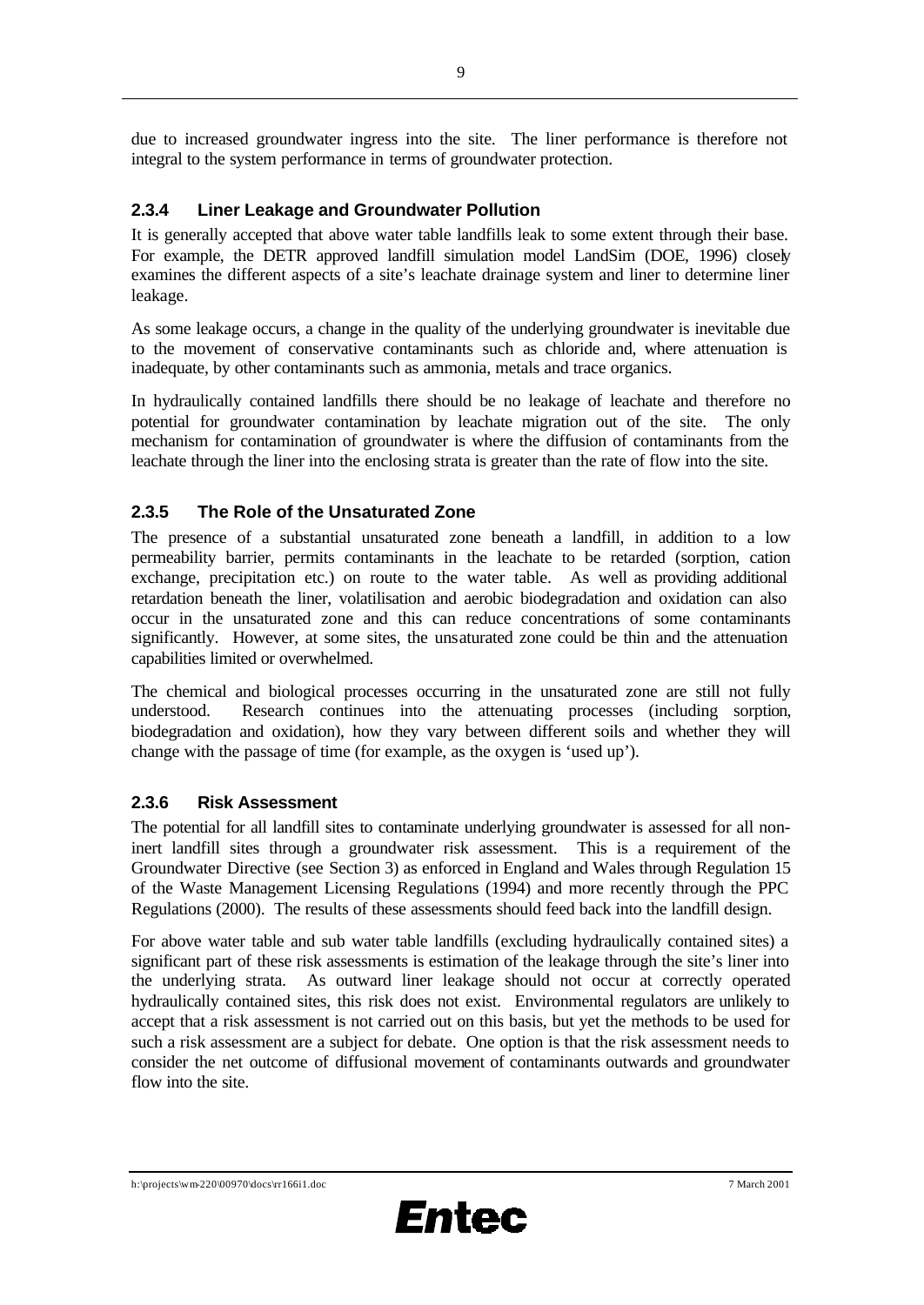#### **2.3.7 Waste Stabilisation**

Waste degradation requires moisture and the ultimate stabilisation of a landfill, at which point the leachate and waste poses no significant threat to the water environment, requires flushing of water (Knox 1996).

The practice of surrounding waste with low permeability liners and a cap (dry entombment), as a landfill strategy is now considered by both regulators and operators as unsatisfactory and unsustainable. With dry entombment, waste is stored in a dry condition with no fluid movement, and so it does not biodegrade. Should the liner or cap or both fail in the distant future (possibly several hundred to thousands of years hence), infiltration or groundwater will enter the landfill and degradation processes will be reactivated producing high-strength leachate.

As stated in Waste Management Paper 26B: "Isolation of the waste from the environment is not compatible with the long-term aim of sustainable development because the potential hazards do not decrease with time." In Waste Management Paper 26B, the dry entombment philosophy is explained in detail and the case is made for *accelerated stabilisation*, whereby degradation of waste is encouraged by increasing the flow of water through the waste pile, for example by leachate recirculation.

The accelerated stabilisation approach has been extended to encompass the concept of deliberately adding large volumes of liquid to the waste to enhance the speed of stabilisation known as the *flushing bioreactor*. Normally, addition of water is from the top of the waste and whilst it has been shown (Knox, 1996) that there is an increase in the amount of water passing through the waste, a lot of the added water appears to by-pass the waste and move directly to the landfill liner.

Hydraulic containment may help with the stabilisation of waste as a result of the higher volumes of liquid flushed through the waste due to groundwater ingress. Strategies to maximise flushing efficiency might include extracting leachate from the top of the saturated zone, to pull groundwater through the saturated waste, rather than pumping from the base of the landfill and effectively abstracting groundwater.

The use of hydraulic containment may lead to much larger volumes of waste being permanently saturated when compared to above-the-water-table landfills. The impact of saturation on the rate of stabilisation of waste is poorly understood.

#### **2.3.8 Leachate Extraction**

For the vast majority of landfill sites, there will be a need to control leachate levels and so leachate extraction is needed. In the early stages of these landfill's infilling, recirculation of treated leachate from wet areas to dry areas may obviate the need to export leachate from the site, but eventually leachate extraction will be required.

The only sites where leachate extraction is not required would be where the cap infiltration and liner leakage were similar and that the liner leakage did not cause pollution of underlying groundwater.

If it is accepted that waste stabilisation (see Section 2.3.7) requires a certain amount of flushing through the waste, then regardless of whether the water for flushing is derived from cap infiltration or groundwater ingress, a similar amount of leachate extraction will be needed for all sites over their lifespan. Non hydraulically contained landfill sites may need slightly more leachate extraction than at other sites, as no leachate is lost through the liner. It is debatable

h:\projects\wm-220\00970\docs\rr166i1.doc 7 March 2001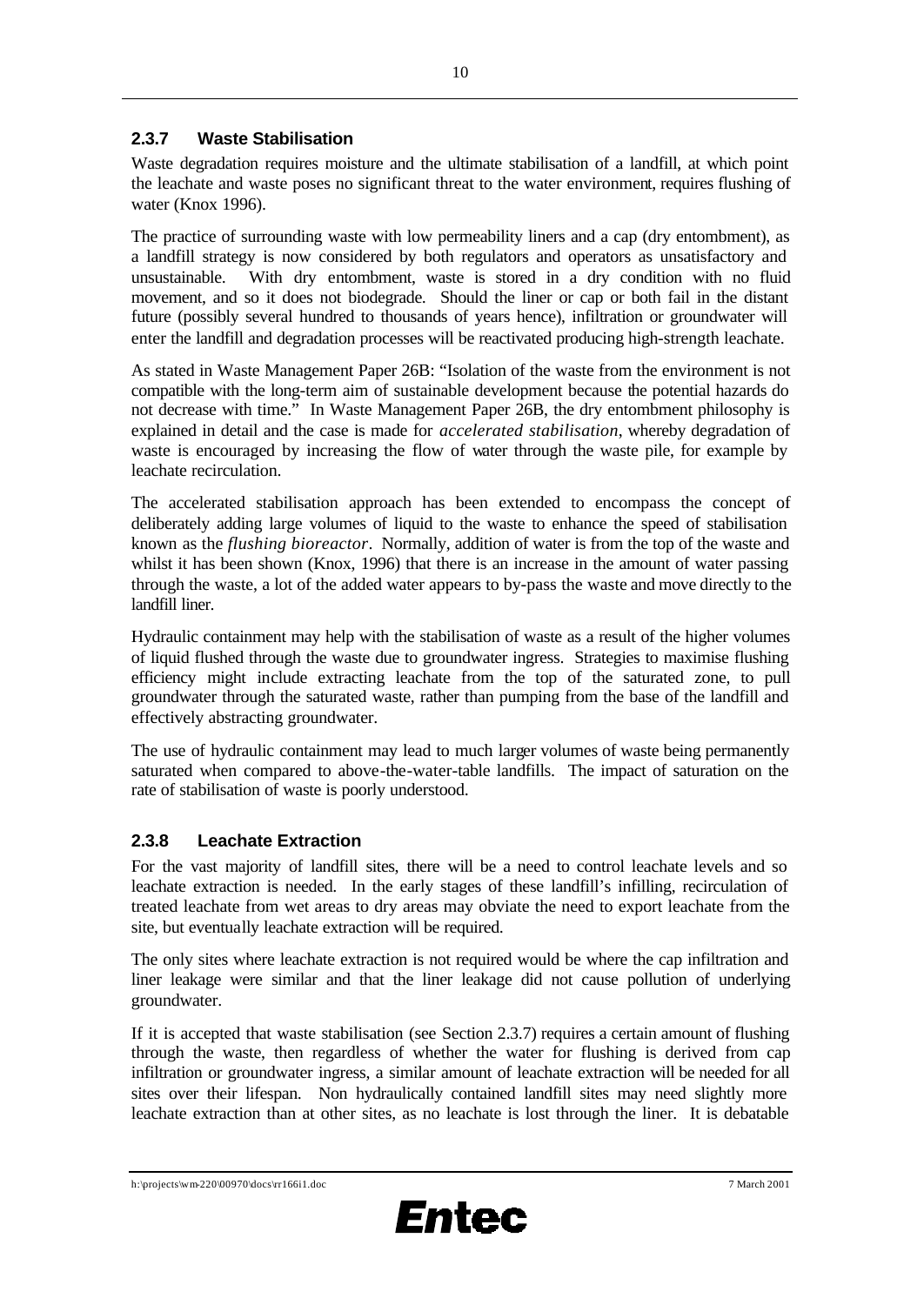whether this loss through the liner is better for the environment than controlled extraction and treatment.

#### **2.3.9 Water Resources**

In an above the water table landfill, there is generally little loss of water resource except the loss of the cap infiltration into the waste. Where these sites are inadequately designed and/or operated, contamination of groundwater may lead to the loss of water resource.

Hydraulically contained landfills will draw some groundwater into the landfill as a result of the pressure gradient created. Once inside the landfill groundwater becomes leachate and is lost as a resource. In a permeable formation, hydraulic containment of an unlined landfill could result in the need to abstract large volumes of groundwater and a substantial loss of resource. The loss of resource can be minimised by limiting groundwater ingress through the use of a low permeability liner.

Water table lowering landfills by definition have groundwater abstraction from beneath the site. In permeable formations, this abstraction could be significant.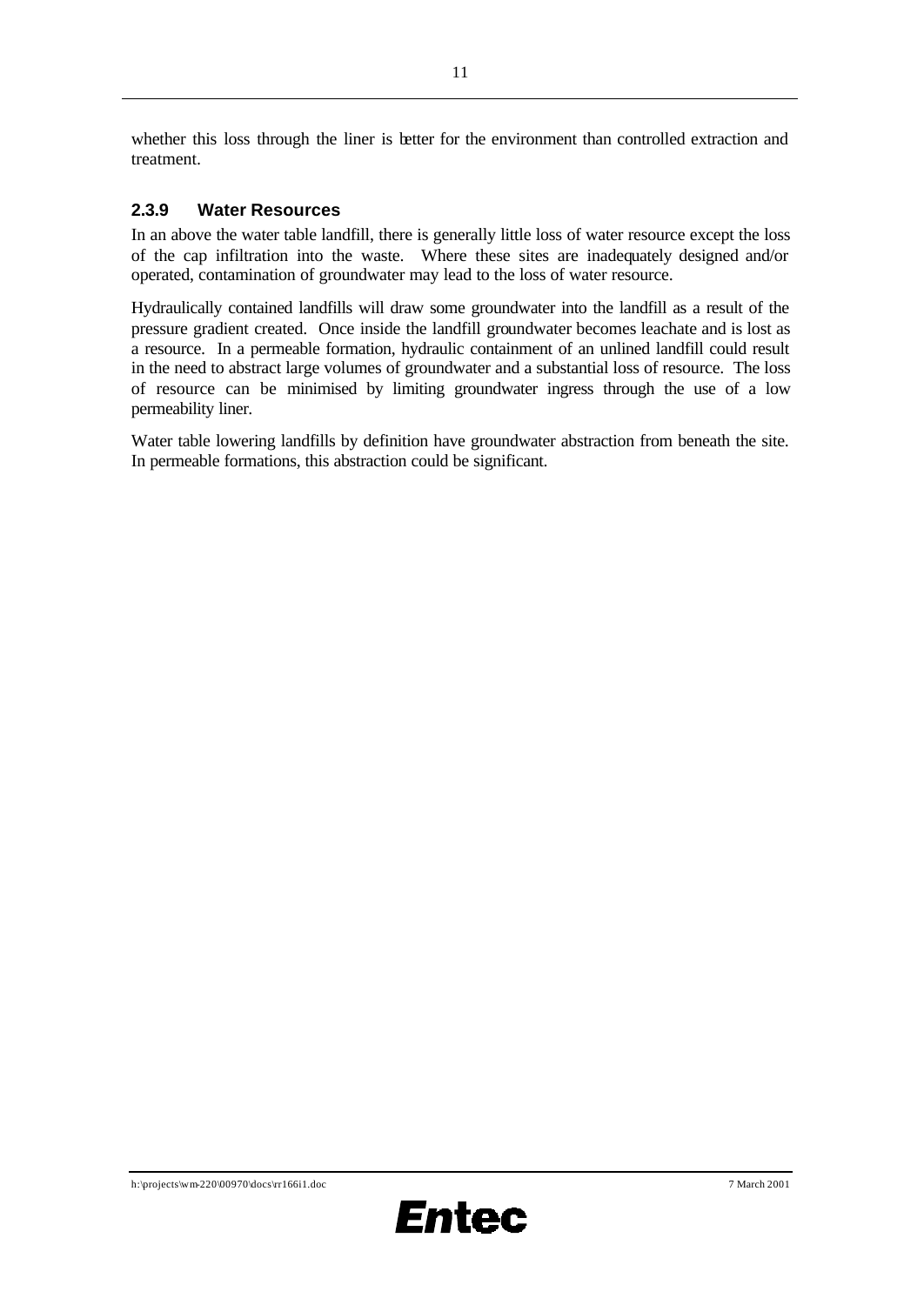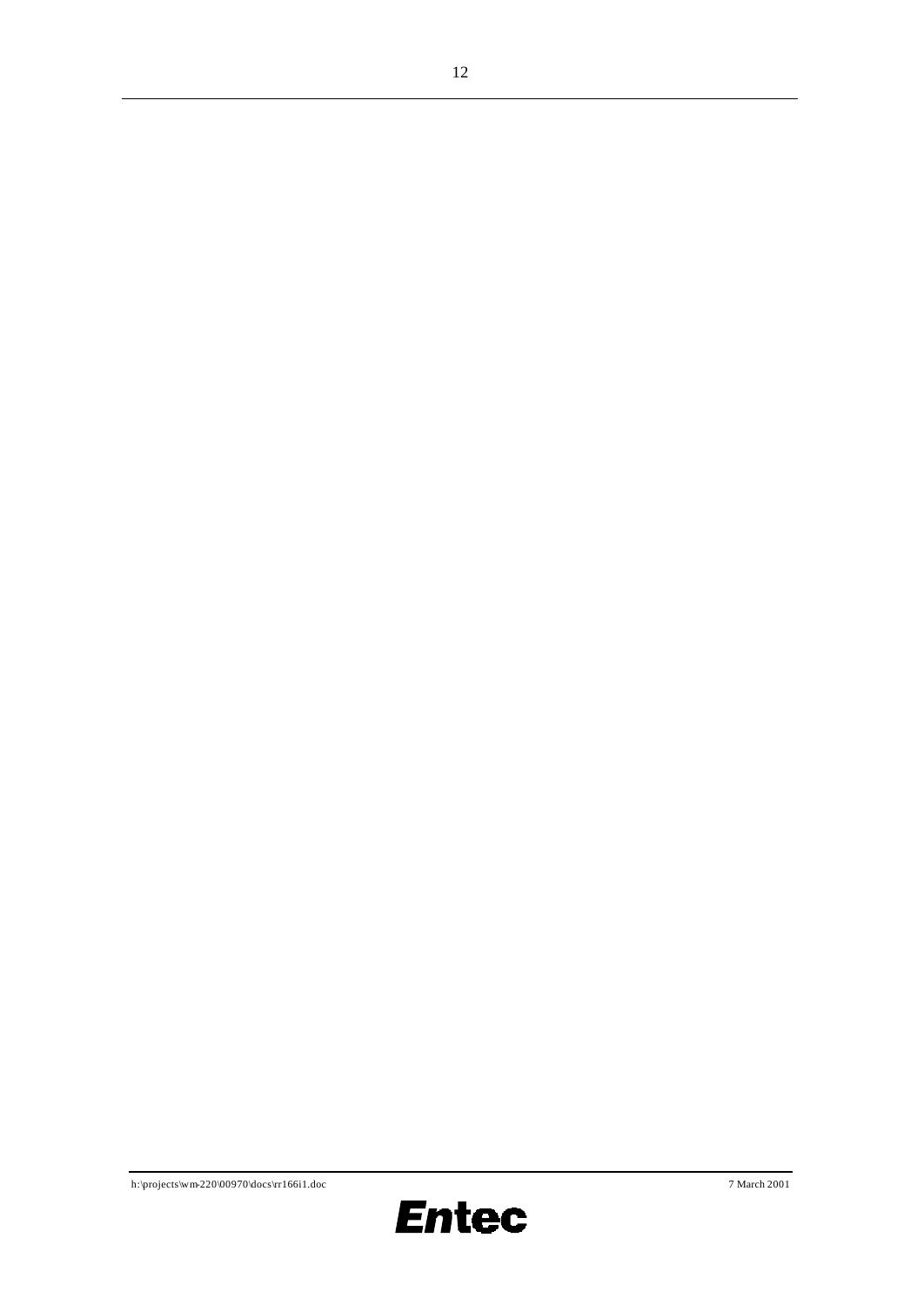# **3. Legislation and Guidance**

### **3.1 Introduction**

This section summarises the findings of the literature review with respect to legislation and guidance pertaining to hydraulically contained landfill sites and protection of groundwater.

The Environment Agency exercises its duties of groundwater protection with respect to landfills via two specific mechanisms:

- i) the requirement that the Agency is consulted over all planning permission applications (which includes landfills);
- ii) the requirement for a groundwater risk assessment for a landfill permit application (and every four years for existing permit holders) formerly under Regulation 15 of the **Waste Management Licensing Regulations 1994 (SI 1056)** and now under the **PPC Regulations (2000).** These regulations enforce the EU Groundwater Directive (80/68/EEC) which aims at controlling the discharge of specified substances to groundwater.

These mechanisms are discussed in more detail in the subsections below.

### **3.2 Planning Policy**

The Environment Agency is a statutory consultee for all development planning applications under the **Town & Country Planning Act (1990)**. The main guidance for applicants issued by the Agency is contained in the document, **Policy and Practice for the Protection of Groundwater** (Environment Agency, 1998).

According to this document (Section C.6, p33):

**"C.6 The Environment Agency will normally object to waste disposal activities, which extend to or below the water table in Source Protection Zones. Elsewhere the presence of an unsaturated zone will normally be required but a landfill operated on containment principles may be considered on a site-specific basis.**

Wastes deposited below the water table will quickly generate leachate if groundwater ingress is not impeded. This may present operational difficulties and lead to rapid contamination of groundwater. The presence of an unsaturated zone gives an opportunity for attenuation to occur and leads to a delay in any impact on the water environment. The engineering of quarries excavated significantly below the water table will be difficult and expensive to achieve successfully in permeable strata. In such cases the Agency is likely to object to the deposition of potentially polluting wastes below the water table unless the hydrogeological conditions are suitable and the engineering measures are considered effective.**"**

**Entec** 

h:\projects\wm-220\00970\docs\rr166i1.doc 7 March 2001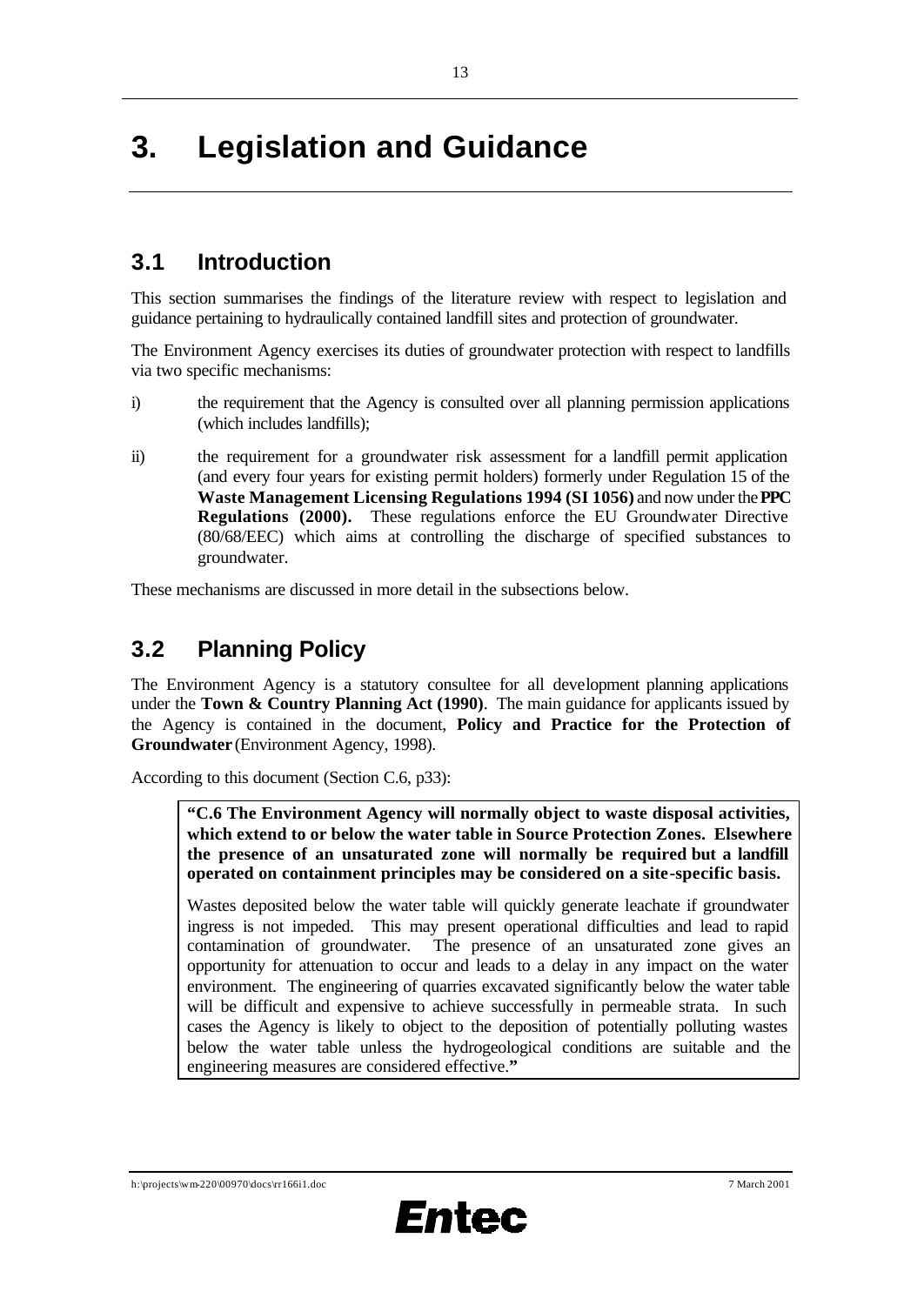In the above text, "Source Protection Zones" are designated areas around important groundwater abstractions as delineated by the Environment Agency. These are divided into an inner protection zone (Zone 1) equivalent to a travel-time of 50 days, an outer protection zone (Zone 2) equivalent to a 400 day travel-time, or 25% of the total catchment, whichever is largest. The area contributing recharge to the abstraction is the Total Catchment Zone (Zone 3). Large areas of both major and minor aquifers are covered by these zones and therefore lie within a source protection zone.

The second paragraph of PPPG (1998) Section C.6 above is not very helpful since it implies that the Agency may permit applications for hydraulic containment if "the hydrogeological conditions are suitable and the engineering measures are considered effective" but makes no further comments as to what is meant by "suitable" conditions or "effective" measures.

## **3.3 PPC Permits and Waste Management Licensing**

#### **3.3.1 Legislative Framework for Landfills**

In addition to a landfill site gaining planning permission, to operate the site, the site operator needs a PPC Permit (formerly a waste management licence). It is often at this stage, that the final details of the landfill's design and operation are formally agreed between the site operator and the Environmental Regulator.

In agreeing the PPC Permit the Agency has to take into account its regulatory responsibilities, and with respect to groundwater protection, this means enforcing the requirements of the Groundwater Directive (80/68/EEC) through its transposition into UK Law. The main requirements of the Directive are that any activity with the potential to discharge List I or II substances to groundwater must be subject to "prior investigation" and the "requisite surveillance of groundwater".

The Groundwater Directive identifies List I and List II substances as groups of compounds, rather than individual compounds. No definite list of List I substances exists to date. Leachates from sites receiving household waste typically have high concentrations of ammonia (a List II substance), some of the heavy metals at lower concentrations (also List II), and, at much lower concentrations, some of the List I substances have been identified in leachate (Robinson, 1996; Knox *et al*, 2000).

Until August 2000, the requirements of the Groundwater Directive were enforced within the **Waste Management Licensing Regulations 1994 (SI 1056)**. Specifically, Regulation 15 enforced the "prior investigation" requirement. Since August 2000, the requirements are covered within the **PPC Regulations (2000)**.

#### **3.3.2 Groundwater Regulations 1998**

The principle of hydraulically contained landfill sites was the subject of a Public Inquiry relating to Round 'O' Quarry, Lancashire (Planning Inspectorate, 1998). The Inquiry arose as a result of the refusal of a Planning Application for a hydraulically contained landfill.

The Inspector in the Round 'O' Quarry Inquiry had to consider whether a hydraulically contained landfill would breach the obligations under the Groundwater Regulations (1998), as enacted in Regulation 15 of the Waste Management Licensing Regulations (1994), because it

h:\projects\wm-220\00970\docs\rr166i1.doc 7 March 2001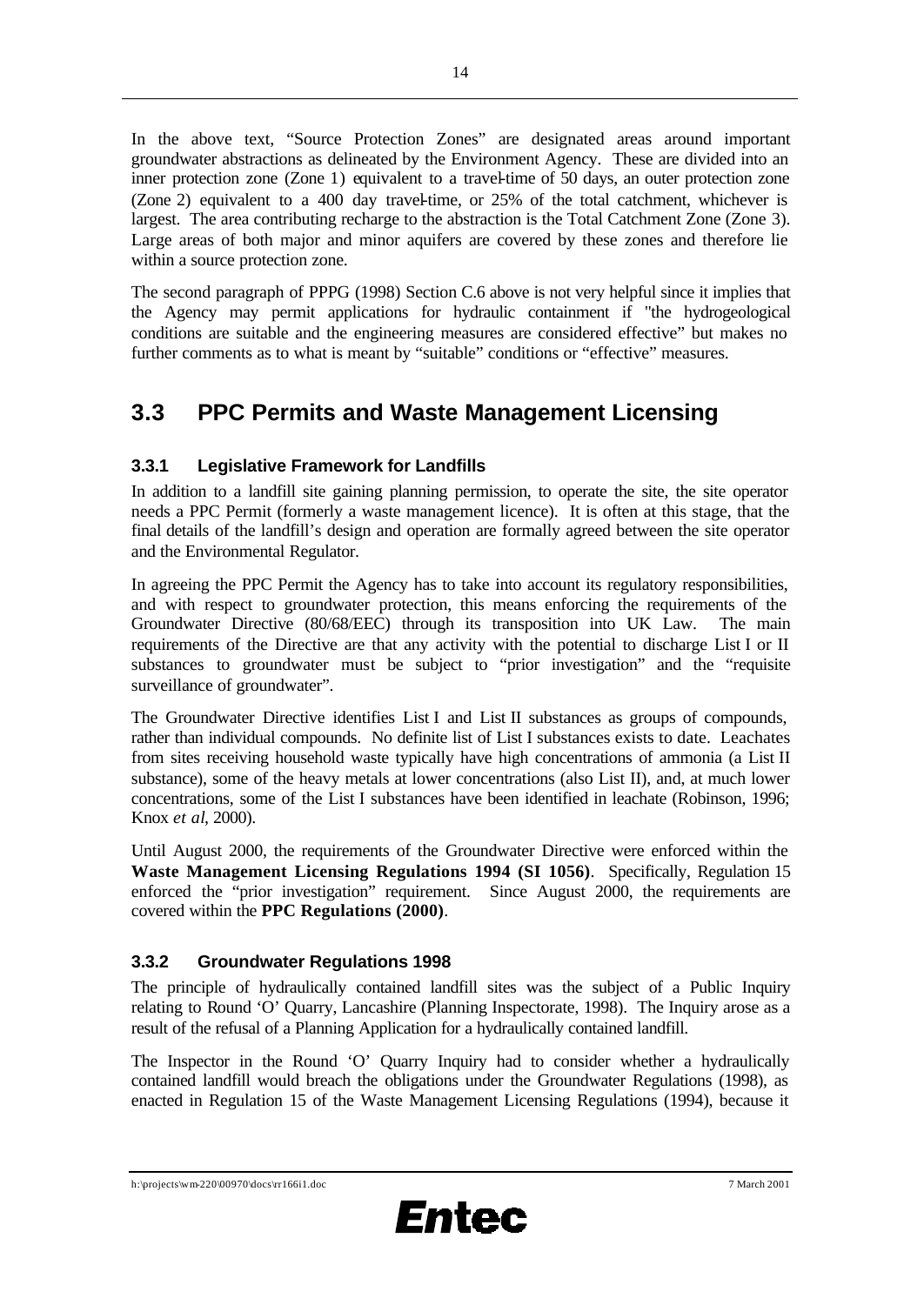may be considered to constitute a direct discharge of List I substances to groundwater. The issue was whether groundwater entering a subwater table landfill represented contamination of groundwater as it became leachate within the landfill.

The Inspector, supported by the Environment Agency, considered that "groundwater entering the landfill containment ceases to be groundwater on crossing the barrier and, thereafter, immediately assumes the identity of leachate." The proposed hydraulically contained landfill was therefore found not to breach the Groundwater Regulations (1998).

#### **3.3.3 Interpretation of Regulatory Requirements**

The requirements for 'prior investigation' and requisite surveillance' are not clearly set out in the legislation but prior investigation must examine "the risk of pollution and alteration of the quality of the groundwater from the discharge and must establish whether the discharge of substances into the groundwater is a satisfactory solution from the point of view of the environment"

For a licence to be issued the Agency must be satisfied that:

- "the observance of all technical precautions necessary to prevent any discharges into groundwater of substances in List I".
- "the observance of all technical precautions for preventing groundwater pollution by substances in List II".

These requirements do not appear to preclude the concept of hydraulic containment which is a technical measure designed to achieve these objectives.

The lack of unsaturated zone in non hydraulically contained sub-water table landfills means that the discharge from the base of the landfill's liner is generally classified as *direct* rather than *indirect*. This means that if concentrations of List I substances are significant (i.e. in excess of detection levels or background levels) at the base of the landfill liner, then the site's activities would not meet the requirements of the Groundwater Directive.

#### **3.3.4 Waste Management Paper 26B (1995)**

Guidance produced by the DOE (now DETR) in 1995 in the form of **Waste Management Paper 26B**, 'Landfill Design, Construction and Operational Practice' is used by the Agency as guidance in assessing landfill designs. It is understood that the content of WMP 26B is currently being revised by the Environment Agency. WMP 26B makes only a brief reference to sub-water table landfills. Section 6.43 of WMP 26B makes the following remarks:

**"**In those sites which are located below the water table, it will be necessary to relieve hydrostatic pressures which might otherwise give rise to uplifting forces on the site liner and lead to potential instability. In such cases an under drainage system will be required. Pumping of groundwater following completion of the landfill is not compatible with the aims of sustainable development and gravity drainage is preferred for all long-term requirements.

Landfill constructed below the groundwater table can cause direct discharge to groundwater if the liner or leachate management system fails. Annual analysis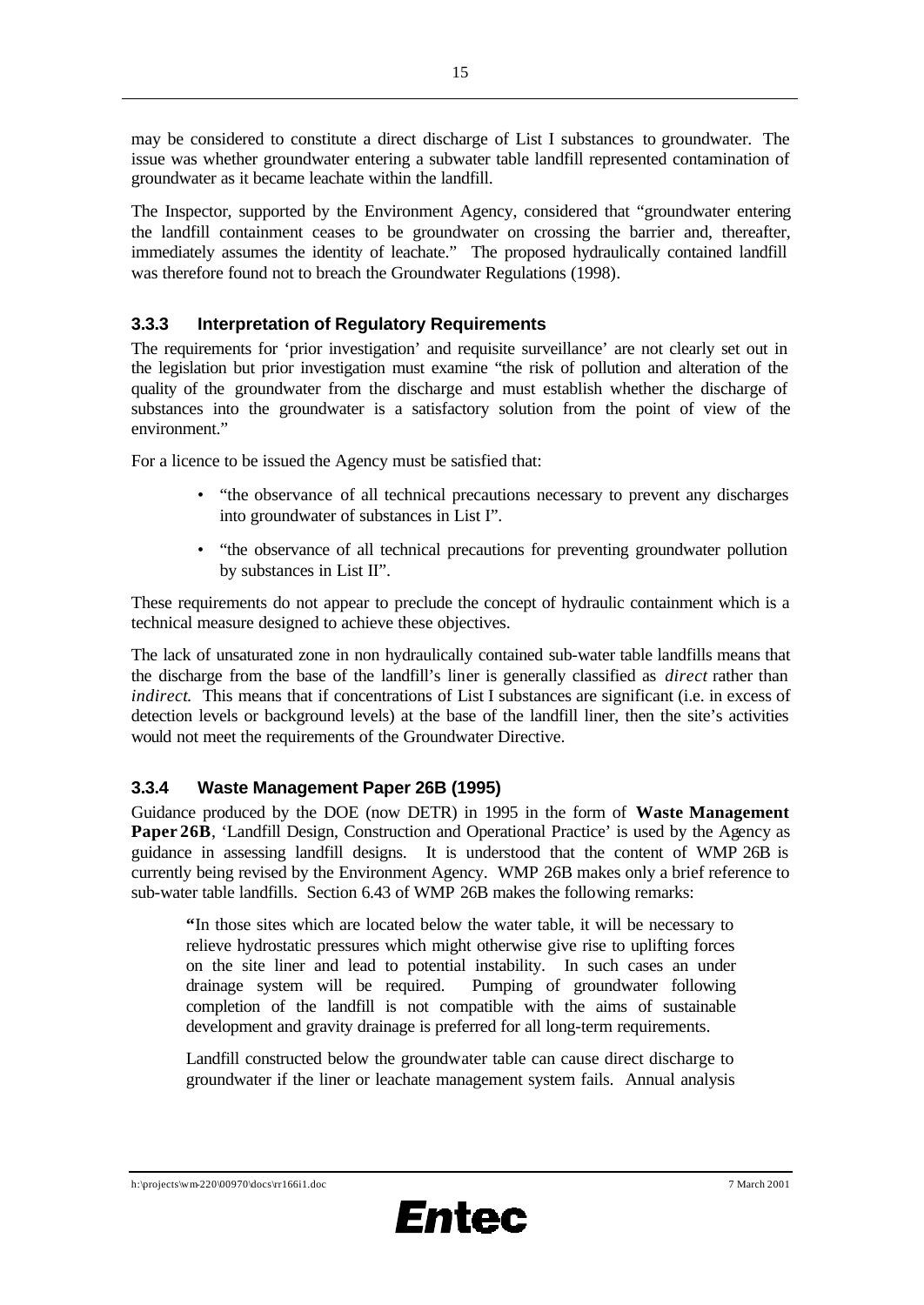of leachate for List I and II substances at the point of discharge should be undertaken in such situations."

The guidance in WMP 26B makes no specific reference to hydraulically contained landfill sites. Indirect reference is made to operating sites on the principle of hydraulic containment by stating that long term dewatering is not considered sustainable. It can be deduced from this that the Environment Agency would expect to see groundwater being allowed to recover following completion of the site. No reference is made to how leachate levels should be managed once groundwater pumping ceases.

#### **3.3.5 Environment Agency Internal Guidance (1999)**

The Environment Agency's **Internal Guidance on the Interpretation and Application of Regulation 15** (Environment Agency, 1999) makes the following specific reference to subwater table and hydraulically contained sites:

**"**Those sites with a base below the local groundwater level and which have a potential for groundwater ingress should be treated as having the potential for direct discharges. Whereas in the short term or in one part of the site the hydraulic or chemical conditions may prevent a discharge to groundwater, in the long term or elsewhere in the site conditions may be different such that there is a gradient out of the site. The long term relative hydraulic conditions within and outside the site must be taken into consideration, together with the sustainability of any artificial controls on these conditions. In addition, there needs to be consideration of the nature of the landfill liner, as noted in Section 4.

Groundwater levels can fluctuate, particularly with seasonal variations. Where this results in the groundwater alternating between levels that lie above and below the base of a site, or where groundwater ingress into the site occurs on a seasonal basis, potential discharges should be treated for the purpose of Regulations 15 as being direct.

In locations where the water table is artificially depressed through pumping, consideration should be given to the possibility of rebound occurring during the biologically and/or chemically active life of the site; this will be a site-specific assessment. If the area has a long history of mineral extraction and there are no accurate data on past rest levels, the advice of a groundwater expert should be sought. Where it is anticipated that the water table will rebound above the level of the base of the site, the licence should be drafted and/or reviewed on the basis that any discharges may at some time in the future become direct.**"**

The Guidance acknowledges that hydraulic containment may prevent discharges in the short term but emphasises the need to consider the long term situation. The second paragraph quoted above deals with the seasonal sub-water table landfill. The final paragraph quoted above discusses the artificially lowered water table situation mentioned in Section 4.

### **3.4 Overview**

The available legislation and guidance regarding hydraulically contained sites is not prescriptive, but the key points for consideration are as follows:

h:\projects\wm-220\00970\docs\rr166i1.doc 7 March 2001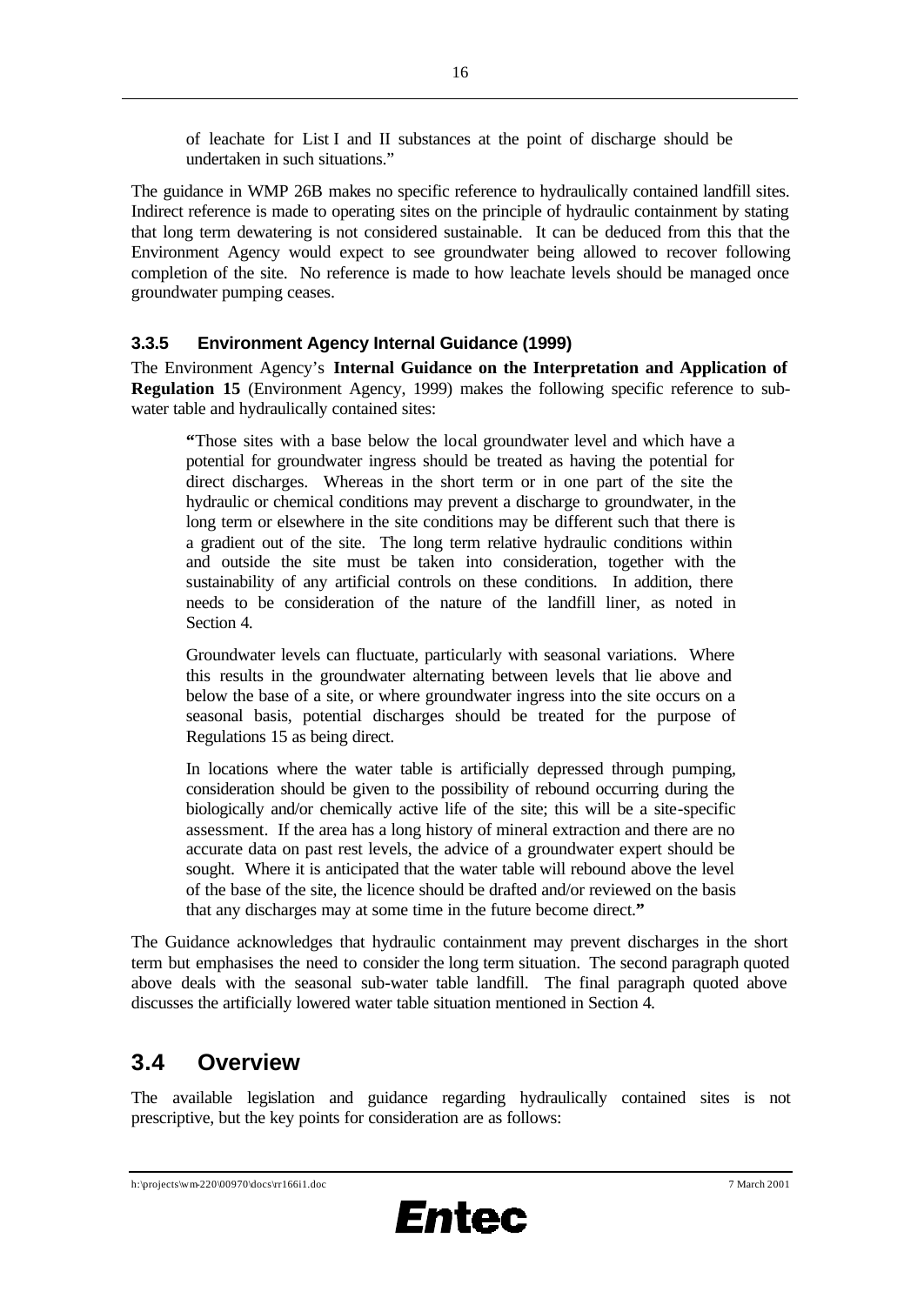- **PPPG (1998)** Section C.6 implies that the Agency may permit applications for hydraulic containment if "the hydrogeological conditions are suitable and the engineering measures are considered effective".
- **Circular 11/94: Framework Directive on Waste** (Department of the Environment, 1994) indicated that direct discharges might arise where groundwater is allowed to enter the body of waste in the landfill. However, the inspector at the Round 'O' Quarry, Lancashire Public Inquiry (Planning Inspectorate, 1998) supported by the Environment Agency, considered that "groundwater entering the landfill containment ceases to be groundwater on crossing the barrier and, thereafter, immediately assumes the identity of leachate." This means that there is test case acceptance that fully hydraulically contained sites do not contravene the Groundwater Directive in terms of direct discharge of List I substances to groundwater.
- **Waste Management Paper 26 B** indicates that sites constructed below the water table should consider hydraulic heave of the liner during construction and that long term pumping of groundwater is not compatible with sustainable development. This guidance also notes that sub-water table landfill sites have the potential to cause a direct discharge to groundwater where the liner or leachate management system fails.
- The Environment Agency's **Internal Guidance on the Interpretation and Application of Regulation 15** (Environment Agency, 1999) re-visits the potential for direct discharges from landfill sites which are sub-water table and which have the potential for groundwater ingress (so hydraulically contained). It also flags up the issues of seasonally sub-water table sites and of the unsustainability of long term pumping.

The available legislation and guidance indicates that hydraulic containment may be permitted if the hydrogeological conditions are suitable and the engineering measures are acceptable. The suitability of the hydrogeological conditions includes seasonal and long term variations in water levels. The engineering aspects include risks of hydraulic heave and other failure scenarios for the liner which could lead to direct discharges of List I substances through the failed liner to groundwater, and the sustainability of any long term groundwater abstraction.

It could be concluded from the above that hydraulically contained sites would be accepted if it could be demonstrated that the liner or liners could be emplaced without significant risk of failure, that long term groundwater abstraction was not necessary or was sustainable, and that leachate levels could be maintained safely below those in the surrounding strata for the lifetime of the site. It is noted that maintenance of leachate levels is a strict requirement of physically maintained sites.

**Entec** 

h:\projects\wm-220\00970\docs\rr166i1.doc 7 March 2001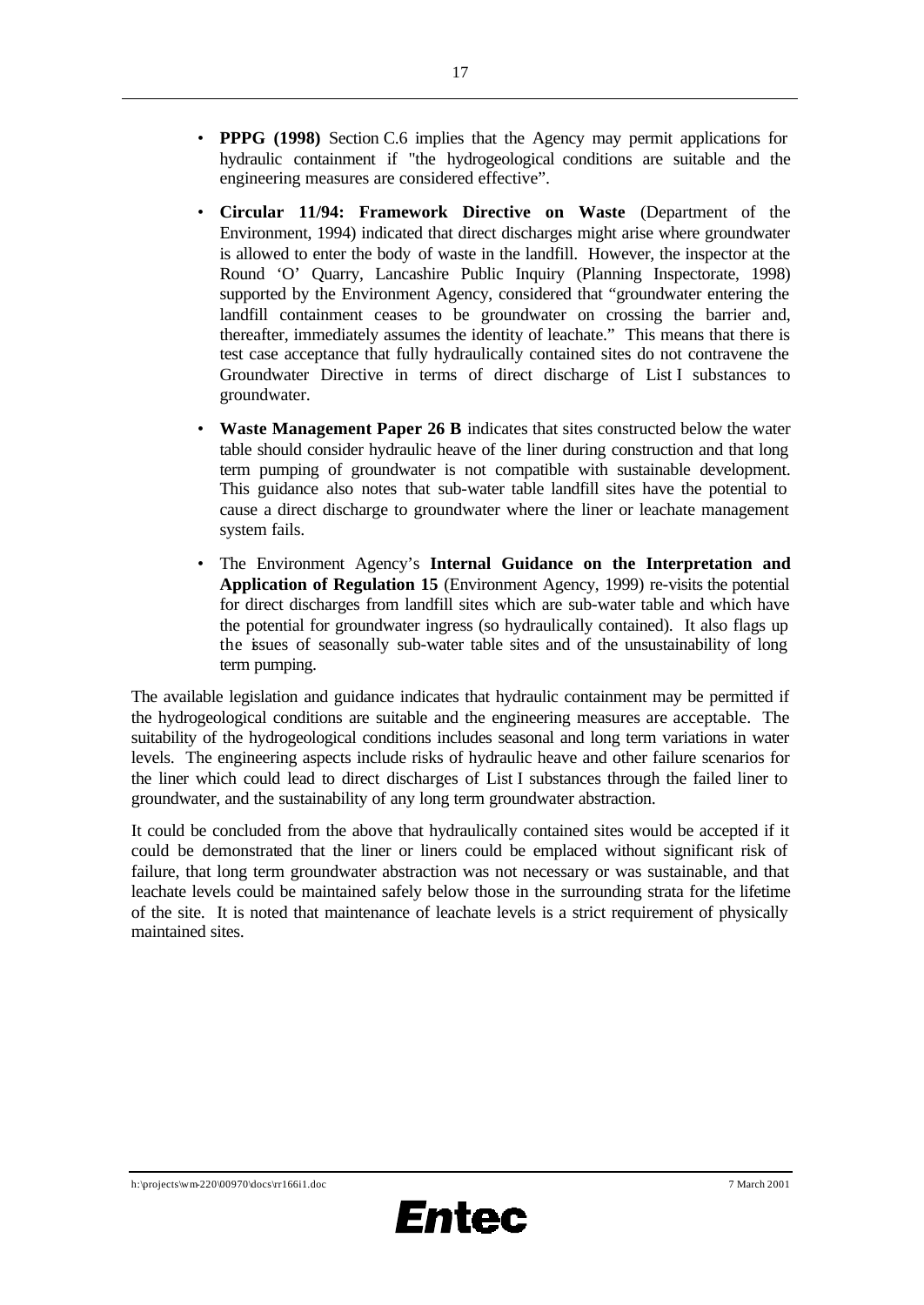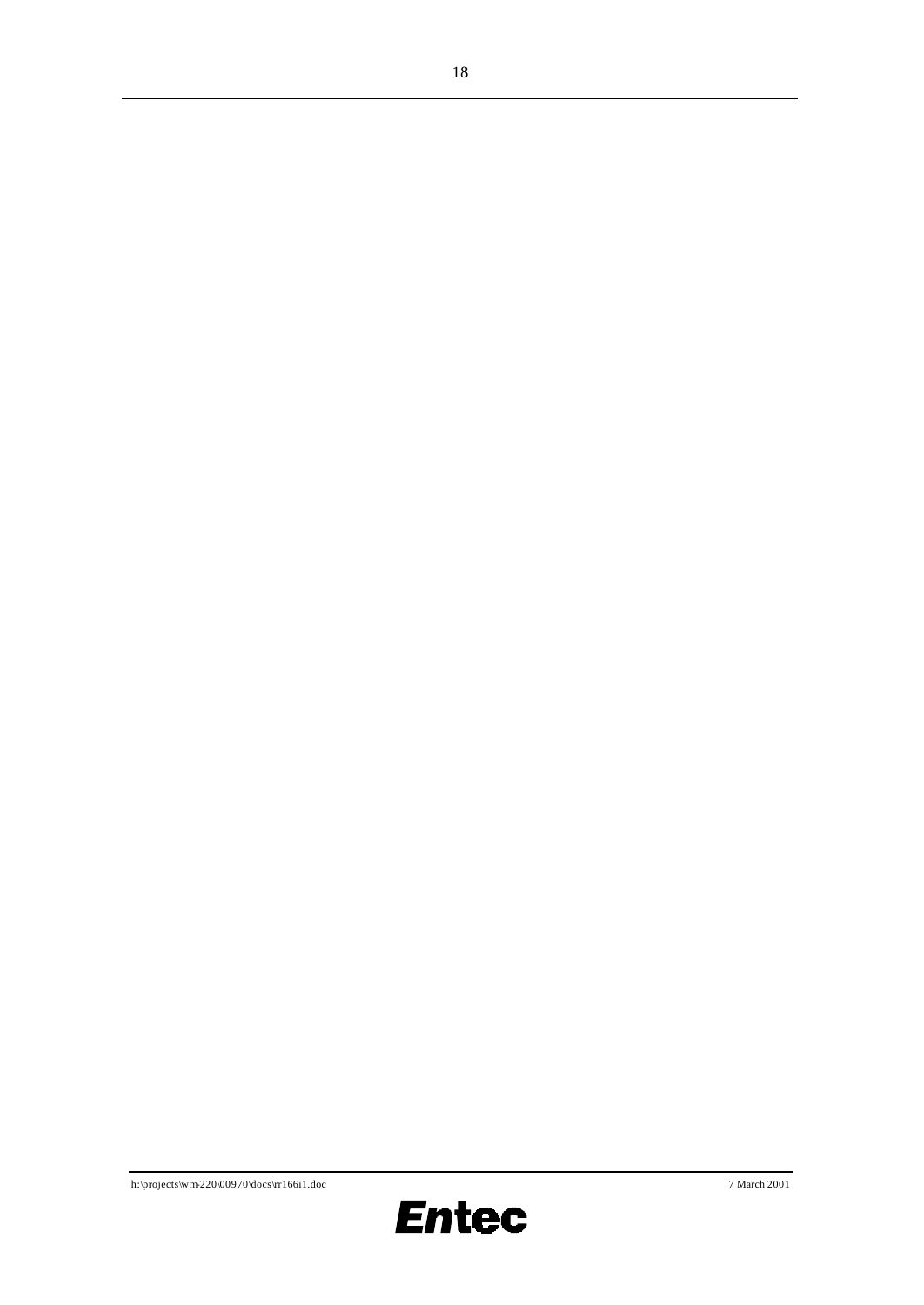# **4. Review of Existing Information**

### **4.1 Literature Review**

#### **4.1.1 Introduction**

A literature and internet search for references to hydraulic containment as a landfill strategy was undertaken. The principal finding of the review was that references to hydraulic containment in the literature are rare. Those works that refer to hydraulic containment are reviewed in this section.

#### **4.1.2 Principles of Hydraulic Containment**

#### **Smart (1993)**

The principle of hydraulic containment for landfills is discussed in broad terms by Smart (1993). Smart (1993) recommends hydraulic containment in low permeability strata as an option with reduced potential for adverse effects on groundwater quality. The method does not necessitate "the development of a sophisticated engineering design with the associated costs". He mentions that hydraulic containment is particularly suited to:

- Former sand and gravel workings where there is a shallow unsaturated zone;
- Hard rock quarries excavated in strata designated as minor aquifers or non-aquifers (e.g. Coal Measures, Millstone Grit, clays and most igneous rocks).

Smart (1993) also discusses in detail some of the practical difficulties of constructing a landfill below the water table with reference to both dewatering during construction and leachate collection systems.

#### **Fetter (1994)**

Hydraulic containment is discussed in the textbook, *Applied Hydrogeology*, (Fetter, 1994). Fetter (1994) uses a different terminology, referring to hydraulically-contained landfills as "zone-of-saturation" landfills. The method is recommended for soils with hydraulic conductivities of  $10^{-8}$  m/s or less. Fetter (1994) adds "The zone of saturation landfill is more efficient than the lined [above-the-water-table] landfill because no leachate escapes. However it will be necessary to collect the leachate long after the landfill is closed because the waste will be below the water table."

Fetter (1994) also describes the use of external groundwater control to lower the water table beneath the waste (as described in Section 4) to create an unsaturated zone beneath the landfill. He suggests an under-drainage system beneath the liner and calls this method "hydraulic gradient-control."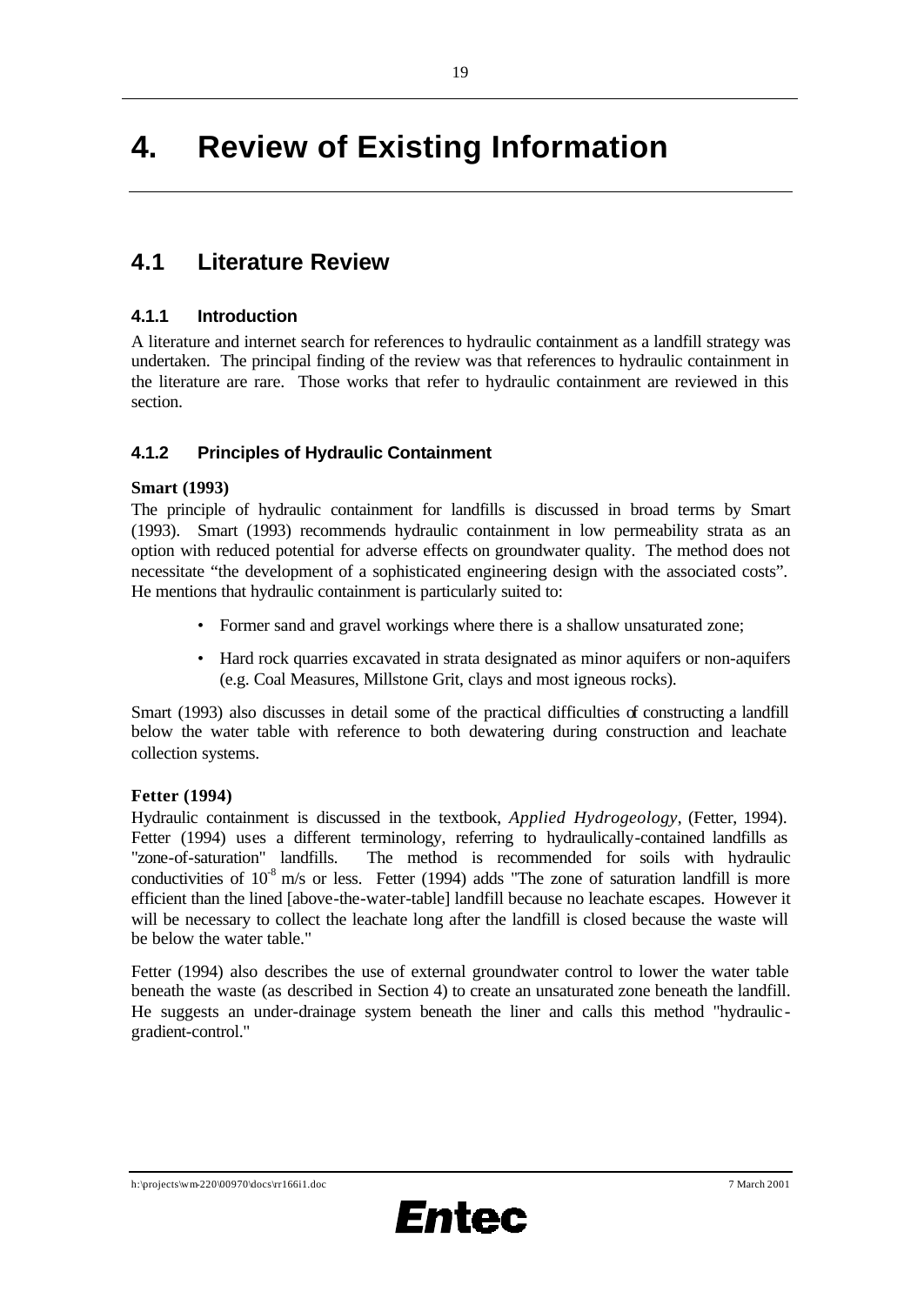#### **4.1.3 Hydraulic Containment Designs**

In addition to the construction of hydraulically contained sites in low permeability strata recommended by Smart (1993) and Fetter (1994), the review identified a number of other more novel hydraulic containment designs. These are summarised in the following subsections.

#### **Sallfors and Peirce (1984)**

Sallfors and Peirce (1984) proposed a variant on the hydraulic barrier approach ('the reverse flow landfill') whereby a second clay layer and a high permeability layer are placed beneath the principal landfill liner (two clay layers 'sandwiching' a sand layer). Water is then pumped through along this sand layer (see Figure 3.1). According to the authors, their proposed design:

- maintains hydraulic containment;
- avoids desiccation of the liner or chemical degradation since leachate will not come in contact with it.

The approach of Sallfors and Peirce (1984) is complex because it requires two clay layers enclosing a sand layer in addition to any drainage layer at the base of the waste. The authors suggest the use of a header tank with an elevation above the level of the leachate and a receiving tank on the other side of the landfill. They also note that a sand layer could be placed over the waste as well as underneath it, completely enclosing the waste with hydraulic barriers. It is not known whether this theoretical approach has ever been used in a landfill.

In theory, Sallfors and Peirce's design could be constructed within permeable as well as low permeable strata.

#### **Lowry and Chan (1994)**

Lowry and Chan (1994) discuss a method of landfill construction which is a simpler variation of that proposed by Sallfors and Peirce (1984). In this case, the high permeability layer is placed beneath the main landfill liner, but on top of the presumably low permeability in situ strata, and a hydraulic barrier is created by pumping water into this layer. A positive pressure is maintained that prevents the leachate from migrating outwards (see Figure 3.1). The method has been applied to a landfill in Ontario, Canada.

#### **Rowe (1994)**

Rowe (1994) discusses another complicated version of hydraulic containment (involving two liners sandwiching a hydraulic control layer) with various different pressure regimes. Rowe ran several scenarios on a calculation model (including a version of the Sallfors & Peirce design). The model of Rowe (1994) takes account of contaminant transport including dispersion and diffusion and appears to demonstrate that the long-term impact of diffusion and dispersion upgradient (i.e. against the flow direction) is not negligible. The model is able to derive non-zero predictions of impact on receiving groundwater for hydraulic containment, unlike most risk assessment formulations in which the equations break down if the gradient is negative.

### **4.2 Current Research in the UK**

The Environment Agency has commissioned an independent research **Project No P2-173 - Sustainable Engineering of Landfills Below the Water Table** . The project, which is being carried out by Enviros Aspinwall  $&$  Co Ltd, commenced in 1999 and is ongoing.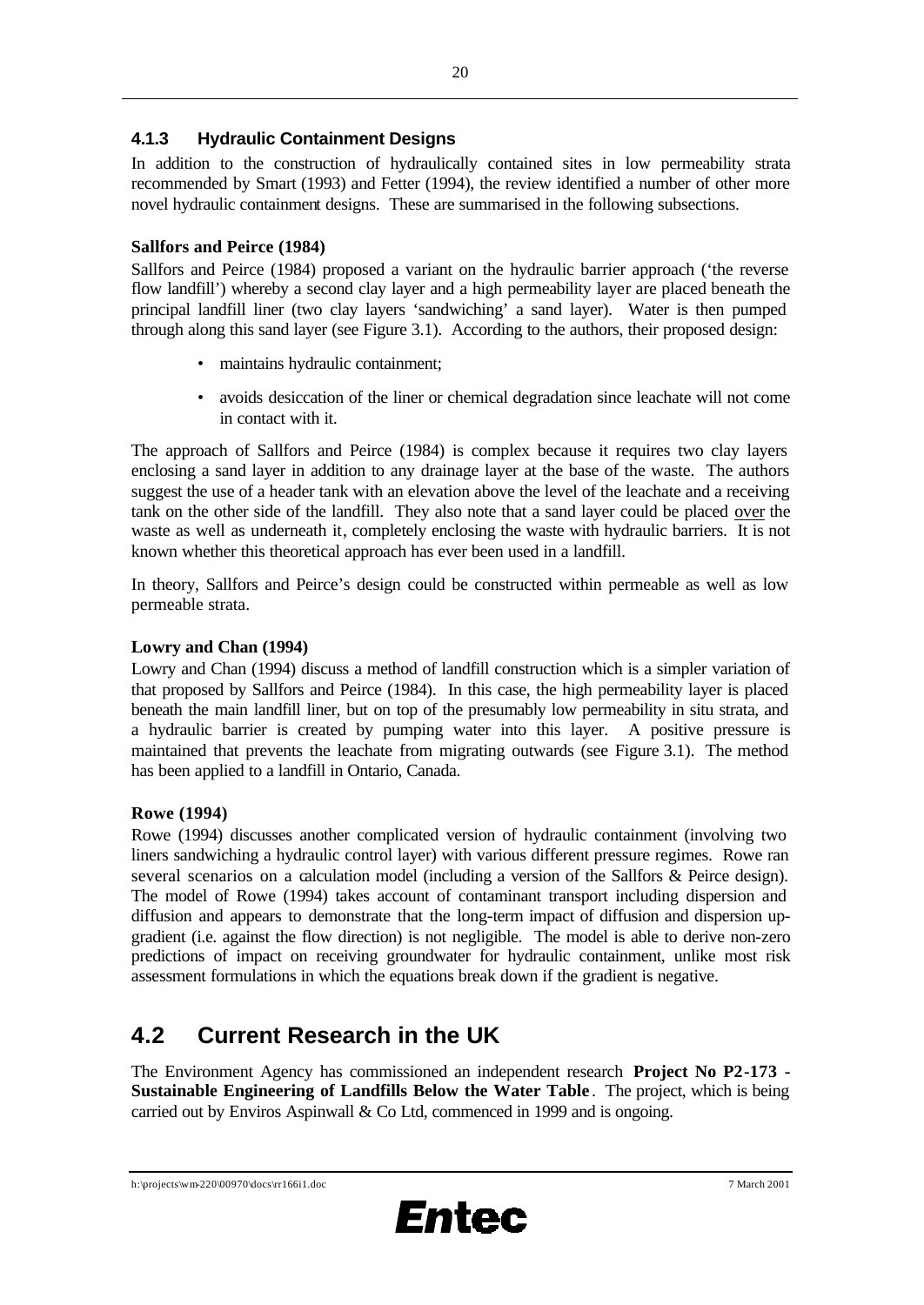The overall objective of the project is "to produce practical guidance for Environment Agency staff and relevant stakeholders on the implications for groundwater protection from the disposal of waste in landfills below the water table, in order to facilitate informed policy development, consistent regulation and promotion of environmentally sustainable waste disposal practices".

The five specific objectives listed in the project brief were:

- i) to review existing guidance, legislation and experience of sub-water table landfilling;
- ii) analyse the likely hydraulic conditions around a sub-water table landfill over the full length of its lifetime in order to understand the risks to groundwater;
- iii) develop guidance for operators and regulators covering the subjects of location of landfill, engineering and management – in order to achieve sustainable development within the legal framework;
- iv) develop quantifiable indicators of sustainability;
- v) identify further research.

The project is to focus on the detailed engineering and management of hydraulically contained sites and the strategic aspects of waste planning.

The work reported here complements that of the Environment Agency R&D project as this project is focused on data gathering and presenting the existing situation rather than developing guidance or presenting options for future policy. As such this project will provide a useful data source for the Environment Agency project in addition to the objectives already mentioned.

At the time of completing this report (February 2000) the Environment Agency guidance on landfills below the water table had not been completed.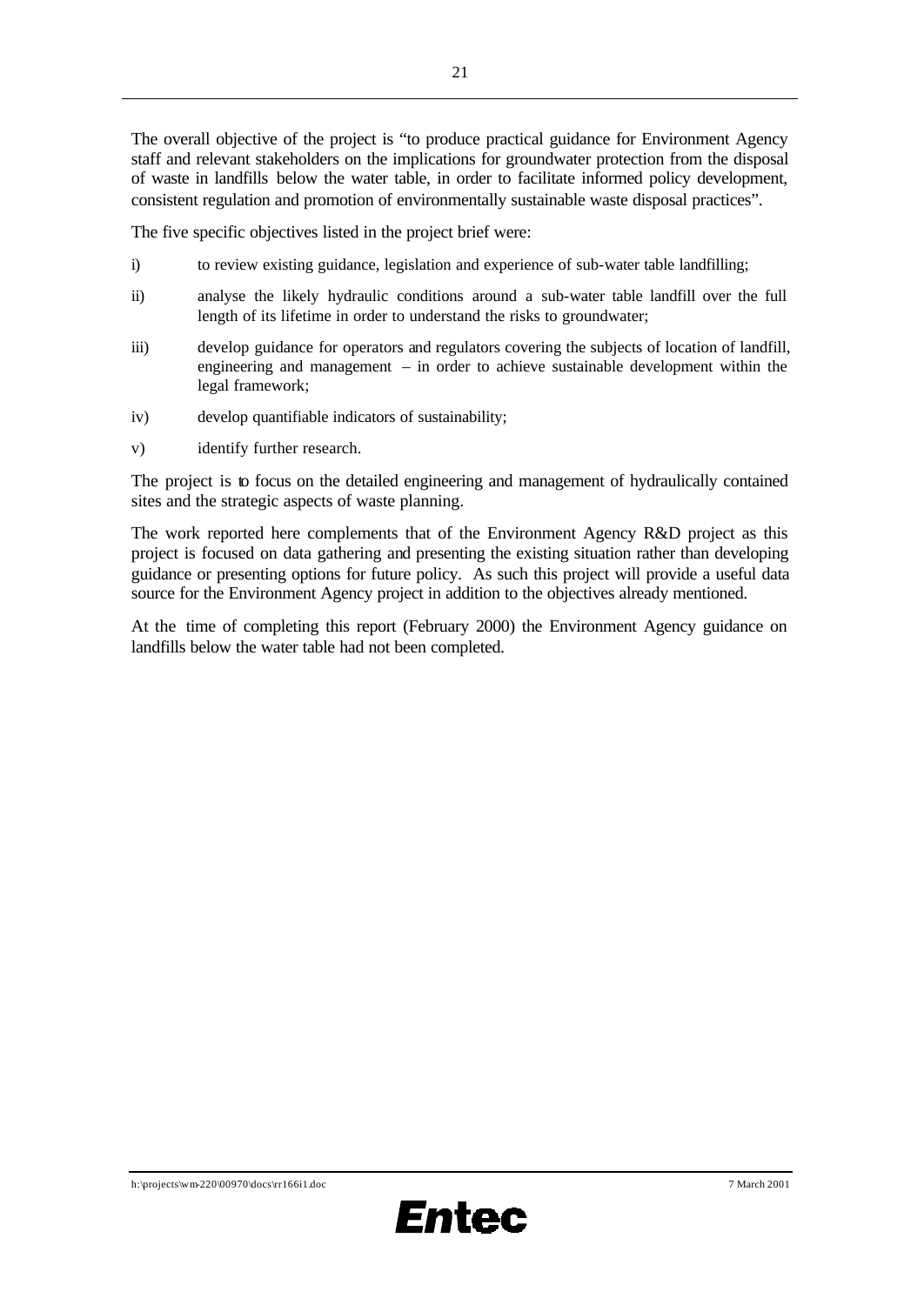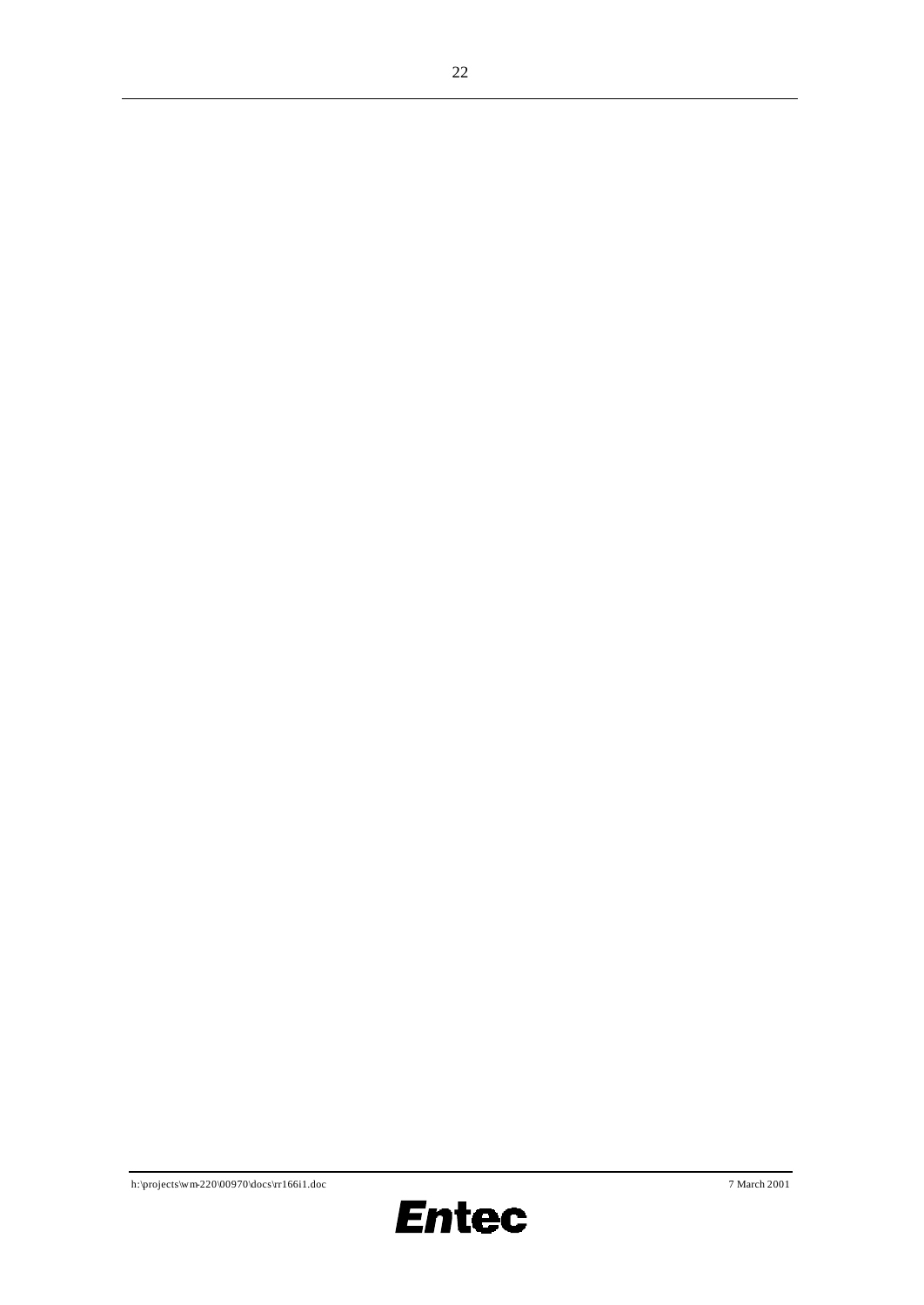# **5. Results of Search for UK Sites**

### **5.1 Introduction**

To obtain data on existing hydraulically contained landfills, a search was undertaken for sites in the UK which are hydraulically contained. Existing sources of information were first identified and searched for relevant information. Subsequently, landfill operators were contacted with a questionnaire to identify their hydraulically contained sites.

### **5.2 Data Sources**

The main sources of data for the project were as follows:

- Environment Agency Database. A database was created in 1994 by WRc plc listing every landfill in England and Wales whether currently licensed or closed. The database is not publicly accessible and so is not referenced further;
- "The Sitefile Digest" (Landmark Information Group Ltd, 1999) lists key details of all the licensed waste management facilities in England, Scotland & Wales. The database was originally produced by Aspinwall & Co but subsequently the publication rights were purchased by Landmark and the database re-issued in 1999. Both the Aspinwall and Landmark versions of the database were consulted for this project;
- Landfill Operators;
- County Councils;
- The Environment Agency. The Environment Agency was contacted directly for access to the WRc database and at both regional and area level to find public access information on specific landfills;
- Scottish Environmental Protection Agency (SEPA);
- Environment & Heritage Service, Department of the Environment, Northern Ireland;
- Information held by Entec and Entec staff personal knowledge.

Many landfill operators contacted expressed enthusiasm and interest in the project but several requested that their sites were not identified. For this reason Entec have not named any of the sites discussed in this report.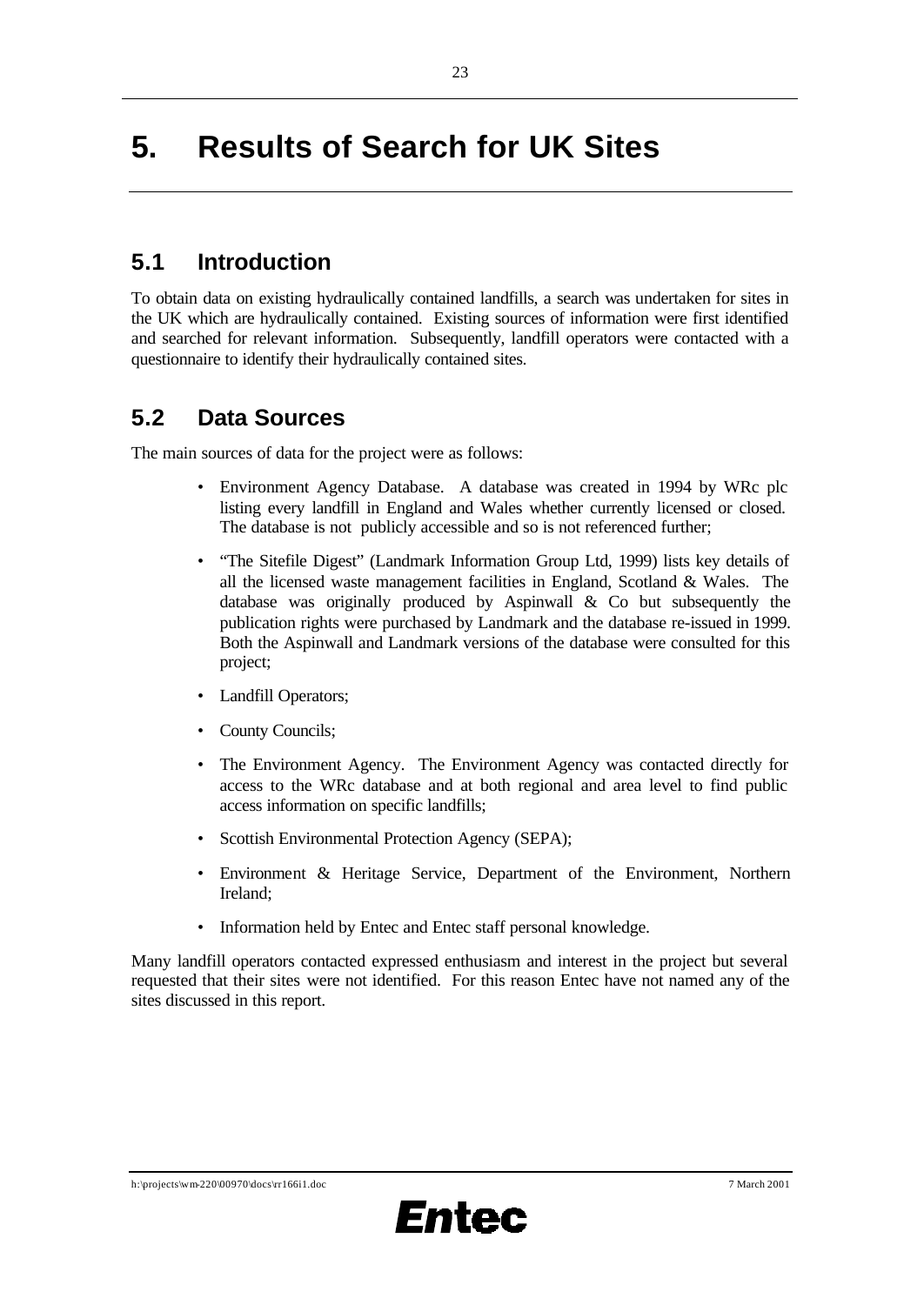# **5.3 Initial Data Gathering Exercise**

### **5.3.1 Environment Agency Listings**

An objective of the project was the creation of a master listing of all the sub water table landfills known to the Environment Agency. This was initially pursued by a combined approach to the Environment Agency and regional waste managers for information about landfills within their regions, and consultation of the WRc landfill database. The first approach was halted before completion following an internal Environment Agency meeting in early February 1999. At this meeting the regional waste managers decided that Entec's query should be dealt with at a national level using the WRc database.

Table 5.1 below summarises the replies received from the Environment Agency Regional Offices, SEPA and EHS (for Northern Ireland).

| <b>Region</b>     | Area                     | <b>Operational</b>                                                                       | <b>Closed</b>                              | <b>Proposed</b>                         |
|-------------------|--------------------------|------------------------------------------------------------------------------------------|--------------------------------------------|-----------------------------------------|
| North East        | Ridings<br>(except East) | 8 landfills: 4 inert (of<br>which 1 dewatered); 4<br>non-inert (of which 3<br>dewatered) | 2 landfills, both inert<br>and not pumped  | None                                    |
| North East        | Northumbria              | 1 landfill: non-inert.<br>dewatered                                                      | None                                       | None                                    |
| South West        |                          | 2 landfills: non-inert (not<br>dewatered)                                                | 2 landfills: both non-<br>inert and pumped | 3 landfills: non-inert and<br>dewatered |
| <b>SEPA North</b> | West                     | None                                                                                     | None                                       | None                                    |
| <b>SEPA North</b> | East                     | None                                                                                     | None                                       | None                                    |
| SEPA East         |                          | 1 landfill, non-inert                                                                    |                                            |                                         |

#### **Table 5.1 Responses to Initial Environment Agency/SEPA Survey of Sub-Water table Landfills**

Note: Consultation with the Environment Agency was halted before completion, replies were not received from all regions only those regions which replied are listed above.

A listing from the WRc database was obtained in April 1999. The listing includes, in principle, all landfill sites in England and Wales which have the base of the waste below the water table at any point at present (or in some cases in the future). However, the database was constructed in 1993/94 and to the best of our knowledge has not been updated since. The numbers of noninert, hydraulically contained landfills identified by this query were 199 (open) and 296 (closed). Inert landfills were also listed, with 154 open and 245 closed.

An attempt was then made to establish the identity of the site operator for each landfill (for reasons of confidentiality this information was not released by the Environment Agency). The listing of operational non-inert sites listing had 199 entries, there were however, a number of duplicate entries and the list was reduced to 175 sites after adjustment for these.

The adjusted list was checked against "The Sitefile Digest" (a public access listing of Waste Management Licences). Operators of only 103 (59%) of the 175 sites were identified from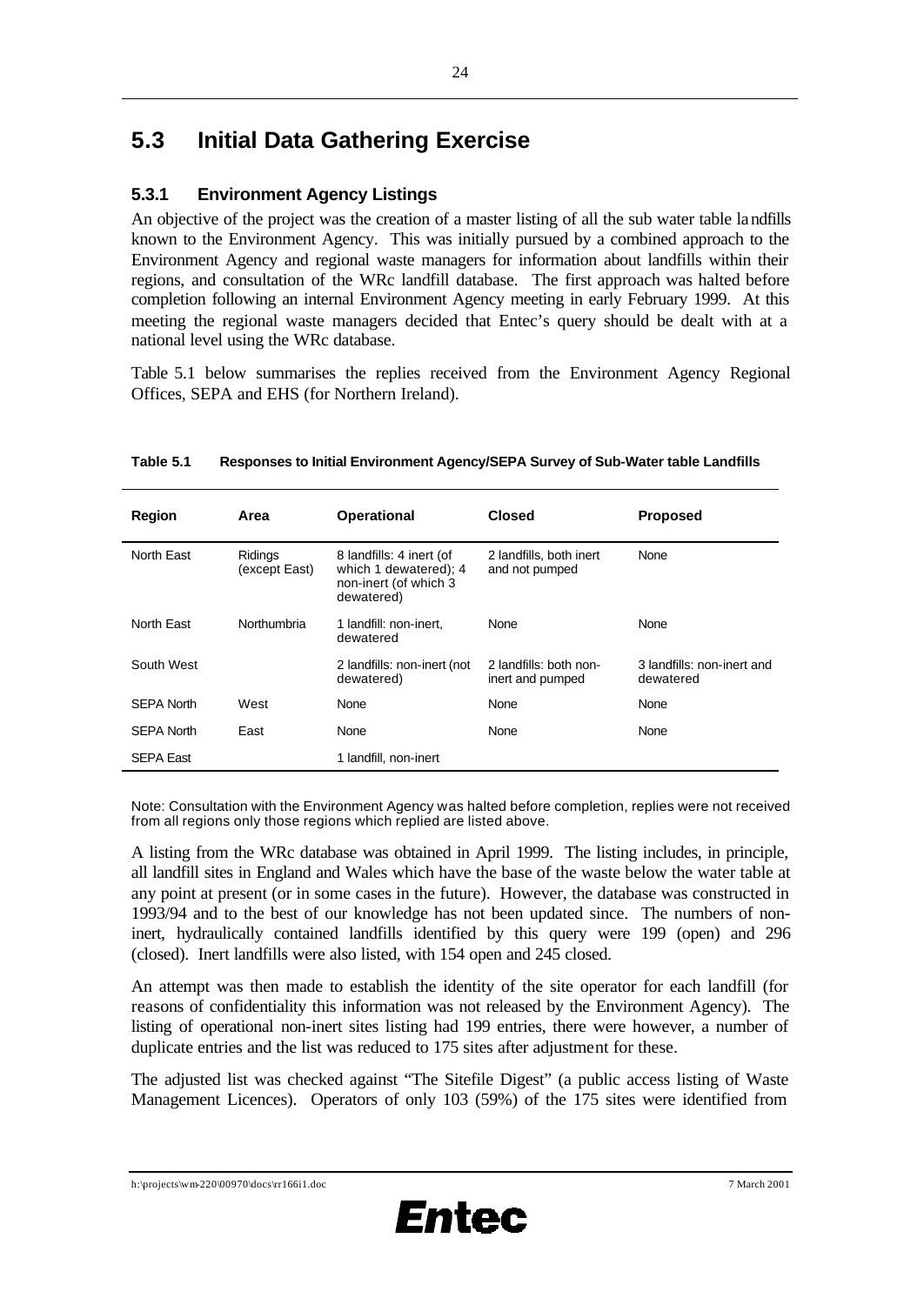Sitefile. A total of 79 operators were identified for the 103 sites, although the number of operators has been reduced to 73 since the time of publication by mergers and acquisitions. It is clear that the majority of landfill operators had just a single hydraulically contained site. Landfill operators identified as having more than one site were: Cory Environmental Ltd, Hanson Waste, JC Waste, Waste Recycling Group (Lincs Waste), NEWS, RMC Environmental, Shanks, SITA, Summerleaze, Viridor and Wastewise.

### **5.3.2 Questionnaire Q1**

The 73 landfill operators of the 103 potentially hydraulically contained landfills identified from the process described in Section 5.3.1 were contacted with a questionnaire designated as Q1. A copy of the Q1 questionnaire is included in Appendix A. The primary objective of the questionnaire was to divide landfills into three categories:

- i) Definitely not sub water table;
- ii) sub water table without hydraulic containment;
- iii) sub water table with hydraulic containment.

Of the 73 operators contacted, a total of 17 replied with completed questionnaires. From this a further three hydraulically contained sites were identified.

As the landfill operators of all 175 sites listed on the WRc database could not be identified by the process described in Section 5.3.1, Q1 questionnaires were sent to 20 additional major landfill operators and to 37 county councils. In total 130 (73+20+17) organisations were sent the questionnaire, of which 39 organisations responded, but with completed questionnaires for only 30 sites and incomplete questionnaires for a further 13 sites. From the information contained in the completed  $Q1$  questionnaires, at least 16 (~50%) of the operational sites identified from the WRc database as being hydraulically contained are not in fact even sub water table.

It became clear over the course of the initial data collection exercise that there were a number of practical difficulties in obtaining relevant information. In particular the concept of sub watertable and hydraulically contained landfill was not well understood by many landfill operators, and hence they could not appreciate the potential benefits of their co-operation with the data collection exercise. As a result many did not complete and return the questionnaire.

In addition, it was not always clear who the appropriate member of staff was to answer the questionnaire and there was often doubt as to whether the information was available for release to third-parties.

As the concept of hydraulic containment is not always fully understood, suitable monitoring data for assessing performance is not always gathered to determine the status of a site.

Information on closed sites (of which the original search identified 296) proved even more elusive. Only a small number of the county councils responded to the questionnaire, mostly to say that they did not consider that they had any sub-water table landfills.

A second questionnaire (Q2) was later used to gain further information about relevant sites (see Section 5.5). An example of the Q2 questionnaire is included as Appendix B.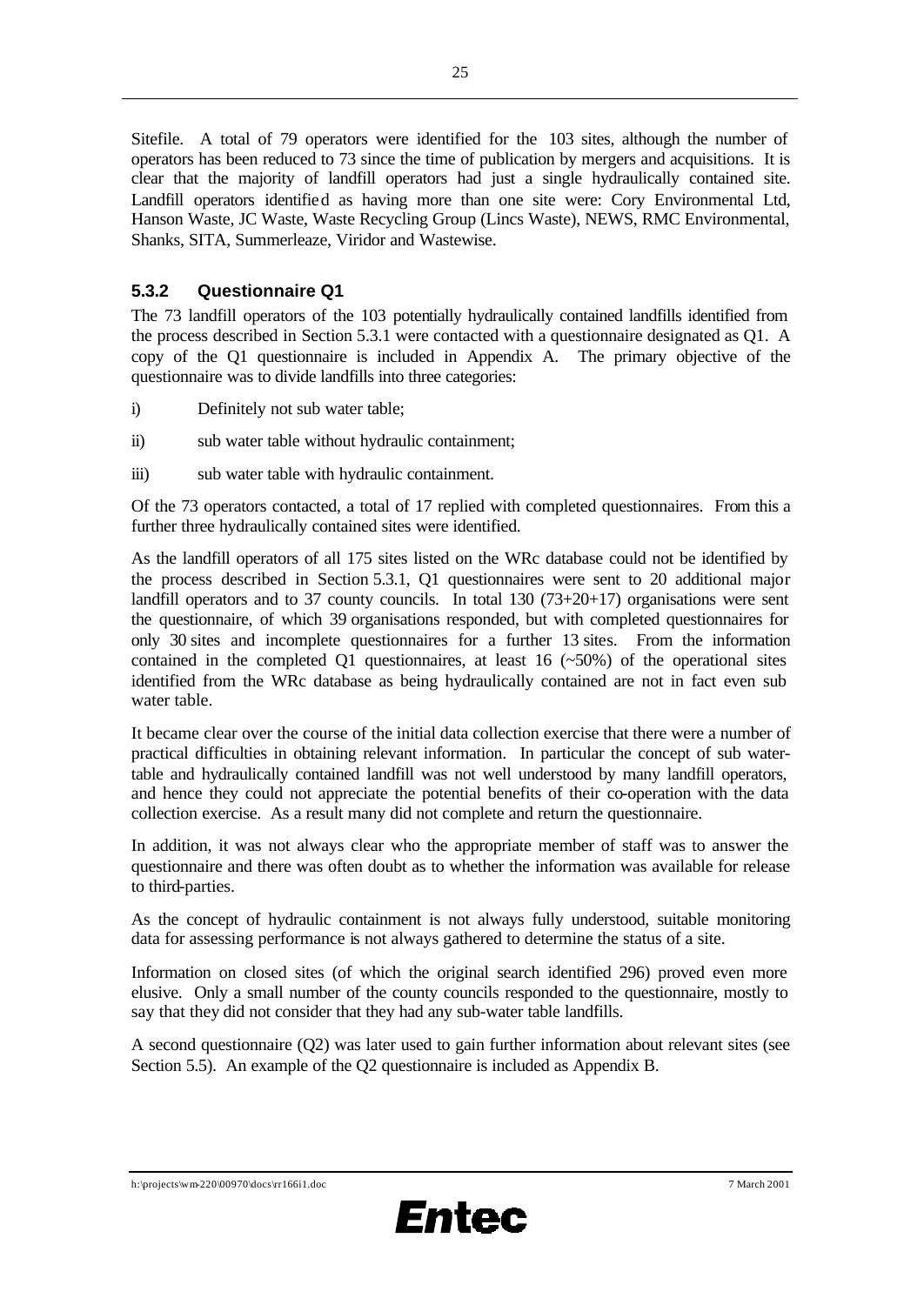### **5.3.3 Other Sources of Information**

In addition to the Q2 questionnaire (see Section 5.5), Entec used a number of other approaches to gather information about hydraulically contained landfills. In particular, the public register maintained by the Environment Agency was consulted and in some cases copies of the Regulation 15 Groundwater Risk Assessment submissions were reviewed. Less formal approaches to Entec's own staff and their contacts were also carried out.

The supplementary approaches identified another 22 sites that are almost certainly sub-water table that were not given in the original listing from the WRc database.

Three of these landfills use the groundwater pumping strategy, discussed in Section 2.2.4. Entec is aware of one other proposal along these lines.

### **5.3.4 Conclusions of Initial Data Collection**

The list of hydraulically contained landfills identified in the initial data collection exercise is presented in Table 5.2. For reasons of commercial confidentiality neither landfill names nor landfill operators are disclosed. The table categorises each of the 103 sites originally identified on the WRc database and with known operators, plus the additional 22 sites from other sources, under one of the categories listed below:

- Hydraulically contained and further information obtained (18 sites);
- Probably hydraulically contained (9 sites);
- Probably sub water table, but not hydraulically contained (17 sites);
- Water table lowering (pumping groundwater to avoid being sub-water table (3 sites);
- Not sub-water table (16 sites);
- No further useful information obtained (62 sites).

Thus the original listing of 103 potentially hydraulic contained landfills with known operators and the other 22 identified from other sources was reduced to only 27 probably or definitely hydraulically contained landfills. These 27 sites are discussed in more detail in Section 5.5.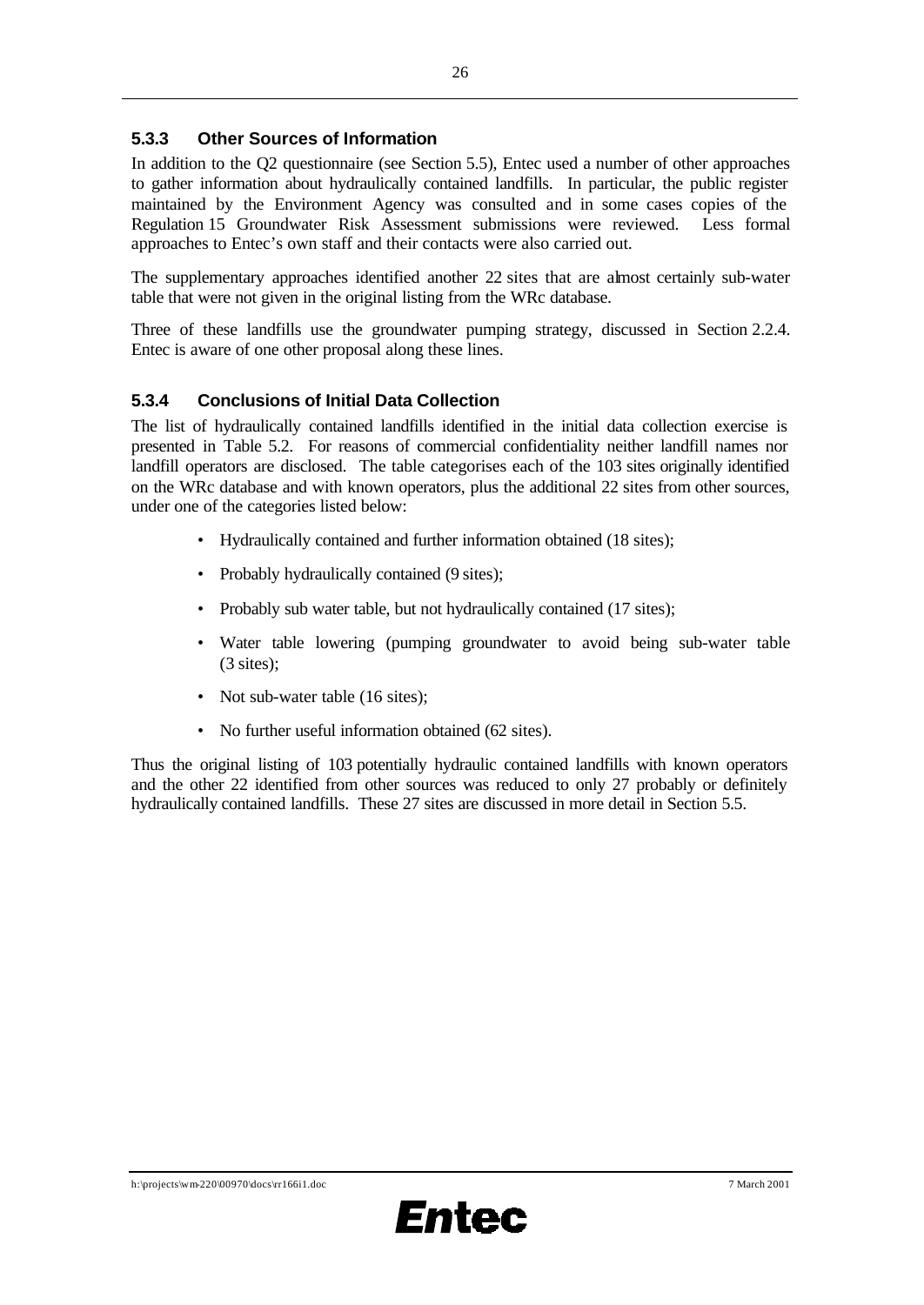| <b>HYDRAULICALLY CONTAINED SITES</b><br>Anglian<br>H-C<br>1<br>Cambridgeshire<br>Entec (permission given)<br>H-C<br>2<br><b>Bedfordshire</b><br>Entec (permission given)<br>Anglian<br><b>Bedfordshire</b><br>3<br>Anglian<br>H-C<br>Entec (permission given)<br>Welsh<br>4<br>Cheshire<br>H-C<br>Entec (permission given)<br>H-C<br>5<br>Anglian<br>Buckinghamshire<br>Entec (permission given)<br>H-C<br>6<br>Anglian<br>Northamptonshire<br>Pub Reg<br>7<br>Northamptonshire<br>H-C<br>Pub Reg<br>Anglian<br>H-C<br>8<br>Midlands<br>Leicester<br>Pub Rea<br><b>Berkshire UA</b><br>9<br>Thames<br>H-C<br>YES<br>Meeting<br><b>YES</b><br>10<br><b>Thames</b><br>Hertfordshire<br>H-C<br>Meeting<br>11<br>H-C<br><b>YES</b><br>North East<br>Humberside<br>Meeting<br>12<br>H-C<br><b>YES</b><br>South West<br>Wiltshire<br>Meeting<br>13<br><b>YES</b><br>South West<br><b>Bristol</b><br>H-C<br>Meeting<br>14<br><b>YES</b><br>South West<br>H-C<br>Somerset<br>Meeting<br><b>YES</b><br>15<br>South West<br>Somerset<br>H-C<br>Meeting<br>16<br><b>YES</b><br>South West<br>Somerset<br>H-C<br>Meeting<br>17<br>H-C<br>Midlands<br>Shropshire<br>No reply<br>Pub Reg<br>18<br><b>Bedfordshire</b><br>H-C<br><b>Thames</b><br>No reply<br>Entec (permission given)<br><b>PROBABLY HYDRAULICALLY CONTAINED SITES</b><br>1<br>Anglian<br>Prob H-C<br>YES<br>Essex<br>No reply<br>Prob H-C<br><b>YES</b><br>2<br>Anglian<br>Essex<br>No reply<br>3<br><b>YES</b><br>Anglian<br><b>Norfolk</b><br>Prob H-C<br><b>YES</b><br>4<br>Southern<br>Sussex<br>Prob H-C<br>No reply<br>South West<br><b>YES</b><br>5<br>Prob H-C<br>Meeting<br>Devon<br><b>YES</b><br>Anglian<br>Essex<br>Prob H-C<br>6<br><b>YES</b><br>7<br><b>Thames</b><br>London<br>Prob H-C<br><b>YES</b><br>Lincolnshire<br>8<br>Anglian<br>Prob H-C<br><b>YES</b><br>9<br>North West<br><b>Greater Manchester</b><br>Prob H-C<br>PROBABLY SUB WATER TABLE BUT NOT HYDRAULICALLY CONTAINED<br><b>YES</b><br>North East<br>Humberside<br>Poss sWT<br>1<br>No reply<br><b>YES</b><br>2<br><b>Thames</b><br><b>Berkshire UA</b><br>sWT<br><b>YES</b><br>3<br>South West<br>Poss sWT<br>Devon<br><b>YES</b><br>Anglian<br>Lincolnshire<br>Poss sWT<br>4<br>5<br><b>Thames</b><br><b>Berkshire UA</b><br>Poss sWT<br>YES - incomplete<br>6<br>Oxfordshire<br>Poss sWT<br>YES - incomplete<br>Thames<br>$\overline{7}$<br>Oxfordshire<br>YES - incomplete<br>Thames<br>Poss sWT<br>8<br>Oxfordshire<br>YES - incomplete<br>Thames<br>Poss sWT<br>9<br>Anglian<br>Poss sWT<br>No reply<br>Pub Reg - no reply<br>Northamptonshire<br>10<br>Welsh<br>Denbighshire<br>Poss sWT<br>No reply<br>Pub Reg - no Reg 15<br>11<br>Welsh<br>Wales<br>Poss sWT<br>No reply<br>Pub Reg - no Reg 15<br>12<br>Anglian<br>Lincolnshire<br>Poss sWT<br>Pub Reg - no Reg 15<br>No reply<br>13<br><b>YES</b><br>Anglian<br>Essex<br>sWT<br><b>YES</b><br>14<br>Anglian<br>Essex<br>sWT<br>15<br>North East<br>Humberside<br>sWT<br>YES - incomplete<br>No data available<br>16<br>No data available<br>North East<br>Humberside<br>sWT<br>YES - incomplete<br>17<br>Welsh<br>Gwynedd<br>sWT<br>No<br>GROUNDWATER PUMPING TO CREATE UNSATURATED ZONE<br>Yorkshire<br><b>GWP</b><br>1<br>Northeast<br>$\overline{c}$<br><b>GWP</b><br>North East<br>North Yorks<br><b>YES</b><br>3<br><b>GWP</b><br><b>YES</b><br>Welsh<br>Wrexham | <b>Environment</b><br><b>Agency Region</b> | County | <b>Status*</b> | First<br>Questionnaire | <b>Second Questionnaire</b> |
|------------------------------------------------------------------------------------------------------------------------------------------------------------------------------------------------------------------------------------------------------------------------------------------------------------------------------------------------------------------------------------------------------------------------------------------------------------------------------------------------------------------------------------------------------------------------------------------------------------------------------------------------------------------------------------------------------------------------------------------------------------------------------------------------------------------------------------------------------------------------------------------------------------------------------------------------------------------------------------------------------------------------------------------------------------------------------------------------------------------------------------------------------------------------------------------------------------------------------------------------------------------------------------------------------------------------------------------------------------------------------------------------------------------------------------------------------------------------------------------------------------------------------------------------------------------------------------------------------------------------------------------------------------------------------------------------------------------------------------------------------------------------------------------------------------------------------------------------------------------------------------------------------------------------------------------------------------------------------------------------------------------------------------------------------------------------------------------------------------------------------------------------------------------------------------------------------------------------------------------------------------------------------------------------------------------------------------------------------------------------------------------------------------------------------------------------------------------------------------------------------------------------------------------------------------------------------------------------------------------------------------------------------------------------------------------------------------------------------------------------------------------------------------------------------------------------------------------------------------------------------------------------------------------------------------------------------------------------------------------------------------------------------------------------------------------------------------------------------------------------------------------------------------------------------------------------------------------------------------------------------------------------------------------------------------------------------------------------------------------------|--------------------------------------------|--------|----------------|------------------------|-----------------------------|
|                                                                                                                                                                                                                                                                                                                                                                                                                                                                                                                                                                                                                                                                                                                                                                                                                                                                                                                                                                                                                                                                                                                                                                                                                                                                                                                                                                                                                                                                                                                                                                                                                                                                                                                                                                                                                                                                                                                                                                                                                                                                                                                                                                                                                                                                                                                                                                                                                                                                                                                                                                                                                                                                                                                                                                                                                                                                                                                                                                                                                                                                                                                                                                                                                                                                                                                                                                        |                                            |        |                |                        |                             |
|                                                                                                                                                                                                                                                                                                                                                                                                                                                                                                                                                                                                                                                                                                                                                                                                                                                                                                                                                                                                                                                                                                                                                                                                                                                                                                                                                                                                                                                                                                                                                                                                                                                                                                                                                                                                                                                                                                                                                                                                                                                                                                                                                                                                                                                                                                                                                                                                                                                                                                                                                                                                                                                                                                                                                                                                                                                                                                                                                                                                                                                                                                                                                                                                                                                                                                                                                                        |                                            |        |                |                        |                             |
|                                                                                                                                                                                                                                                                                                                                                                                                                                                                                                                                                                                                                                                                                                                                                                                                                                                                                                                                                                                                                                                                                                                                                                                                                                                                                                                                                                                                                                                                                                                                                                                                                                                                                                                                                                                                                                                                                                                                                                                                                                                                                                                                                                                                                                                                                                                                                                                                                                                                                                                                                                                                                                                                                                                                                                                                                                                                                                                                                                                                                                                                                                                                                                                                                                                                                                                                                                        |                                            |        |                |                        |                             |
|                                                                                                                                                                                                                                                                                                                                                                                                                                                                                                                                                                                                                                                                                                                                                                                                                                                                                                                                                                                                                                                                                                                                                                                                                                                                                                                                                                                                                                                                                                                                                                                                                                                                                                                                                                                                                                                                                                                                                                                                                                                                                                                                                                                                                                                                                                                                                                                                                                                                                                                                                                                                                                                                                                                                                                                                                                                                                                                                                                                                                                                                                                                                                                                                                                                                                                                                                                        |                                            |        |                |                        |                             |
|                                                                                                                                                                                                                                                                                                                                                                                                                                                                                                                                                                                                                                                                                                                                                                                                                                                                                                                                                                                                                                                                                                                                                                                                                                                                                                                                                                                                                                                                                                                                                                                                                                                                                                                                                                                                                                                                                                                                                                                                                                                                                                                                                                                                                                                                                                                                                                                                                                                                                                                                                                                                                                                                                                                                                                                                                                                                                                                                                                                                                                                                                                                                                                                                                                                                                                                                                                        |                                            |        |                |                        |                             |
|                                                                                                                                                                                                                                                                                                                                                                                                                                                                                                                                                                                                                                                                                                                                                                                                                                                                                                                                                                                                                                                                                                                                                                                                                                                                                                                                                                                                                                                                                                                                                                                                                                                                                                                                                                                                                                                                                                                                                                                                                                                                                                                                                                                                                                                                                                                                                                                                                                                                                                                                                                                                                                                                                                                                                                                                                                                                                                                                                                                                                                                                                                                                                                                                                                                                                                                                                                        |                                            |        |                |                        |                             |
|                                                                                                                                                                                                                                                                                                                                                                                                                                                                                                                                                                                                                                                                                                                                                                                                                                                                                                                                                                                                                                                                                                                                                                                                                                                                                                                                                                                                                                                                                                                                                                                                                                                                                                                                                                                                                                                                                                                                                                                                                                                                                                                                                                                                                                                                                                                                                                                                                                                                                                                                                                                                                                                                                                                                                                                                                                                                                                                                                                                                                                                                                                                                                                                                                                                                                                                                                                        |                                            |        |                |                        |                             |
|                                                                                                                                                                                                                                                                                                                                                                                                                                                                                                                                                                                                                                                                                                                                                                                                                                                                                                                                                                                                                                                                                                                                                                                                                                                                                                                                                                                                                                                                                                                                                                                                                                                                                                                                                                                                                                                                                                                                                                                                                                                                                                                                                                                                                                                                                                                                                                                                                                                                                                                                                                                                                                                                                                                                                                                                                                                                                                                                                                                                                                                                                                                                                                                                                                                                                                                                                                        |                                            |        |                |                        |                             |
|                                                                                                                                                                                                                                                                                                                                                                                                                                                                                                                                                                                                                                                                                                                                                                                                                                                                                                                                                                                                                                                                                                                                                                                                                                                                                                                                                                                                                                                                                                                                                                                                                                                                                                                                                                                                                                                                                                                                                                                                                                                                                                                                                                                                                                                                                                                                                                                                                                                                                                                                                                                                                                                                                                                                                                                                                                                                                                                                                                                                                                                                                                                                                                                                                                                                                                                                                                        |                                            |        |                |                        |                             |
|                                                                                                                                                                                                                                                                                                                                                                                                                                                                                                                                                                                                                                                                                                                                                                                                                                                                                                                                                                                                                                                                                                                                                                                                                                                                                                                                                                                                                                                                                                                                                                                                                                                                                                                                                                                                                                                                                                                                                                                                                                                                                                                                                                                                                                                                                                                                                                                                                                                                                                                                                                                                                                                                                                                                                                                                                                                                                                                                                                                                                                                                                                                                                                                                                                                                                                                                                                        |                                            |        |                |                        |                             |
|                                                                                                                                                                                                                                                                                                                                                                                                                                                                                                                                                                                                                                                                                                                                                                                                                                                                                                                                                                                                                                                                                                                                                                                                                                                                                                                                                                                                                                                                                                                                                                                                                                                                                                                                                                                                                                                                                                                                                                                                                                                                                                                                                                                                                                                                                                                                                                                                                                                                                                                                                                                                                                                                                                                                                                                                                                                                                                                                                                                                                                                                                                                                                                                                                                                                                                                                                                        |                                            |        |                |                        |                             |
|                                                                                                                                                                                                                                                                                                                                                                                                                                                                                                                                                                                                                                                                                                                                                                                                                                                                                                                                                                                                                                                                                                                                                                                                                                                                                                                                                                                                                                                                                                                                                                                                                                                                                                                                                                                                                                                                                                                                                                                                                                                                                                                                                                                                                                                                                                                                                                                                                                                                                                                                                                                                                                                                                                                                                                                                                                                                                                                                                                                                                                                                                                                                                                                                                                                                                                                                                                        |                                            |        |                |                        |                             |
|                                                                                                                                                                                                                                                                                                                                                                                                                                                                                                                                                                                                                                                                                                                                                                                                                                                                                                                                                                                                                                                                                                                                                                                                                                                                                                                                                                                                                                                                                                                                                                                                                                                                                                                                                                                                                                                                                                                                                                                                                                                                                                                                                                                                                                                                                                                                                                                                                                                                                                                                                                                                                                                                                                                                                                                                                                                                                                                                                                                                                                                                                                                                                                                                                                                                                                                                                                        |                                            |        |                |                        |                             |
|                                                                                                                                                                                                                                                                                                                                                                                                                                                                                                                                                                                                                                                                                                                                                                                                                                                                                                                                                                                                                                                                                                                                                                                                                                                                                                                                                                                                                                                                                                                                                                                                                                                                                                                                                                                                                                                                                                                                                                                                                                                                                                                                                                                                                                                                                                                                                                                                                                                                                                                                                                                                                                                                                                                                                                                                                                                                                                                                                                                                                                                                                                                                                                                                                                                                                                                                                                        |                                            |        |                |                        |                             |
|                                                                                                                                                                                                                                                                                                                                                                                                                                                                                                                                                                                                                                                                                                                                                                                                                                                                                                                                                                                                                                                                                                                                                                                                                                                                                                                                                                                                                                                                                                                                                                                                                                                                                                                                                                                                                                                                                                                                                                                                                                                                                                                                                                                                                                                                                                                                                                                                                                                                                                                                                                                                                                                                                                                                                                                                                                                                                                                                                                                                                                                                                                                                                                                                                                                                                                                                                                        |                                            |        |                |                        |                             |
|                                                                                                                                                                                                                                                                                                                                                                                                                                                                                                                                                                                                                                                                                                                                                                                                                                                                                                                                                                                                                                                                                                                                                                                                                                                                                                                                                                                                                                                                                                                                                                                                                                                                                                                                                                                                                                                                                                                                                                                                                                                                                                                                                                                                                                                                                                                                                                                                                                                                                                                                                                                                                                                                                                                                                                                                                                                                                                                                                                                                                                                                                                                                                                                                                                                                                                                                                                        |                                            |        |                |                        |                             |
|                                                                                                                                                                                                                                                                                                                                                                                                                                                                                                                                                                                                                                                                                                                                                                                                                                                                                                                                                                                                                                                                                                                                                                                                                                                                                                                                                                                                                                                                                                                                                                                                                                                                                                                                                                                                                                                                                                                                                                                                                                                                                                                                                                                                                                                                                                                                                                                                                                                                                                                                                                                                                                                                                                                                                                                                                                                                                                                                                                                                                                                                                                                                                                                                                                                                                                                                                                        |                                            |        |                |                        |                             |
|                                                                                                                                                                                                                                                                                                                                                                                                                                                                                                                                                                                                                                                                                                                                                                                                                                                                                                                                                                                                                                                                                                                                                                                                                                                                                                                                                                                                                                                                                                                                                                                                                                                                                                                                                                                                                                                                                                                                                                                                                                                                                                                                                                                                                                                                                                                                                                                                                                                                                                                                                                                                                                                                                                                                                                                                                                                                                                                                                                                                                                                                                                                                                                                                                                                                                                                                                                        |                                            |        |                |                        |                             |
|                                                                                                                                                                                                                                                                                                                                                                                                                                                                                                                                                                                                                                                                                                                                                                                                                                                                                                                                                                                                                                                                                                                                                                                                                                                                                                                                                                                                                                                                                                                                                                                                                                                                                                                                                                                                                                                                                                                                                                                                                                                                                                                                                                                                                                                                                                                                                                                                                                                                                                                                                                                                                                                                                                                                                                                                                                                                                                                                                                                                                                                                                                                                                                                                                                                                                                                                                                        |                                            |        |                |                        |                             |
|                                                                                                                                                                                                                                                                                                                                                                                                                                                                                                                                                                                                                                                                                                                                                                                                                                                                                                                                                                                                                                                                                                                                                                                                                                                                                                                                                                                                                                                                                                                                                                                                                                                                                                                                                                                                                                                                                                                                                                                                                                                                                                                                                                                                                                                                                                                                                                                                                                                                                                                                                                                                                                                                                                                                                                                                                                                                                                                                                                                                                                                                                                                                                                                                                                                                                                                                                                        |                                            |        |                |                        |                             |
|                                                                                                                                                                                                                                                                                                                                                                                                                                                                                                                                                                                                                                                                                                                                                                                                                                                                                                                                                                                                                                                                                                                                                                                                                                                                                                                                                                                                                                                                                                                                                                                                                                                                                                                                                                                                                                                                                                                                                                                                                                                                                                                                                                                                                                                                                                                                                                                                                                                                                                                                                                                                                                                                                                                                                                                                                                                                                                                                                                                                                                                                                                                                                                                                                                                                                                                                                                        |                                            |        |                |                        |                             |
|                                                                                                                                                                                                                                                                                                                                                                                                                                                                                                                                                                                                                                                                                                                                                                                                                                                                                                                                                                                                                                                                                                                                                                                                                                                                                                                                                                                                                                                                                                                                                                                                                                                                                                                                                                                                                                                                                                                                                                                                                                                                                                                                                                                                                                                                                                                                                                                                                                                                                                                                                                                                                                                                                                                                                                                                                                                                                                                                                                                                                                                                                                                                                                                                                                                                                                                                                                        |                                            |        |                |                        |                             |
|                                                                                                                                                                                                                                                                                                                                                                                                                                                                                                                                                                                                                                                                                                                                                                                                                                                                                                                                                                                                                                                                                                                                                                                                                                                                                                                                                                                                                                                                                                                                                                                                                                                                                                                                                                                                                                                                                                                                                                                                                                                                                                                                                                                                                                                                                                                                                                                                                                                                                                                                                                                                                                                                                                                                                                                                                                                                                                                                                                                                                                                                                                                                                                                                                                                                                                                                                                        |                                            |        |                |                        |                             |
|                                                                                                                                                                                                                                                                                                                                                                                                                                                                                                                                                                                                                                                                                                                                                                                                                                                                                                                                                                                                                                                                                                                                                                                                                                                                                                                                                                                                                                                                                                                                                                                                                                                                                                                                                                                                                                                                                                                                                                                                                                                                                                                                                                                                                                                                                                                                                                                                                                                                                                                                                                                                                                                                                                                                                                                                                                                                                                                                                                                                                                                                                                                                                                                                                                                                                                                                                                        |                                            |        |                |                        |                             |
|                                                                                                                                                                                                                                                                                                                                                                                                                                                                                                                                                                                                                                                                                                                                                                                                                                                                                                                                                                                                                                                                                                                                                                                                                                                                                                                                                                                                                                                                                                                                                                                                                                                                                                                                                                                                                                                                                                                                                                                                                                                                                                                                                                                                                                                                                                                                                                                                                                                                                                                                                                                                                                                                                                                                                                                                                                                                                                                                                                                                                                                                                                                                                                                                                                                                                                                                                                        |                                            |        |                |                        |                             |
|                                                                                                                                                                                                                                                                                                                                                                                                                                                                                                                                                                                                                                                                                                                                                                                                                                                                                                                                                                                                                                                                                                                                                                                                                                                                                                                                                                                                                                                                                                                                                                                                                                                                                                                                                                                                                                                                                                                                                                                                                                                                                                                                                                                                                                                                                                                                                                                                                                                                                                                                                                                                                                                                                                                                                                                                                                                                                                                                                                                                                                                                                                                                                                                                                                                                                                                                                                        |                                            |        |                |                        |                             |
|                                                                                                                                                                                                                                                                                                                                                                                                                                                                                                                                                                                                                                                                                                                                                                                                                                                                                                                                                                                                                                                                                                                                                                                                                                                                                                                                                                                                                                                                                                                                                                                                                                                                                                                                                                                                                                                                                                                                                                                                                                                                                                                                                                                                                                                                                                                                                                                                                                                                                                                                                                                                                                                                                                                                                                                                                                                                                                                                                                                                                                                                                                                                                                                                                                                                                                                                                                        |                                            |        |                |                        |                             |
|                                                                                                                                                                                                                                                                                                                                                                                                                                                                                                                                                                                                                                                                                                                                                                                                                                                                                                                                                                                                                                                                                                                                                                                                                                                                                                                                                                                                                                                                                                                                                                                                                                                                                                                                                                                                                                                                                                                                                                                                                                                                                                                                                                                                                                                                                                                                                                                                                                                                                                                                                                                                                                                                                                                                                                                                                                                                                                                                                                                                                                                                                                                                                                                                                                                                                                                                                                        |                                            |        |                |                        |                             |
|                                                                                                                                                                                                                                                                                                                                                                                                                                                                                                                                                                                                                                                                                                                                                                                                                                                                                                                                                                                                                                                                                                                                                                                                                                                                                                                                                                                                                                                                                                                                                                                                                                                                                                                                                                                                                                                                                                                                                                                                                                                                                                                                                                                                                                                                                                                                                                                                                                                                                                                                                                                                                                                                                                                                                                                                                                                                                                                                                                                                                                                                                                                                                                                                                                                                                                                                                                        |                                            |        |                |                        |                             |
|                                                                                                                                                                                                                                                                                                                                                                                                                                                                                                                                                                                                                                                                                                                                                                                                                                                                                                                                                                                                                                                                                                                                                                                                                                                                                                                                                                                                                                                                                                                                                                                                                                                                                                                                                                                                                                                                                                                                                                                                                                                                                                                                                                                                                                                                                                                                                                                                                                                                                                                                                                                                                                                                                                                                                                                                                                                                                                                                                                                                                                                                                                                                                                                                                                                                                                                                                                        |                                            |        |                |                        |                             |
|                                                                                                                                                                                                                                                                                                                                                                                                                                                                                                                                                                                                                                                                                                                                                                                                                                                                                                                                                                                                                                                                                                                                                                                                                                                                                                                                                                                                                                                                                                                                                                                                                                                                                                                                                                                                                                                                                                                                                                                                                                                                                                                                                                                                                                                                                                                                                                                                                                                                                                                                                                                                                                                                                                                                                                                                                                                                                                                                                                                                                                                                                                                                                                                                                                                                                                                                                                        |                                            |        |                |                        |                             |
|                                                                                                                                                                                                                                                                                                                                                                                                                                                                                                                                                                                                                                                                                                                                                                                                                                                                                                                                                                                                                                                                                                                                                                                                                                                                                                                                                                                                                                                                                                                                                                                                                                                                                                                                                                                                                                                                                                                                                                                                                                                                                                                                                                                                                                                                                                                                                                                                                                                                                                                                                                                                                                                                                                                                                                                                                                                                                                                                                                                                                                                                                                                                                                                                                                                                                                                                                                        |                                            |        |                |                        |                             |
|                                                                                                                                                                                                                                                                                                                                                                                                                                                                                                                                                                                                                                                                                                                                                                                                                                                                                                                                                                                                                                                                                                                                                                                                                                                                                                                                                                                                                                                                                                                                                                                                                                                                                                                                                                                                                                                                                                                                                                                                                                                                                                                                                                                                                                                                                                                                                                                                                                                                                                                                                                                                                                                                                                                                                                                                                                                                                                                                                                                                                                                                                                                                                                                                                                                                                                                                                                        |                                            |        |                |                        |                             |
|                                                                                                                                                                                                                                                                                                                                                                                                                                                                                                                                                                                                                                                                                                                                                                                                                                                                                                                                                                                                                                                                                                                                                                                                                                                                                                                                                                                                                                                                                                                                                                                                                                                                                                                                                                                                                                                                                                                                                                                                                                                                                                                                                                                                                                                                                                                                                                                                                                                                                                                                                                                                                                                                                                                                                                                                                                                                                                                                                                                                                                                                                                                                                                                                                                                                                                                                                                        |                                            |        |                |                        |                             |
|                                                                                                                                                                                                                                                                                                                                                                                                                                                                                                                                                                                                                                                                                                                                                                                                                                                                                                                                                                                                                                                                                                                                                                                                                                                                                                                                                                                                                                                                                                                                                                                                                                                                                                                                                                                                                                                                                                                                                                                                                                                                                                                                                                                                                                                                                                                                                                                                                                                                                                                                                                                                                                                                                                                                                                                                                                                                                                                                                                                                                                                                                                                                                                                                                                                                                                                                                                        |                                            |        |                |                        |                             |
|                                                                                                                                                                                                                                                                                                                                                                                                                                                                                                                                                                                                                                                                                                                                                                                                                                                                                                                                                                                                                                                                                                                                                                                                                                                                                                                                                                                                                                                                                                                                                                                                                                                                                                                                                                                                                                                                                                                                                                                                                                                                                                                                                                                                                                                                                                                                                                                                                                                                                                                                                                                                                                                                                                                                                                                                                                                                                                                                                                                                                                                                                                                                                                                                                                                                                                                                                                        |                                            |        |                |                        |                             |
|                                                                                                                                                                                                                                                                                                                                                                                                                                                                                                                                                                                                                                                                                                                                                                                                                                                                                                                                                                                                                                                                                                                                                                                                                                                                                                                                                                                                                                                                                                                                                                                                                                                                                                                                                                                                                                                                                                                                                                                                                                                                                                                                                                                                                                                                                                                                                                                                                                                                                                                                                                                                                                                                                                                                                                                                                                                                                                                                                                                                                                                                                                                                                                                                                                                                                                                                                                        |                                            |        |                |                        |                             |
|                                                                                                                                                                                                                                                                                                                                                                                                                                                                                                                                                                                                                                                                                                                                                                                                                                                                                                                                                                                                                                                                                                                                                                                                                                                                                                                                                                                                                                                                                                                                                                                                                                                                                                                                                                                                                                                                                                                                                                                                                                                                                                                                                                                                                                                                                                                                                                                                                                                                                                                                                                                                                                                                                                                                                                                                                                                                                                                                                                                                                                                                                                                                                                                                                                                                                                                                                                        |                                            |        |                |                        |                             |
|                                                                                                                                                                                                                                                                                                                                                                                                                                                                                                                                                                                                                                                                                                                                                                                                                                                                                                                                                                                                                                                                                                                                                                                                                                                                                                                                                                                                                                                                                                                                                                                                                                                                                                                                                                                                                                                                                                                                                                                                                                                                                                                                                                                                                                                                                                                                                                                                                                                                                                                                                                                                                                                                                                                                                                                                                                                                                                                                                                                                                                                                                                                                                                                                                                                                                                                                                                        |                                            |        |                |                        |                             |
|                                                                                                                                                                                                                                                                                                                                                                                                                                                                                                                                                                                                                                                                                                                                                                                                                                                                                                                                                                                                                                                                                                                                                                                                                                                                                                                                                                                                                                                                                                                                                                                                                                                                                                                                                                                                                                                                                                                                                                                                                                                                                                                                                                                                                                                                                                                                                                                                                                                                                                                                                                                                                                                                                                                                                                                                                                                                                                                                                                                                                                                                                                                                                                                                                                                                                                                                                                        |                                            |        |                |                        |                             |
|                                                                                                                                                                                                                                                                                                                                                                                                                                                                                                                                                                                                                                                                                                                                                                                                                                                                                                                                                                                                                                                                                                                                                                                                                                                                                                                                                                                                                                                                                                                                                                                                                                                                                                                                                                                                                                                                                                                                                                                                                                                                                                                                                                                                                                                                                                                                                                                                                                                                                                                                                                                                                                                                                                                                                                                                                                                                                                                                                                                                                                                                                                                                                                                                                                                                                                                                                                        |                                            |        |                |                        |                             |
|                                                                                                                                                                                                                                                                                                                                                                                                                                                                                                                                                                                                                                                                                                                                                                                                                                                                                                                                                                                                                                                                                                                                                                                                                                                                                                                                                                                                                                                                                                                                                                                                                                                                                                                                                                                                                                                                                                                                                                                                                                                                                                                                                                                                                                                                                                                                                                                                                                                                                                                                                                                                                                                                                                                                                                                                                                                                                                                                                                                                                                                                                                                                                                                                                                                                                                                                                                        |                                            |        |                |                        |                             |
|                                                                                                                                                                                                                                                                                                                                                                                                                                                                                                                                                                                                                                                                                                                                                                                                                                                                                                                                                                                                                                                                                                                                                                                                                                                                                                                                                                                                                                                                                                                                                                                                                                                                                                                                                                                                                                                                                                                                                                                                                                                                                                                                                                                                                                                                                                                                                                                                                                                                                                                                                                                                                                                                                                                                                                                                                                                                                                                                                                                                                                                                                                                                                                                                                                                                                                                                                                        |                                            |        |                |                        |                             |
|                                                                                                                                                                                                                                                                                                                                                                                                                                                                                                                                                                                                                                                                                                                                                                                                                                                                                                                                                                                                                                                                                                                                                                                                                                                                                                                                                                                                                                                                                                                                                                                                                                                                                                                                                                                                                                                                                                                                                                                                                                                                                                                                                                                                                                                                                                                                                                                                                                                                                                                                                                                                                                                                                                                                                                                                                                                                                                                                                                                                                                                                                                                                                                                                                                                                                                                                                                        |                                            |        |                |                        |                             |
|                                                                                                                                                                                                                                                                                                                                                                                                                                                                                                                                                                                                                                                                                                                                                                                                                                                                                                                                                                                                                                                                                                                                                                                                                                                                                                                                                                                                                                                                                                                                                                                                                                                                                                                                                                                                                                                                                                                                                                                                                                                                                                                                                                                                                                                                                                                                                                                                                                                                                                                                                                                                                                                                                                                                                                                                                                                                                                                                                                                                                                                                                                                                                                                                                                                                                                                                                                        |                                            |        |                |                        |                             |
|                                                                                                                                                                                                                                                                                                                                                                                                                                                                                                                                                                                                                                                                                                                                                                                                                                                                                                                                                                                                                                                                                                                                                                                                                                                                                                                                                                                                                                                                                                                                                                                                                                                                                                                                                                                                                                                                                                                                                                                                                                                                                                                                                                                                                                                                                                                                                                                                                                                                                                                                                                                                                                                                                                                                                                                                                                                                                                                                                                                                                                                                                                                                                                                                                                                                                                                                                                        |                                            |        |                |                        |                             |
|                                                                                                                                                                                                                                                                                                                                                                                                                                                                                                                                                                                                                                                                                                                                                                                                                                                                                                                                                                                                                                                                                                                                                                                                                                                                                                                                                                                                                                                                                                                                                                                                                                                                                                                                                                                                                                                                                                                                                                                                                                                                                                                                                                                                                                                                                                                                                                                                                                                                                                                                                                                                                                                                                                                                                                                                                                                                                                                                                                                                                                                                                                                                                                                                                                                                                                                                                                        |                                            |        |                |                        |                             |
|                                                                                                                                                                                                                                                                                                                                                                                                                                                                                                                                                                                                                                                                                                                                                                                                                                                                                                                                                                                                                                                                                                                                                                                                                                                                                                                                                                                                                                                                                                                                                                                                                                                                                                                                                                                                                                                                                                                                                                                                                                                                                                                                                                                                                                                                                                                                                                                                                                                                                                                                                                                                                                                                                                                                                                                                                                                                                                                                                                                                                                                                                                                                                                                                                                                                                                                                                                        |                                            |        |                |                        |                             |
|                                                                                                                                                                                                                                                                                                                                                                                                                                                                                                                                                                                                                                                                                                                                                                                                                                                                                                                                                                                                                                                                                                                                                                                                                                                                                                                                                                                                                                                                                                                                                                                                                                                                                                                                                                                                                                                                                                                                                                                                                                                                                                                                                                                                                                                                                                                                                                                                                                                                                                                                                                                                                                                                                                                                                                                                                                                                                                                                                                                                                                                                                                                                                                                                                                                                                                                                                                        |                                            |        |                |                        |                             |
|                                                                                                                                                                                                                                                                                                                                                                                                                                                                                                                                                                                                                                                                                                                                                                                                                                                                                                                                                                                                                                                                                                                                                                                                                                                                                                                                                                                                                                                                                                                                                                                                                                                                                                                                                                                                                                                                                                                                                                                                                                                                                                                                                                                                                                                                                                                                                                                                                                                                                                                                                                                                                                                                                                                                                                                                                                                                                                                                                                                                                                                                                                                                                                                                                                                                                                                                                                        |                                            |        |                |                        |                             |

**Entec** 

### **Table 5.2 List of All Sub-Water Table Sites Identified in Environment Agency Database**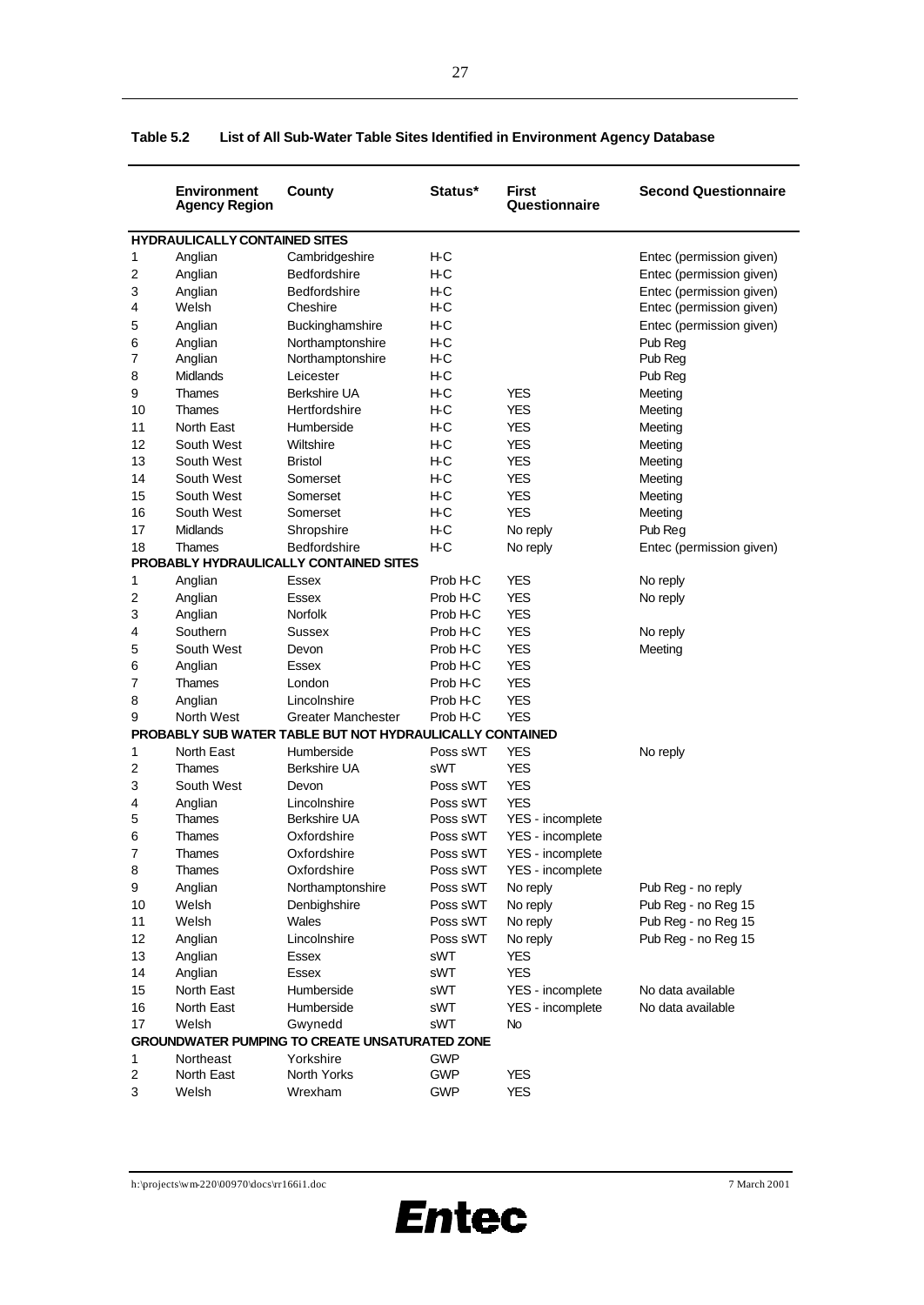#### **Table 5.2 (continued) List of All Sub-Water Table Sites Identified in Environment Agency Database**

| <b>NOT SUBWATER TABLE</b><br>1<br>Essex<br>Not sWT<br>YES<br>Anglian<br><b>YES</b><br>2<br><b>Norfolk</b><br>Not sWT<br>Anglian<br>3<br><b>YES</b><br>Thames<br>Hertfordshire<br>Not sWT<br><b>YES</b><br>4<br>North East<br><b>North Yorks</b><br>Not sWT<br><b>YES</b><br>5<br><b>Thames</b><br><b>Berkshire UA</b><br>Not sWT<br>6<br><b>Norfolk</b><br>Not sWT<br>Yes - incomplete<br>Anglian<br><b>Midlands</b><br>7<br>Hereford and Worcester Not sWT<br>Yes - incomplete<br>8<br>Southern<br>Isle of Wight<br>Not sWT<br>Yes - incomplete<br>9<br>North West<br><b>Greater Manchester</b><br>Not sWT<br>Yes - incomplete<br>10<br>North West<br>Cheshire<br>Yes - incomplete<br>Not sWT<br>11<br>North East<br>Durham<br>Yes - incomplete<br>Not sWT<br>12<br>Anglian<br>Northamptonshire<br>Pub Reg<br>Not sWT<br>13<br><b>Thames</b><br>Buckinghamshire<br>Entec (permission given)<br>Not sWT<br>14<br><b>Norfolk</b><br>Anglian<br>No reply<br>Not sWT<br>15<br>Anglian<br><b>Norfolk</b><br>No reply<br>Not sWT<br>16<br>Anglian<br><b>Norfolk</b><br>Not sWT<br>No reply<br>UNKNOWN - No response from operator<br>$\mathbf 1$<br>Anglian<br>Northamptonshire<br>No reply<br>2<br><b>North West</b><br><b>Greater Manchester</b><br>No reply<br><b>Torfaen UA</b><br>3<br>Welsh<br>No reply<br>4<br><b>Norfolk</b><br>Anglian<br>No reply<br>5<br>Thames<br><b>Berkshire UA</b><br>No reply $(2)$<br>6<br>North East<br><b>North Yorks</b><br>No reply<br>7<br>North East<br>Cleveland<br>No reply<br>8<br>Southern<br>YES - incomplete<br>Hampshire<br>Meeting - limited info<br>9<br>South West<br>Dorset<br>No reply<br>10<br>Anglian<br>Cambridgeshire<br>No reply<br>11<br>Anglian<br>Essex<br>No reply<br>12<br>Anglian<br>Essex<br>No reply<br>13<br>Anglian<br>Lincolnshire<br>No reply<br>14<br>Anglian<br>Lincolnshire<br>No reply<br>15<br>Suffolk<br>Anglian<br>No reply<br>16<br>Welsh<br><b>Bridgend</b><br>No reply<br>17<br><b>Berkshire UA</b><br>Thames<br>No reply $(2)$<br>18<br><b>Midlands</b><br><b>West Midlands</b><br>No reply $(2)$<br>19<br>Welsh<br>Newport<br>No reply $(2)$<br>20<br>Buckinghamshire<br>No reply(2)<br>Thames<br>21<br>Anglian<br><b>Essex</b><br>No reply(2)<br>22<br><b>Berkshire UA</b><br>No reply(2)<br>Thames<br>23<br><b>Midlands</b><br>Nottinghamshire<br>No reply(2)<br>24<br>Anglian<br>Suffolk<br>No reply(2)<br>25<br>Midlands<br>Nottinghamshire<br>No reply(2)<br>26<br><b>Thames</b><br>Buckinghamshire<br>No reply(2)<br>27<br>Welsh<br>Cardiff<br>No reply(2)<br>28<br><b>Berkshire UA</b><br><b>Thames</b><br>No reply(2)<br>29<br>Thames<br>Oxfordshire<br>No reply(2)<br>North Yorks<br>30<br>North East<br>No reply(2)<br>31<br>Welsh<br>No reply(2)<br><b>Bridgend</b><br>32<br>Welsh<br>Vale of Glamorgan<br>No reply(2)<br>33<br>Anglian<br>Essex<br>No reply(2) | <b>Environment</b><br><b>Agency Region</b> | County | Status* | First<br>Questionnaire | <b>Second Questionnaire</b> |
|-------------------------------------------------------------------------------------------------------------------------------------------------------------------------------------------------------------------------------------------------------------------------------------------------------------------------------------------------------------------------------------------------------------------------------------------------------------------------------------------------------------------------------------------------------------------------------------------------------------------------------------------------------------------------------------------------------------------------------------------------------------------------------------------------------------------------------------------------------------------------------------------------------------------------------------------------------------------------------------------------------------------------------------------------------------------------------------------------------------------------------------------------------------------------------------------------------------------------------------------------------------------------------------------------------------------------------------------------------------------------------------------------------------------------------------------------------------------------------------------------------------------------------------------------------------------------------------------------------------------------------------------------------------------------------------------------------------------------------------------------------------------------------------------------------------------------------------------------------------------------------------------------------------------------------------------------------------------------------------------------------------------------------------------------------------------------------------------------------------------------------------------------------------------------------------------------------------------------------------------------------------------------------------------------------------------------------------------------------------------------------------------------------------------------------------------------------------------------------------------------------------------------------------------------------------------------------------------------------------------------------------------------------------------------------------------------------------------------------------------------------------------------------------------------------------------------------------------------------|--------------------------------------------|--------|---------|------------------------|-----------------------------|
|                                                                                                                                                                                                                                                                                                                                                                                                                                                                                                                                                                                                                                                                                                                                                                                                                                                                                                                                                                                                                                                                                                                                                                                                                                                                                                                                                                                                                                                                                                                                                                                                                                                                                                                                                                                                                                                                                                                                                                                                                                                                                                                                                                                                                                                                                                                                                                                                                                                                                                                                                                                                                                                                                                                                                                                                                                                       |                                            |        |         |                        |                             |
|                                                                                                                                                                                                                                                                                                                                                                                                                                                                                                                                                                                                                                                                                                                                                                                                                                                                                                                                                                                                                                                                                                                                                                                                                                                                                                                                                                                                                                                                                                                                                                                                                                                                                                                                                                                                                                                                                                                                                                                                                                                                                                                                                                                                                                                                                                                                                                                                                                                                                                                                                                                                                                                                                                                                                                                                                                                       |                                            |        |         |                        |                             |
|                                                                                                                                                                                                                                                                                                                                                                                                                                                                                                                                                                                                                                                                                                                                                                                                                                                                                                                                                                                                                                                                                                                                                                                                                                                                                                                                                                                                                                                                                                                                                                                                                                                                                                                                                                                                                                                                                                                                                                                                                                                                                                                                                                                                                                                                                                                                                                                                                                                                                                                                                                                                                                                                                                                                                                                                                                                       |                                            |        |         |                        |                             |
|                                                                                                                                                                                                                                                                                                                                                                                                                                                                                                                                                                                                                                                                                                                                                                                                                                                                                                                                                                                                                                                                                                                                                                                                                                                                                                                                                                                                                                                                                                                                                                                                                                                                                                                                                                                                                                                                                                                                                                                                                                                                                                                                                                                                                                                                                                                                                                                                                                                                                                                                                                                                                                                                                                                                                                                                                                                       |                                            |        |         |                        |                             |
|                                                                                                                                                                                                                                                                                                                                                                                                                                                                                                                                                                                                                                                                                                                                                                                                                                                                                                                                                                                                                                                                                                                                                                                                                                                                                                                                                                                                                                                                                                                                                                                                                                                                                                                                                                                                                                                                                                                                                                                                                                                                                                                                                                                                                                                                                                                                                                                                                                                                                                                                                                                                                                                                                                                                                                                                                                                       |                                            |        |         |                        |                             |
|                                                                                                                                                                                                                                                                                                                                                                                                                                                                                                                                                                                                                                                                                                                                                                                                                                                                                                                                                                                                                                                                                                                                                                                                                                                                                                                                                                                                                                                                                                                                                                                                                                                                                                                                                                                                                                                                                                                                                                                                                                                                                                                                                                                                                                                                                                                                                                                                                                                                                                                                                                                                                                                                                                                                                                                                                                                       |                                            |        |         |                        |                             |
|                                                                                                                                                                                                                                                                                                                                                                                                                                                                                                                                                                                                                                                                                                                                                                                                                                                                                                                                                                                                                                                                                                                                                                                                                                                                                                                                                                                                                                                                                                                                                                                                                                                                                                                                                                                                                                                                                                                                                                                                                                                                                                                                                                                                                                                                                                                                                                                                                                                                                                                                                                                                                                                                                                                                                                                                                                                       |                                            |        |         |                        |                             |
|                                                                                                                                                                                                                                                                                                                                                                                                                                                                                                                                                                                                                                                                                                                                                                                                                                                                                                                                                                                                                                                                                                                                                                                                                                                                                                                                                                                                                                                                                                                                                                                                                                                                                                                                                                                                                                                                                                                                                                                                                                                                                                                                                                                                                                                                                                                                                                                                                                                                                                                                                                                                                                                                                                                                                                                                                                                       |                                            |        |         |                        |                             |
|                                                                                                                                                                                                                                                                                                                                                                                                                                                                                                                                                                                                                                                                                                                                                                                                                                                                                                                                                                                                                                                                                                                                                                                                                                                                                                                                                                                                                                                                                                                                                                                                                                                                                                                                                                                                                                                                                                                                                                                                                                                                                                                                                                                                                                                                                                                                                                                                                                                                                                                                                                                                                                                                                                                                                                                                                                                       |                                            |        |         |                        |                             |
|                                                                                                                                                                                                                                                                                                                                                                                                                                                                                                                                                                                                                                                                                                                                                                                                                                                                                                                                                                                                                                                                                                                                                                                                                                                                                                                                                                                                                                                                                                                                                                                                                                                                                                                                                                                                                                                                                                                                                                                                                                                                                                                                                                                                                                                                                                                                                                                                                                                                                                                                                                                                                                                                                                                                                                                                                                                       |                                            |        |         |                        |                             |
|                                                                                                                                                                                                                                                                                                                                                                                                                                                                                                                                                                                                                                                                                                                                                                                                                                                                                                                                                                                                                                                                                                                                                                                                                                                                                                                                                                                                                                                                                                                                                                                                                                                                                                                                                                                                                                                                                                                                                                                                                                                                                                                                                                                                                                                                                                                                                                                                                                                                                                                                                                                                                                                                                                                                                                                                                                                       |                                            |        |         |                        |                             |
|                                                                                                                                                                                                                                                                                                                                                                                                                                                                                                                                                                                                                                                                                                                                                                                                                                                                                                                                                                                                                                                                                                                                                                                                                                                                                                                                                                                                                                                                                                                                                                                                                                                                                                                                                                                                                                                                                                                                                                                                                                                                                                                                                                                                                                                                                                                                                                                                                                                                                                                                                                                                                                                                                                                                                                                                                                                       |                                            |        |         |                        |                             |
|                                                                                                                                                                                                                                                                                                                                                                                                                                                                                                                                                                                                                                                                                                                                                                                                                                                                                                                                                                                                                                                                                                                                                                                                                                                                                                                                                                                                                                                                                                                                                                                                                                                                                                                                                                                                                                                                                                                                                                                                                                                                                                                                                                                                                                                                                                                                                                                                                                                                                                                                                                                                                                                                                                                                                                                                                                                       |                                            |        |         |                        |                             |
|                                                                                                                                                                                                                                                                                                                                                                                                                                                                                                                                                                                                                                                                                                                                                                                                                                                                                                                                                                                                                                                                                                                                                                                                                                                                                                                                                                                                                                                                                                                                                                                                                                                                                                                                                                                                                                                                                                                                                                                                                                                                                                                                                                                                                                                                                                                                                                                                                                                                                                                                                                                                                                                                                                                                                                                                                                                       |                                            |        |         |                        |                             |
|                                                                                                                                                                                                                                                                                                                                                                                                                                                                                                                                                                                                                                                                                                                                                                                                                                                                                                                                                                                                                                                                                                                                                                                                                                                                                                                                                                                                                                                                                                                                                                                                                                                                                                                                                                                                                                                                                                                                                                                                                                                                                                                                                                                                                                                                                                                                                                                                                                                                                                                                                                                                                                                                                                                                                                                                                                                       |                                            |        |         |                        |                             |
|                                                                                                                                                                                                                                                                                                                                                                                                                                                                                                                                                                                                                                                                                                                                                                                                                                                                                                                                                                                                                                                                                                                                                                                                                                                                                                                                                                                                                                                                                                                                                                                                                                                                                                                                                                                                                                                                                                                                                                                                                                                                                                                                                                                                                                                                                                                                                                                                                                                                                                                                                                                                                                                                                                                                                                                                                                                       |                                            |        |         |                        |                             |
|                                                                                                                                                                                                                                                                                                                                                                                                                                                                                                                                                                                                                                                                                                                                                                                                                                                                                                                                                                                                                                                                                                                                                                                                                                                                                                                                                                                                                                                                                                                                                                                                                                                                                                                                                                                                                                                                                                                                                                                                                                                                                                                                                                                                                                                                                                                                                                                                                                                                                                                                                                                                                                                                                                                                                                                                                                                       |                                            |        |         |                        |                             |
|                                                                                                                                                                                                                                                                                                                                                                                                                                                                                                                                                                                                                                                                                                                                                                                                                                                                                                                                                                                                                                                                                                                                                                                                                                                                                                                                                                                                                                                                                                                                                                                                                                                                                                                                                                                                                                                                                                                                                                                                                                                                                                                                                                                                                                                                                                                                                                                                                                                                                                                                                                                                                                                                                                                                                                                                                                                       |                                            |        |         |                        |                             |
|                                                                                                                                                                                                                                                                                                                                                                                                                                                                                                                                                                                                                                                                                                                                                                                                                                                                                                                                                                                                                                                                                                                                                                                                                                                                                                                                                                                                                                                                                                                                                                                                                                                                                                                                                                                                                                                                                                                                                                                                                                                                                                                                                                                                                                                                                                                                                                                                                                                                                                                                                                                                                                                                                                                                                                                                                                                       |                                            |        |         |                        |                             |
|                                                                                                                                                                                                                                                                                                                                                                                                                                                                                                                                                                                                                                                                                                                                                                                                                                                                                                                                                                                                                                                                                                                                                                                                                                                                                                                                                                                                                                                                                                                                                                                                                                                                                                                                                                                                                                                                                                                                                                                                                                                                                                                                                                                                                                                                                                                                                                                                                                                                                                                                                                                                                                                                                                                                                                                                                                                       |                                            |        |         |                        |                             |
|                                                                                                                                                                                                                                                                                                                                                                                                                                                                                                                                                                                                                                                                                                                                                                                                                                                                                                                                                                                                                                                                                                                                                                                                                                                                                                                                                                                                                                                                                                                                                                                                                                                                                                                                                                                                                                                                                                                                                                                                                                                                                                                                                                                                                                                                                                                                                                                                                                                                                                                                                                                                                                                                                                                                                                                                                                                       |                                            |        |         |                        |                             |
|                                                                                                                                                                                                                                                                                                                                                                                                                                                                                                                                                                                                                                                                                                                                                                                                                                                                                                                                                                                                                                                                                                                                                                                                                                                                                                                                                                                                                                                                                                                                                                                                                                                                                                                                                                                                                                                                                                                                                                                                                                                                                                                                                                                                                                                                                                                                                                                                                                                                                                                                                                                                                                                                                                                                                                                                                                                       |                                            |        |         |                        |                             |
|                                                                                                                                                                                                                                                                                                                                                                                                                                                                                                                                                                                                                                                                                                                                                                                                                                                                                                                                                                                                                                                                                                                                                                                                                                                                                                                                                                                                                                                                                                                                                                                                                                                                                                                                                                                                                                                                                                                                                                                                                                                                                                                                                                                                                                                                                                                                                                                                                                                                                                                                                                                                                                                                                                                                                                                                                                                       |                                            |        |         |                        |                             |
|                                                                                                                                                                                                                                                                                                                                                                                                                                                                                                                                                                                                                                                                                                                                                                                                                                                                                                                                                                                                                                                                                                                                                                                                                                                                                                                                                                                                                                                                                                                                                                                                                                                                                                                                                                                                                                                                                                                                                                                                                                                                                                                                                                                                                                                                                                                                                                                                                                                                                                                                                                                                                                                                                                                                                                                                                                                       |                                            |        |         |                        |                             |
|                                                                                                                                                                                                                                                                                                                                                                                                                                                                                                                                                                                                                                                                                                                                                                                                                                                                                                                                                                                                                                                                                                                                                                                                                                                                                                                                                                                                                                                                                                                                                                                                                                                                                                                                                                                                                                                                                                                                                                                                                                                                                                                                                                                                                                                                                                                                                                                                                                                                                                                                                                                                                                                                                                                                                                                                                                                       |                                            |        |         |                        |                             |
|                                                                                                                                                                                                                                                                                                                                                                                                                                                                                                                                                                                                                                                                                                                                                                                                                                                                                                                                                                                                                                                                                                                                                                                                                                                                                                                                                                                                                                                                                                                                                                                                                                                                                                                                                                                                                                                                                                                                                                                                                                                                                                                                                                                                                                                                                                                                                                                                                                                                                                                                                                                                                                                                                                                                                                                                                                                       |                                            |        |         |                        |                             |
|                                                                                                                                                                                                                                                                                                                                                                                                                                                                                                                                                                                                                                                                                                                                                                                                                                                                                                                                                                                                                                                                                                                                                                                                                                                                                                                                                                                                                                                                                                                                                                                                                                                                                                                                                                                                                                                                                                                                                                                                                                                                                                                                                                                                                                                                                                                                                                                                                                                                                                                                                                                                                                                                                                                                                                                                                                                       |                                            |        |         |                        |                             |
|                                                                                                                                                                                                                                                                                                                                                                                                                                                                                                                                                                                                                                                                                                                                                                                                                                                                                                                                                                                                                                                                                                                                                                                                                                                                                                                                                                                                                                                                                                                                                                                                                                                                                                                                                                                                                                                                                                                                                                                                                                                                                                                                                                                                                                                                                                                                                                                                                                                                                                                                                                                                                                                                                                                                                                                                                                                       |                                            |        |         |                        |                             |
|                                                                                                                                                                                                                                                                                                                                                                                                                                                                                                                                                                                                                                                                                                                                                                                                                                                                                                                                                                                                                                                                                                                                                                                                                                                                                                                                                                                                                                                                                                                                                                                                                                                                                                                                                                                                                                                                                                                                                                                                                                                                                                                                                                                                                                                                                                                                                                                                                                                                                                                                                                                                                                                                                                                                                                                                                                                       |                                            |        |         |                        |                             |
|                                                                                                                                                                                                                                                                                                                                                                                                                                                                                                                                                                                                                                                                                                                                                                                                                                                                                                                                                                                                                                                                                                                                                                                                                                                                                                                                                                                                                                                                                                                                                                                                                                                                                                                                                                                                                                                                                                                                                                                                                                                                                                                                                                                                                                                                                                                                                                                                                                                                                                                                                                                                                                                                                                                                                                                                                                                       |                                            |        |         |                        |                             |
|                                                                                                                                                                                                                                                                                                                                                                                                                                                                                                                                                                                                                                                                                                                                                                                                                                                                                                                                                                                                                                                                                                                                                                                                                                                                                                                                                                                                                                                                                                                                                                                                                                                                                                                                                                                                                                                                                                                                                                                                                                                                                                                                                                                                                                                                                                                                                                                                                                                                                                                                                                                                                                                                                                                                                                                                                                                       |                                            |        |         |                        |                             |
|                                                                                                                                                                                                                                                                                                                                                                                                                                                                                                                                                                                                                                                                                                                                                                                                                                                                                                                                                                                                                                                                                                                                                                                                                                                                                                                                                                                                                                                                                                                                                                                                                                                                                                                                                                                                                                                                                                                                                                                                                                                                                                                                                                                                                                                                                                                                                                                                                                                                                                                                                                                                                                                                                                                                                                                                                                                       |                                            |        |         |                        |                             |
|                                                                                                                                                                                                                                                                                                                                                                                                                                                                                                                                                                                                                                                                                                                                                                                                                                                                                                                                                                                                                                                                                                                                                                                                                                                                                                                                                                                                                                                                                                                                                                                                                                                                                                                                                                                                                                                                                                                                                                                                                                                                                                                                                                                                                                                                                                                                                                                                                                                                                                                                                                                                                                                                                                                                                                                                                                                       |                                            |        |         |                        |                             |
|                                                                                                                                                                                                                                                                                                                                                                                                                                                                                                                                                                                                                                                                                                                                                                                                                                                                                                                                                                                                                                                                                                                                                                                                                                                                                                                                                                                                                                                                                                                                                                                                                                                                                                                                                                                                                                                                                                                                                                                                                                                                                                                                                                                                                                                                                                                                                                                                                                                                                                                                                                                                                                                                                                                                                                                                                                                       |                                            |        |         |                        |                             |
|                                                                                                                                                                                                                                                                                                                                                                                                                                                                                                                                                                                                                                                                                                                                                                                                                                                                                                                                                                                                                                                                                                                                                                                                                                                                                                                                                                                                                                                                                                                                                                                                                                                                                                                                                                                                                                                                                                                                                                                                                                                                                                                                                                                                                                                                                                                                                                                                                                                                                                                                                                                                                                                                                                                                                                                                                                                       |                                            |        |         |                        |                             |
|                                                                                                                                                                                                                                                                                                                                                                                                                                                                                                                                                                                                                                                                                                                                                                                                                                                                                                                                                                                                                                                                                                                                                                                                                                                                                                                                                                                                                                                                                                                                                                                                                                                                                                                                                                                                                                                                                                                                                                                                                                                                                                                                                                                                                                                                                                                                                                                                                                                                                                                                                                                                                                                                                                                                                                                                                                                       |                                            |        |         |                        |                             |
|                                                                                                                                                                                                                                                                                                                                                                                                                                                                                                                                                                                                                                                                                                                                                                                                                                                                                                                                                                                                                                                                                                                                                                                                                                                                                                                                                                                                                                                                                                                                                                                                                                                                                                                                                                                                                                                                                                                                                                                                                                                                                                                                                                                                                                                                                                                                                                                                                                                                                                                                                                                                                                                                                                                                                                                                                                                       |                                            |        |         |                        |                             |
|                                                                                                                                                                                                                                                                                                                                                                                                                                                                                                                                                                                                                                                                                                                                                                                                                                                                                                                                                                                                                                                                                                                                                                                                                                                                                                                                                                                                                                                                                                                                                                                                                                                                                                                                                                                                                                                                                                                                                                                                                                                                                                                                                                                                                                                                                                                                                                                                                                                                                                                                                                                                                                                                                                                                                                                                                                                       |                                            |        |         |                        |                             |
|                                                                                                                                                                                                                                                                                                                                                                                                                                                                                                                                                                                                                                                                                                                                                                                                                                                                                                                                                                                                                                                                                                                                                                                                                                                                                                                                                                                                                                                                                                                                                                                                                                                                                                                                                                                                                                                                                                                                                                                                                                                                                                                                                                                                                                                                                                                                                                                                                                                                                                                                                                                                                                                                                                                                                                                                                                                       |                                            |        |         |                        |                             |
|                                                                                                                                                                                                                                                                                                                                                                                                                                                                                                                                                                                                                                                                                                                                                                                                                                                                                                                                                                                                                                                                                                                                                                                                                                                                                                                                                                                                                                                                                                                                                                                                                                                                                                                                                                                                                                                                                                                                                                                                                                                                                                                                                                                                                                                                                                                                                                                                                                                                                                                                                                                                                                                                                                                                                                                                                                                       |                                            |        |         |                        |                             |
|                                                                                                                                                                                                                                                                                                                                                                                                                                                                                                                                                                                                                                                                                                                                                                                                                                                                                                                                                                                                                                                                                                                                                                                                                                                                                                                                                                                                                                                                                                                                                                                                                                                                                                                                                                                                                                                                                                                                                                                                                                                                                                                                                                                                                                                                                                                                                                                                                                                                                                                                                                                                                                                                                                                                                                                                                                                       |                                            |        |         |                        |                             |
|                                                                                                                                                                                                                                                                                                                                                                                                                                                                                                                                                                                                                                                                                                                                                                                                                                                                                                                                                                                                                                                                                                                                                                                                                                                                                                                                                                                                                                                                                                                                                                                                                                                                                                                                                                                                                                                                                                                                                                                                                                                                                                                                                                                                                                                                                                                                                                                                                                                                                                                                                                                                                                                                                                                                                                                                                                                       |                                            |        |         |                        |                             |
|                                                                                                                                                                                                                                                                                                                                                                                                                                                                                                                                                                                                                                                                                                                                                                                                                                                                                                                                                                                                                                                                                                                                                                                                                                                                                                                                                                                                                                                                                                                                                                                                                                                                                                                                                                                                                                                                                                                                                                                                                                                                                                                                                                                                                                                                                                                                                                                                                                                                                                                                                                                                                                                                                                                                                                                                                                                       |                                            |        |         |                        |                             |
|                                                                                                                                                                                                                                                                                                                                                                                                                                                                                                                                                                                                                                                                                                                                                                                                                                                                                                                                                                                                                                                                                                                                                                                                                                                                                                                                                                                                                                                                                                                                                                                                                                                                                                                                                                                                                                                                                                                                                                                                                                                                                                                                                                                                                                                                                                                                                                                                                                                                                                                                                                                                                                                                                                                                                                                                                                                       |                                            |        |         |                        |                             |
|                                                                                                                                                                                                                                                                                                                                                                                                                                                                                                                                                                                                                                                                                                                                                                                                                                                                                                                                                                                                                                                                                                                                                                                                                                                                                                                                                                                                                                                                                                                                                                                                                                                                                                                                                                                                                                                                                                                                                                                                                                                                                                                                                                                                                                                                                                                                                                                                                                                                                                                                                                                                                                                                                                                                                                                                                                                       |                                            |        |         |                        |                             |
|                                                                                                                                                                                                                                                                                                                                                                                                                                                                                                                                                                                                                                                                                                                                                                                                                                                                                                                                                                                                                                                                                                                                                                                                                                                                                                                                                                                                                                                                                                                                                                                                                                                                                                                                                                                                                                                                                                                                                                                                                                                                                                                                                                                                                                                                                                                                                                                                                                                                                                                                                                                                                                                                                                                                                                                                                                                       |                                            |        |         |                        |                             |
|                                                                                                                                                                                                                                                                                                                                                                                                                                                                                                                                                                                                                                                                                                                                                                                                                                                                                                                                                                                                                                                                                                                                                                                                                                                                                                                                                                                                                                                                                                                                                                                                                                                                                                                                                                                                                                                                                                                                                                                                                                                                                                                                                                                                                                                                                                                                                                                                                                                                                                                                                                                                                                                                                                                                                                                                                                                       |                                            |        |         |                        |                             |
|                                                                                                                                                                                                                                                                                                                                                                                                                                                                                                                                                                                                                                                                                                                                                                                                                                                                                                                                                                                                                                                                                                                                                                                                                                                                                                                                                                                                                                                                                                                                                                                                                                                                                                                                                                                                                                                                                                                                                                                                                                                                                                                                                                                                                                                                                                                                                                                                                                                                                                                                                                                                                                                                                                                                                                                                                                                       |                                            |        |         |                        |                             |
|                                                                                                                                                                                                                                                                                                                                                                                                                                                                                                                                                                                                                                                                                                                                                                                                                                                                                                                                                                                                                                                                                                                                                                                                                                                                                                                                                                                                                                                                                                                                                                                                                                                                                                                                                                                                                                                                                                                                                                                                                                                                                                                                                                                                                                                                                                                                                                                                                                                                                                                                                                                                                                                                                                                                                                                                                                                       |                                            |        |         |                        |                             |
|                                                                                                                                                                                                                                                                                                                                                                                                                                                                                                                                                                                                                                                                                                                                                                                                                                                                                                                                                                                                                                                                                                                                                                                                                                                                                                                                                                                                                                                                                                                                                                                                                                                                                                                                                                                                                                                                                                                                                                                                                                                                                                                                                                                                                                                                                                                                                                                                                                                                                                                                                                                                                                                                                                                                                                                                                                                       |                                            |        |         |                        |                             |
|                                                                                                                                                                                                                                                                                                                                                                                                                                                                                                                                                                                                                                                                                                                                                                                                                                                                                                                                                                                                                                                                                                                                                                                                                                                                                                                                                                                                                                                                                                                                                                                                                                                                                                                                                                                                                                                                                                                                                                                                                                                                                                                                                                                                                                                                                                                                                                                                                                                                                                                                                                                                                                                                                                                                                                                                                                                       |                                            |        |         |                        |                             |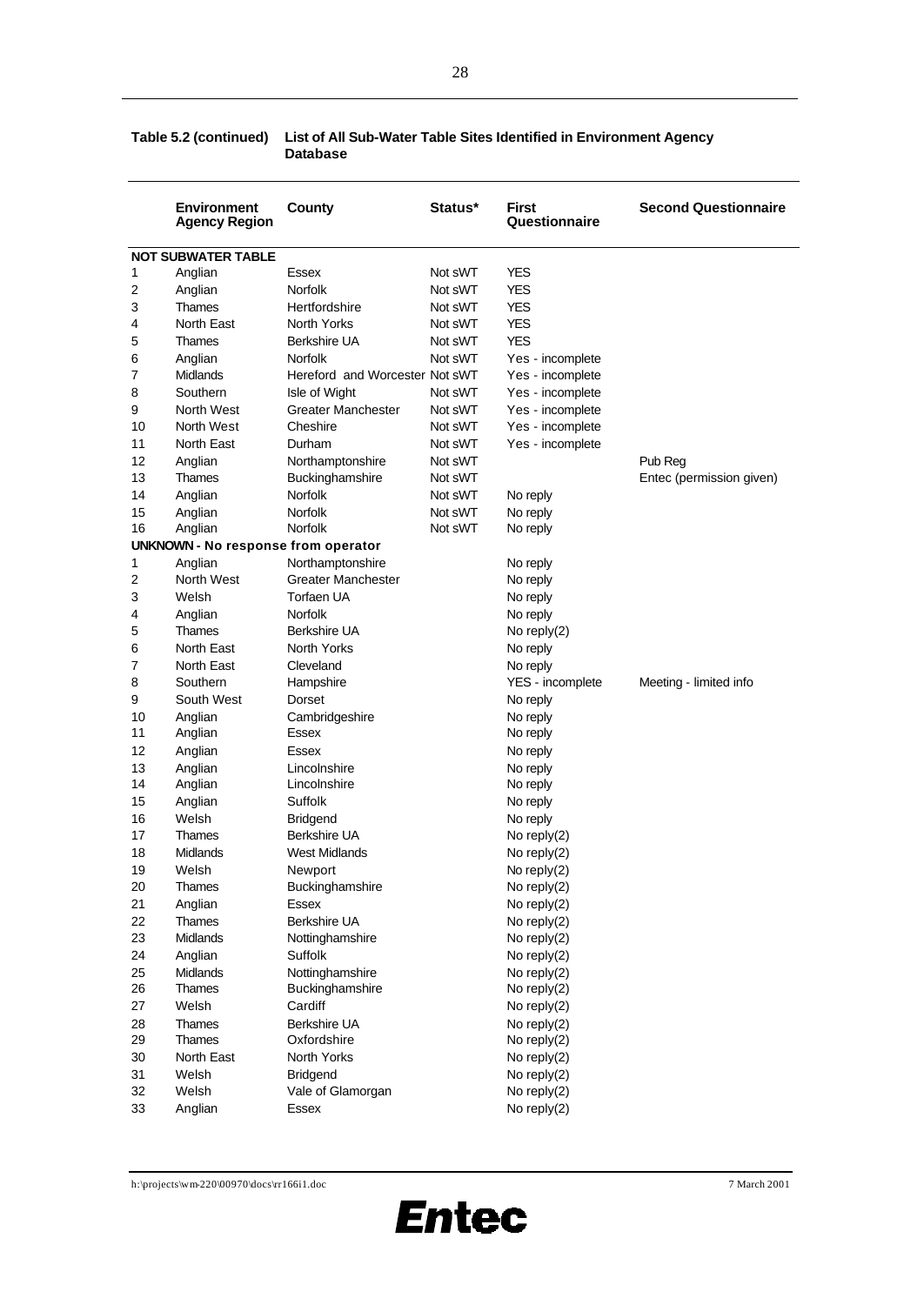|    | <b>Environment</b><br><b>Agency Region</b> | County              | Status* | <b>First</b><br>Questionnaire | <b>Second Questionnaire</b> |
|----|--------------------------------------------|---------------------|---------|-------------------------------|-----------------------------|
| 34 | Anglian                                    | Essex               |         | No reply(2)                   |                             |
| 35 | <b>Thames</b>                              | Buckinghamshire     |         | No reply $(2)$                |                             |
| 36 | <b>Midlands</b>                            | Shropshire          |         | No reply(2)                   |                             |
| 37 | <b>North East</b>                          | Humberside          |         | No reply(2)                   |                             |
| 38 | <b>Thames</b>                              | Oxfordshire         |         | No reply $(2)$                |                             |
| 39 | <b>Thames</b>                              | Oxfordshire         |         | No reply $(2)$                |                             |
| 40 | South West                                 | Devon               |         | No reply(2)                   |                             |
| 41 | <b>North East</b>                          | Humberside          |         | No reply(2)                   |                             |
| 42 | <b>North East</b>                          | South Yorkshire     |         | No reply(2)                   |                             |
| 43 | South West                                 | Somerset            |         | No reply $(2)$                |                             |
| 44 | Anglian                                    | Cambridgeshire      |         | No reply $(2)$                |                             |
| 45 | Anglian                                    | Northamptonshire    |         | No reply $(2)$                |                             |
| 46 | <b>Thames</b>                              | Oxfordshire         |         | No reply $(2)$                |                             |
| 47 | Welsh                                      | Newport             |         | No reply $(2)$                |                             |
| 48 | <b>Thames</b>                              | Oxfordshire         |         | No reply $(2)$                |                             |
| 49 | Welsh                                      | Pembrokshire        |         | No reply $(2)$                |                             |
| 50 | <b>Midlands</b>                            | Nottinghamshire     |         | No reply $(2)$                |                             |
| 51 | <b>Midlands</b>                            | Leicestershire      |         | No reply $(2)$                |                             |
| 52 | North East                                 | Humberside          |         | No reply $(2)$                |                             |
| 53 | North East                                 | Durham              |         | No reply $(2)$                |                             |
| 54 | South West                                 | Devon               |         | No reply $(2)$                |                             |
| 55 | Anglian                                    | Suffolk             |         | No reply $(2)$                |                             |
| 56 | Anglian                                    | Suffolk             |         | No reply(2)                   |                             |
| 57 | Thames                                     | <b>Berkshire UA</b> |         | No reply $(2)$                |                             |
| 58 | Thames                                     | Buckinghamshire     |         | No reply(2)                   |                             |
| 59 | Anglian                                    | Lincolnshire        |         | No reply(2)                   |                             |
| 60 | Anglian                                    | Suffolk             |         | No reply $(2)$                |                             |
| 61 | Welsh                                      | Flintshire          |         | No reply(2)                   |                             |
| 62 | Anglian                                    | Essex               |         | No reply $(2)$                |                             |

#### **Table 5.2 (continued) List of All Sub-Water Table Sites Identified in Environment Agency Database**

Note: H-C = hydraulically contained, sWT = sub-water table, GWP = groundwater pumping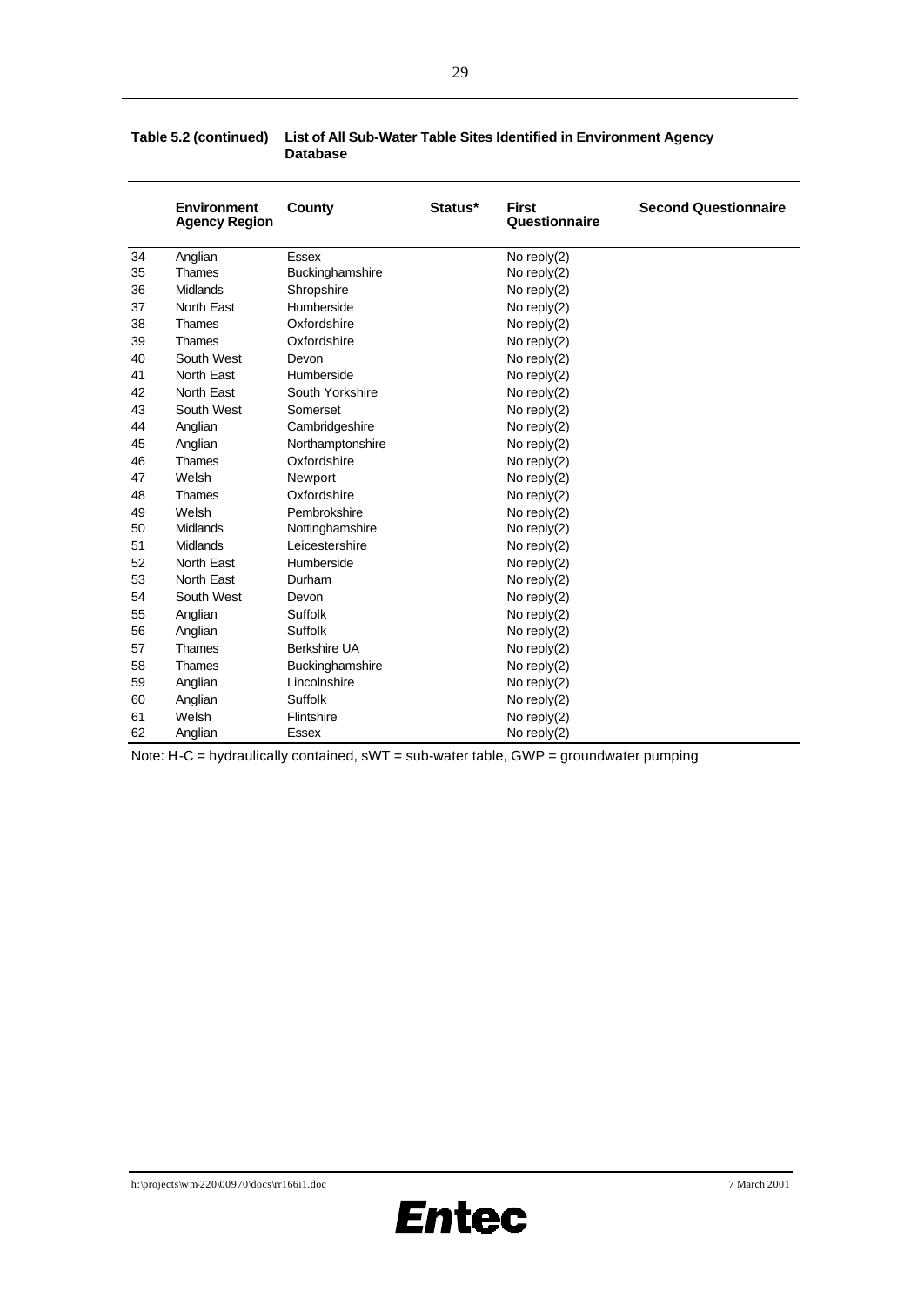# **5.4 Total Number of Hydraulically Contained Landfills**

### **5.4.1 Sub-Water Table Landfills**

Based on the information gathered as part of this project, conclusions have been drawn on whether a particular site is sub-water table or not for 63 operating landfills out of a total of 125 possible (WRc database and other sources, see Table 5.2). 16 of the 63 sites are not sub-water table and 22 were identified from sources other than the WRc database. This means that only 33 out of the 103 WRc database identified sites were sub water table and so the WRc database appears to have an accuracy of approximately 30% (from the limited data obtained).

Assuming that a ~30% accuracy extends to the remaining 72 (175-103) sites identified on the WRc database, it is tentatively deduced that there could be a further  $\sim$ 20 sites in addition to the 47 (63-16) known sites. So a total of about 70 sub water table sites in England and Wales. In Scotland only one potentially sub water table site has been identified and few others are anticipated to exist there.

The information gathered on closed landfill sites was very limited. The County Councils that replied to Entec's questionnaires typically indicated that they did not have any sub water table landfills. Given that the search of the WRc database indicated nearly 300 closed, sub-watertable landfills, there is likely to be a significant number. A few of these closed sites may be sub water table, but Entec has only succeeded in identifying a single site.

Older, closed, sub-water table sites, particularly dilute-and-disperse (or unlined) sites, are not likely to control leachate in a way which makes them hydraulically contained. Only sites closed in recent years, probably since the introduction of the Waste Management Licensing Regulations in 1994, are likely to have appropriate leachate control mechanisms in place.

### **5.4.2 Hydraulically Contained Landfills**

Entec is reasonably confident that of the 47 (63-16) probable or definite sub water table sites, at least 27 (18+9 in Table 5.2) of the sites are intentionally keeping leachate levels lower than the surrounding groundwater table. This is about 50% of the known sub-water table sites and so it is possible that there may be about 30 to 40 ( $\sim$ 70 x  $\sim$ 50%) active hydraulically contained sites in England and Wales. One closed landfill has also been identified which is hydraulically contained. The only sub-water table site in Scotland does not appear to be hydraulically contained.

Of 61 landfills whose operators did not respond to questionnaire Q1, only a small number are owned by companies with more than one site on the list. It is clear from the overall response to both of the questionnaires that the 'smaller' operators (i.e. those owning only a single site) were less likely to respond to the questionnaire than multiple site operators.

Though some of these small-operator sites may well be sub-water table, only a few are likely to operate a policy of hydraulic containment because of the level of technical experience and understanding required to propose and obtain regulatory approval for such schemes, or indeed to operate them. There will be exceptions, but it is unlikely that more than 2 or 3 out of the 61 landfills are hydraulically contained. This means that the total number of hydraulically contained sites may be closer to 30 than 40.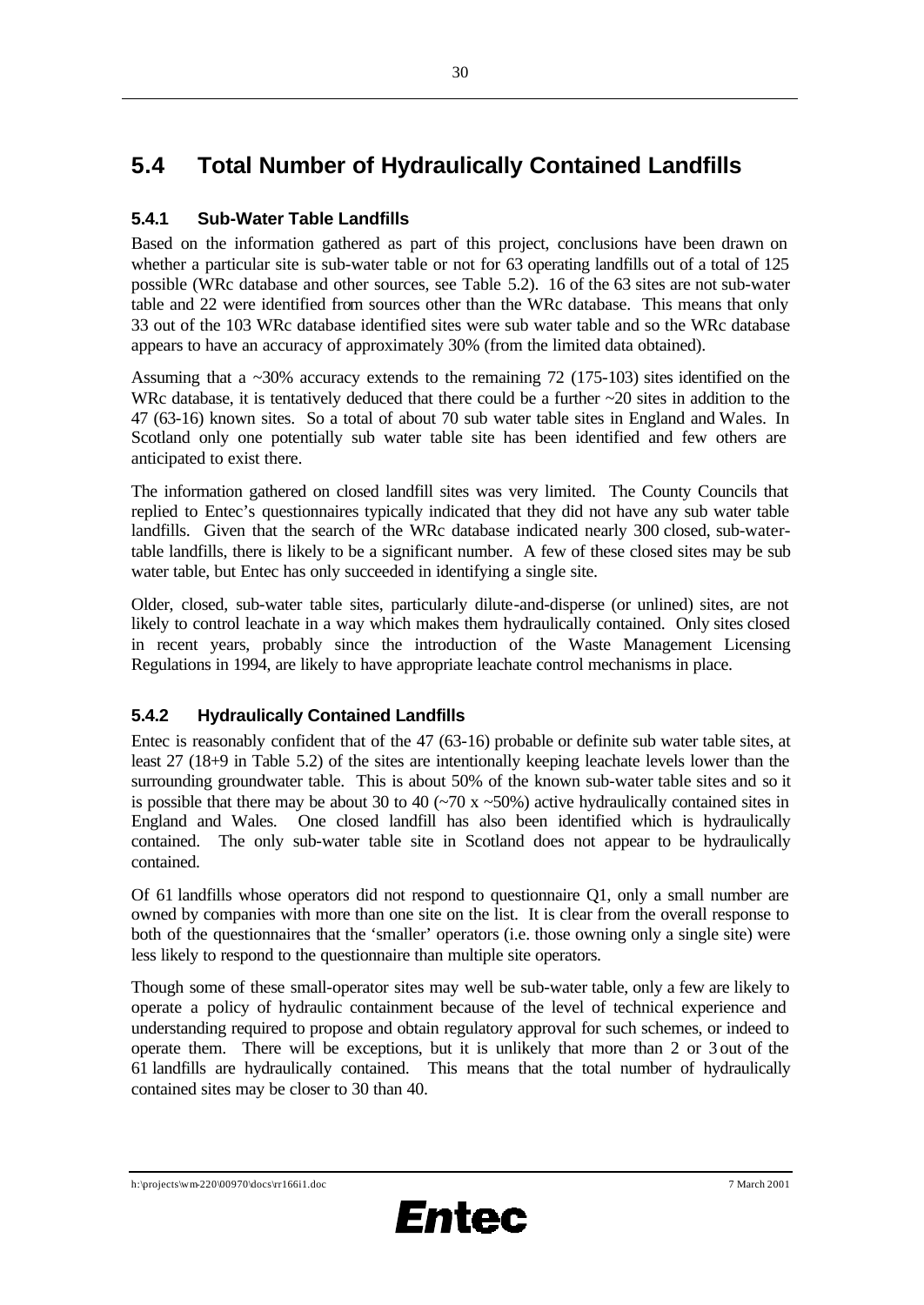There remains the possibility that other sites exist which are not on the WRc database and which Entec did not identify. Since at least two of the major landfill operators declined to co-operate with the project, it is not implausible that a further 5 to 10 hydraulically contained sites have not been identified.

In summary the total number of hydraulically contained sites in England and Wales is probably between 30 and 40. In Scotland and Northern Ireland, there is no evidence that any sites operate in this way.

# **5.5 Detailed Information Gathering**

### **5.5.1 Introduction**

Following the compilation of estimates of the total number of hydraulically contained sites in the UK, more details were sought on the approach taken to hydraulic containment at specific landfills and its effectiveness in preventing groundwater contamination. The data were obtained by means of a second questionnaire (Q2) which was typically completed during an interview with the landfill operator although some of the forms were completed by the operator. For sites where Entec has been involved as a consultant, Entec staff completed the questionnaire with the permission of the operator. Information for some sites was obtained from Environment Agency Waste Management Public Registers.

For many of the sites, a confidentiality condition was imposed on the use of the data. For this reason individual sites have not been identified by name or operator.

### **5.5.2 Results**

Table 5.3 summarises the 18 hydraulically contained sites for which details have been obtained. For each of these 18 sites a short description of the site is included in this Section. Table 5.4 gives brief details of the 9 sites which are "probably" hydraulically contained but for which no detailed information was obtained. A more detailed description of each site listed in Table 5.3 is given in Appendix C.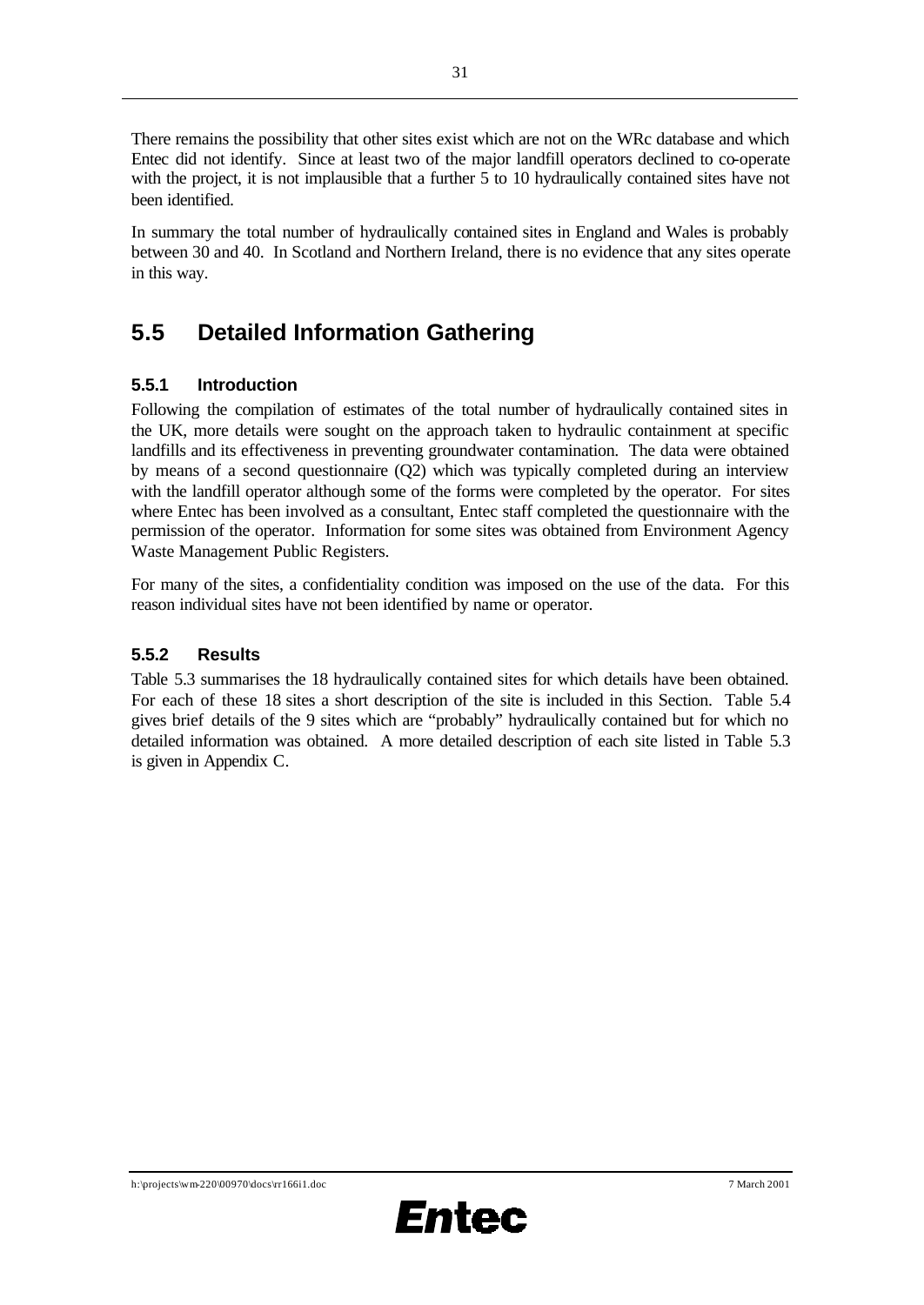| <b>Site Ref</b> | Location         | Liner          | <b>Hydraulic</b><br>ally<br><b>Contained</b> | <b>Base of waste</b><br>relative to WT | Leachate<br>level relative<br>to WT             | <b>Pumping</b><br>Rate $(m3/y)$ | Hydrogeology below base                                                                    | <b>Aquifer</b> |
|-----------------|------------------|----------------|----------------------------------------------|----------------------------------------|-------------------------------------------------|---------------------------------|--------------------------------------------------------------------------------------------|----------------|
| Α               | Wiltshire        | <b>No</b>      | Y                                            | -32 (artesian)                         | -22 (artesian)                                  | 60,000                          | Kimmeridge Clay over Corralian<br>Limestone with a thin artesian<br>sand layer in the clay | <b>Non</b>     |
| В               | Yorkshire        | 1m Reworked MM | Y                                            | $-4 & -10$                             | $-2 & -8$                                       |                                 | Mercia Mudstone                                                                            | Minor          |
| C               | Wiltshire        | No             | Y                                            | Down to -9                             | $-7$ to $-9$                                    | 20,000                          | Mercia Mudstone over<br>Carbonaceous coal                                                  | Minor          |
| D               | Hertfordshire    | 1 m engd clay  | Y                                            | $-2.5$                                 | $-1.5$                                          | 4,400                           | Sand & Gravel over London Clay                                                             | Major          |
| Е               | <b>Berkshire</b> | 1 m engd clay  | Y                                            | $-30$                                  | -9                                              | 11,000                          | Sand & Gravel over Tertiary Clay                                                           | Major          |
| F               | Somerset         | <b>No</b>      | Y                                            | $-4$                                   | -1 nominally (but<br>not currently<br>achieved) | 25,000                          | Lias Clay                                                                                  | Minor          |
| G               | Somerset         | Clay + HDPE    | Winter only                                  | Seasonal                               | Seasonal                                        | 35,000                          | Alluvial silts & clays over Lias                                                           | Minor          |
|                 |                  |                |                                              | $+0.5$ to $-2.5$                       | $+2/5$ to $-0.5$                                |                                 | Clay/Limestone                                                                             |                |
| H               | Somerset         | Clay           | Y                                            | $-15.5$                                | $-7.5$                                          | 80,000                          | Mercia Mudstone with perm layer<br>5 m below waste                                         | <b>Non</b>     |
|                 | Northampton      | Clay           | Y                                            | No data                                | $-17$ to $-27$                                  | No data                         | Lias clay over Limestone/marl                                                              | Minor          |
| J               | Northampton      | Clay           | Partly                                       | No data                                | $+3 & -6$                                       | No data                         | Lias clay over limestone/marl                                                              | Minor          |
| Κ               | Leicester        | No             | Y                                            | $-31$ to $-52$                         | $-25$ to $-49$                                  | 200,000                         | Granodiortite intrusion in Mercia<br>Mudstone                                              | <b>Non</b>     |

#### **Table 5.3 Summary of Detailed Case Study Analysis (all hydraulically contained)**

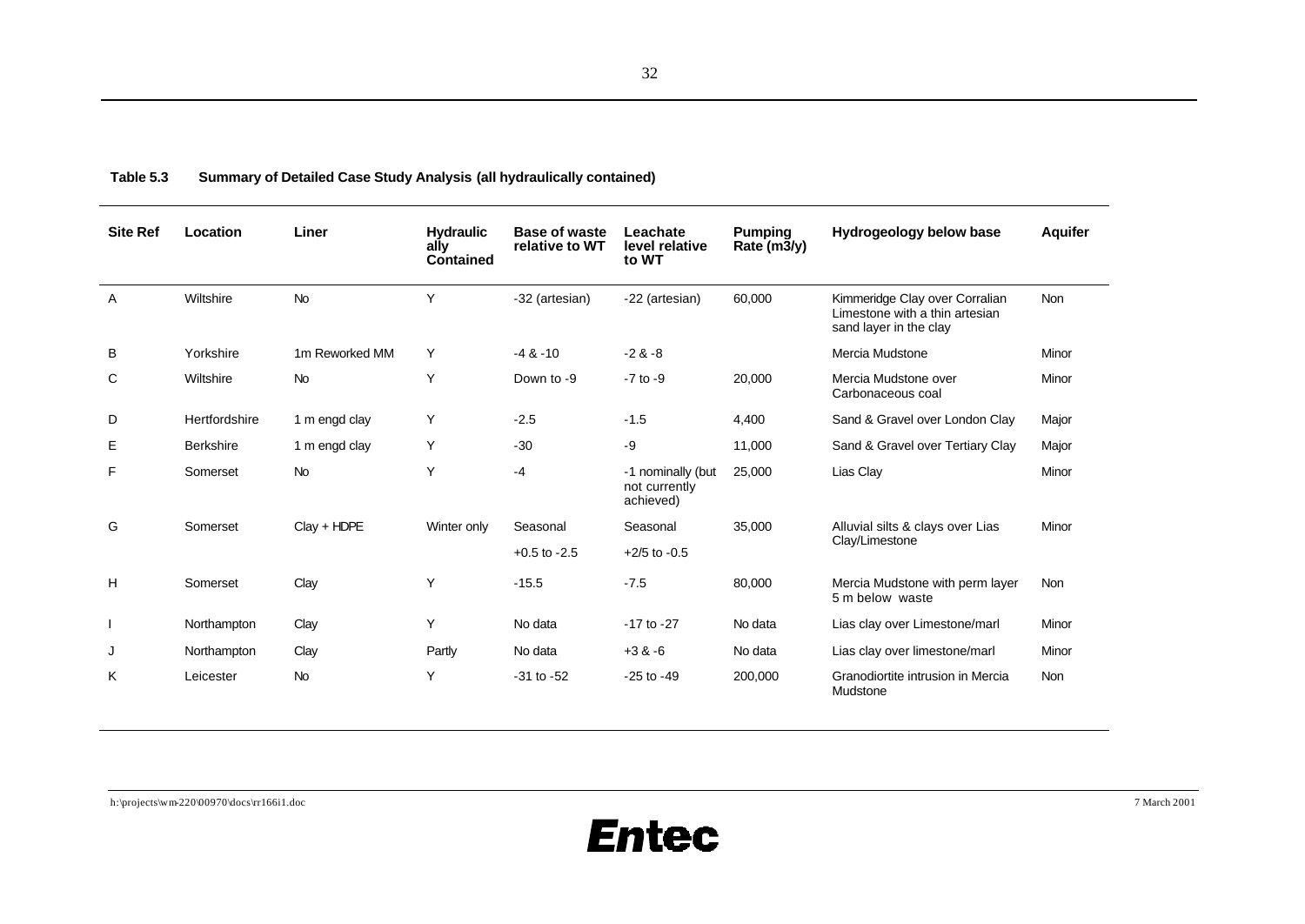| <b>Site Ref</b> | <b>Location</b>     | Liner                      | <b>Hydraulic</b><br>allv<br><b>Contained</b> | <b>Base of waste</b><br>relative to WT | Leachate<br>level relative<br>to WT            | <b>Pumping</b><br>Rate (m3/y) | Hydrogeology below base                                                       | <b>Aquifer</b> |
|-----------------|---------------------|----------------------------|----------------------------------------------|----------------------------------------|------------------------------------------------|-------------------------------|-------------------------------------------------------------------------------|----------------|
|                 | <b>Bucks</b>        | In situ clay               | Proposed                                     | $0$ to $-36$                           | $+8$ to $-6$ now.<br>0 to $-10$<br>proposed    | "Minor"                       | Oxford Clay over Kellaways Sand<br>over Great Oolite Limestone                | Minor          |
| M               | Bedfordshire        | Partly 1 m engd clay       | Proposed                                     | $-25$ to $-50$                         | $+3$ to $-6$ now.<br>$-6$ to $-11$<br>proposed |                               | Oxford Clay over Kellaways Sand<br>over Great Oolite Limestone                | Non            |
| N               | Cheshire            | 1 m engd clay              | Υ                                            | $-12$                                  | $-10.5$                                        | Up to 18,000                  | Ruabon Marl over Middle Coal                                                  | Minor          |
| O               | Cambs               | No (but in Oxford<br>clay) | Partly (also<br><b>GW</b><br>pumping)        |                                        | -9 (but some<br>perching)                      |                               | Minimum 1 m Oxford Clay over<br>Kellaways Sand over Great Oolite<br>Limestone | <b>Non</b>     |
| P               | Hertfordshire       | Partly 1 m engd clay       | Y                                            |                                        | $-10$ to $+2$ but<br>proposed -5               |                               | Gault Clay over Woburn Sands                                                  | Minor          |
| Q               | <b>Bedfordshire</b> | Partly 1 m engd clay       | Partly                                       |                                        | $+11$ and $-7$                                 |                               | Oxford Clay over Kellaways Sand<br>over Great Oolite Limestone                | Non            |
| R               | Shropshire          | 1 m engd clay              | Partly                                       | $-6$                                   | $-4$                                           |                               | <b>Upper Coal Measures</b>                                                    | Minor          |

**Table 5.3 (continued) Summary of Detailed Case Study Analysis (all hydraulically contained)**

Note: The data in these tables is often a representative value of a parameter that varies in time and across the area of the landfill. The values should be taken as indicative only.

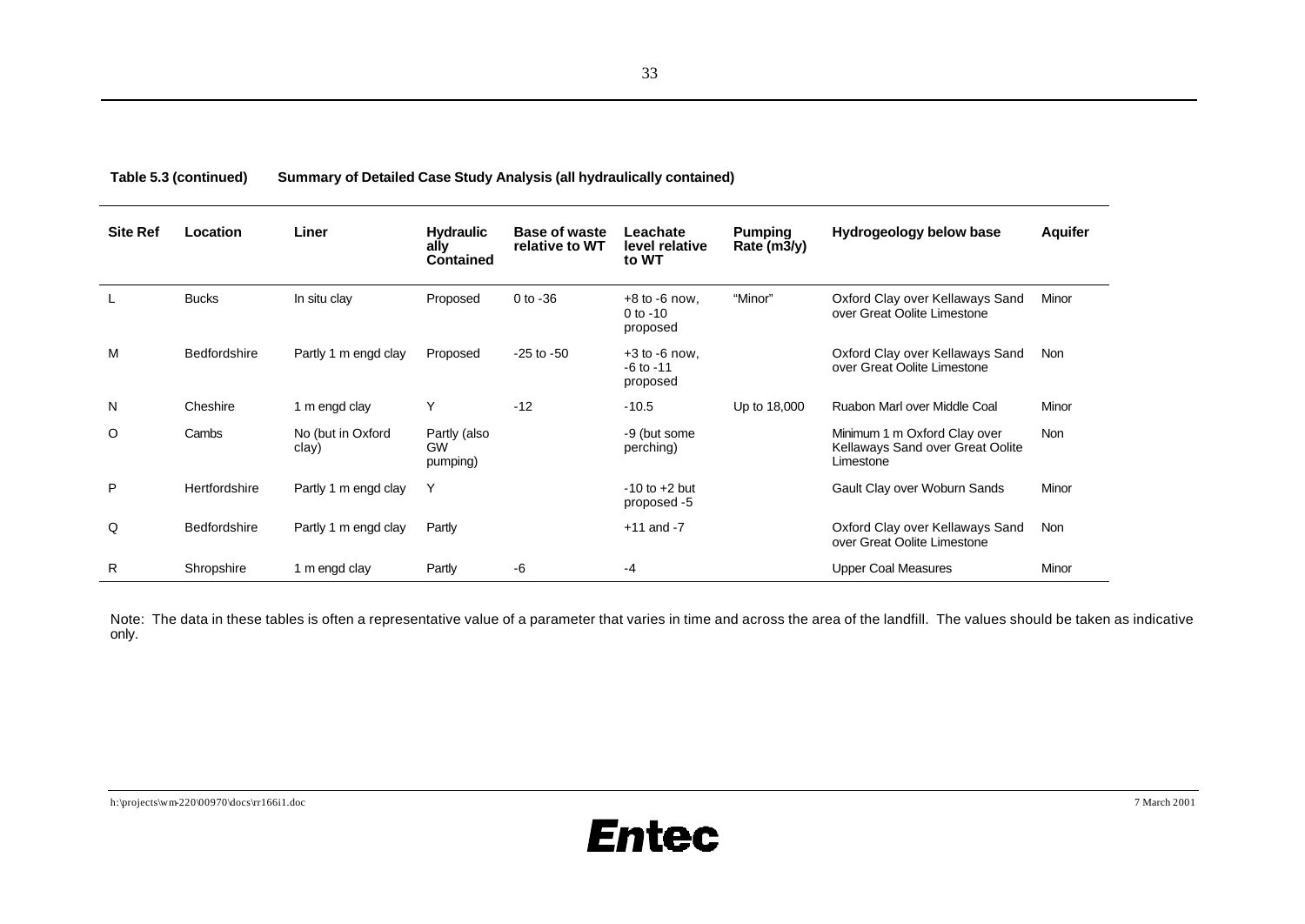#### **Table 5.4 Other Probable Hydraulically Contained Sites**

| Refer          | Location       | Liner                      | <b>Hydraulically</b><br><b>Contained</b> | Base of waste<br>relative to WT | Leachate<br>level<br>relative to<br><b>WT</b> | <b>Pumping Rate</b><br>(m3/y) | Hydrogeology below base         | <b>Aquifer</b> |
|----------------|----------------|----------------------------|------------------------------------------|---------------------------------|-----------------------------------------------|-------------------------------|---------------------------------|----------------|
| S              | Essex          | Eng clay                   | Probably                                 | No data                         | $-8$ to $+1$                                  | 24,000                        | London Clay                     | Minor          |
|                | <b>Norfolk</b> | HDPE+BES                   | Relative to S&G                          | $-15$                           | $-12$ to $-15$                                | 3,700                         | S&G over clay over chalk        | Major          |
| U              | Sussex         | 1m Eng Clay                | Υ                                        | GW artesian                     | GW artesian                                   | Not at present                | Gault clay over Lower Greensand | Non            |
| V              | London         | 1m Eng Clay                | Y                                        | No data                         | $+1$ to $-10$                                 | Not at present                | Gravel over London Clay         | Minor          |
| W              | Manchester     | <b>HDPE</b>                | Probably                                 | No data                         | $+6$ to $-5$                                  | 40,000                        | Clay Drift over Middle coal     | Minor          |
| X              | Essex          | clay                       | Probably                                 | No data                         | 0                                             | No data                       | Clay over S&G over London Clay  | Non            |
| Y              | <b>Essex</b>   | 0.75m Eng Clay             | Y                                        | $-8$ to $-19$                   | $-2$ to $-18$                                 | No data                       | S&G over London Clay            | Minor          |
| Z.             | Devon          | 2m clay and<br><b>HDPE</b> | Will be                                  | -3                              | -1                                            | 3,900                         | Permo-Triassic Sandstone        | Major          |
| A <sub>1</sub> | Lincs          | Clay lined                 | Probably                                 | No data                         | No data                                       | No data                       | Sands & Gravels                 | Minor          |

Note: The data in these tables often include a representative value of a parameter that varies in time and across the area of the landfill. The values should therefore be taken as indicative only.

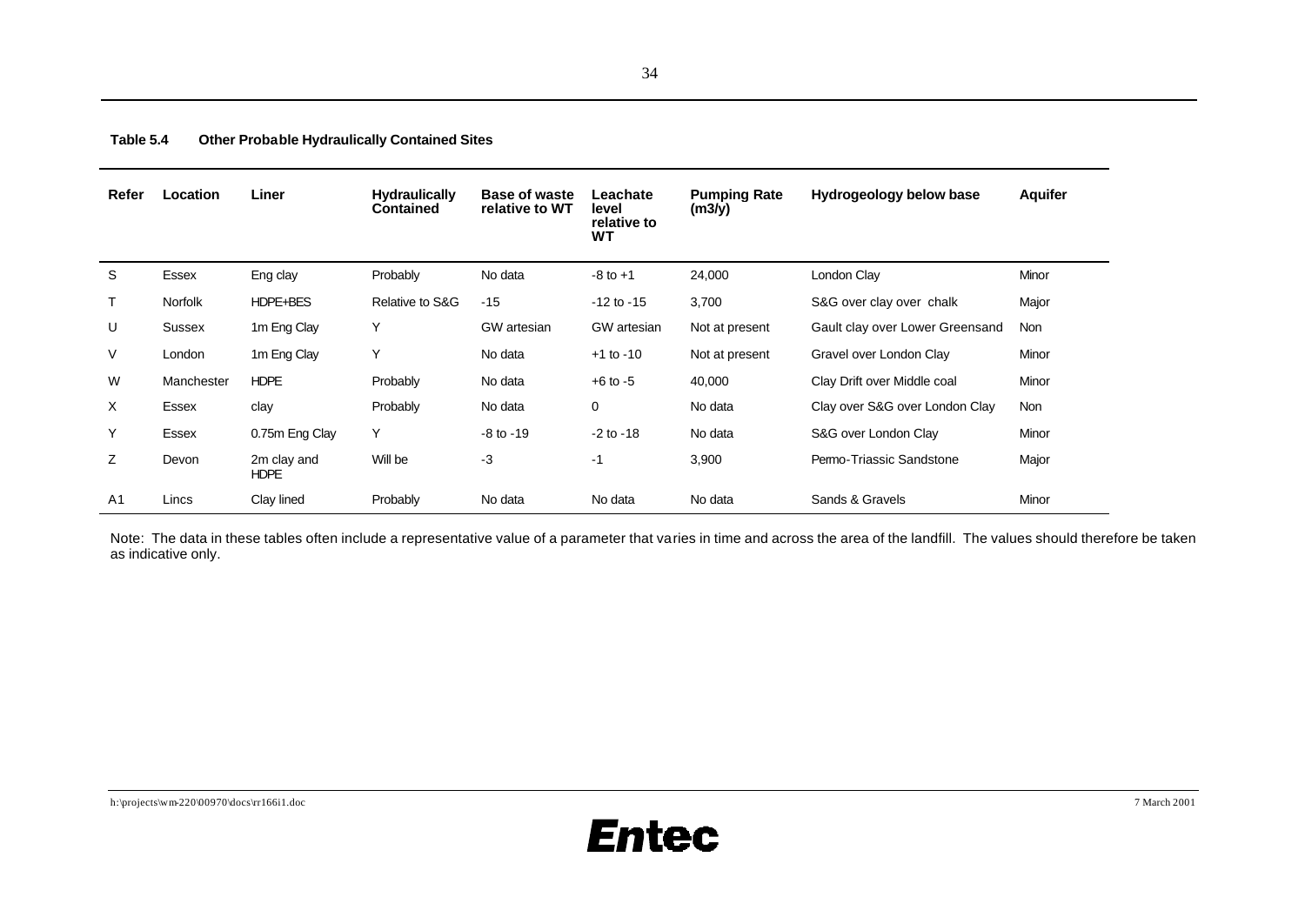# **5.6 Discussion of Survey Results**

### **5.6.1 Geographic Distribution**

A total of 27 landfills that appear to operate a hydraulic containment system have been identified through the search process. The numbers in each Environment Agency Region are given in Table 5.5.

| <b>Region</b>   | <b>Number of Hydraulically Contained Sites</b> |                       |  |  |
|-----------------|------------------------------------------------|-----------------------|--|--|
|                 | <b>Definite Sites</b>                          | <b>Probable Sites</b> |  |  |
| Northeast       | 4                                              |                       |  |  |
| Northwest       |                                                | 1                     |  |  |
| <b>Midlands</b> | $\overline{2}$                                 |                       |  |  |
| Anglian         | 6                                              | 5                     |  |  |
| Southwest       | 5                                              | 1                     |  |  |
| Thames          | 3                                              | 1                     |  |  |
| Southern        |                                                | 1                     |  |  |
| Wales           | 1                                              |                       |  |  |
| <b>TOTAL</b>    | 18                                             | 9                     |  |  |

**Table 5.5 Geographical Distribution of Hydraulically Contained Landfills**

From the data in Table 5.5 it is apparent that the majority of the identified hydraulically contained landfills are located in Southern and Eastern England. The locations of a possible further 5 to 10 sites is not known.

### **5.6.2 Environment Setting**

Using the groundwater vulnerability classifications of the Environment Agency, there are 8 hydraulically contained landfills on non-aquifers, 15 on minor aquifers and 4 on major aquifers. Table 5.6 summarises the geological strata within which the sites are situated.

**Entec** 

35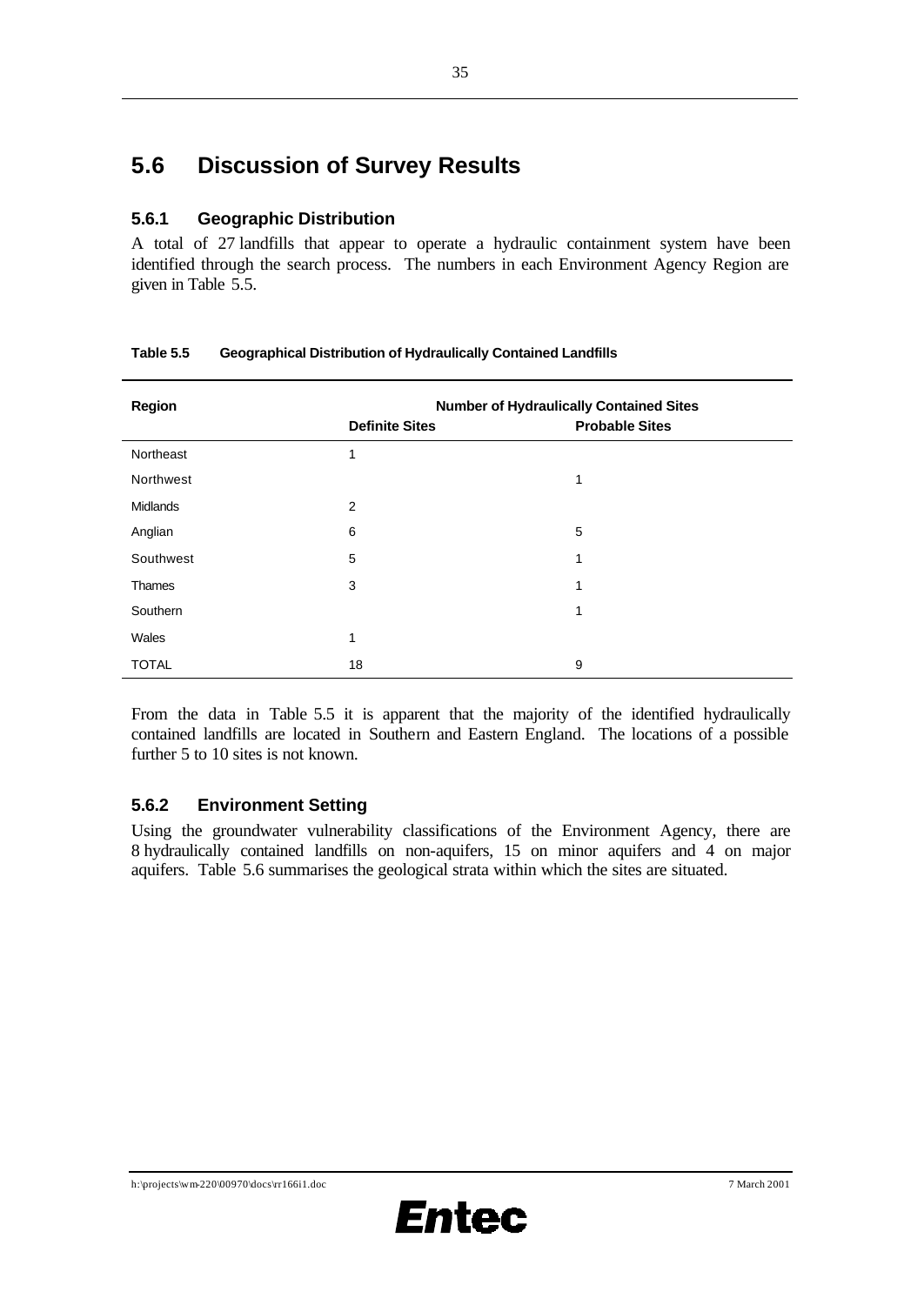| <b>Main Geological Formation</b>                           |                       | <b>Number of Hydraulically Contained Sites</b> |
|------------------------------------------------------------|-----------------------|------------------------------------------------|
|                                                            | <b>Definite Sites</b> | <b>Probable Sites</b>                          |
| Sand & Gravels                                             |                       | $\overline{2}$                                 |
| Sand & Gravel over Tertiary Clay                           | 2                     | 3                                              |
| London Clay                                                |                       | 1                                              |
| Gault Clay over Woburn Sands                               | 1                     | 1                                              |
| Clay over Corallian Limestone                              | 1                     |                                                |
| Oxford Clay over Kellaways Sand and Great Oolite Limestone | 4                     |                                                |
| Lias Clay (±over limestone/marl)                           | 4                     |                                                |
| Mercia Mudstone                                            | 4                     |                                                |
| Sherwood (P-T) Sandstone                                   |                       | 1                                              |
| Ruabon Marl over Middle Coal Measures                      | 1                     |                                                |
| Clay Drift over Middle Coal Measures                       |                       | 1                                              |
| <b>Upper Coal Measures</b>                                 | 1                     |                                                |
| TOTAL                                                      | 18                    | 9                                              |

#### **Table 5.6 Geological Distribution of Hydraulically Contained Landfills**

A significant number of the sites are situated on low permeability strata such as the Gault Clay, Oxford Clay, Lias Clay and Mercia Mudstone. The presence of many of these clays in Southern and Eastern England partly explains the geographic distribution of the sites.

In addition to the sites situated in clay-rich strata, there are a number of sites, which appear to be located within more permeable deposits, particularly sands and gravels. One site also appear to be situated within the Sherwood Sandstone.

#### **5.6.3 Liner Design**

The design of the liner at the hydraulic contained sites varies between no liner (but on in situ clays), one metre of engineered clay to composite liners of HDPE over clay or BES. The types of liner are summarised in Table 5.7.

The most common liner type is 1m of engineered clay or no liner, but on in situ clays. This liner design has been in common usage in all landfill sites for 5 to 10 years. The use of clay lining is also likely to be linked to the availability of clay for re-engineering in these largely clay-rich formations.

The highest standard liners (in terms of lowest permeability) in use are composite liners of HDPE over BES for a site in sand and gravels over clay over Chalk and HDPE over 2m engineered clay for a site in Permo-Triassic Sandstones. The higher level of physical containment design for these sites is likely to be a function of the receptor (aquifer) sensitivity. This higher level of design may be being used as a safety factor, but otherwise appears to be ignoring the hydraulic containment at these sites.

**Entec** 

36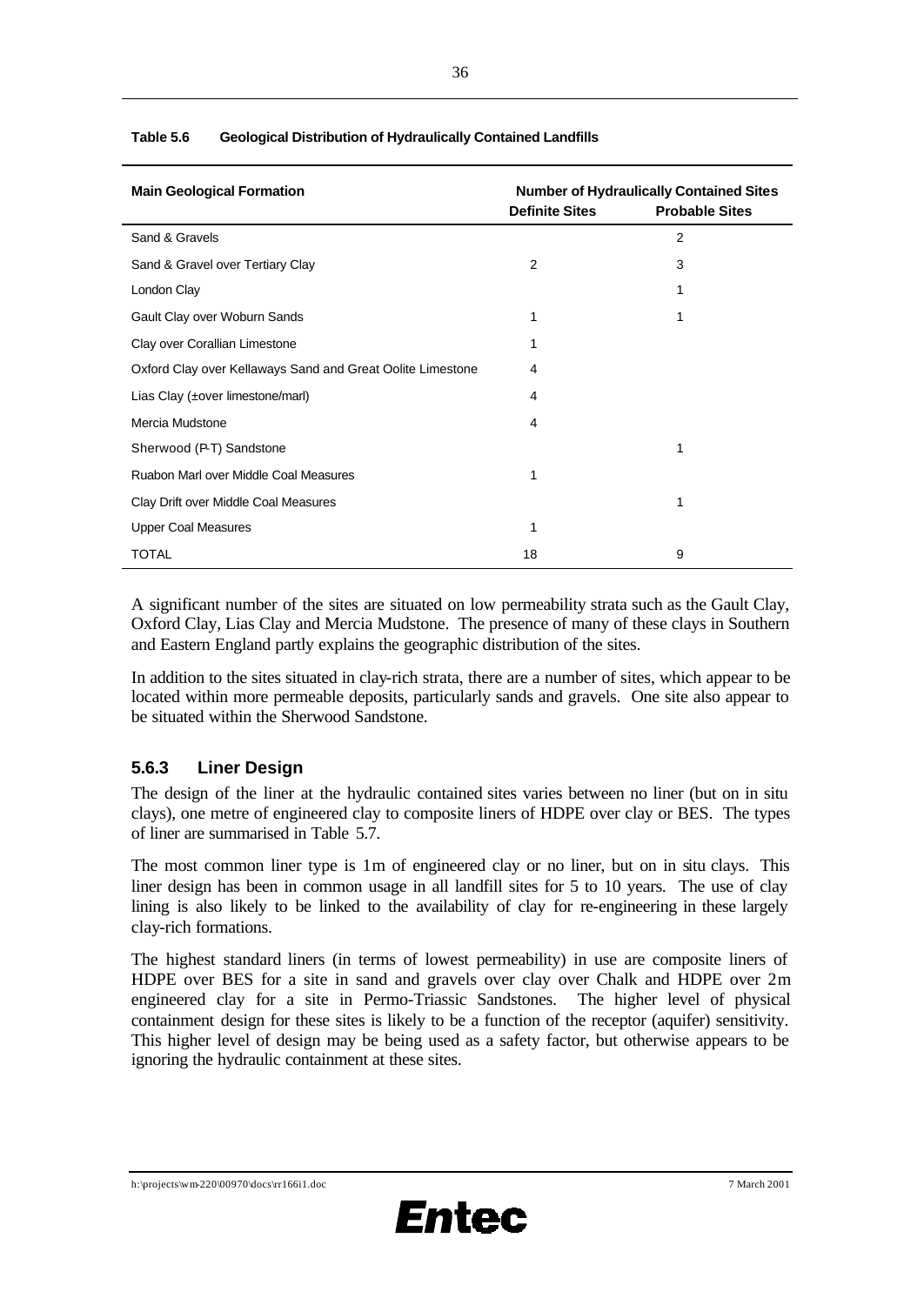| <b>Liner Design</b>                                                | <b>Number of Hydraulically Contained Sites</b> |                       |  |
|--------------------------------------------------------------------|------------------------------------------------|-----------------------|--|
|                                                                    | <b>Definite Sites</b>                          | <b>Probable Sites</b> |  |
| No liner (on Granodiorite in Mercia Mudstone)                      | 1                                              |                       |  |
| No liner (in situ Clay)                                            | 5                                              |                       |  |
| $\sim$ 1 m Engineered Clay (some with older cells on in situ Clay) | 11                                             | 6                     |  |
| HDPE on (in situ) Clay                                             | 1                                              | 2                     |  |
| <b>HDPE over BES</b>                                               |                                                | 4                     |  |
| <b>TOTAL</b>                                                       | 18                                             | 9                     |  |

37

#### **Table 5.7 Designs of Liner in Use at Hydraulically Contained Landfills**

It is noted that there are 5 sites situated on non-clay strata, mainly sands and gravels, for which the liner design comprises only engineered clay. It is not clear whether this relatively low level of design has been accepted due to a hydraulic containment argument.

#### **5.6.4 Potentiometric Levels**

The bases of all of the sites are situated at or below the local potentiometric level, but the depths below vary significantly between a few metres and 50 m. At one of the sites, the base of the waste is only below the local potentiometric level in winter and so is only seasonally hydraulically contained.

There is no obvious relationship between sites in clay-rich strata being further below the local potentiometric level than sites in more permeable strata such as sands and gravels. This suggests that some of the sites would have had significant dewatering prior to engineering of the liners and landfilling.

#### **5.6.5 Leachate Levels**

The relative elevations of leachate levels and potentiometric levels at the 27 likely hydraulic contained sites are summarised in Table 5.8.

One site is only seasonally hydraulically contained and seven sites include parts of their areas which are not hydraulically contained. Otherwise the level of hydraulic containment is typically less than 10 m, but four sites have leachate levels between 10 and 25 m below potentiometric levels and one site maintains a difference of between -25 and -49 m.

There is therefore a large degree of variability in the degree of hydraulic containment at each site. This is because the leachate level strategies used at the hydraulically contained landfills examined in detail are all based on a fixed maximum leachate head above the landfill base. In other words the leachate head, as measured in any and all monitoring boreholes and sumps, is not to exceed a certain fixed level above the base. This means that hydraulic containment is effectively being ignored or if not, the safety margin imposed is large.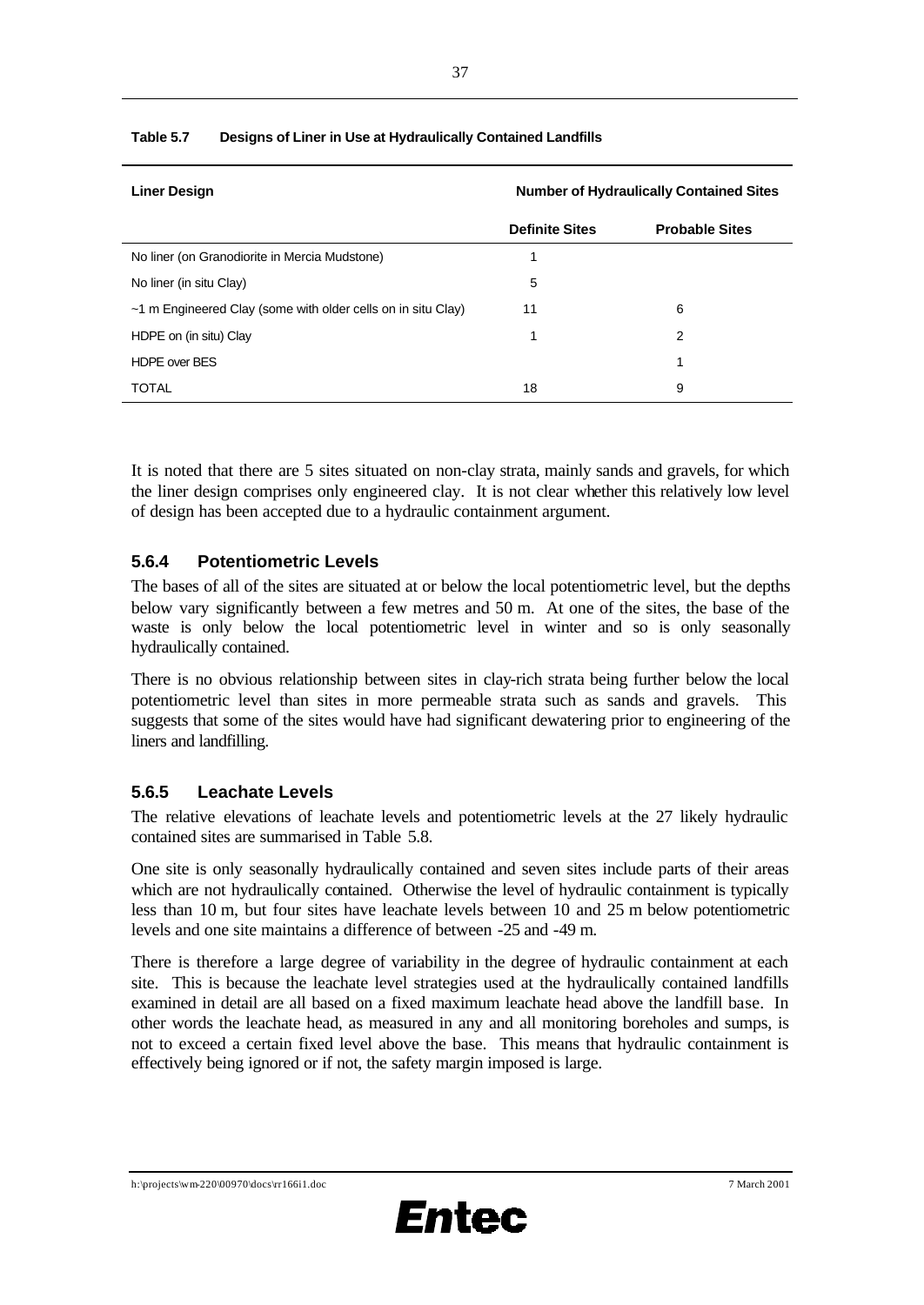| Leachate Level Relative to Potentiometric Level* (m) | <b>Definite Sites</b> | No of Hydraulically Contained Sites<br><b>Probable Sites</b> |
|------------------------------------------------------|-----------------------|--------------------------------------------------------------|
| Seasonally hydraulically contained (+0.5 to -2.5)    |                       |                                                              |
| Variably contained between +10 and -10               | 4                     | 3                                                            |
| Contained between 0 and -10                          | 10                    | 2                                                            |
| Contained between -11 to -25                         | 2                     | 2                                                            |
| Contained between -25 and -50                        | 1                     |                                                              |
| No data                                              |                       | 2                                                            |
| <b>TOTAL</b>                                         | 18                    | 9                                                            |

#### **Table 5.8 Relative elevations of Leachate Levels and Potentiometric Levels**

Note: \* The range in levels at some of the sites covers more than one range in the table, so the predominant range is used. Some sites also contain cells or areas where leachate levels are in excess of potentiometric levels.

Entec is aware of proposed more flexible operating rules for both operating and proposed sites, which would define that the maximum leachate must be a fixed depth below the groundwater level measured in piezometers outside the landfill.

From the survey results and Entec's experience it appears that flexible leachate level strategies based on external groundwater heads have only been accepted at one landfill site and proposed but not yet accepted at several other landfills.

#### **5.6.6 Leachate Extraction**

The quantities of leachate extracted at the identified sites varies between "minor" assumed to be less than a tanker a week so  $\sim$ 1 000 m<sup>3</sup>/a (Site L) to 200 000 m<sup>3</sup>/a (Site K). The amount of leachate extraction will depend on a number of variables including:

- the area of the site;
- the degree of capping of the site;
- the amount of liquid wastes imported;
- the age of the waste, the degree of saturation and the amount of recirculation occurring;
- the amount of groundwater ingress which in turn depends on;
	- the hydraulic conductivity and thickness of the liner and side walls;
	- the difference between leachate levels and potentiometric levels;
	- the basal area of the site;

If it is assumed that each site is managed in a similar way with capping of the waste soon after completion of each cell, that recirculation occurs until the waste is saturated, that each landfill has a similar liner hydraulic conductivity (i.e.  $10^{-10}$  to  $10^{-9}$  m/s), then the volume of leachate

h:\projects\wm-220\00970\docs\rr166i1.doc 7 March 2001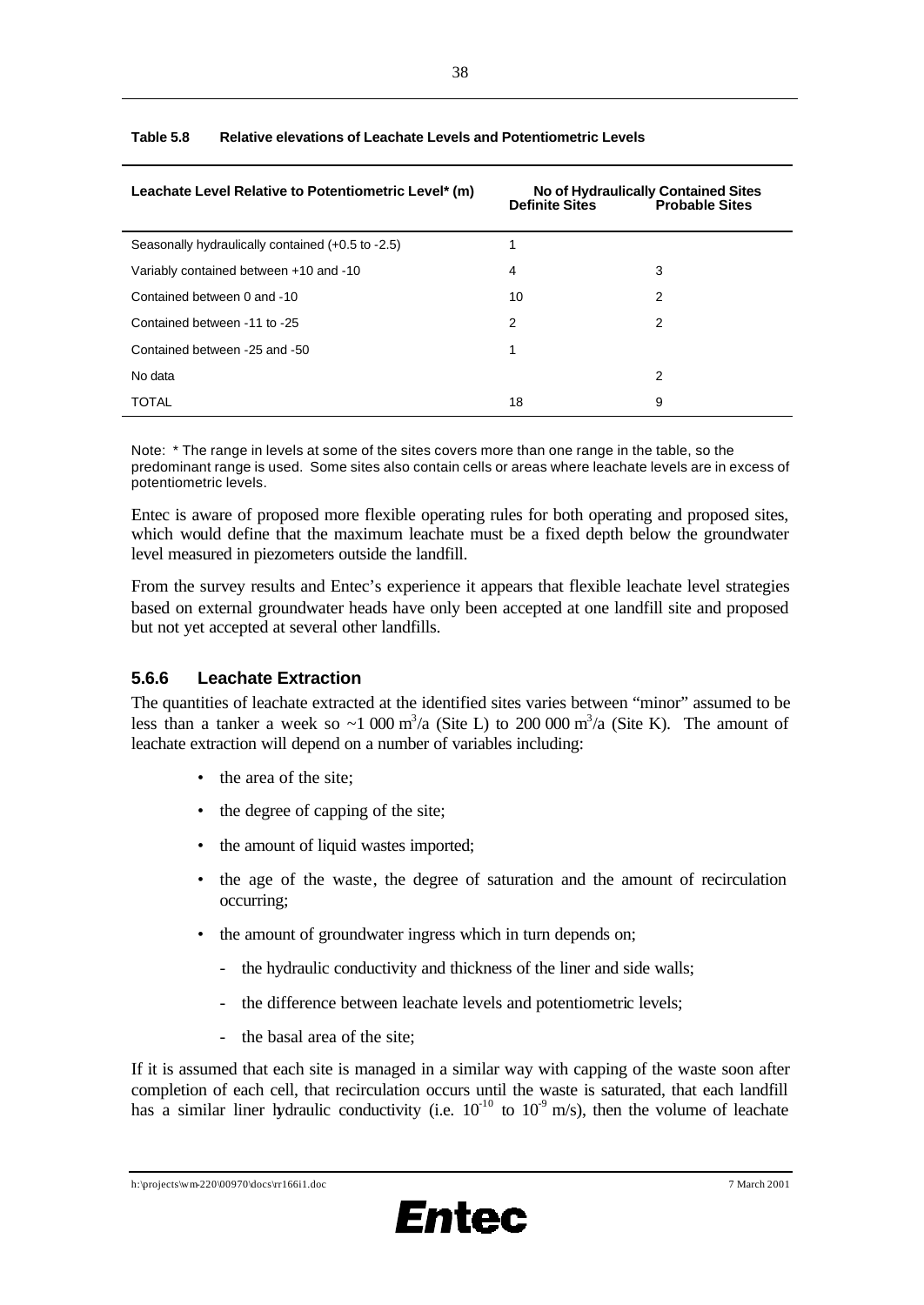extracted per unit area of site (ha) should correlate with the difference between leachate and potentiometric levels. This assumption is tested in Figure 5.1.

Figure 5.1 suggests that despite there being a number of other variables important in controlling leachate extraction, there appears to be at least a limited correlation between the difference in leachate levels and potentiometric levels, i.e. the driving gradient for flow into the site. This is an important result.

The highest extraction rates (5 000 to  $\sim$ 36 000 m<sup>3</sup>/ha/d) are in landfills constructed sub-water table within the Mercia Mudstone and where there is either no liner and side walls. Importantly, Site H has the highest extraction rate and thus inflow rate despite having a composite HDPE over engineered clay liner. The inflows are likely to be a result of the absence of side wall lining in half of the site. The large inflows in all of these Mercia Mudstone sites, are compatible with a hydraulic conductivity of between  $10^{-9}$  and  $10^{-8}$  m/s; which is a plausible range for this often silty clay formation.

Smaller, but still significant extraction rates  $(\sim 1700$  to  $\sim 1850$  m<sup>3</sup>/ha/d) are also seen at Sites A and E. Site A is unlined, but sits within the Kimmeridge Clay and contains low permeability Cement Kiln Dust (CKD) waste. Site E is lined with 1m of engineered clay, but sits within sands and gravels. The inflows into both of these sites is compatible with a hydraulic conductivity of between  $10^{-10}$  and  $10^{-9}$  m/s; and this is a plausible range for in situ and engineered Jurassic Clays.

So, groundwater ingress appears to be occurring at hydraulically contained sites, as would be expected, and that the rate of ingress appears to depend on the driving head into the site as well as the presence and hydraulic conductivities of basal and side wall liners and of the surrounding strata. Notably the highest inflow occurs at a site designed with one of the highest standards of basal liner (HDPE over clay); a composite liner designed to minimise leakage downwards and out through the base of the liner. The high leakage here is however due to the absence of side wall lining and containment through in-situ Mercia Mudstone.

### **5.6.7 Evidence of Contamination**

Impacts on groundwater and surface water were not identified at any of the sites looked at in detail, with the exception of two leachate breakouts at surface which occurred at site Q.

An article in ENDS (1997) quoted an unpublished report commissioned by the NRA reviewing the impacts of landfills on groundwater. A list of the 15 sites posing the greatest "actual or potential" threat was presented (all with observed "major" impacts on groundwater quality). A further 9 sites were listed at which monitoring was not taking place but where concern was expressed that an impact may have occurred based on the site characteristics. None of these sites is hydraulically contained. All are dilute and disperse with unsaturated zones of less than 5 m thickness.

### **5.6.8 Loss of Water Resources**

Any groundwater which enters a hydraulically contained landfill site will become leachate, and therefore will be lost as a water resource. An attempt is made here to estimate the total loss of water resources for all hydraulically contained landfill sites in the UK.

The total amount being pumped from the sites identified (Table 5.3 and Table 5.4) is more than 525 000  $m^3/a$  (1.4 Ml/d). Where there is no entry in Table 5.3 or Table 5.4 in the relevant

h:\projects\wm-220\00970\docs\rr166i1.doc 7 March 2001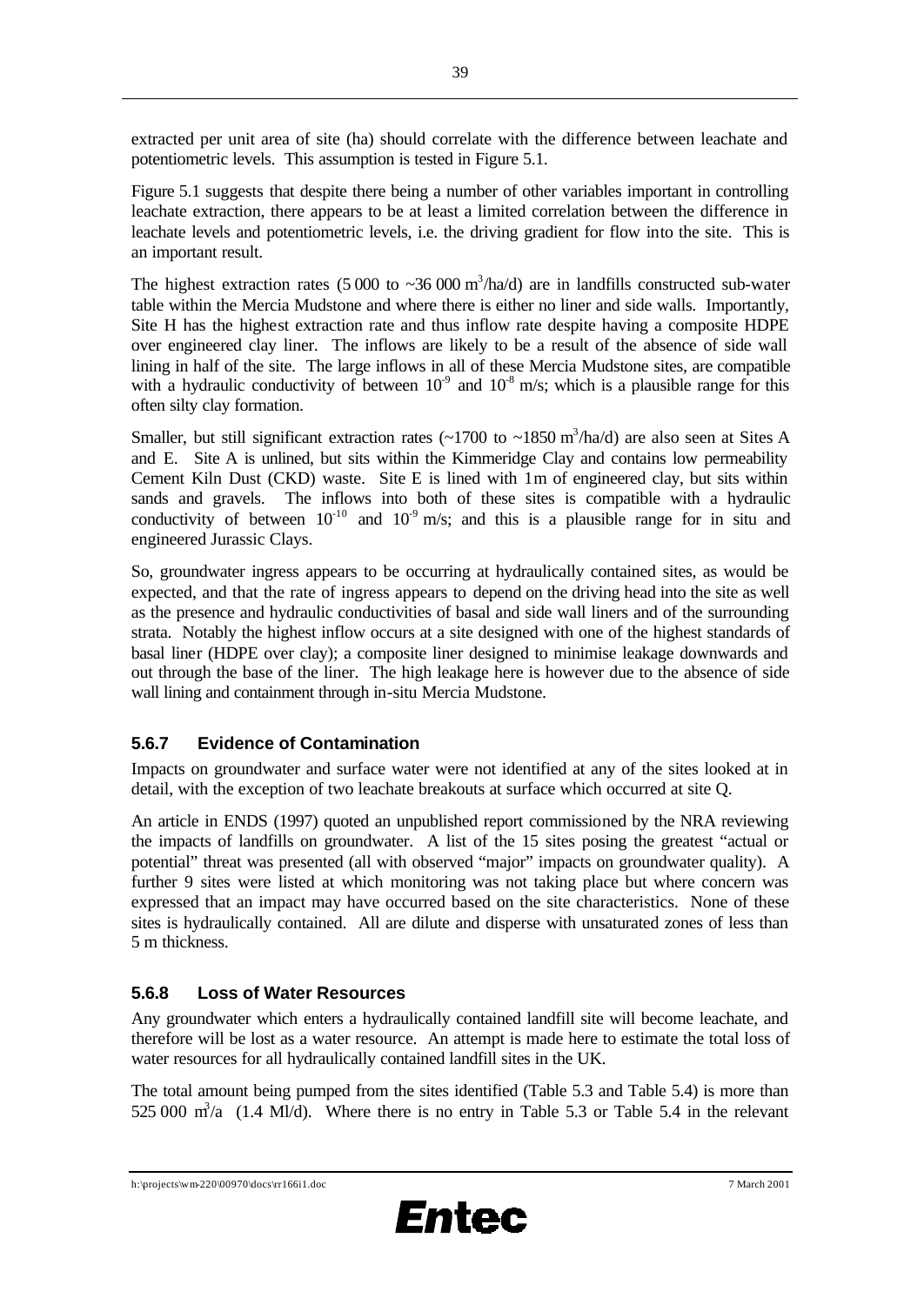column it is not known whether the site is pumping very little leachate or whether it is pumping an unknown quantity.

There is no information on the volumes of leachate pumped for approximately 45% (12 of 27) of the sites studied in detail, but the average volume pumped per site with an entry is 33 000  $\text{m}^3$ /a (0.09 Ml/d). Assuming that the average per site is applicable to the 40 or 50 sites believed to exist in the UK then the total leachate pumping requirements for all the sites in the UK is of the order of 1 320 000 m<sup>3</sup>/a to 1 650 000 m<sup>3</sup>/a (~3600 to 4500 m<sup>3</sup>/d).

A proportion of the leachate pumped from each site will be due to infiltration of rainfall entering the top of landfills and this must be accounted for as this would result in leachate generation whether a site is hydraulically containment or not.

Infiltration to a capped site is typically assumed to be around 50 mm/a. The average area of the sites for which there are data is about 40 ha, and so annual cap infiltration would amount to some 20 000 m<sup>3</sup>/a ( $\sim$  55 m<sup>3</sup>/d) per site and an estimated 800 000 to 1000 000 m<sup>3</sup>/a ( $\sim$  2200 to  $2700 \text{ m}^3/\text{day}$ ) in total for the UK. The volume of leachate generated by infiltration is estimated to be of the order of 50 to 75% of the total volume being pumped out from the landfills suggesting that, in general, groundwater inflows are significant, but not large.

Given the broad assumptions and the inherent dangers in subtracting two similar numbers with very wide potential ranges, it is not sensible to estimate what the impact on water resource is of using hydraulic containment instead of above-the-water-table containment. It is, however, possible to say that the loss of water resources is likely to be small, say less than 1000 to  $2000 \text{ m}^3/\text{d}$  for the whole UK.

To put this volume in context, the volume of water put into public supply in England and Wales in water year 1994/95 was 16 489 000 000  $\text{m}^3$ /d and a single public water supply borehole can often produce  $10\ 000\ 000\ \text{m}^3/\text{d}$ . It is reasonable to conclude that the volume of water involved is negligible to national water resources. Locally, each landfill on average will be similar to a small abstraction of about 20 to 50  $\text{m}^3/\text{day}$ .

#### **5.6.9 Long-Term Performance**

Data have not been collated for all sites on their age, but start dates are known for some. Landfilling has been active at some of the locations since the 1940's, but these older areas were dilute and disperse, above water table sites. For those sites where the period of operation is known, the oldest sites opened in the late 1970's, but have not until recently intentionally operated as hydraulically contained. These sites are largely within the low permeability Oxford Clay and leachate extraction which has taken place appears to be recirculated. Besides there being little evidence of contamination at these sites, there is little information on which to assess the long term performance of the site.

Site H has been in operation since 1981 and is currently active. Leachate is extracted at a rate of about 80 000  $\text{m}^3$ /a and discharged to sewer. No evidence of groundwater or surface water contamination is reported at the site. Leachate quality data have not been collated as part of this study, to allow a check on the impact of this rate of flushing of contamination on leachate quality at the site.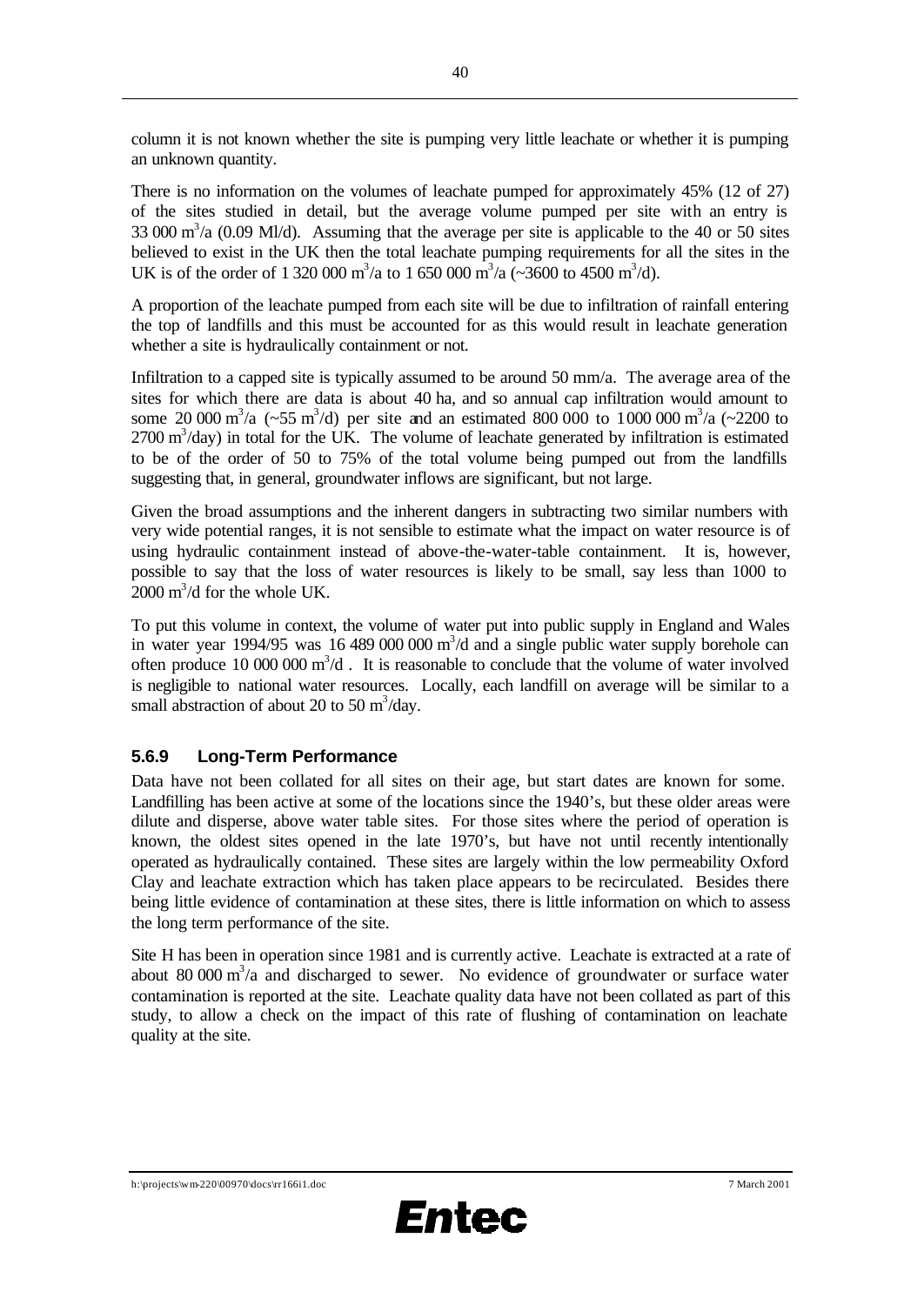# **5.7 Summary of Survey Findings**

In summary the findings of the survey are:

- The identification of hydraulically contained sites has been difficult, in part due to operator's and County Council's lack of understanding of the issue or their sites, but also due to lack of co-operation from some Waste Contractors and local councils, and a nervousness in co-operation from the Environment Agency.
- Significant errors (accuracy has been estimated at 30%) have been identified in the Environment Agency's landfill database collated by WRc in 1994. The database is not publicly accessible and many of the errors may be due to incomplete or inaccurate information supplied to WRc when they undertook the survey. However, it is apparent that there is not an accurate record of the number of hydraulically contained sites in the UK and this Entrust report is likely to be the best estimate at this time.
- The survey suggests that there are at least 27 hydraulically contained sites within the UK and there are estimated to be as many as 40 to 50 in total.
- A significant number of the sites appear to be located in southern and eastern England, but there appears to be hydraulically contained sites within each Environment Agency Region of England and Wales.
- Many of the hydraulically contained sites are within lower permeability (nonaquifer) strata such as the Jurassic Clays and the Mercia Mudstone. This may, in part, explain the predominance of sites in southern and eastern England. There are however sites which are situated within sands and gravels and there is one in the Sherwood Sandstone. These formations are designated as Major Aquifers.
- The engineered containment system varies from no lining, 1 m of engineered clay as a basal liner and sometimes as a side-slope liner, to composite basal liners of HDPE over clay and HDPE over BES.
- Leachate levels vary in elevation above the base of each site and with respect to the potentiometric levels. Most of the sites operate on the basis of a fixed leachate level above the base of the site rather than below the local potentiometric level. This means that most of them appear to be assuming leachate leakage through the liner rather than minimising groundwater ingress through their operation. Leachate levels are typically no more than 10 m below the local potentiometric level, but four sites have leachate levels between 10 and 25 m below potentiometric levels and one site maintains a difference of between 25 and 49 m.
- The volumes of leachate extracted at a number of sites strongly indicates that groundwater ingress is occurring. The amount of ingress appears to be dependent on the difference between leachate levels and potentiometric levels, but also the hydraulic conductivity of the lining system or surrounding strata. The highest ingress equivalent to ~35 000 m<sup>3</sup>/ha/a is however at a site with a HDPE over clay composite liner, but with no side wall lining in the Mercia Mudstone. This rate of ingress is considerably higher than could be expected for an uncapped site with say 3-400 mm/a effective rainfall (equivalent to  $3-4.000 \text{ m}^3/\text{h}a/\text{a}$ ).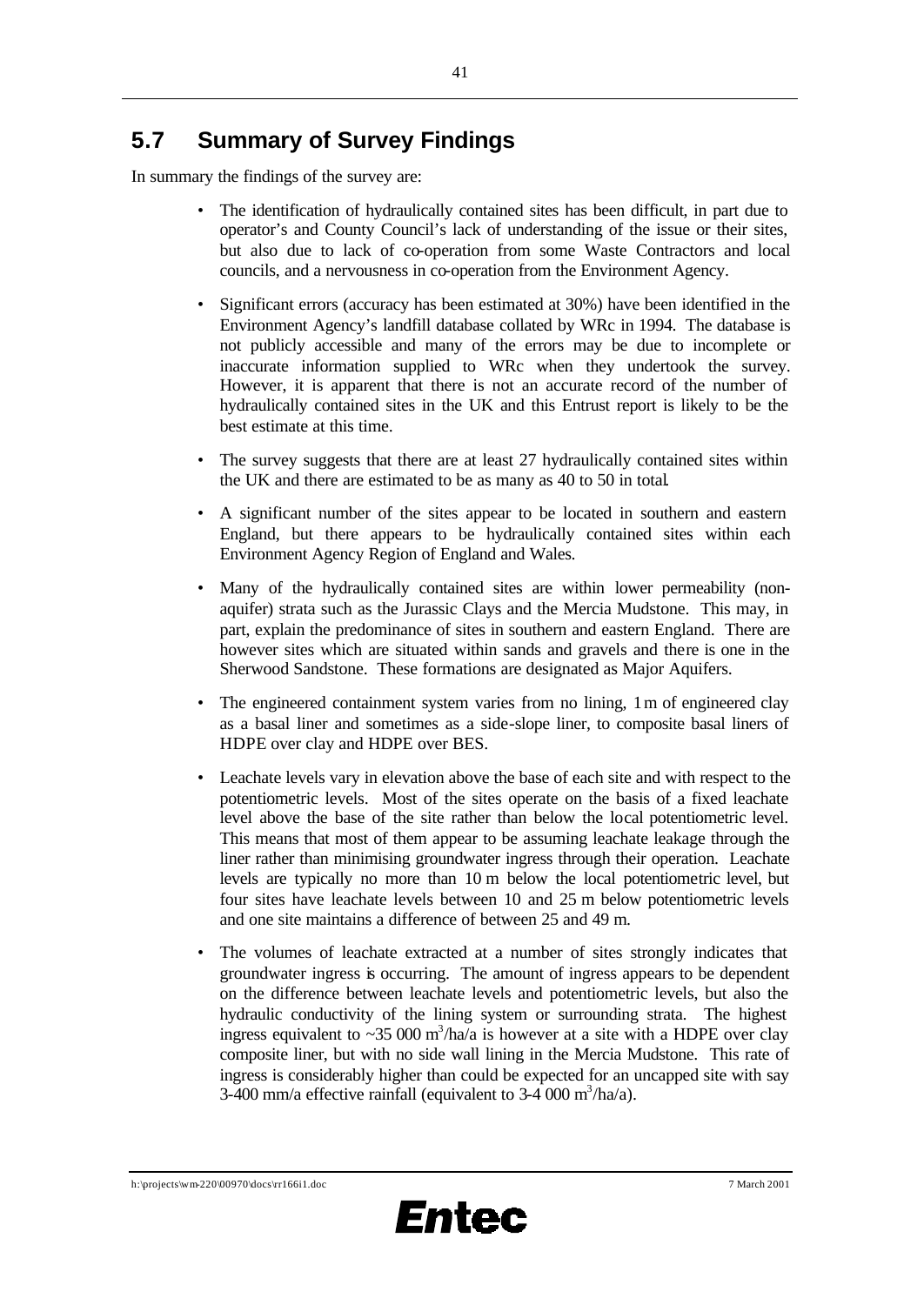- The rate of groundwater ingress averaged across each of the sites appears to be of the order of 20 to 50  $\text{m}^3$ /day and this is equivalent to only a small agricultural abstraction in terms of groundwater resources.
- Some of the sites have been in operation since the late 1970's, but there is no reported evidence of groundwater or surface water contamination around any of the sites.

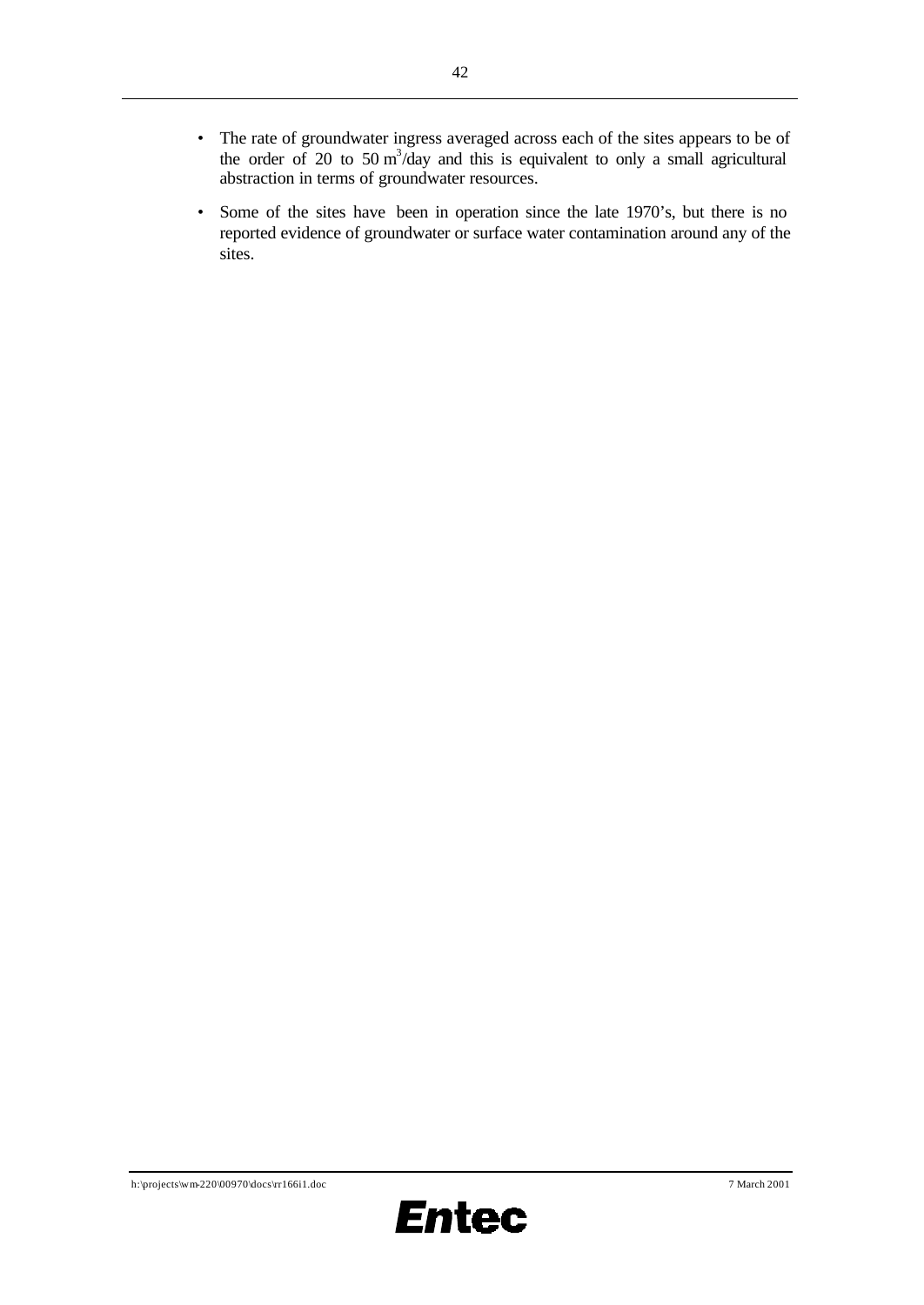# **6. Design of Hydraulically Contained Sites**

### **6.1 Introduction**

Based on the findings of the literature survey (Sections 3 and 4) and the site survey (Section 5) and consideration of the general issues raised for landfills in Section 2, this section aims to provide some initial guidance on the approach which should be taken to assessing the suitability of a hydraulically contained site.

## **6.2 Planning and Licensing**

The available legislation and guidance (see Section 3) indicates that hydraulic containment may be permitted if the hydrogeological conditions are suitable and the engineering measures are acceptable. The suitability of the hydrogeological conditions includes seasonal and long term variations in water levels. The engineering aspects include risks of hydraulic heave and other failure scenarios for the liner which could lead to direct discharges of List I substances through the failed liner to groundwater, and the sustainability of any long term groundwater abstraction.

It could be concluded from the above that hydraulically contained sites would be accepted if it could be demonstrated that the liner or liners could be emplaced without significant risk of failure. Also, that long-term groundwater abstraction was not necessary and that the additional leachate abstraction was sustainable, and that leachate levels could be maintained safely below those in the surrounding strata for the lifetime of the site.

### **6.2.1 Hydrogeological Setting**

In the UK, hydraulically contained sites are currently being operated in a range of hydrogeological settings in non-aquifers, minor aquifers and major aquifers. There is therefore no strict precedent on the hydrogeological setting.

### **6.2.2 Non Aquifer Sites**

A large number of the sites occur within clay-rich formations such as the Jurassic clays of southern and eastern England and this is likely to reflect a combination of factors. Some of the sites are former clay-pits for brick manufacture and due to their location in non-aquifer strata are obvious choices for the landfilling of putrescible wastes. The fact that these sites are subwater table and hydraulically contained may be, at least for some sites, a function of naturally very shallow potentiometric levels and historically set licence conditions to maintain leachate levels below the ground surface to prevent surface breakout.

Landfills within clay-rich strata have different characteristics to those where the waste extends beneath the water table in an aquifer. The clays are aquicludes (non aquifers) that confine and protect the aquifer beneath (although at some sites much of the clay has been removed and a local minor aquifer layer lies close to the base of the site). Whether a water table truly exists within an aquiclude is itself a topic for discussion. It is possible for the head in a confined layer to be above the base of the waste, but there is still an unsaturated zone beneath the landfill (see

h:\projects\wm-220\00970\docs\rr166i1.doc 7 March 2001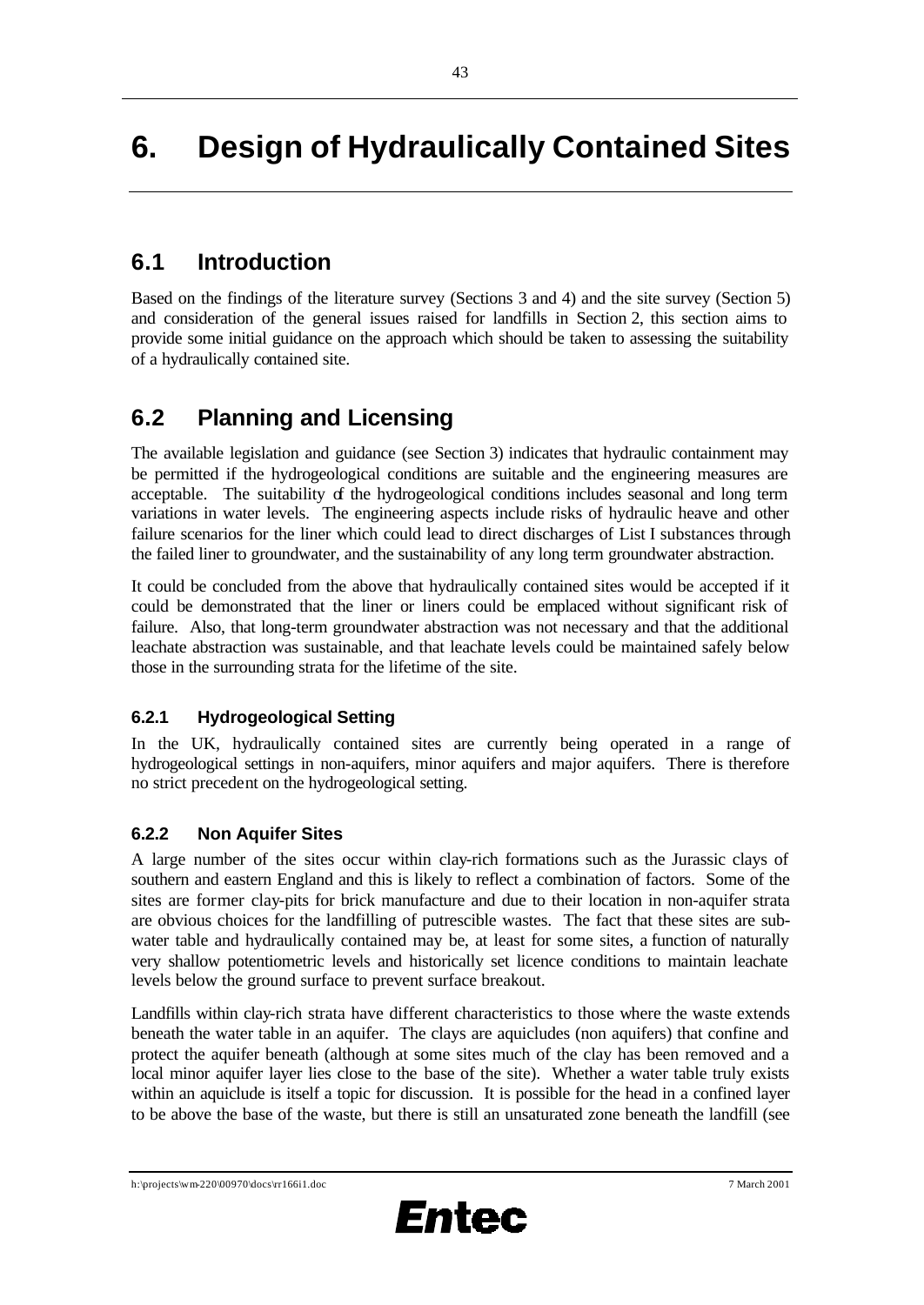Figure 6.1). However, even where a potential is measurable in a piezometer, the capillary fringe will be several metres thick and the clay will be largely saturated right up to its top surface for much of the year.

The risks to groundwater from these landfills are likely to be significantly less than from landfills situated **above** water tables in permeable strata because of the hydraulic barrier and the physical barrier formed by the clay and its large attenuation potential.

Whether such landfills need to use hydraulic containment at all in view of the extremely limited potential for contaminant movement is doubtful. The use of hydraulic containment does however, offer additional reassurance of the ability of the landfill to minimise impacts on groundwater.

Given the likely lower risks to useable groundwater from landfills within clay-rich strata, this should mean that the safety factors in the landfill design should be lower than in minor and major aquifer sites.

### **6.2.3 Minor and Major Aquifer Sites**

The survey has identified two definitely and one probably hydraulically contained sites within major aquifer sands and gravels and one probably hydraulically contained site in Permo-Triassic Sandstones. There are a number of other sites on minor aquifers such as sands and gravels, the Mercia Mudstone, local limestone formations and the Coal Measures.

Some of these more permeable formations have less natural attenuation capacity than the clayrich formations discussed in Section 6.3.1. This means that the safety factors in the design of landfills in these more permeable formations should be higher than those within the clay-rich formations.

## **6.3 Potentiometric Levels**

Potentiometric levels in the adjacent strata control the degree to which a site can be hydraulically contained. At some of the survey sites, potentiometric levels are tens of metres above the base of the waste and leachate levels, whilst at other sites, the difference may be only a few metres. An important issue is therefore to assess the seasonal variation and potentially long term variation in potentiometric levels at hydraulically contained sites.

### **6.3.1 Seasonal Variations**

At some of the sites surveyed, the seasonal variation in potentiometric levels of the surrounding formation means that the leachate in the waste is only seasonally hydraulically contained. Given that at times of low potentiometric levels, there is a potential for leachate movement out of the site, then those sites with little attenuation potential in the liner or in situ strata may pose a risk to groundwater.

For unlined sites, seasonally hydraulically contained are only likely to provide low risk to usable groundwater in clay-rich formations. Without supporting leachate quality data, it may also prove very difficult to convince regulators that direct discharge of List I substances will not be significant under these circumstances. The requirements of both the Groundwater Directive and the Landfill Directive may therefore not be met.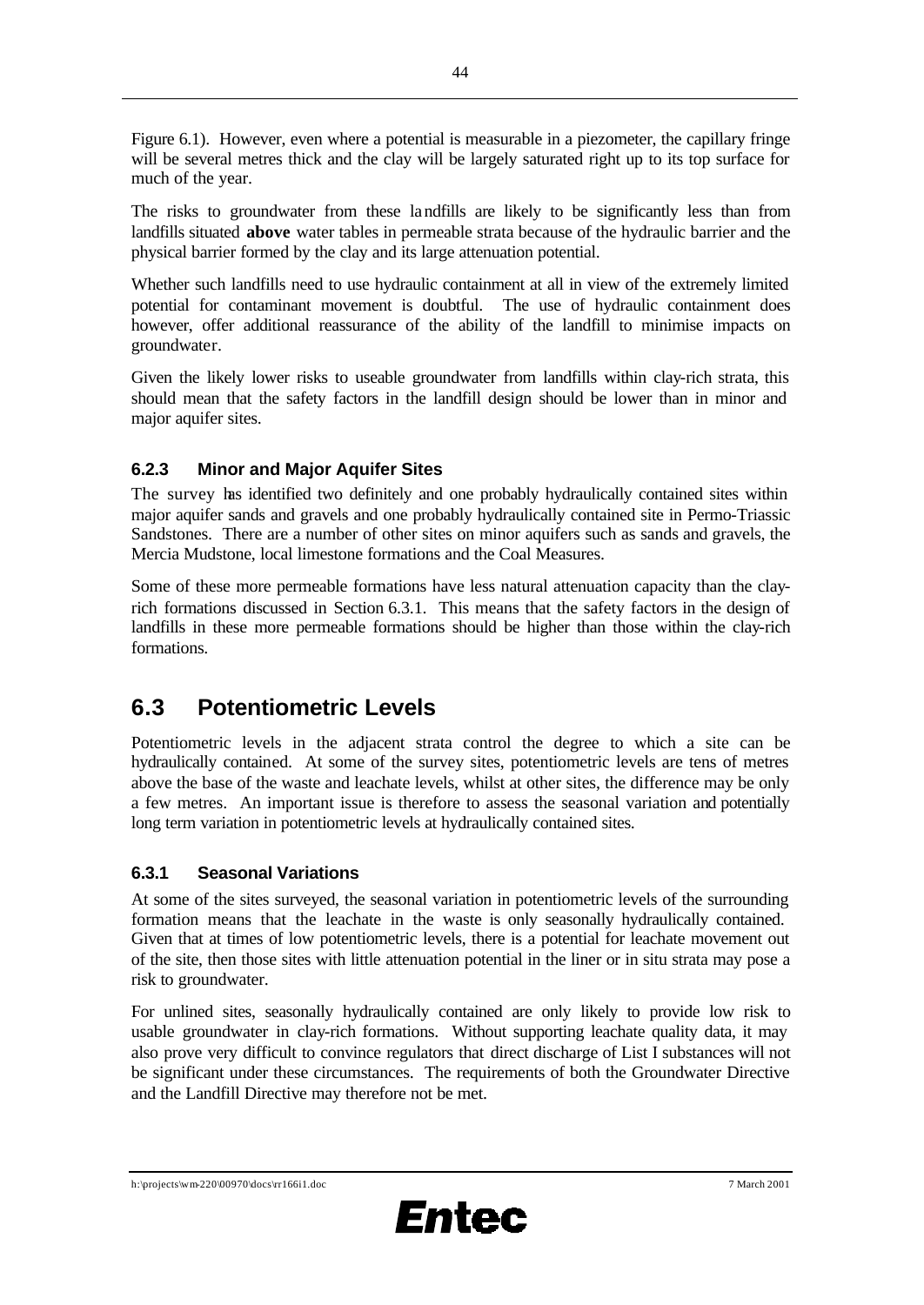For lined sites, it will be necessary to assess the seasonal movement of contaminants outwards in the liner and groundwater ingress back through the liner (see also Section 6.9 on risk assessment). Where there is a net movement of contaminants out of the site it will be necessary to assess the potential discharge of List I substances and the pollution potential of List II substances.

It is noted that a seasonal decline in the water table below the base of the waste may have the advantage that oxygen would be drawn beneath the landfill in the summer as the water table fell, possibly encouraging aerobic degradation. For a wide range of organic compounds aerobic degradation is faster than anaerobic degradation.

### **6.3.2 Long Term Variations**

At some sites, potentiometric levels may increase or decrease over a number of years and this may affect the degree of hydraulic containment at a site.

Recovery of potentiometric levels may occur following:

- deliberate cessation of sub-liner groundwater pumping;
- reduction in leachate extraction rates and levels. The drawdown around a landfill could result from leachate pumping from the landfill acting as a large abstraction and creating drawdown around the site\*;
- rebound of potentiometric levels in clay-rich strata due to loading effects and reduction in groundwater ingress into a lined former clay-pit void. At Site P the heads adjacent to the site have risen in some places. The rise is attributed to the loading effect as filling with waste takes place;
- cessation of deep mining activities (particularly relevant in Coal Measures sites);

*Note: \*For the surveyed sites, several of the landfill operators mentioned that the "water table" often showed drawdown of groundwater levels around the landfill presumably because of groundwater flow towards the landfill (e.g. sites L, M and Q). Where the sites are situated in low permeability material, this can be caused by the transient effect of the original dewatering during extraction. Recovery of the groundwater pressure in clays may take years or even decades.* 

A fall in potentiometric levels may occur following:

- re-established pumping from a previously dormant, but licensed abstraction well;
- dewatering associated with the extraction of minerals from adjacent areas.

Site assessments will need to examine the likelihood of any long term changes in potentiometric levels and the safety margins or engineered safety factors against the site losing its ability to be hydraulically contained.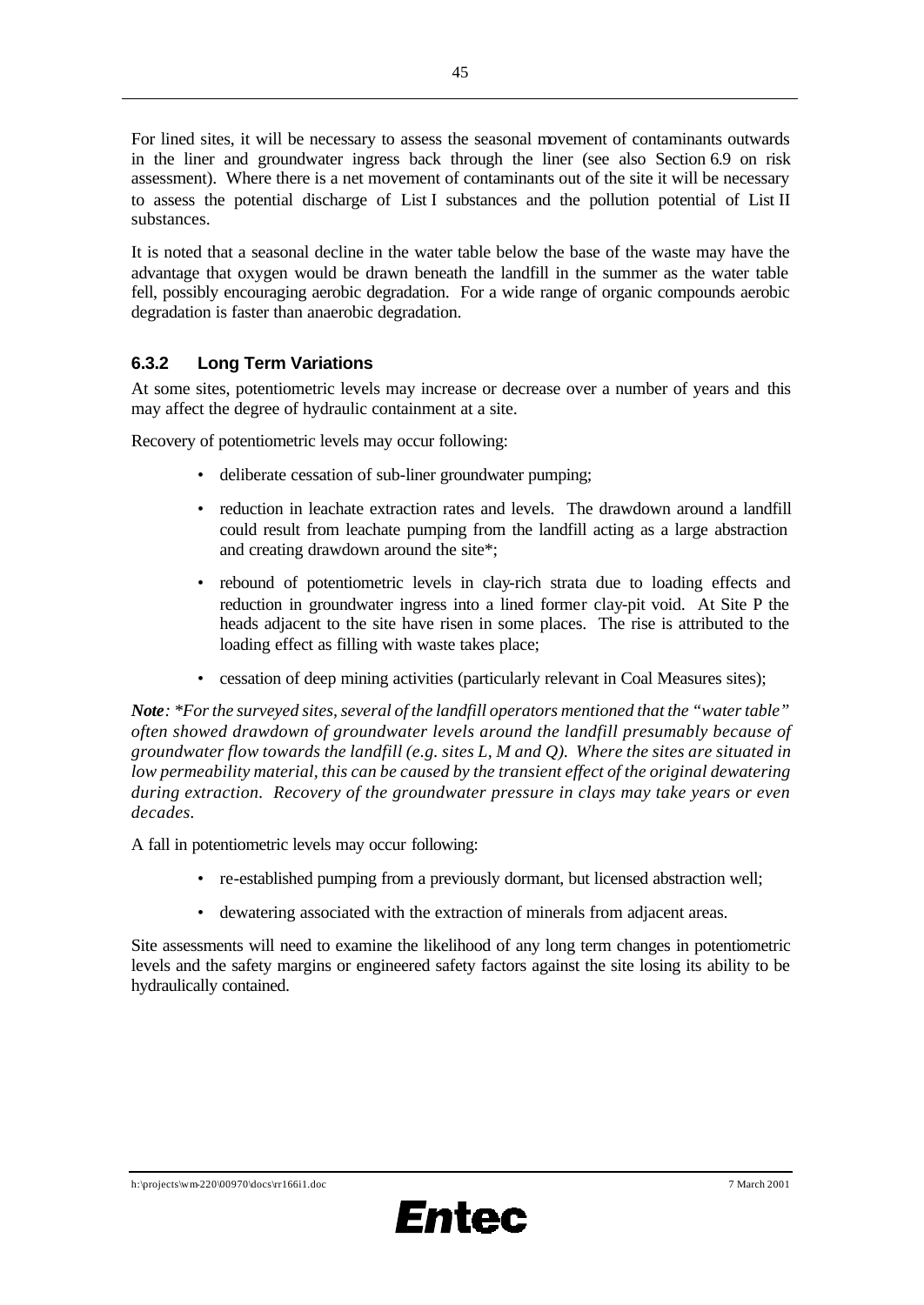# **6.4 Groundwater Control**

### **Operational Phase**

In clay sites, evaporation in summer may be sufficient to keep the open site dry and in winter groundwater inflows are likely to be a small component of total rainfall and surface runoff inputs. However, in more permeable formations, sub water table sites pump groundwater from boreholes or sumps during the operational phases of the landfill in order to keep the excavation dry. Once sufficient waste has been placed to overcome any potential hydrostatic heave and the site is suitably engineered, the groundwater can be allowed to rise and eventually the groundwater pumping can be stopped.

#### **Long Term**

At other sites the groundwater pumping is a policy carried out to artificially maintain an unsaturated zone. Three sites where this is the case were identified in Table 5.2 and Entec is aware of another large site where this is being considered.

Although this situation results in a landfill that is not sub-water table, it is mentioned as an alternative approach to a site that would be sub-water table.

### **6.5 Liner Design**

### **6.5.1 General**

There have been significant advances in the design of landfill liners for above water table sites. The main focus of these designs has been in the reduction of leakage through the base and into the underlying unsaturated zones. A brief discussion of liner types is included in Section 2.3.2.

For hydraulically contained sites, basal and side-slope liners are needed and there are four aspects to be considered for their design:

- reducing leakage into the site;
- ensuring the likelihood of liner failure is minimal;
- providing a protection layer during the operational stage against any short term (predicted or accidental) reversals in hydraulic gradient;
- providing an attenuation layer of sufficient capacity to prevent any impact to groundwater after site closure and eventual cessation of leachate extraction.

These points are discussed in greater detail in the sections below.

### **6.5.2 Reduced Leakage into the Site**

At the surveyed sites, there is evidence of significant groundwater ingress from sites that are unlined. Some of these sites have highly engineered basal liners, but no side-slope liners.

Basal and complete side-slope lining is needed to help control the potential groundwater ingress into the site. The exact design of the lining system needs to take into account of: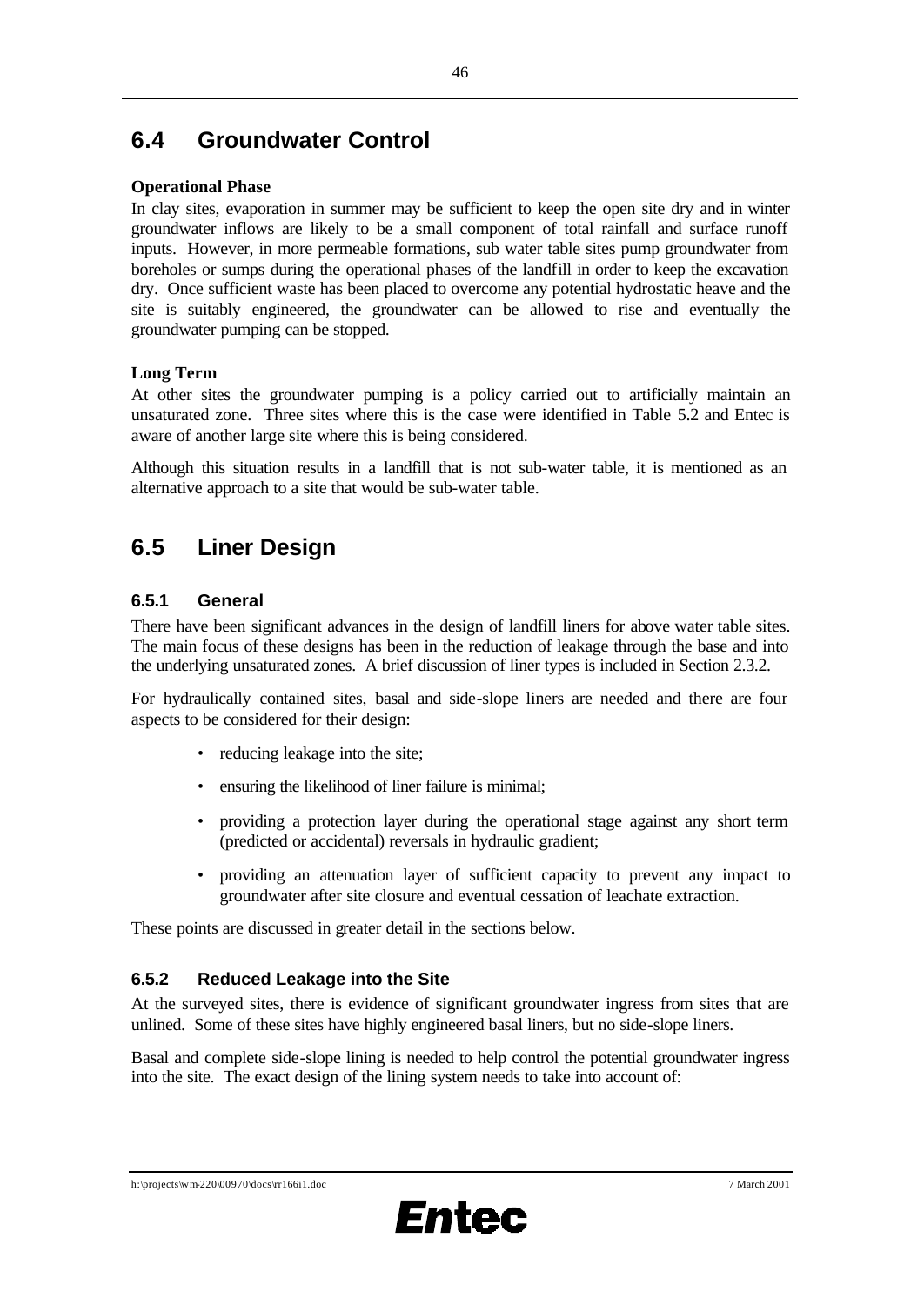- the capacity of the leachate extraction system to maintain leachate levels safely below the adjacent potentiometric levels;
- the capacity of the leachate treatment or disposal system;
- the need to accelerate waste stabilisation (see Section 6.9) with higher groundwater ingress flushing rates;
- the possible impact on local water resources (likely impact will be small for most sites);
- following closure of the site, the ability of the liner to minimise the discharge rate to groundwater of any unattenuated residual contamination.

Consideration of these points means that a high level of containment design would be chosen where the preference is to minimise leachate generation, and impact on water resources, but to pump smaller quantities of leachate for a longer period. Conversely, a lower hydraulic conductivity design may be more appropriate where high levels of leachate generation could be dealt with, and accelerated waste stabilisation and a shorter period of leachate extraction was preferred.

It is important to note that the composite action of HDPE over clay or BES only works where the HDPE is on the upgradient side of the leakage, so for hydraulic contained sites, that would mean adjacent to the strata rather than adjacent to the drainage blanket and waste. However, one option may be to use the standard arrangement and allow higher groundwater ingress during operation and eventual lower leachate leakage rates on completion.

### **6.5.3 Ensuring Likelihood of Liner Failure is Minimal**

This will need an assessment of the liner failure mechanisms discussed in Section 2.3.3.

It is noted that should liner failure occur during the life of the site, then as long as the leachate control measures are adequate, then the hydraulically contained landfill still prevents leachate reaching the groundwater (in contrast to the above water table landfill which may not).

### **6.5.4 Providing a Protection Layer during Operation**

The liner needs to provide a protection layer during the life of the site against:

- net diffusional movement of contaminants out through the liner against opposing groundwater ingress, providing attenuation capacity for ammonia and possibly organic contaminants;
- short term reversals in hydraulic gradient related to failure of leachate extraction systems or seasonal variations in potentiometric levels.

Such a protection layer is a requirement of the Landfill Directive for all sites.

### **6.5.5 Providing a Protection Layer after Site Closure**

For each hydraulically contained site there will be a need in the future to cease leachate extraction and allow leachate levels to equilibrate with adjacent potentiometric levels. At this

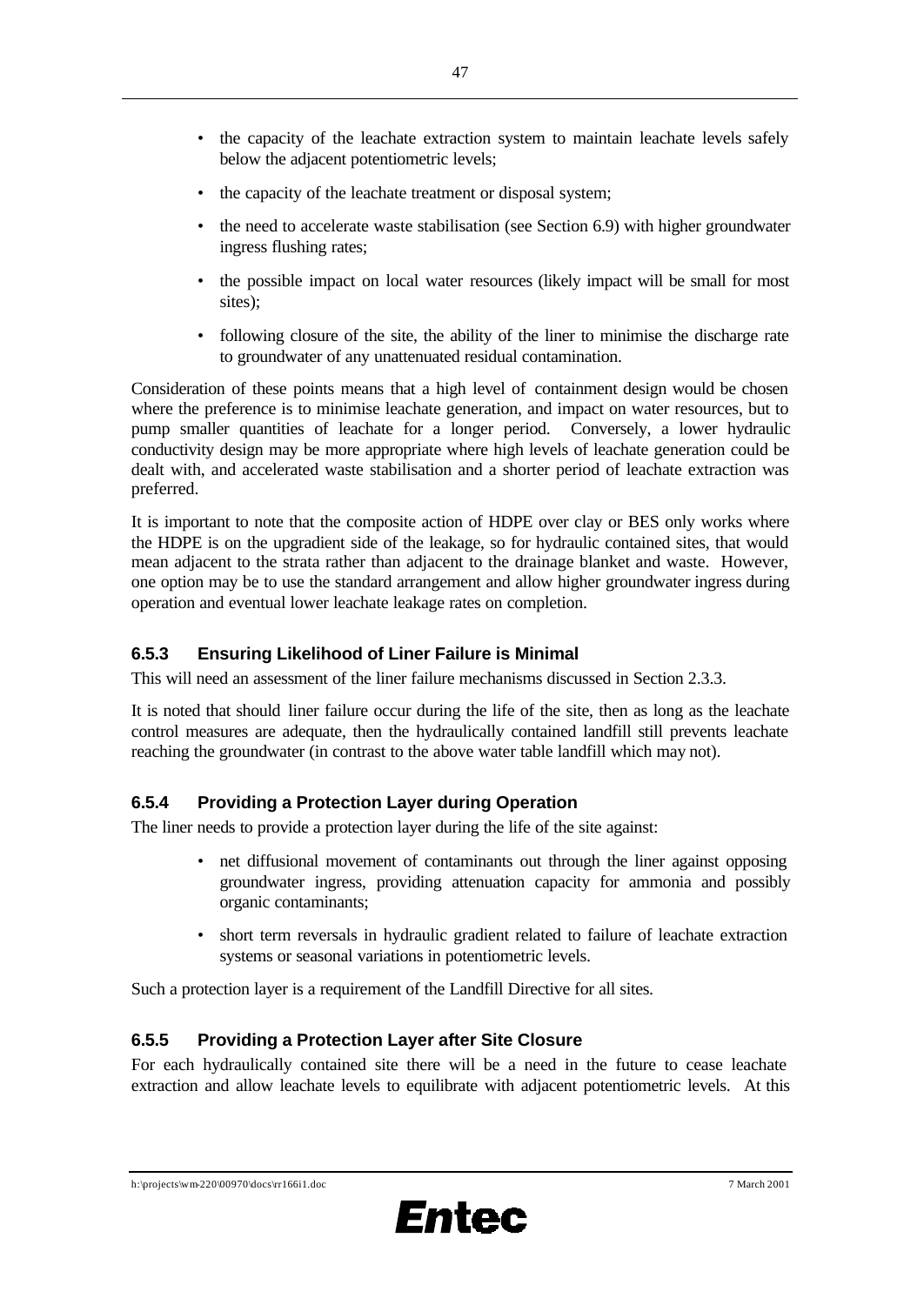point there will be a potential for residual contaminants to move out of the site through the newly established local flow pattern.

To prevent contamination of groundwater by residual contamination, the lining system will need to:

- minimise impact from residual conservative, unretarded contaminants, by minimising leakage rates;
- minimise impact from residual ammonia and organics, by also providing adequate attenuation capacity.

It follows that a highly designed protection layer, in terms of low hydraulic conductivity and attenuation capacity, should in theory allow the earlier cessation of leachate extraction with a poorer quality of residual leachate. However, a lower hydraulic conductivity liner could also reduce the rate of groundwater ingress and flushing and so extend the period of waste stabilisation.

### **6.6 Leachate Control Measures**

### **6.6.1 Requirements**

The leachate control measures must be able to maintain leachate levels at a safe level below the potentiometric level in the adjacent strata. The level of safety will depend on:

- the variation in potentiometric levels;
- the ability of the collection system to reduce leachate levels over short periods (months);
- the redundancy in the leachate collection system;
- the ability of the liner to accommodate short periods of non hydraulic containment.

### **6.6.2 Options**

Leachate control measures include the use of drainage layers or pipes above the basal and side slope liner and leachate extraction points. Drainage layers against the side slope lining helps to ensure that leachate cannot locally build up against the liner at perched levels. Monitoring points in these drainage layers also allow the required leachate level to be validated as lower than the potentiometric level in adjacent strata.

In physically contained sites, leachate extraction commonly involves pumping from a large sump on the cell base or from retro-fit wells. Pumping from a large sump on the cell base tends to be a more efficient method of collecting leachate, but there are issues about the longevity of such a system. Retro-fit wells can be re-drilled and so whilst less efficient, can be maintained for the life of the site.

For hydraulically contained sites, both basal sumps and retro-fit wells could be used. However, well-placed retro-fit wells may have the benefit of drawing water through the waste. Basal sumps connected to basal drainage and side slope drainage systems have the potential to collect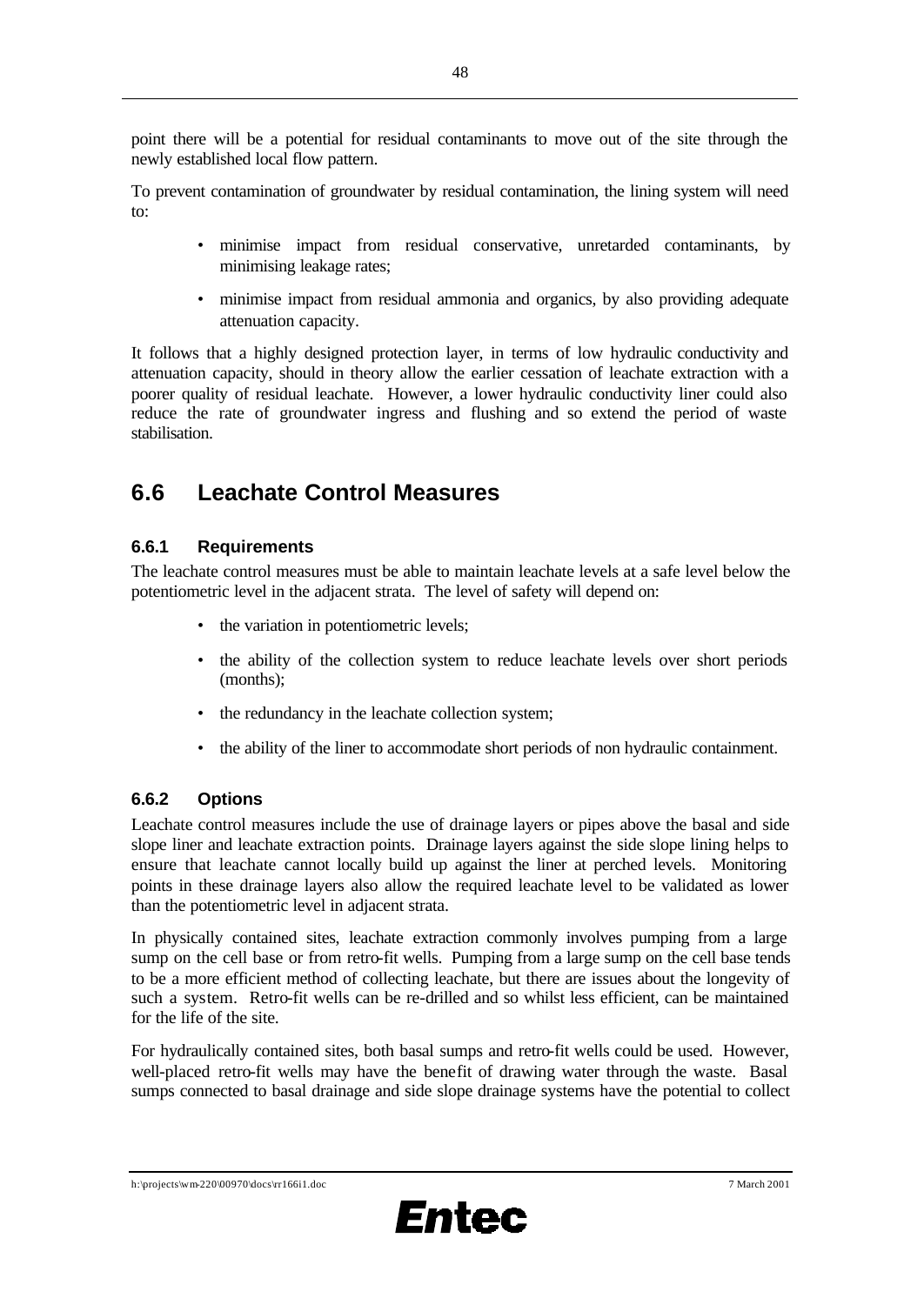a significant proportion of the groundwater moving into the site which has no benefit to waste stabilisation.

### **6.6.3 Leachate Level Strategies**

The leachate level strategies used at the hydraulically contained landfills examined in detail are all based on a fixed maximum leachate head above the landfill base. In other words the leachate head, as measured in any and all monitoring boreholes and sumps, is not to exceed a certain fixed level above the base.

Entec is aware of proposed more flexible operating rules for operating and proposed sites, which would define that the maximum leachate must be a fixed depth below the groundwater level measured in piezometers outside the landfill.

A flexible approach is likely to be appropriate for landfills where the potentiometric level has a large range of fluctuation or in landfills in low permeability material. In the latter case, after dewatering during the construction and operational phases of development, the potentiometric level may take many years to recover to its natural rest level. For example, at Landfill L, the residual drawdown around the landfill is about 20 m. Were a fixed leachate level specified below the current groundwater level, then when the groundwater levels eventually recover, the pressure differential across the liner and side-slopes could be large. The disadvantages of having an unnecessarily large level difference between groundwater and leachate are that:

- more groundwater will enter the waste leading to more leachate generation;
- the risks of hydrostatic heave will increase (although the risks should be low where the landfill has been filled with waste).

In such a situation, a more pragmatic approach would be to increase the leachate levels as groundwater recovery occurs, whilst maintaining a sensible pressure differential.

Where the difference between leachate levels and potentiometric levels is kept small (1 or 2 m), careful control of leachate levels is necessary to prevent a reversal of the gradient between groundwater and leachate. For instance, a dry summer (falling groundwater levels) or a failure of a pump or trigger system (rising leachate levels) could result in leachate moving out of the landfill (the amount of movement depending on the liner specification and the head difference). However, given the extended contaminant transit times (years) through landfill liners, small periods of time (weeks to months) when a site is not hydraulically contained could probably be effectively reversed by over-compensating to pull contaminated water back into the landfill.

Some of the landfills examined have a more robust 5 to 10 m safety margin and three of the landfills (sites A, I and K) have a very robust containment policy, maintaining leachate levels of at least 22 m, 17 m and 25 m respectively below the water table. (It is not clear whether this differential is intentional or a result of maintaining a minimum 1-2 m leachate level above the liner). To permit such a head difference requires deep excavations which are also potentially a long way below the water table. Entec is aware of another landfill of this type at proposal stage in Northwest region. A la rge head difference gives an operator months to respond should a pump or a sump fail.

In cases where the management philosophy is to keep leachate levels a fixed amount below external potentiometric levels, it is necessary to decide which external potentiometric levels heads should be used for reference. The choice is between the original undisturbed

h:\projects\wm-220\00970\docs\rr166i1.doc 7 March 2001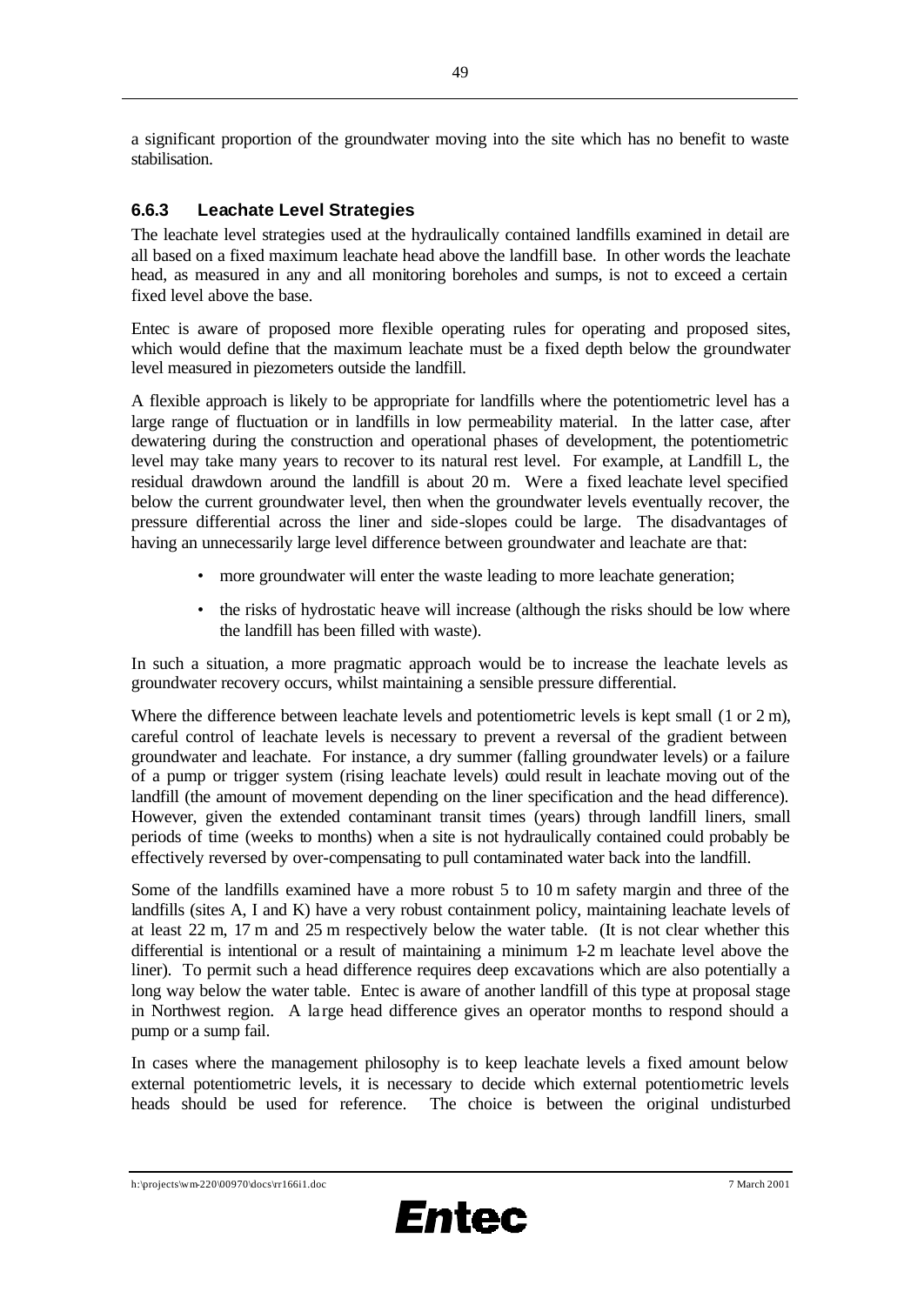potentiometric levels and the observed potentiometric levels at the landfill perimeter. In practice, it is important to demonstrate an inward flux and so potentiometric levels at some distance from the perimeter should be examined, although it is appreciated that this may prove difficult in terms of land access.

### **6.6.4 Perched Leachate**

Perched leachate in the waste was noted as a problem in several of the landfills. Where leachate is genuinely perched and is not adjacent to the edge of the landfill, then it does not need to be considered for the purposes of hydraulic containment. The leachate head immediately adjacent to the liner will govern leachate leakage. However it is not always obvious that a high recorded leachate level is due to perched leachate or not. In this situation the Agency often adopts a conservative position and assumes that the true leachate level is being monitored.

# **6.7 Long-Term Pumping and Sustainability**

### **6.7.1 Pumping Requirements**

One of the Environment Agency's major concerns about hydraulically contained landfills appears to be is that they require active, rather than passive, long-term maintenance because of the pumping requirement. The approach proposed by operators is that pumping schedules are maintained until the waste has stabilised (as determined by the monitored leachate strength) and, as for above water table sites, continuation of pumping in the event that operators go bankrupt is effectively covered by financial provision.

It is important to note that the vast majority of above the water table physically contained landfills also have maximum leachate levels imposed as part of the licence conditions. These conditions are intended to keep the driving pressure gradient on the liner to a minimum. Operators must therefore maintain a leachate pumping system until the same 'stabilised' waste situation is reached as for hydraulically contained landfills. In this sense, management of hydraulically contained landfills is no more 'active' than that of above water table landfills.

### **6.7.2 Amount of Pumping**

Above the water table landfills need to pump leachate to maintain leachate at a minimum level above the liner and so minimise liner leakage. For a capped site, the volume of leachate to be extracted is the difference between the cap infiltration and the liner leakage. For sites with a clay cap and engineered clay liner, the amount of leakage through the liner could plausibly be equal to the cap infiltration, so little leachate extraction would be needed. For the most highly engineered liners in above water table sites, the amount of leachate extraction needed could approach the cap infiltration (10 to 50 mm/a) so in the order of 100 to 500 m<sup>3</sup>/a/ha.

For hydraulically contained sites, the volume of leachate to be extracted will be equal to the cap infiltration of about 100 to 500  $\text{m}^3/\text{a/ha}$ , plus the groundwater ingress into the site. The amount of ingress into the site can be estimated by using Darcy's law for clay liners and the Giroud equations for geomembrane leakage (Giroud  $&$  Bonaparte, 1989), but only where the membrane is separated from the waste by a further low permeability layer (see Section 6.6.2).

For example, the rate of groundwater ingress through a clay liner 1m thick with hydraulic conductivity of  $\mathbb{K}10^{-9}$  m/s and a driving leachate head of 2m is 620 m<sup>3</sup>/a/ha (0.02 l/s). This

h:\projects\wm-220\00970\docs\rr166i1.doc 7 March 2001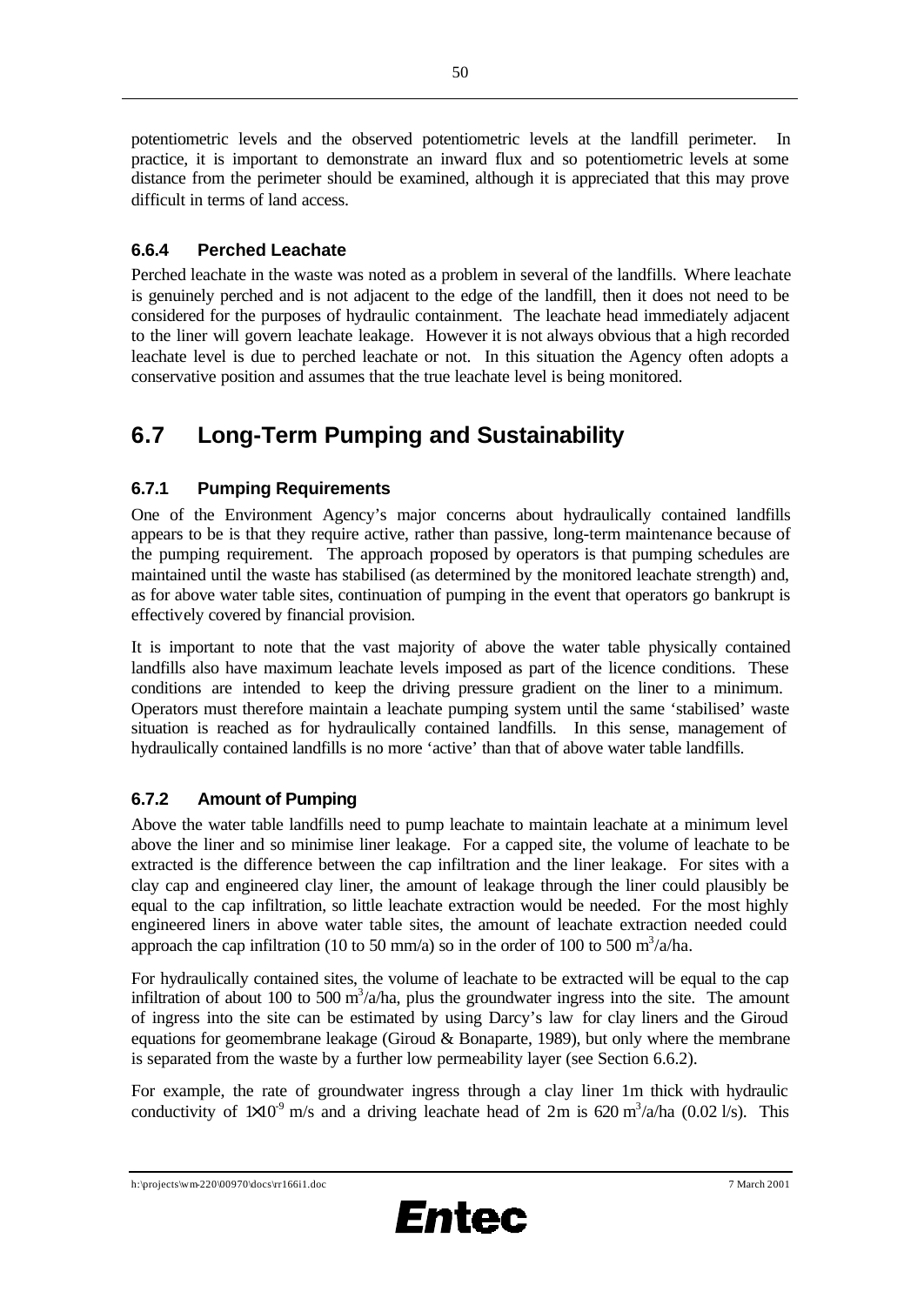would be the rate through base of the site, but it would also be necessary to consider the ingress through the side slopes. The highest total volume of leachate being extracted from the surveyed sites is about 35 000  $\text{m}^3/\text{a}/\text{ha}$ . This is from a site with no side slope liners.

### **6.7.3 Duration of Pumping**

In principle, pumping of leachate has to continue until the waste is fully degraded (as determined by the leachate quality monitoring, see Section 2.3.7 on Waste Stabilisation). The volume of water being pumped from the waste would be more for hydraulic containment as shown above.

To ensure the duration of pumping is minimised, the leachate control systems need to promote movement through the waste of the water entering the landfill, rather than, in the worst case, it flowing along the drainage layer before removal.

### **6.7.4 Sustainability**

Hydraulically contained sites designed to draw the inflowing groundwater through the waste to leachate collection points have a greater potential of reaching waste stabilisation before capped above water table sites.

If it is assumed that a fixed volume of water needs to flow through the waste to achieve waste stabilisation, then a well designed hydraulic containment site should pump a similar volume of leachate over its shorter life than an above water table landfill site. The main difference will be that the above water table landfill site will not have to pump the quantity of leachate that leaks through the liner.

Thus in terms of sustainable development, the energy consumed by pumping and disposal of the extra leachate at the hydraulically contained site is unlikely to be significant. This extra energy consumption in the shorter term needs to be assessed in terms of sustainability against the likely longer time for waste stabilisation at capped above water table sites.

## **6.8 Risk Assessment Requirements**

It is not possible to carry out a standard groundwater risk assessment for hydraulically contained sites. This is because there should be no significant leakage out of the site and so no theoretical risk. LandSim, the Agency approved landfill risk assessment software cannot be used for the same reason.

Based on this review of issues for hydraulically contained sites, a groundwater risk assessment needs to examine the following issues:

- The risk of groundwater contamination from net diffusional movement of contaminants through the liner. This assessment needs to consider groundwater flow in the opposite direction and attenuation of ammonia and organic contaminants in the liner.
- The risk of leachate leakage out of the site during periods of non hydraulic containment either through seasonal fluctuations in potentiometric levels or failure of leachate extraction systems.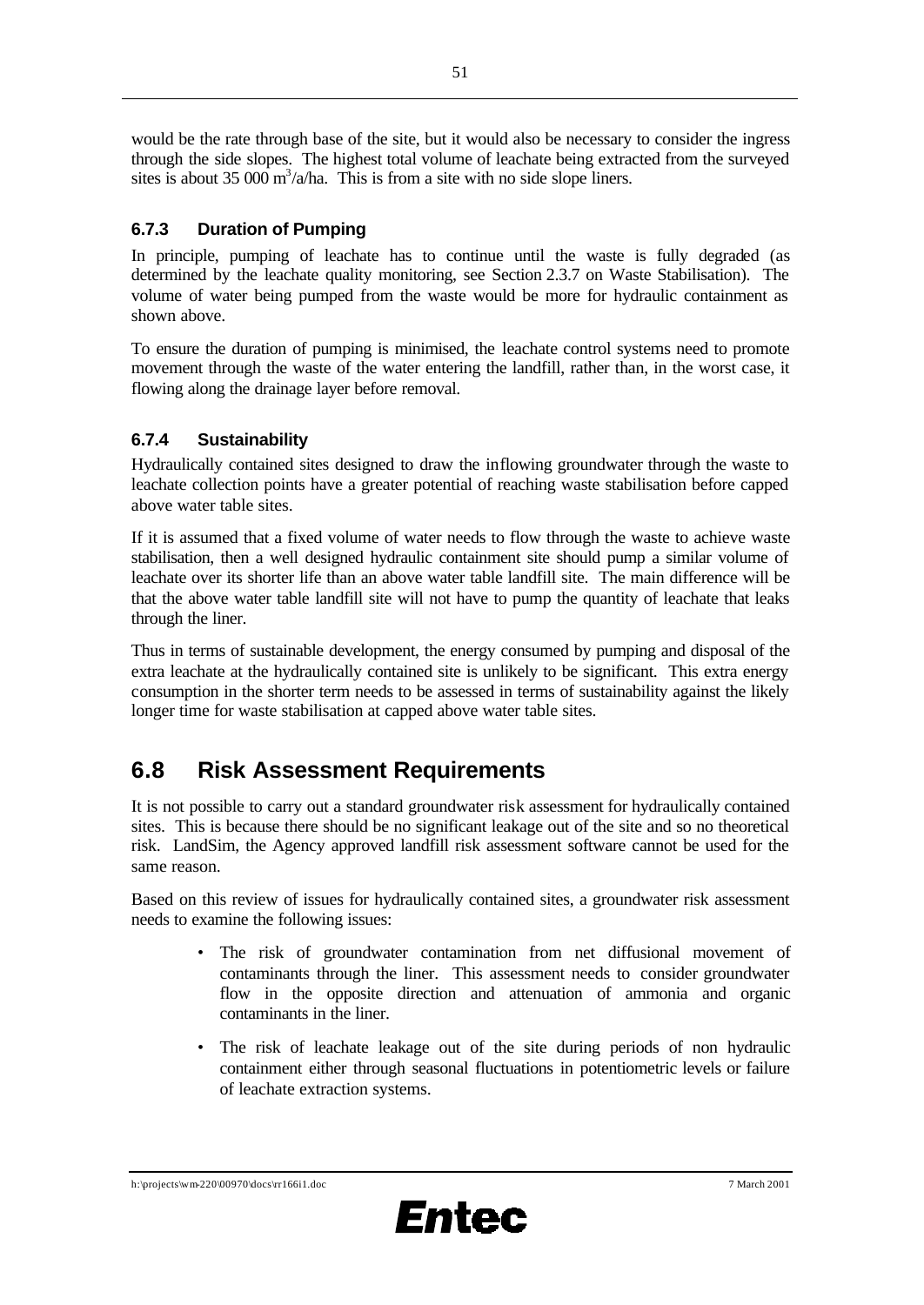- The impact of any groundwater ingress on any local water resources.
- The likely time to reach waste stabilisation assuming a declining source term and the total of cap infiltration and groundwater ingress.
- The capacity of the lining systems to minimise impacts to groundwater on eventual cessation of leachate extraction.

### **6.9 Comparison of Advantages & Disadvantages of Hydraulic Containment**

Table 6.2 presents a summary of the advantages and disadvantages of hydraulically contained sites when compared to above water table landfills.

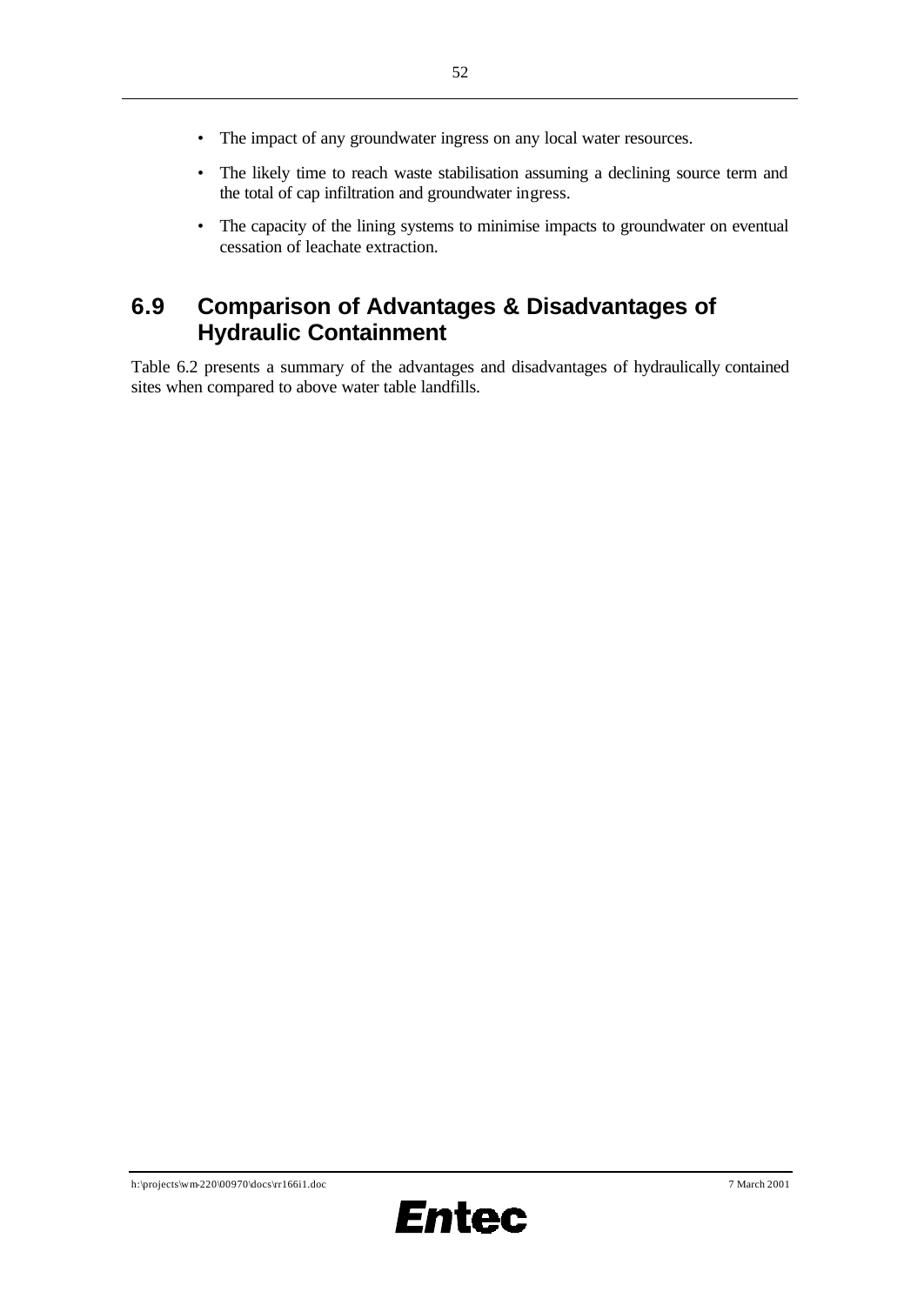#### **Table 6.2 Comparison of Advantages & Disadvantages of Hydraulic Containment**

| <b>Issues</b>                            | <b>Hydraulically Contained</b>                                                                                                                                                             | <b>Above Water Table</b>                                                                                                                                |
|------------------------------------------|--------------------------------------------------------------------------------------------------------------------------------------------------------------------------------------------|---------------------------------------------------------------------------------------------------------------------------------------------------------|
| Advantages                               |                                                                                                                                                                                            |                                                                                                                                                         |
| Leachate Migration                       | Not possible                                                                                                                                                                               | Occurs at all sites, requires low permeability barrier to minimise                                                                                      |
| <b>Waste Stabilisation</b>               | Possibly more rapid even when capped.                                                                                                                                                      | Slow when capped and without recirculation of treated leachate.                                                                                         |
|                                          | Depends upon depth of saturated waste and how inflowing groundwater<br>moves to leachate collection systems. Research needed.                                                              |                                                                                                                                                         |
| <b>Risk of Groundwater Contamination</b> | Unlikely (but check diffusion out versus inflow in)                                                                                                                                        | Possible                                                                                                                                                |
| Groundwater Monitoring: quality          | Not strictly necessary as no movement of leachate, depends on predicted Vital to ensure not contamination moving away from landfill<br>net diffusional outflow                             |                                                                                                                                                         |
| Leachate Generation                      | Increased by groundwater Ingress                                                                                                                                                           | Reduced by leakage through base                                                                                                                         |
| Leachate Pumping and Treatment           | Increased volumes due to groundwater ingress                                                                                                                                               | Reduced by leakage through base                                                                                                                         |
| Depth of Base of Site                    | Not limited by technique                                                                                                                                                                   | Limited by depth to water table                                                                                                                         |
| <b>Leachate Extraction Systems</b>       |                                                                                                                                                                                            | Variable, depends on depth of saturated waste. Required for life of site. High density required to keep leachate head down everywhere for life of site. |
| Low Permeability Barrier                 | Useful but not theoretically essential. More important for additional safety Essential. Requirement of the Landfill Directive.<br>and site closure. Requirement of the Landfill Directive. |                                                                                                                                                         |
| Failure of lining system                 | Less likely because mineral liners kept moist. Consequence of failure is<br>minimal due to gradient onto the site.                                                                         | Consequence could be significant as gradient is out of the site.                                                                                        |
| Land take for disposal capacity          | Deeper landfills will use less land than shallow landfills.                                                                                                                                | See Opposite.                                                                                                                                           |
| <b>Disadvantages</b>                     |                                                                                                                                                                                            |                                                                                                                                                         |
| <b>Groundwater Control</b>               | Required during construction and operation                                                                                                                                                 | Not necessary                                                                                                                                           |
| Level of Operator Skill                  | Needs skilled operation / flexibility                                                                                                                                                      | Well understood                                                                                                                                         |
| Groundwater Monitoring: levels           | Need detailed and well planned monitoring.                                                                                                                                                 | Only limited information needed                                                                                                                         |
|                                          | Need to respond to changes in levels                                                                                                                                                       |                                                                                                                                                         |
| <b>Other Differences</b>                 |                                                                                                                                                                                            |                                                                                                                                                         |
| Leachate levels                          | Require control and reliable measurement                                                                                                                                                   | Require control of small head on liner                                                                                                                  |



53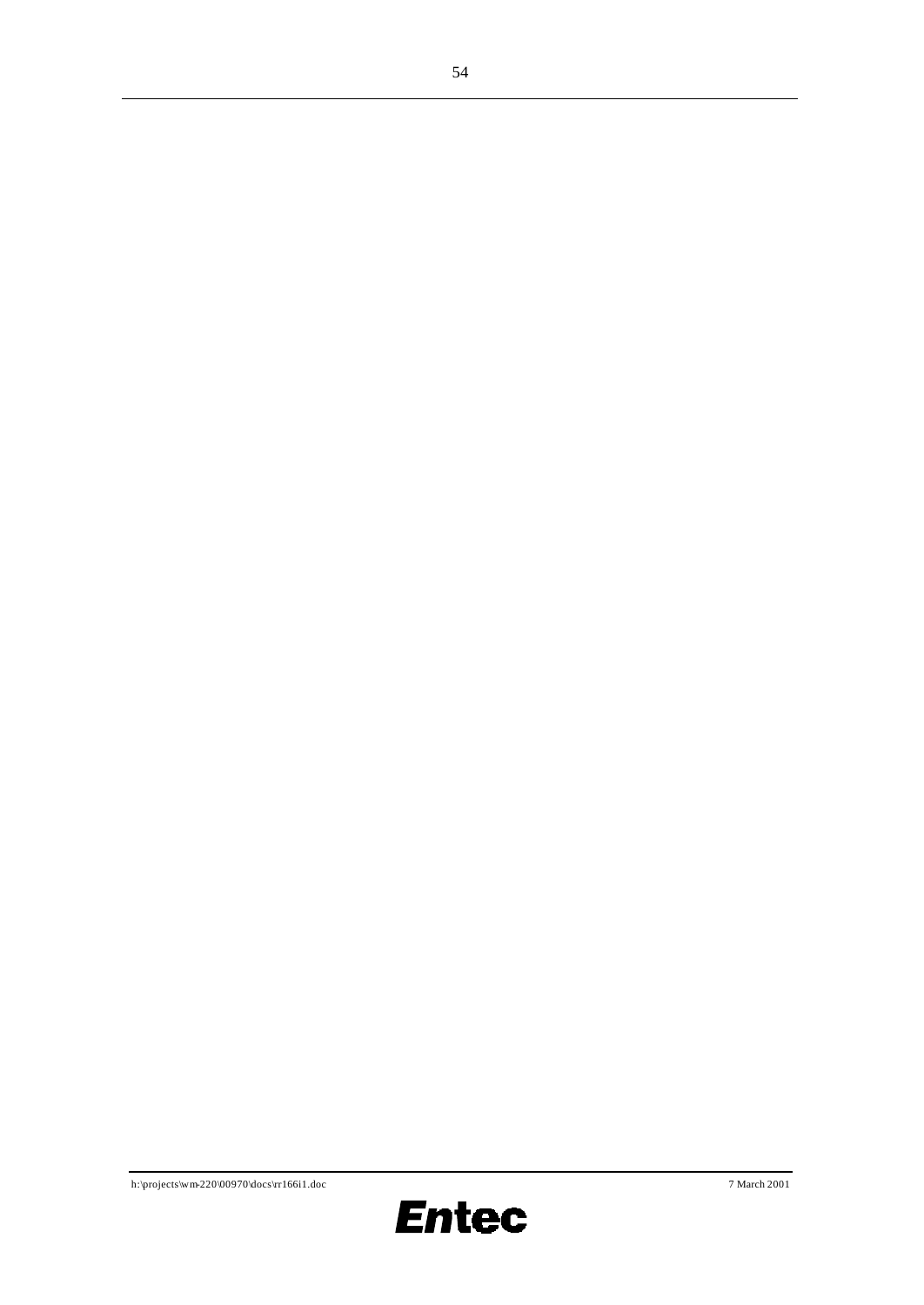# **7. Conclusions**

# **7.1 General**

Hydraulic containment, operating a landfill such that leachate levels are maintained below the water table outside the landfill, is a realistic option for particular landfill sites.

The successful operation of a hydraulically contained landfill, does however, require greater knowledge and operational control than a conventional above water table containment landfill site.

### **7.2 Hydraulic Containment in the UK**

- Hydraulic containment, as a landfill strategy, is poorly understood by regulators and landfill operators in the UK. The application of the law and associated guidance available for operators tend to avoid the issue. However, neither legislation nor guidance rules out the use of hydraulic containment.
- The concept of hydraulic containment is noted in the literature and is in use in North America.
- Entec has identified 27 hydraulically contained landfills and postulate that there may be 40 or 50 in existence in the UK. Most of those identified are in southern and eastern England.
- Hydraulic containment appears to be operated in a range of different settings including major, minor and non aquifers. There are a significant number of sites within Jurassic Clay strata and this may be a function of the infilling of clay-pits with naturally shallow water tables and licensed leachate levels historically set to avoid leachate breakout at the surface. There are also a number of sites within sand and gravel deposits and one probable site within the Sherwood Sandstone.
- Only three landfills in the UK were identified which pursue a strategy of maintaining a robust pressure differential (more than 10 m) between leachate heads and the water table ensuring containment at all parts of the landfill even when seasonal and climatic groundwater level variation occur.
- Groundwater ingress is clearly occurring at a number of sites. The rate of ingress per unit area of landfill appears to depend on the difference between leachate and potentiometric levels, but also the hydraulic conductivity of the basal and side slope liners or natural strata where no lining is present.
- A variety of landfill lining systems are currently in use at the surveyed landfill sites. It is of note that the highest rate of groundwater ingress is at a site with a composite HDPE over clay liner. The main reason for ingress being the lack of engineered side slope lining.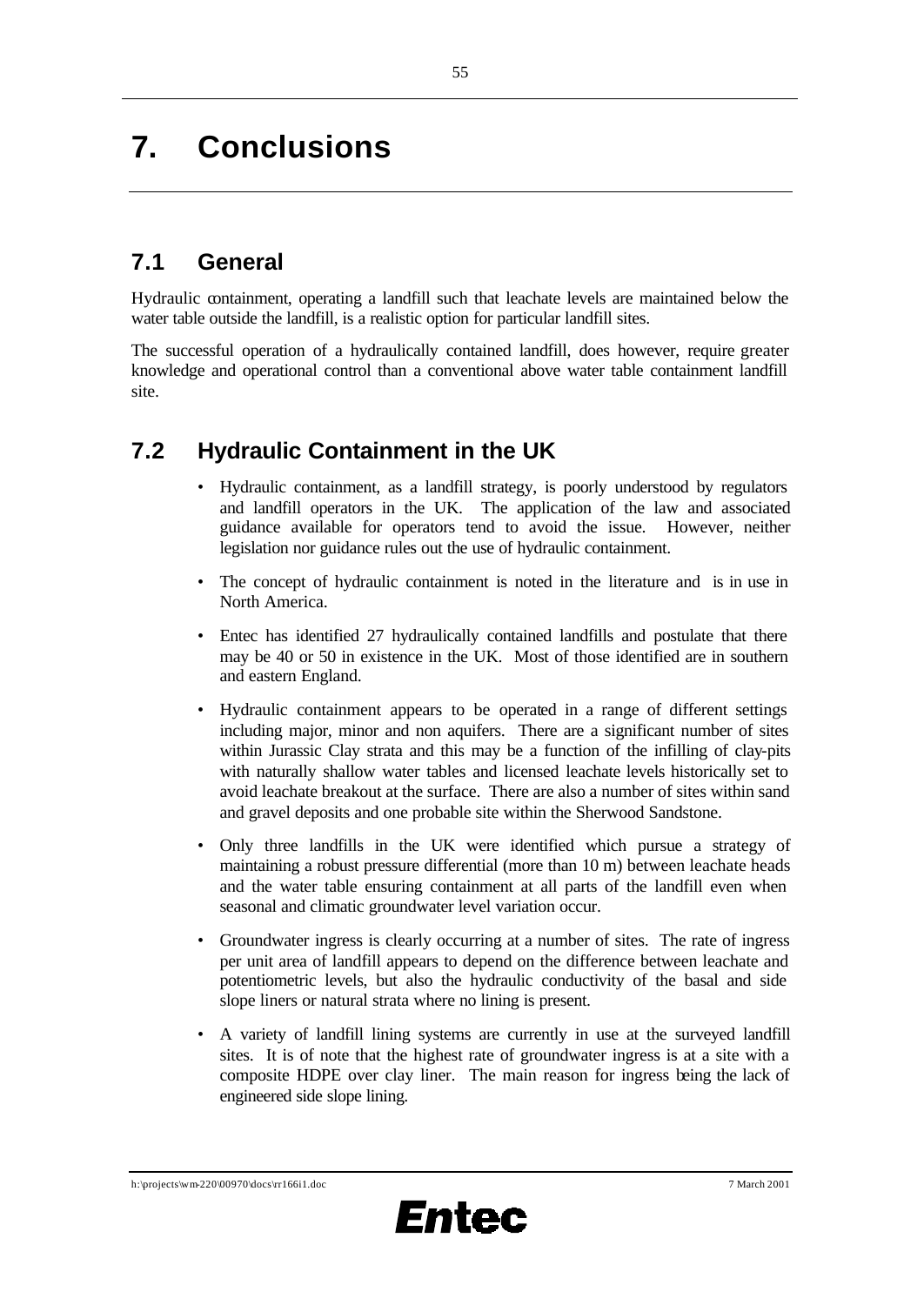- Impacts on groundwater have not been observed at any of the above landfills with the exception of instances of surface breakout.
- The lack of impacts on groundwater suggests that hydraulic containment is an effective means of controlling leachate migration from landfills. In the right conditions, hydraulic containment may be considered preferable to above water table landfills. Unlike above water table landfills, hydraulically contained sites, if operated correctly, do not impact groundwater.
- There are a number of aspects of the design of a hydraulically contained site that require assessment. Guidance is given here on a number of these aspects, including the approach for groundwater risk assessments.

The conclusions presented above are based on limited information, in spite of the effort made by Entec to locate and investigate all hydraulically contained landfills. It is also true that the engineered landfills of the UK (above or below water table) are not old enough to draw conclusions about the long-term behaviour. Entec recommend that further research be carried out in two areas: location of any other hydraulically contained landfills and more detailed monitoring around existing landfills to fully understand the hydraulic pressure regimes.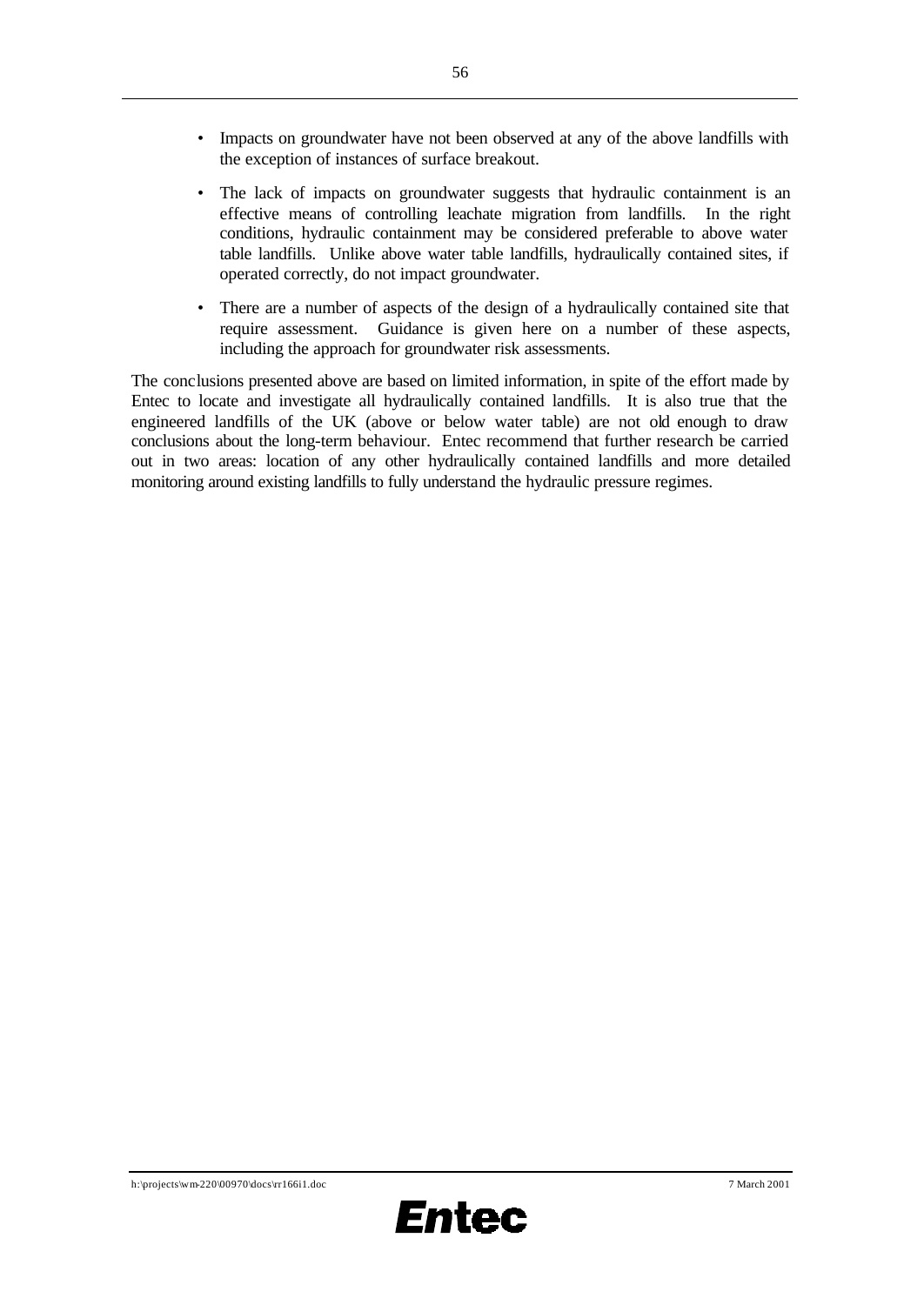# **8. Recommendations**

### **8.1 Research Sites**

There is a clear need for research or example sites in which the principals and practicalities of hydraulic containment can be investigated over the medium to long term. The sites need to have the co-operation and input from both landfill operators and the regulators so that all parties have confidence in the quality of the research and the results produced.

Suitable sites could include:

- a site in clay-rich formation;
- a site in sands and gravels;
- a site which has a lot of groundwater ingress (to allow the impact of this on waste stabilisation to be assessed).

For each type of site, the preference would be for a site with a long history of being hydraulically contained.

At each site, it would be prudent to examine the following factors:

- evidence of groundwater contamination;
- leachate quality and waste stabilisation;
- rates of gas production;
- leachate extraction rates and estimation of groundwater ingress;
- developed practices during engineering;
- leachate pumping costs and energy consumption;

### **8.2 Waste Compaction**

A factor which may affect the long-term performance of hydraulically contained landfill sites is the reduction in permeability of the lower parts of the waste pile over time. Such a reduction could lead to increase perching of leachate, and accumulation of leachate against the barrier in areas above the water table. Research is needed to determine whether this occurs and, if it does, how quickly permeability of the waste is reduced over time. Geophysics has been used successfully to identify the location of perched water levels within landfills and further research into this technique is required.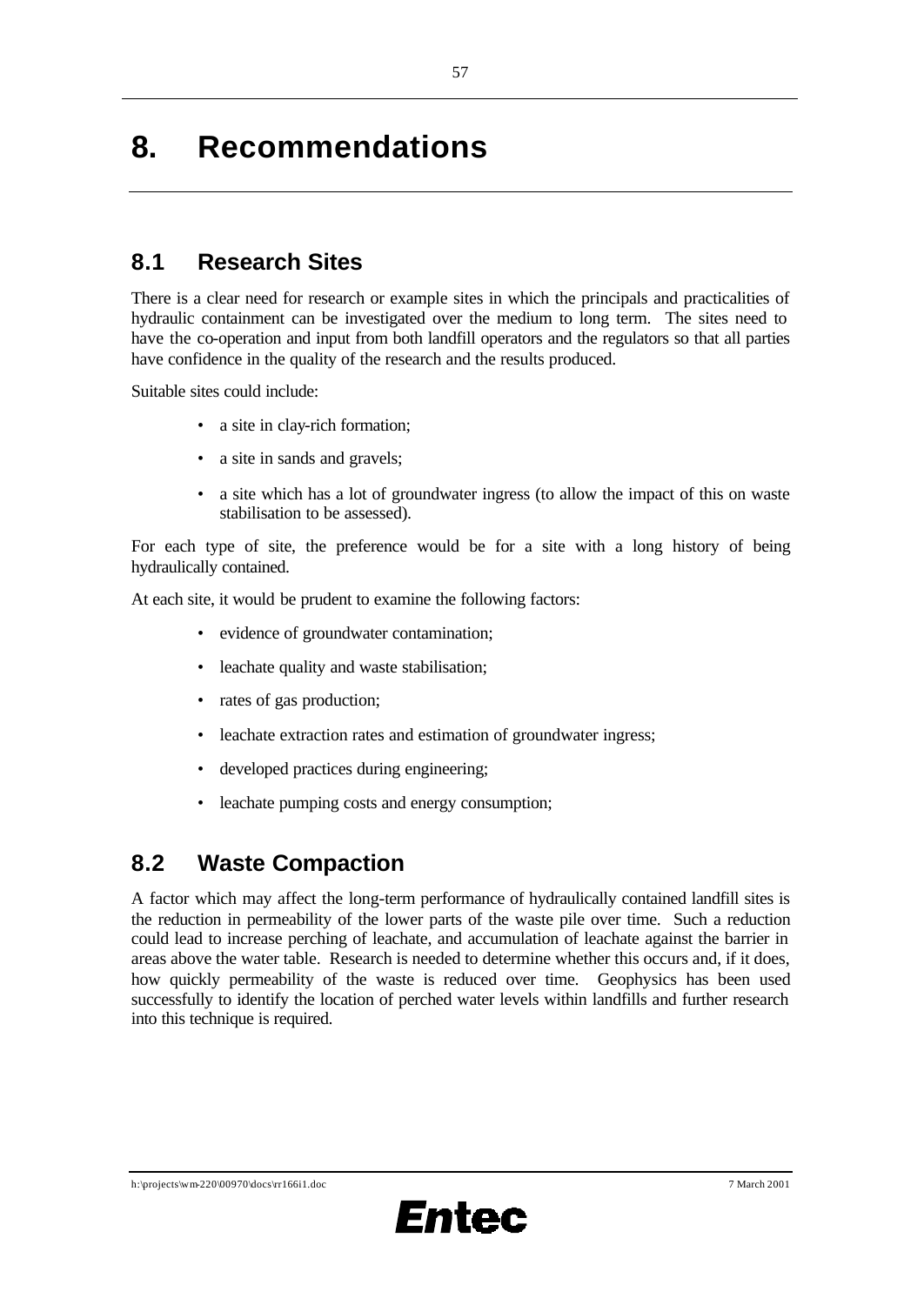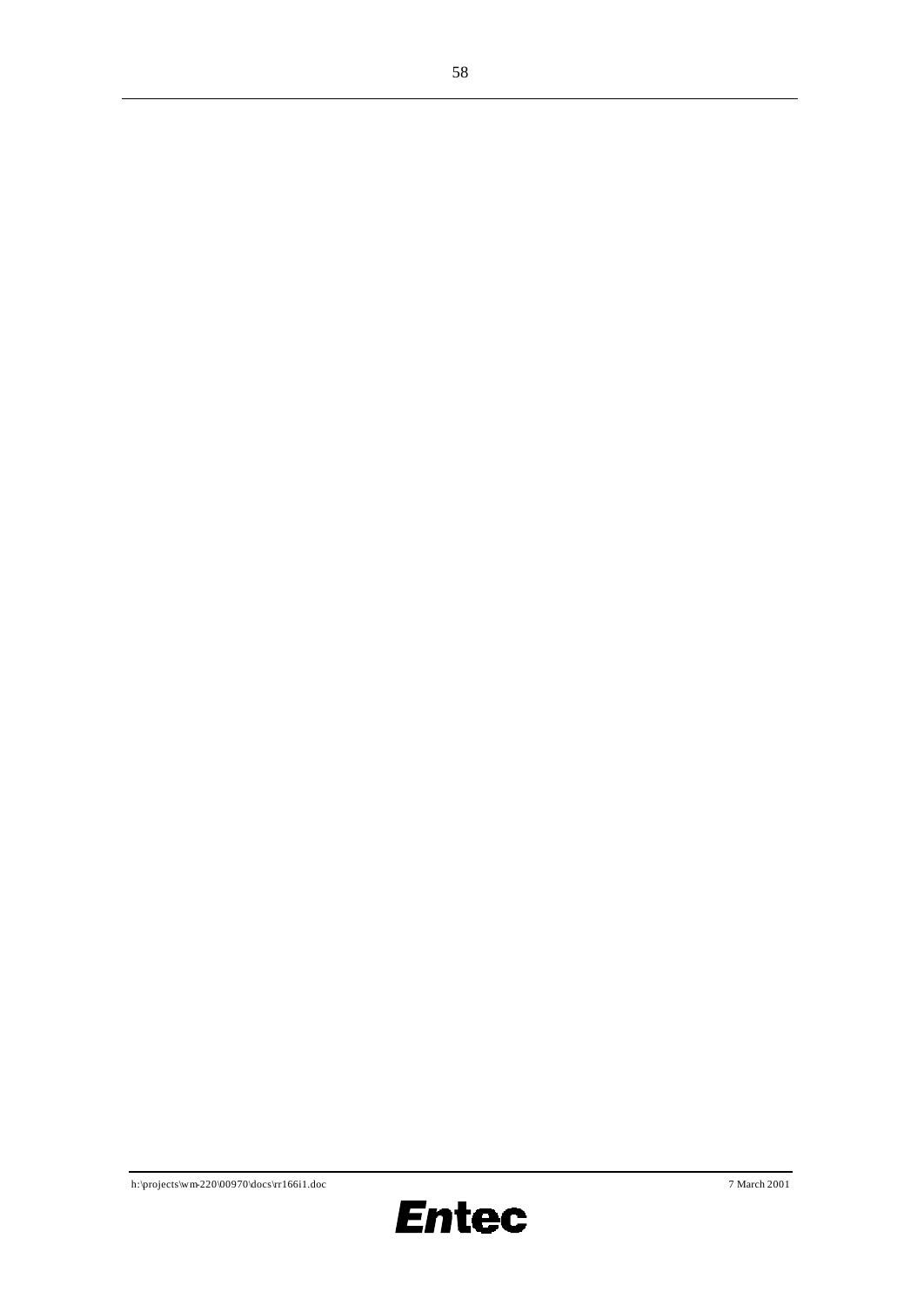# **9. References**

| Aspinwall (1998)                                                                 | The Sitefile Digest, Waterlow SIP, London, 1998.                                                                                                                                                                                   |
|----------------------------------------------------------------------------------|------------------------------------------------------------------------------------------------------------------------------------------------------------------------------------------------------------------------------------|
| Brown K W and Anderson D C                                                       | Effects of Organic Solvents on the Permeability of Clay<br>Soils, Report prepared for Municipal Environmental research<br>Laboratory, Cincinnati, Ohio.                                                                            |
| Council of the European<br>Community (1980)                                      | Council Directive of 17 December 1979 on the Protection of<br>Groundwater Against Pollution Caused by Certain<br>Substances (80/68/EEC), Official Journal of the European<br>Communities, L20 43-47, 1980.                         |
| DOE (1994)                                                                       | The Waste Management Licensing Regulations 1994, SI<br>1056/1994, HMSO London                                                                                                                                                      |
| DOE (1994)                                                                       | Department of the Environment, Circular<br>11/94,<br>Environmental Protection Act 1990: Part II.<br>Waste<br>Management Licensing - the Framework Directive on<br>Waste, HMSO London, 1994.                                        |
| DOE (1994)                                                                       | Waste Management Paper 4, Licensing of Waste<br>Management Facilities, Third Edition, HMSO London.                                                                                                                                 |
| DOE (1995)                                                                       | Waste Management Paper 26B, Landfill Design,<br>Construction and Operational Practice, HMSO London.                                                                                                                                |
| Ely R, Kingsbury G,<br>Branscombe M, Goldman L,<br>Northeim C, Turner J, Mixon F | Performance of Clay Caps and Liners for Disposal<br>Facilities, Environmental Protection Agency Report,<br>contract 68-03-3149.                                                                                                    |
| <b>ENDS</b> (1997)                                                               | Survey of old landfills points to hidden groundwater impact,<br>ENDS Report 272, September 1997.                                                                                                                                   |
| Environment Agency (1999)                                                        | Internal Guidance on the Interpretation and Application of<br>Regulation 15 of the Waste Management Licensing<br>Regulations, 1994 (The Protection of Groundwater) with<br>respect to Landfill, Environment Agency, December 1999. |
| Environment Agency (1998)                                                        | Policy and Practice for the Protection of Groundwater, $(2nd$<br>Edition), The Stationery Office.                                                                                                                                  |
| Environment Agency (1998)                                                        | LandSim User Manual, Golder Associates (release 1.08).                                                                                                                                                                             |
| Fetter C W (1994)                                                                | Applied Hydrogeology, Third edition, Prentice-Hall, New<br>Jersey, 691pp.                                                                                                                                                          |
| Giroud J P $&$ Bonaparte R<br>(1989)                                             | Leakage through Liners constructed with Geomembranes,<br>Geotextiles and Geomembranes, 8, pp27-111.                                                                                                                                |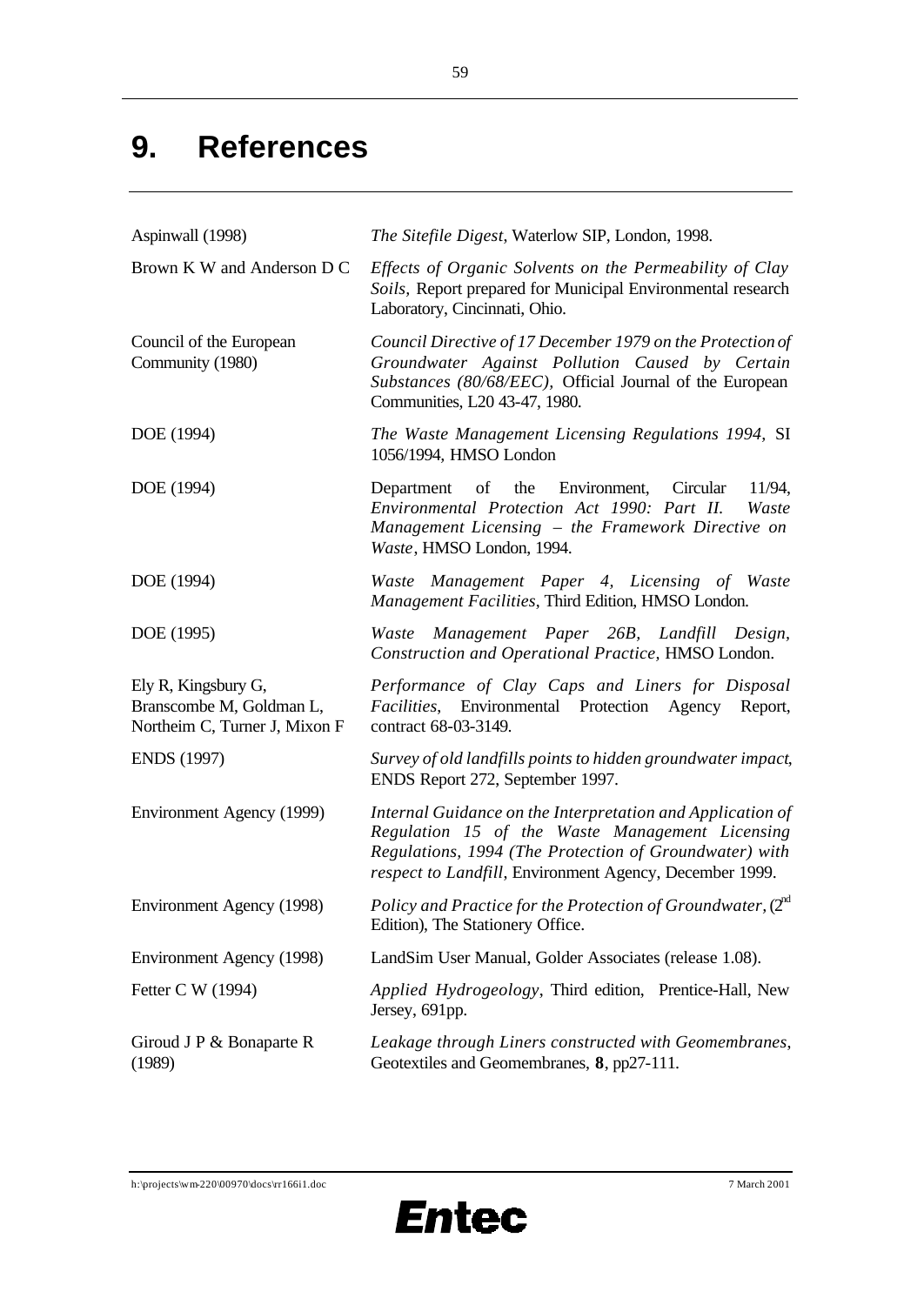| Knox, K (1996)                                                  | Leachate Recirculation and its Role in Sustainable<br>Development, IWM Proceedings, March 1996.                                                                                          |  |  |
|-----------------------------------------------------------------|------------------------------------------------------------------------------------------------------------------------------------------------------------------------------------------|--|--|
| Knox K, Robinson H D, van<br>Santen A and Tempany P R<br>(2000) | The occurrence of trace organic components in landfill<br>leachates and their removal during on-site treatment. IWM<br>Scientific & Technical Review, November 5-10 p5-10.               |  |  |
| <b>Landmark Information Group</b><br>Ltd (1999)                 | The Sitefile Digest, 1999.                                                                                                                                                               |  |  |
| Lowry D & Chan K C $(1994)$                                     | New Approach to Waste Management Prevents Leachate<br>Environmental<br>Science<br>Migration,<br>Engineering<br>and<br>(June/July) $p16$ .                                                |  |  |
| Montserrate M (1982)                                            | Evaluation of the Hydraulic Conductivity of Two Clays<br>exposed to selected Electroplating Wastes, MSc Thesis,<br>Duke University, 1982.                                                |  |  |
| Planning Inspectorate (1998)                                    | Round 'O' Quarry Public Inquiry Report, Reference No<br>T/APP/Q2371/A/97/288746/P5 (September 1998).                                                                                     |  |  |
| Rowe (1994)                                                     | Design Options for Hydraulic Control of Leachate Diffusion<br>in "Landfilling of Waste: Barriers" edited by Christensen T<br>H, Cossu R and Stegmann R, Chapman-Hall.                    |  |  |
| <b>Smart P (1993)</b>                                           | The Principles and Advantages of Landfilling below the<br>Water Table Proceedings of Sardinia 1993 Fourth<br>International Landfill Symposium, 11-13 Oct 1993, CISA,<br>Cagliari, Italy. |  |  |
| Tammemagi H (1999)                                              | The Waste Crisis: Landfills, Incinerators and the Search for<br>a Sustainable Future, OUP, New York & Oxford, 1999.                                                                      |  |  |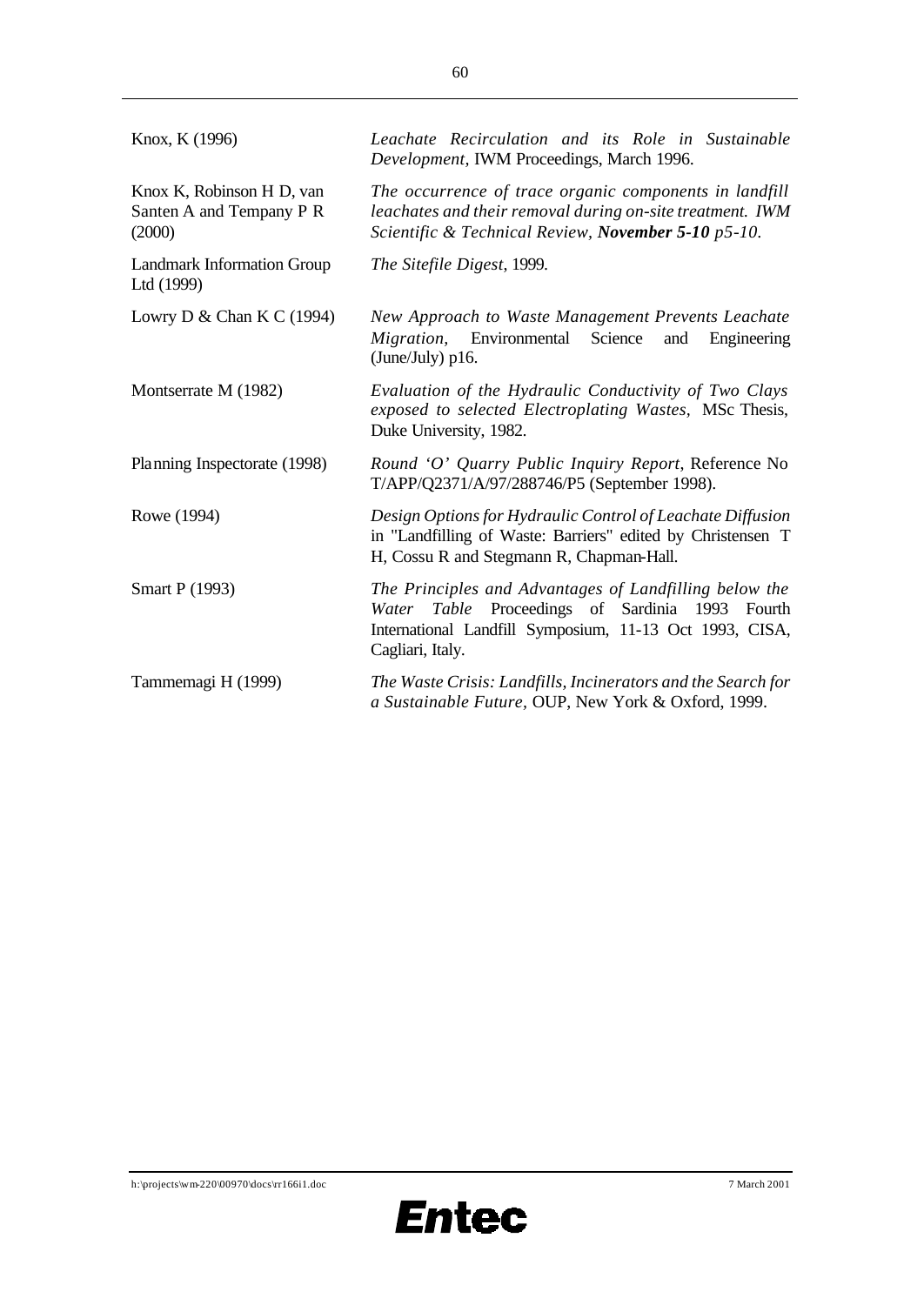### **Appendix A Questionnaire Q1**

2 Pages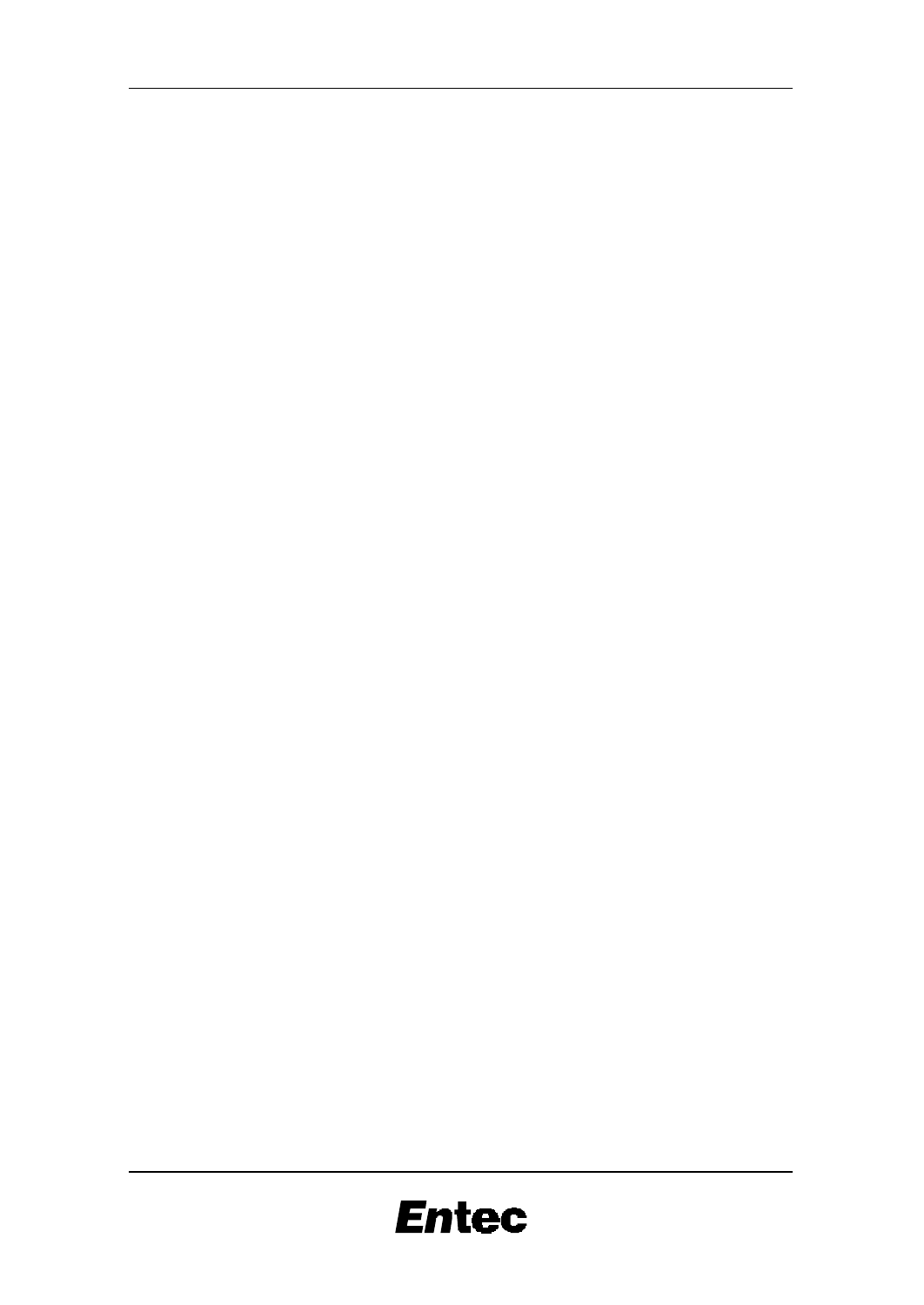#### **Entrust Research Project - Ref 760828.012 REVIEW OF THE PERFORMANCE OF HYDRAULICALLY CONTAINED LANDFILLS**

*Entec has obtained funding for a research project to investigate the number of Landfills in the UK which use hydraulic containment as part of a leachate control strategy and how well they perform. Hydraulic containment requires a sub-water table landfill with the maintenance of leachate heads at a level lower than those in the surrounding groundwater.*

#### **Q19456/01 QUESTIONNAIRE FOR ENVIRONMENT AGENCY REGIONS**

| $1$ EA Region:   |                |  |
|------------------|----------------|--|
| Name:            | <b>Tel No.</b> |  |
| <b>Position:</b> | Date:          |  |

The first phase of the above project is to identify the number of sub-water table landfills that exist within the UK. This includes operational, closed and proposed landfills. Entec would be grateful if you could fill in the Tables below for your Environment Agency Region.

#### **2 Number of Operational Landfills**

|                                                                          |                       | <b>Number of Sites</b> |                                  |              |
|--------------------------------------------------------------------------|-----------------------|------------------------|----------------------------------|--------------|
| <b>Working Method</b>                                                    | <b>Licence Status</b> |                        | Non Inert Waste Inert Waste Only | <b>Total</b> |
| Sub-water table operation                                                | Waste Man Licence     |                        |                                  |              |
| Currently dewatered, but will revert<br>to sub-water table on completion | Waste Man Licence     |                        |                                  |              |

#### **3 Number of Proposed Landfills**

|                                                                         |                       | <b>Number of Sites</b>           |  |              |
|-------------------------------------------------------------------------|-----------------------|----------------------------------|--|--------------|
| <b>Working Method</b>                                                   | <b>Licence Status</b> | Non-Inert Waste Inert Waste Only |  | <b>Total</b> |
| Proposed dewatered, but will revert<br>to sub-water table on completion | To be licensed        |                                  |  |              |

#### **4 Number of Closed Landfills**

|                                       |                       | <b>Number of Sites</b> |                                         |              |
|---------------------------------------|-----------------------|------------------------|-----------------------------------------|--------------|
| <b>Working Method</b>                 | <b>Licence Status</b> |                        | <b>Non-Inert Waste Inert Waste Only</b> | <b>Total</b> |
| Sub-water table (leachate pumped)     | Unlicensed            |                        |                                         |              |
| Sub-water table (leachate not pumped) | Unlicensed            |                        |                                         |              |
|                                       |                       |                        |                                         |              |

#### **5 Please enclose lists of the names, locations and operators of the landfills listed above**

A form has been provided for convenience but if computer printout does not fit the format exactly, please send the printout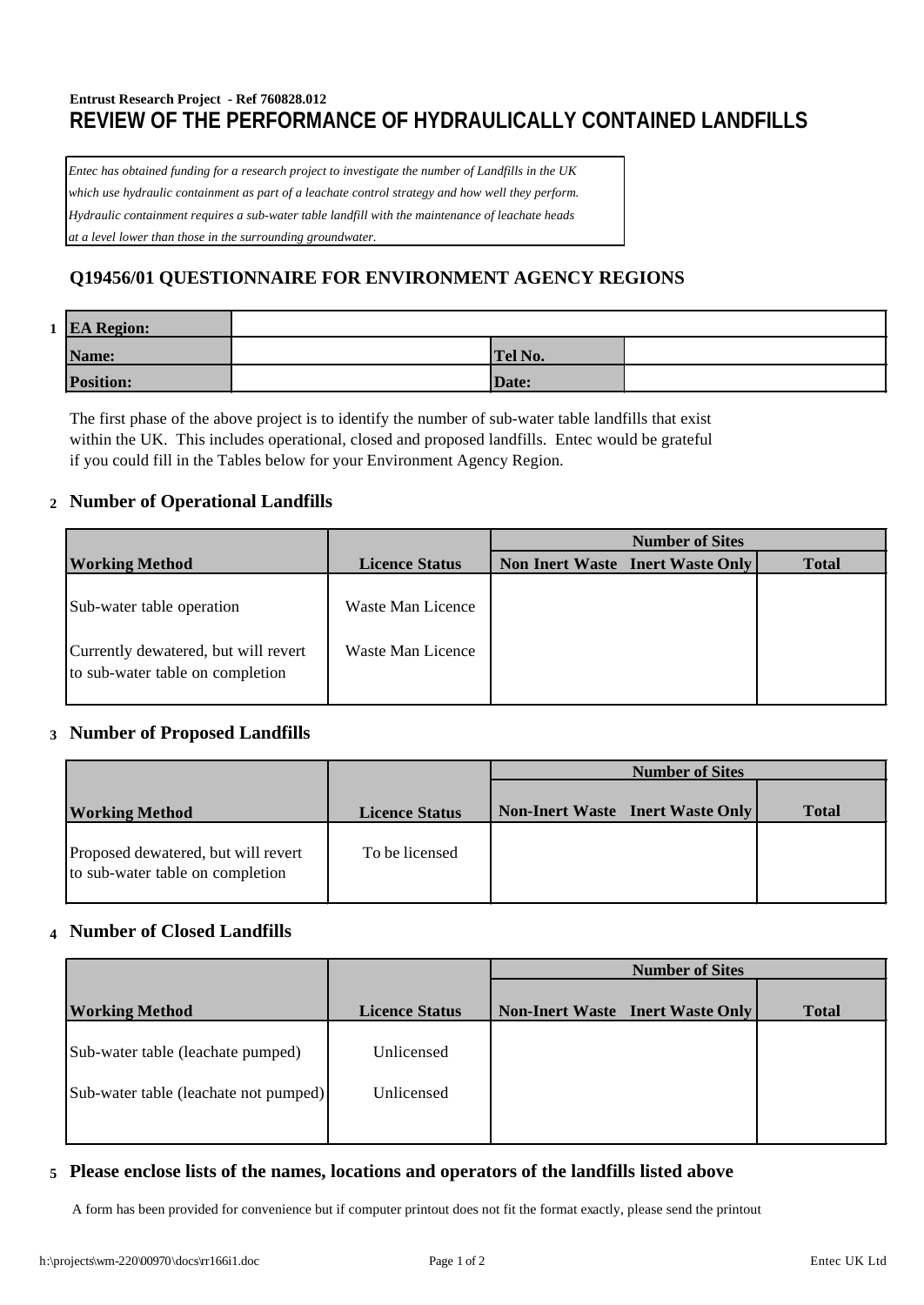#### **Entrust Research Project - Ref 760828.012 REVIEW OF THE PERFORMANCE OF HYDRAULICALLY CONTAINED LANDFILLS**

#### **Entec has obtained funding for a research project to investigate the number of Landfills in the UK**

| 5 Landfill Name | <b>Landfill Operator</b> | Type/Comment<br>(See Below) | <b>Address</b> |
|-----------------|--------------------------|-----------------------------|----------------|
|                 |                          |                             |                |
|                 |                          |                             |                |
|                 |                          |                             |                |
|                 |                          |                             |                |
|                 |                          |                             |                |
|                 |                          |                             |                |
|                 |                          |                             |                |
|                 |                          |                             |                |
|                 |                          |                             |                |
|                 |                          |                             |                |
|                 |                          |                             |                |
|                 |                          |                             |                |
|                 |                          |                             |                |
|                 |                          |                             |                |
|                 |                          |                             |                |
|                 |                          |                             |                |
|                 |                          |                             |                |
|                 |                          |                             |                |
|                 |                          |                             |                |
|                 |                          |                             |                |
|                 |                          |                             |                |
|                 |                          |                             |                |
|                 |                          |                             |                |

 $O =$ Operational

 $P =$  Proposed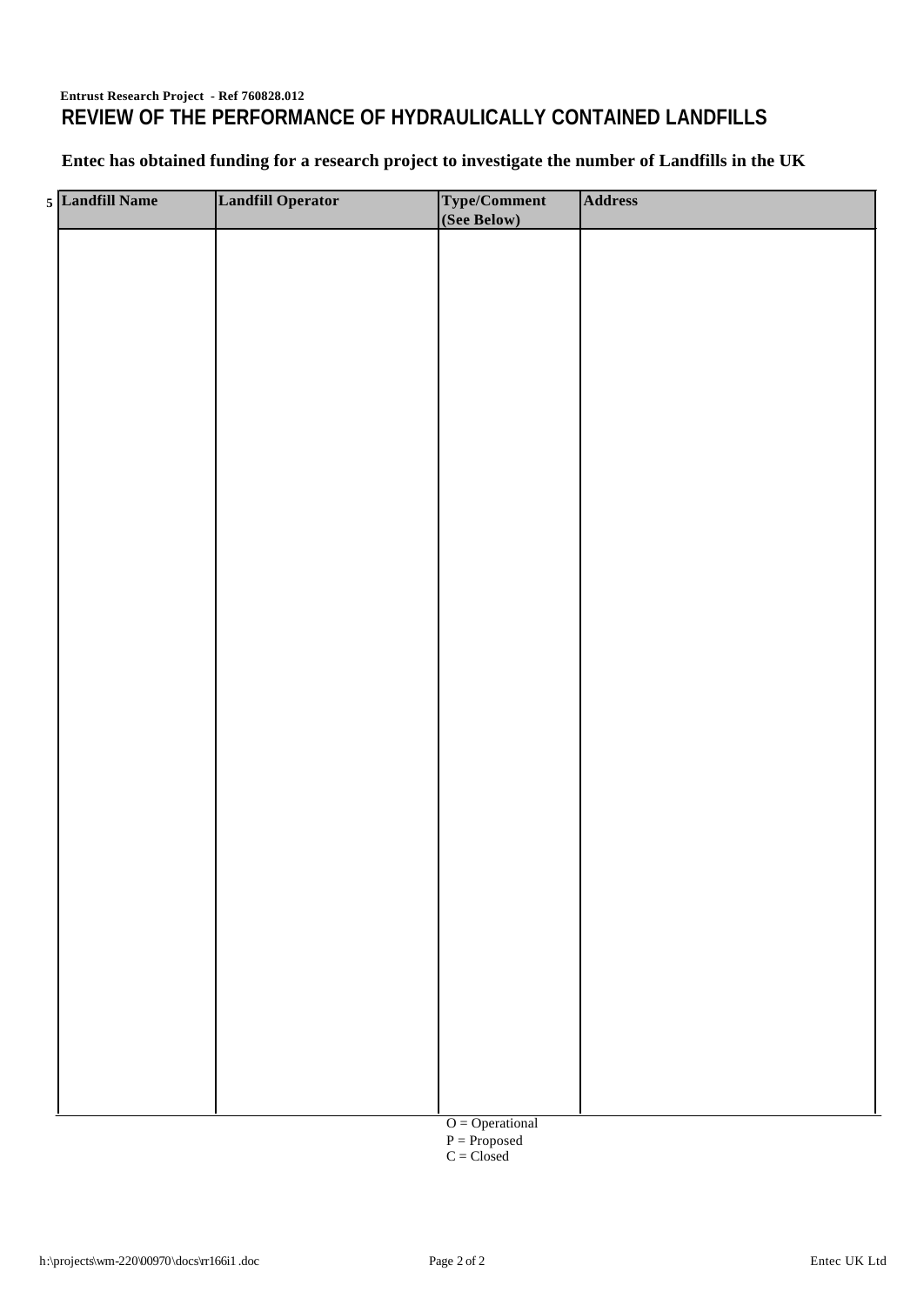### **Appendix B Questionnaire Q2**

2 Pages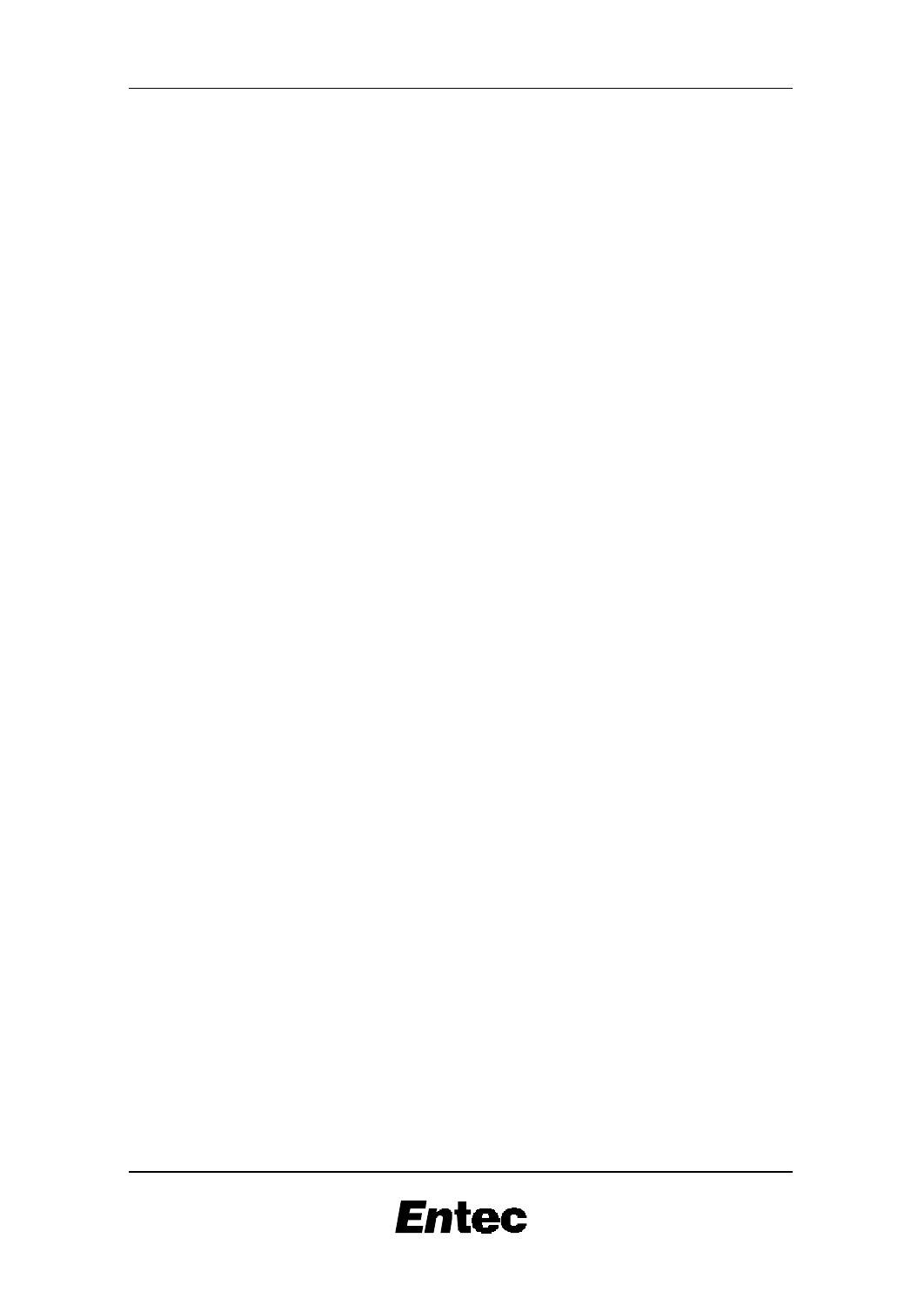#### **Entrust Research Project - Ref 760828.012**

### **REVIEW OF THE PERFORMANCE OF HYDRAULICALLY CONTAINED LANDFILLS**

*Entec has obtained funding for a research project to investigate the number of Landfills in the UK which use hydraulic containment as part of a leachate control strategy and how well they perform. Hydraulic containment requires a sub-water table landfill with the maintenance of leachate heads at a level lower than those in the surrounding groundwater.*

### **Q19456/02 Questionnaire for Landfill Operators**

| Operator:                                 |                                                                  |
|-------------------------------------------|------------------------------------------------------------------|
| Site Name:                                |                                                                  |
| Location:                                 |                                                                  |
| NGR:                                      |                                                                  |
| Status:                                   | Operational<br>$\ensuremath{\mathit{Closed}}\xspace$<br>Proposed |
| Dates of Operation:                       | from $19$ ________ to $19$ ____                                  |
| Waste Management Licence Number:          |                                                                  |
| Area of Site (approximate):               |                                                                  |
| Average Thickness of Waste (approximate): |                                                                  |
| Type of Waste:                            | Non-inert<br>Inert                                               |
| Geology (brief description):              |                                                                  |
|                                           |                                                                  |
|                                           |                                                                  |
| Is the Site Lined?                        | Yes<br>No                                                        |
| Type of Liner(s) (brief description):     |                                                                  |
|                                           |                                                                  |
|                                           |                                                                  |
|                                           |                                                                  |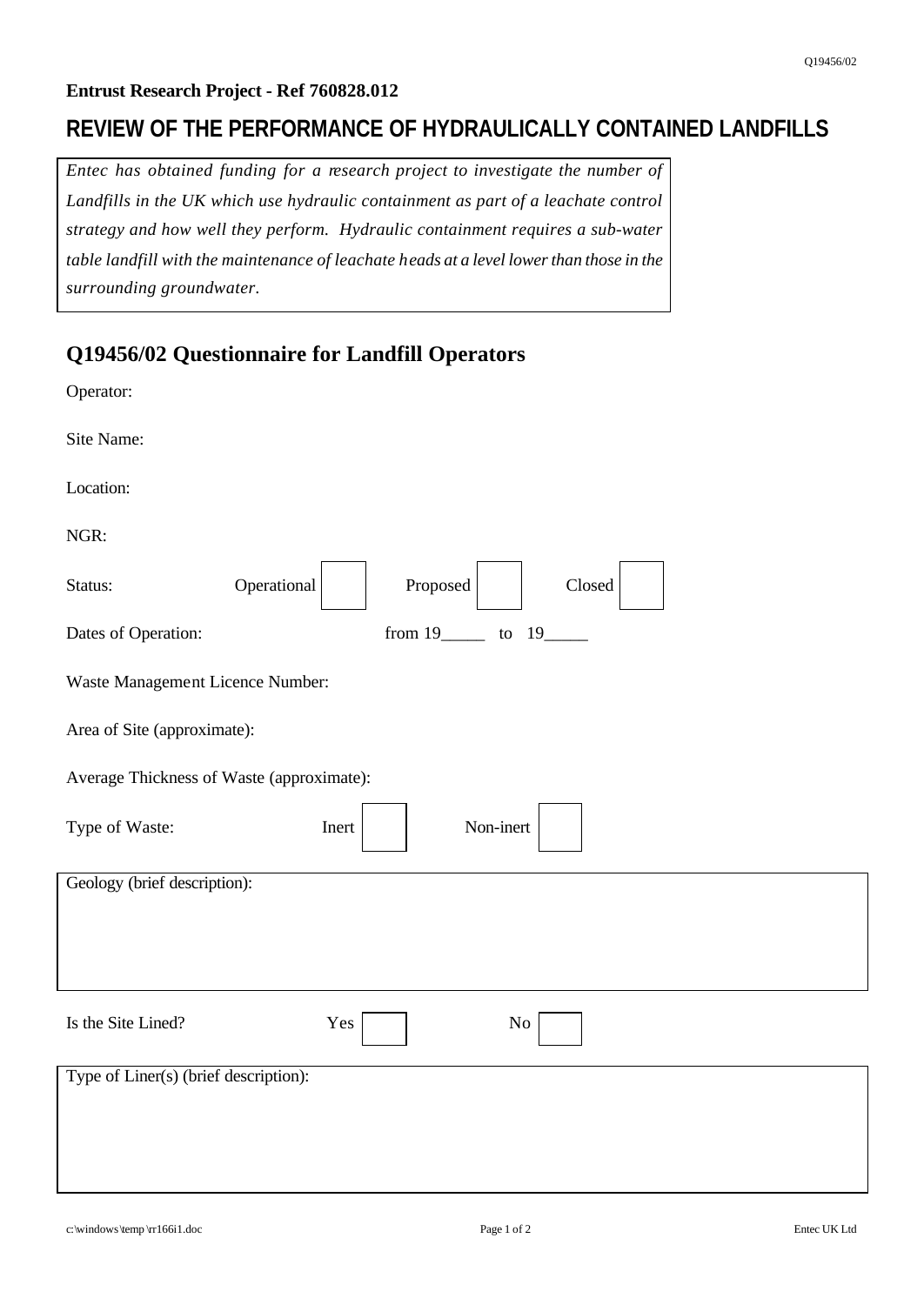| Is the Site Capped?<br>Yes<br>No                                       |
|------------------------------------------------------------------------|
| Type of Cap (brief description):                                       |
|                                                                        |
|                                                                        |
|                                                                        |
| Leachate Drainage/Collection System (brief description):               |
|                                                                        |
|                                                                        |
|                                                                        |
| Is Leachate Pumped from the Site?<br>Yes<br>N <sub>0</sub>             |
| Quantity of Leachate Pumped:                                           |
| Leachate Levels:<br>__________ m AOD_____________ m above base of site |
|                                                                        |
| Groundwater Level in Surrounding Strata:                               |
| $\equiv$ m AOD<br>____ m below ground level                            |
| Is groundwater pumped?<br>Yes<br>N <sub>0</sub>                        |
|                                                                        |
| Is Leachate Quality Monitored?<br>Yes<br>No                            |
|                                                                        |
| Frequency of Monitoring:                                               |
|                                                                        |
| Is Groundwater Quality Monitored?<br>Yes<br>N <sub>0</sub>             |
| Frequency of Monitoring:                                               |
|                                                                        |
| Are You Willing to Provide Further Data for This Site?<br>Yes<br>No    |
|                                                                        |
| <b>Contact Name:</b><br>Telephone No:                                  |
| Any Other Comments:                                                    |
|                                                                        |
|                                                                        |
|                                                                        |
|                                                                        |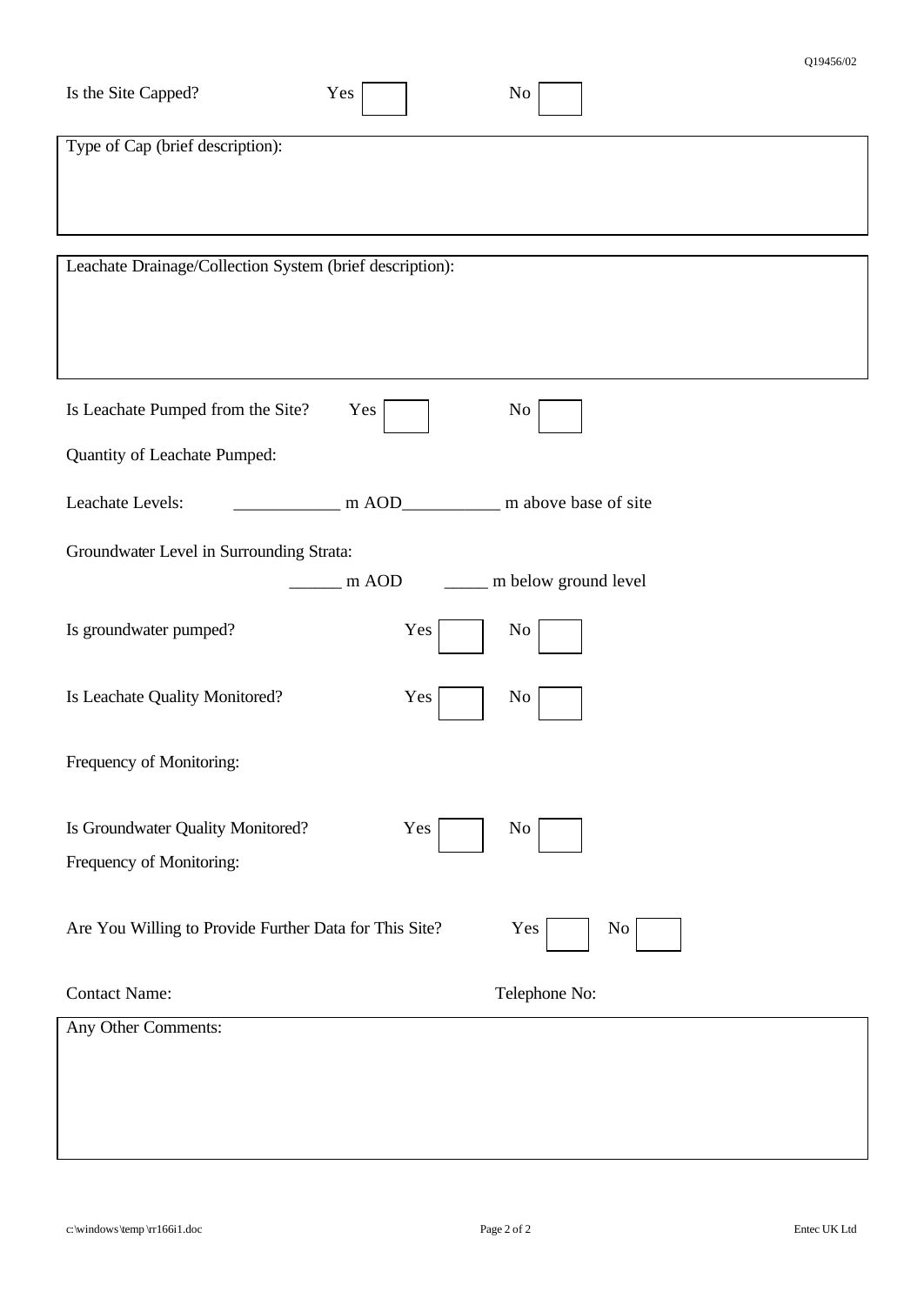### **Appendix C Site Descriptions**

18 Pages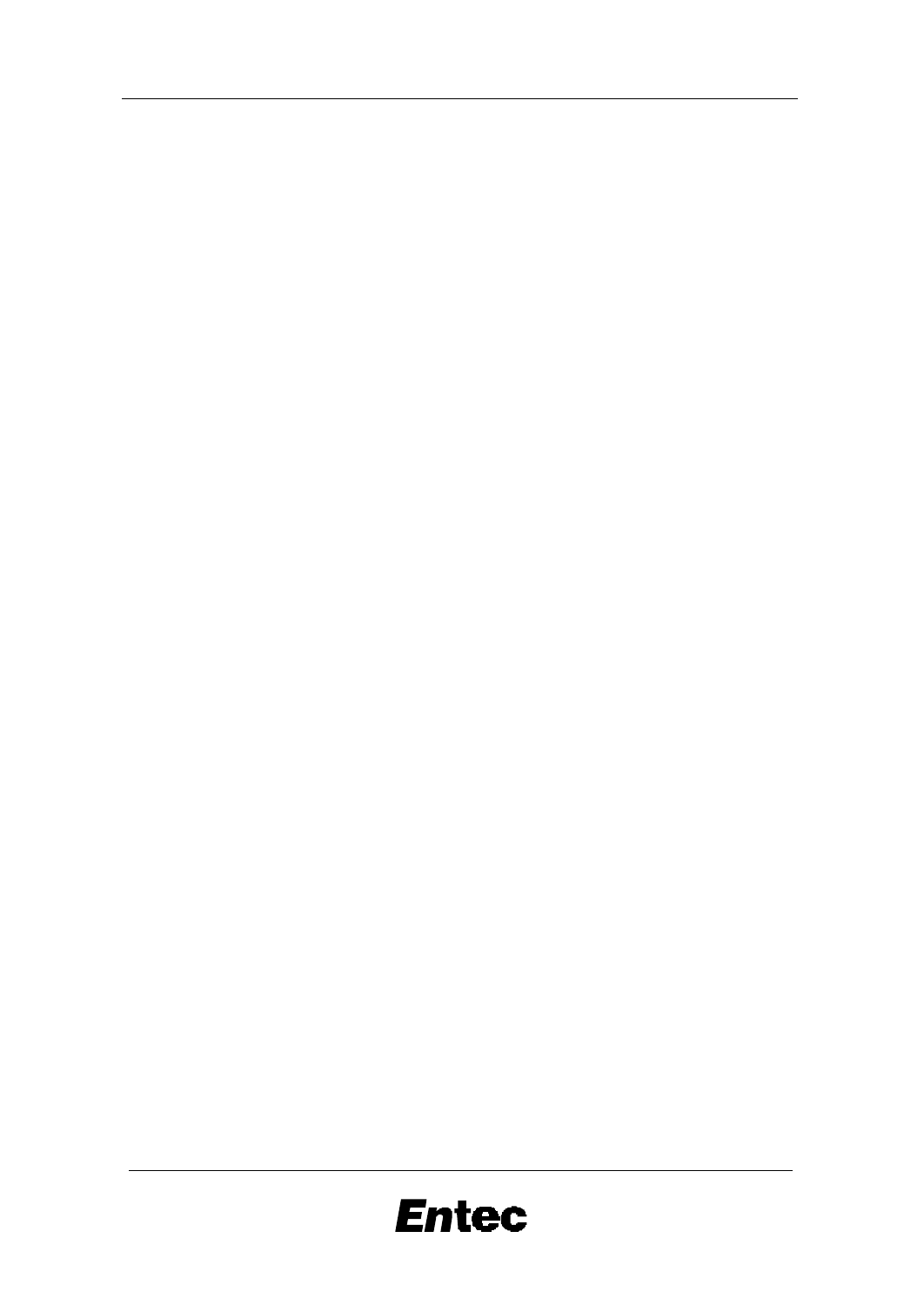This Appendix contains descriptions of the 18 landfills identified through the search process as being hydraulically contained. Much of the information used to compile these brief descriptions was provided by the operator on the understanding that site name would not be identified and sites are only identified by a letter (A to R).

#### **Site A**

This landfill site was formerly a quarry into which cement kiln dust (CKD) had been landfilled in conjunction with domestic refuse. It now accepts only domestic, commercial and industrial waste. The site has a capacity of  $5000000 \text{ m}^3$ . It does not have basal drainage and is not lined (i.e. natural containment). The site is approximately 80% filled with a 35 m maximum thickness of waste. It is approximately 500 m in length and 700 m in width. It was originally split into two cells (North and South) with a low internal bund; the exact dimensions of this bund are not known.

The Southern cell has been completely filled and is no longer active. This cell contained two discrete areas; one area is composed of 50% CKD and 50% refuse; and the other area is made up of 90% CKD and 10% refuse, with two long trenches of 100% refuse. The Northern cell also has two discrete areas; one area is composed of 50% CKD and 50% refuse; the other area, which is the active part of the site, contains 100% refuse.

The site sits in a 55 m thick Kimmeridge Clay layer, which overlies the Corallian Limestone. Groundwater in the limestone is artesian with a piezometric head at approximately +52 m AOD. There is also a 1m layer of sand and gravel deposits above the Kimmeridge Clay with a groundwater head of approximately +55 m AOD. The maximum height of waste is at  $+50$  m AOD. The leachate levels within the site are approximately  $+30$  m AOD, but there are areas of perched leachate within the CKD at levels up to +35 m AOD; the low permeability of the CKD inhibits the free movement of leachate. Leachate levels are overall slightly lower within the zone of 100% refuse in the Northern cell and there is, therefore, some flow of leachate from the Southern cell into the Northern cell.

The volume of leachate pumped to maintain hydraulic containment is of the order of  $3\,200 \text{ m}^3/\text{a}$ . There are 19 leachate monitoring boreholes in the CKD filled zones of the site and 8 within the refuse filled zone. The level and quality of the leachate is monitored in each of the 19 boreholes. The leachate within the 100% refuse zone is typical of domestic refuse, with an average ammonia concentration of 200 mg/l. The leachate within the CKD zone is very alkaline in nature, with a pH of up to 13.

There is a total of 35 monitoring boreholes around the site in the surrounding area, 32 screened in the Kimmeridge Clay and 3 screened in the Corallian Limestone. A suite of groundwater quality parameters (i.e. pH, ammonia, chloride, BOD, COD, sulphate, nitrate, metals, etc) are monitored routinely in all of these boreholes. The groundwater quality in the Corallian Limestone is poor (heavily mineralised), but there is no evidence of any contamination from the landfill site in either the Kimmeridge Clay or Corallian Limestone. There are no nearby groundwater abstractions. There is a surface watercourse at the site boundary, but again there have been no contamination incidents from the landfill.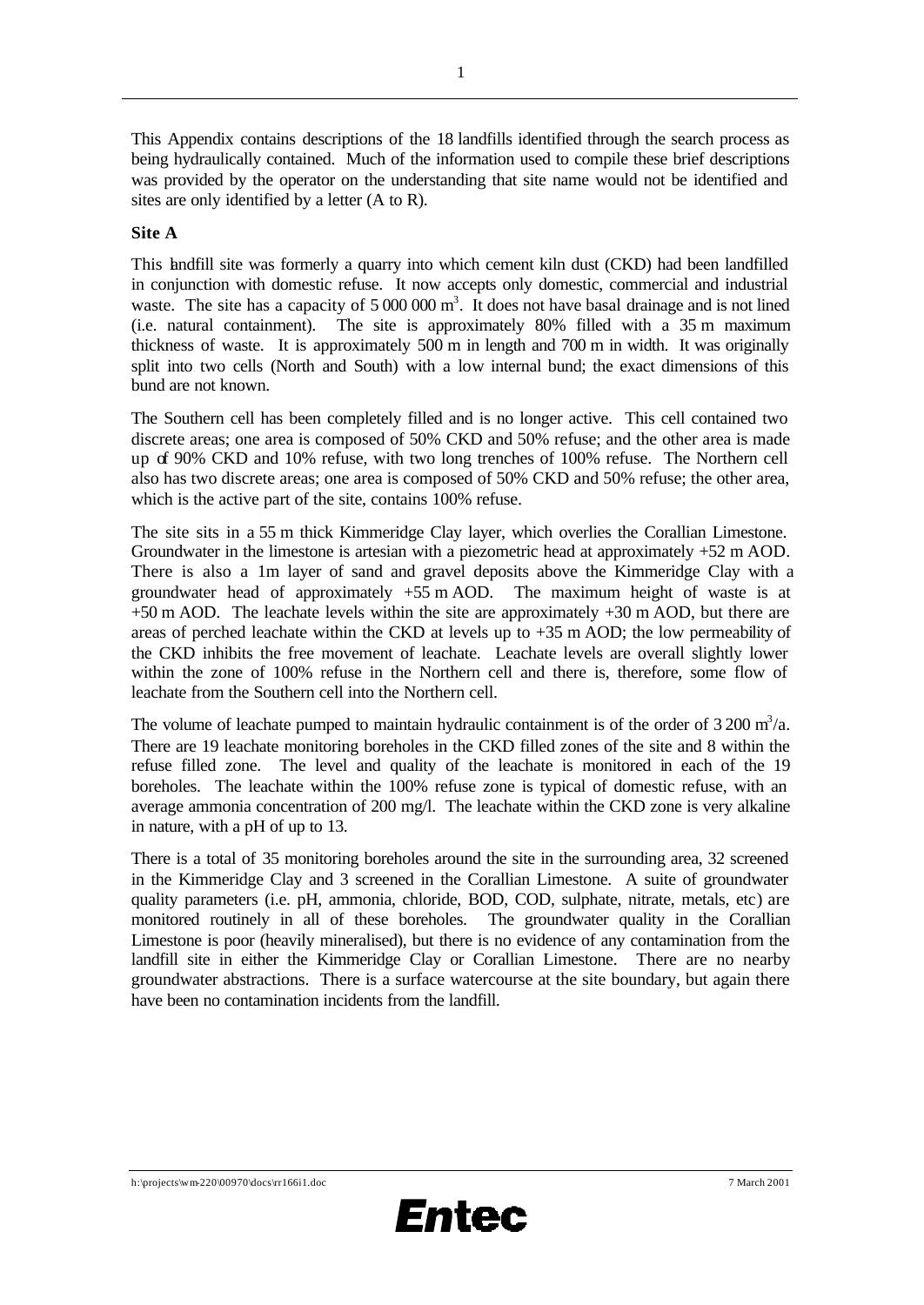#### **Site B**

This site is a recent development and was opened in 1997. It was previously a greenfield site in an agricultural area. It accepts inert, household, commercial and industrial wastes; there are no special wastes deposited. The site sits in Mercia Mudstone (formerly Keuper Marl) with the Sherwood Sandstone aquifer 193 m underneath. There is periglacial clay cover on one side of the site, separated from the landfill by 10 m of outcropping Mercia Mudstone.

The site is approximately 600 m in length and 400 m in width and it is lined with a 1m thick layer of reworked Mercia Mudstone. It is expected that the site will be divided into 15 cells. There is currently one cell filled, capped and restored, one cell has been filled but is uncapped, one operational cell and one cell is under construction. The thickness of waste varies between 14 and 18 m. The depth of the base of the site is 4 m bgl (+4 m AOD) in the capped cell and the depth of the base of the site in the remaining cells is approximately 10 m bgl (-2 m AOD). The material excavated in the construction of cells is used in the capping and restoration of filled cells.

The cells are separated by low internal bunds which rise to 2m from the base of the site. The top of these bunds are +6 m AOD in the capped cell and 0m AOD in the other cells. The leachate levels are maintained at a level below these bunds by pumping to a lagoon and the leachate is periodically tankered off site. There is a borehole in each cell to facilitate the extraction of the leachate; these boreholes are also used to monitor the leachate levels and quality. The leachate quality is typical of that from household and commercial waste. A typical suite of leachate parameters (i.e. pH, ammonia, chloride, BOD, COD, sulphate, nitrate, metals, etc) are monitored routinely.

Six boreholes are used to monitor the groundwater levels and quality in the vicinity of the site. They are all within the site boundary and are positioned in both the Mercia Mudstone and the periglacial material. The groundwater level is approximately  $+7.5$  m AOD and varies by approximately 1 m across the site; there is no significant seasonal variation in groundwater levels. Background groundwater quality is good. The nearest down gradient groundwater abstraction is 2 500 m away; and is situated in a superficial sand and gravel within the periglacial layer. The nearest surface watercourses include agricultural irrigation ponds and a small watercourse close to the site boundary. There are no areas of special scientific interest near the site.

A typical suite of surface water and groundwater parameters (i.e. pH, ammonia, chloride, BOD, COD, sulphate, nitrate, metals, etc) are monitored routinely. There has been no evidence of any contamination from the landfill site. To date no Groundwater Risk Assessment (Regulation 15) has been carried out for the site.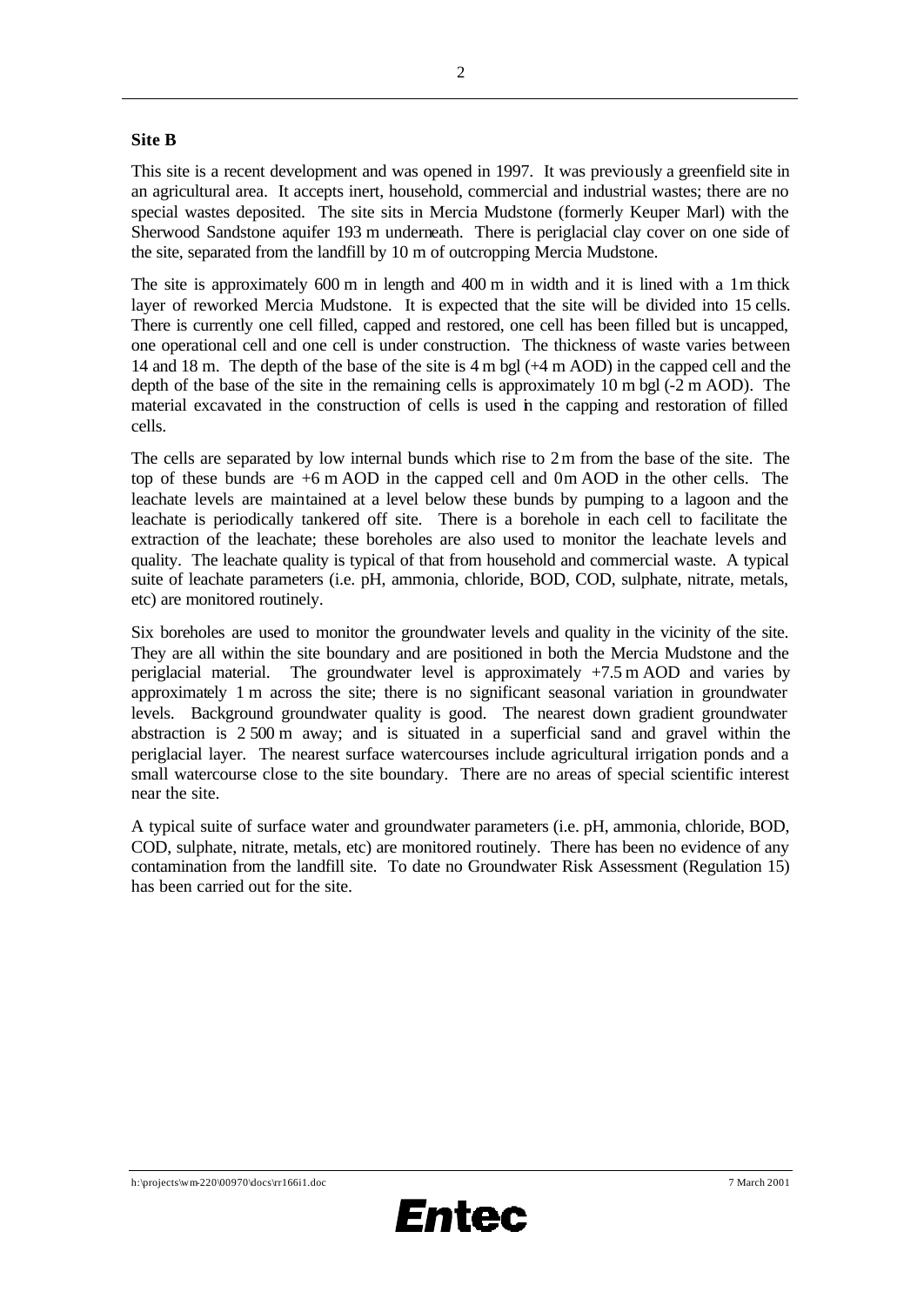#### **Site C**

The site accepts household, commercial, industrial, inert and liquid wastes. It sits in Mercia Mudstone with an average thickness 20 m, overlying a carbonaceous coal layer. It is 800 m long and 50 m wide and is nominally divided into nine cells. However, there is no significant hydraulic separation between the cells and so the landfill can be thought of as a single unit. The site is approximately 75-80% filled.

The site is cut approximately 8m into the side of a hill and its design is such that on completion it will be raised by 42 m above the current ground level. The thickness of the waste ranges from 10 m at the edge of the site to 50 m at the middle. The base of the waste is at 0 m AOD.

The leachate is collected via drainage channels in the base of the site and recirculated to the top of the site from eight boreholes. The leachate level and quality is monitored in each of the boreholes. The leachate levels are maintained at approximately 1m above the base of the site (+1 m AOD), but there are some areas of perched leachate resulting from recirculation.

The groundwater levels and quality are monitored in six boreholes in the carbonaceous layer. The groundwater levels vary from  $+8$  m AOD to  $+10$  m AOD across the site and are close to ground level. A typical suite of surface water and groundwater parameters (i.e. pH, ammonia, chloride, BOD, COD, sulphate, nitrate, metals, etc) are monitored routinely. The background groundwater quality is very poor in the carbonaceous coal layer, as it is heavily mineralised. There are no nearby groundwater abstraction points and there is no evidence of any contamination of the groundwater from the landfill.

There is a watercourse on the perimeter of the site, which is considered to have poor water quality as a result of industrial activity in the area. There has been one recent breakout of leachate to surface waters; however it was contained in a lagoon and did not enter the watercourse.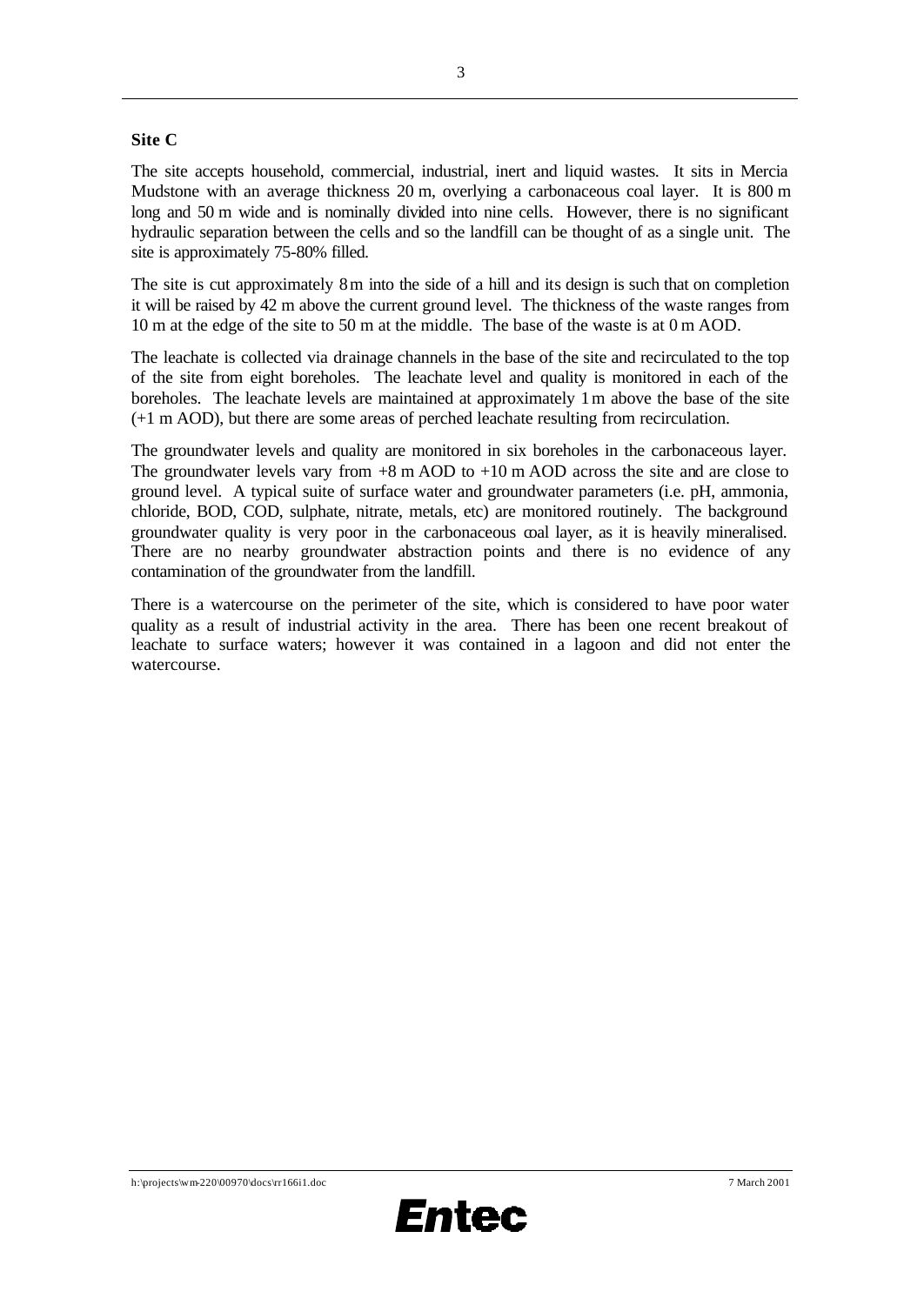#### **Site D**

This landfill site was formerly a sand and gravel quarry and now accepts industrial, commercial, inert and non-putrescent waste. It is approximately 300 m long and 250 m wide. The landfill sits in a Sand and Gravel deposit that overlies the London Clay. The site is lined with 1m of engineered clay. It is divided into three cells of approximately equal size; these cells are divided by internal bunds that are approximately 2 m in height.

The volume of leachate pumped to maintain hydraulic containment is of the order of  $4400 \text{ m}^3/\text{a}$ . The leachate levels are maintained at 1m above the base of the site (+69.5 m AOD). The leachate is collected by a herring bone drainage 'blanket' in the base of the site and pumped from nine boreholes to a storage tank. The leachate quality is monitored in five of these boreholes. There was, however, no pumping of leachate during the initial operation of the site. The leachate levels reached a maximum of 4.5 m from the base of the site and this has led to some movement of leachate between the cells.

The groundwater level is approximately +71 m AOD and is monitored in 18 boreholes around the site; these are situated at a distance of zero to 1500 meters from the site boundary. The levels vary considerably (circa 2.5 m) seasonally and also vary across the site. The groundwater quality is monitored in 16 of these boreholes; a typical suite of analyses (i.e. pH, alkalinity, nitrate, sulphate, COD, ammonia chloride, metals, etc) is carried out quarterly. The background groundwater quality is good and there is a groundwater abstraction for public water supply approximately 2000 m down gradient of the landfill. There are a series of drainage ditches on the site boundary, which are linked to a nearby stream. There has been no evidence of contamination from the landfill to the surface water systems or to the groundwater.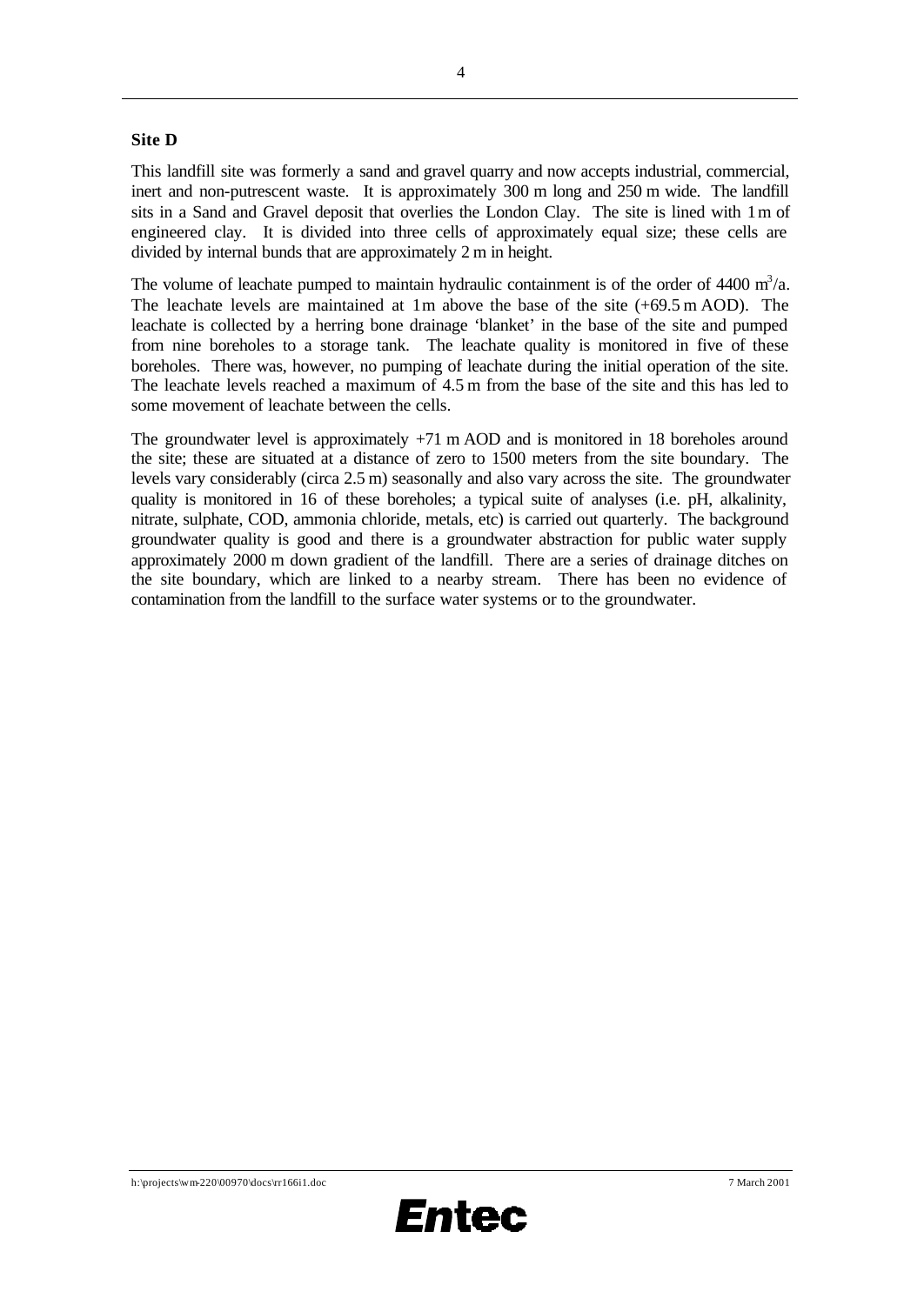#### **Site E**

This site is now closed; it was developed from a quarrying operation and accepted industrial and commercial waste. The geology of the area is Quaternary Drift deposits; it sits in a Sand and Gravel layer with underlying Tertiary Clay. It is lined with 1m of engineered clay and is not divided into cells. It covers approximately 6.0 hectares and the thickness of the waste is approximately 40 m.

The volume of leachate pumped in order to maintain hydraulic containment is of the order 11 000 m<sup>3</sup> The leachate levels are maintained at 21 m above the base of the site (+10 m AOD) by pumping from 11 boreholes to foul sewer. These are all newly drilled boreholes, as the original boreholes had become blocked. Leachate quality has been monitored since 1998 in six of these boreholes.

The groundwater levels are approximately 2 m bgl (+19 m AOD) and are monitored in 16 boreholes, which are situated at a distance of 70 m to 1600 m from the site boundary. There is approximately 1.5 m variation in level with season but very little variation across the site as the terrain is quite flat. The groundwater quality is also monitored quarterly in these boreholes; a typical suite of analyses (i.e. pH, alkalinity, nitrate, sulphate, COD, ammonia chloride, metals, etc) is carried out. The background groundwater quality is good and the nearest down gradient groundwater abstraction point 2200 m away. The nearest surface watercourse is a series of drainage ditches on the site boundary, which are linked to a nearby stream. There has been no evidence of contamination from the landfill to the surface water systems of the groundwater system.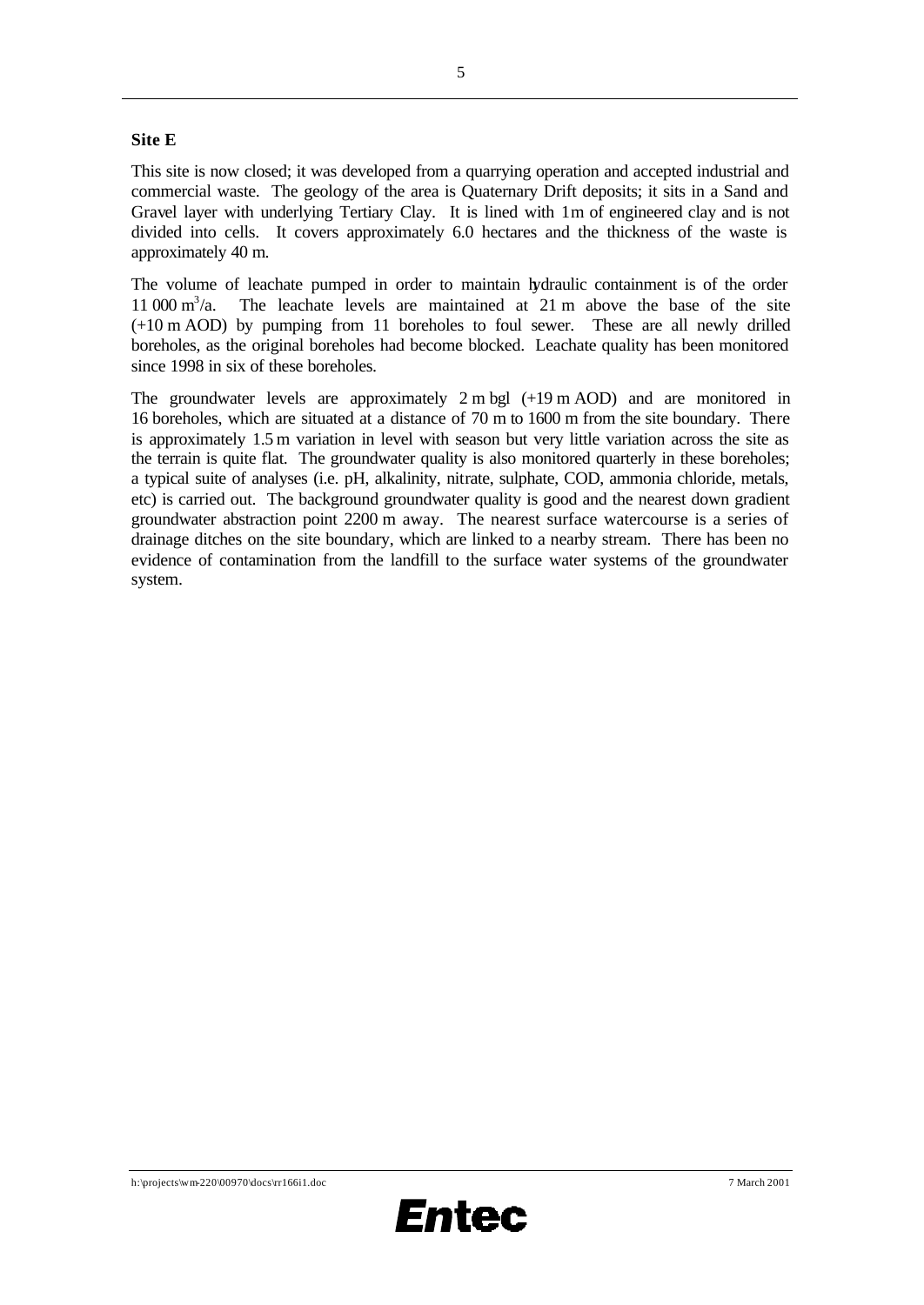#### **Site F**

This site is approximately 500 m by 500 m in area. It accepts industrial, municipal, commercial and some types of special waste (mainly asbestos). The landfill sits in Lias Clay, which is greater than 30 m in thickness. The site is not lined but a full groundwater risk assessment of the site was carried out as part of a planned site extension.

The landfill is not divided into cells, but does have some low internal bunds. The leachate is collected via stone drains along the centre of the site. The design was such that hydraulic containment of the site would be maintained by pumping the leachate from the zone between an internal bund and the landfill boundary. The leachate levels at the edge of the site would be maintained at +43 m AOD and the surrounding groundwater levels are at +44 m AOD. The leachate levels in the centre on the site would be higher than the surrounding groundwater levels; this would minimise the amount of leachate pumped out of the landfill. The site operated on this philosophy but it was discovered that the site 'clipped' a permeable layer. The leachate is now also pumped from the centre of the landfill site (i.e. inside the internal bunds) via the gas collection system. This has resulted in an increase in the volume of leachate pumped.

There are now a total of 20 boreholes monitoring leachate levels within the site and leachate quality is monitored in 15 of these. Groundwater levels and quality are monitored in 3 boreholes within the site perimeter. The background groundwater quality is considered to be good and there are no nearby down gradient groundwater abstraction points. There is a stream that runs around the perimeter of the site. There have been no contamination incidents from the landfill site to the groundwater or to surface waters.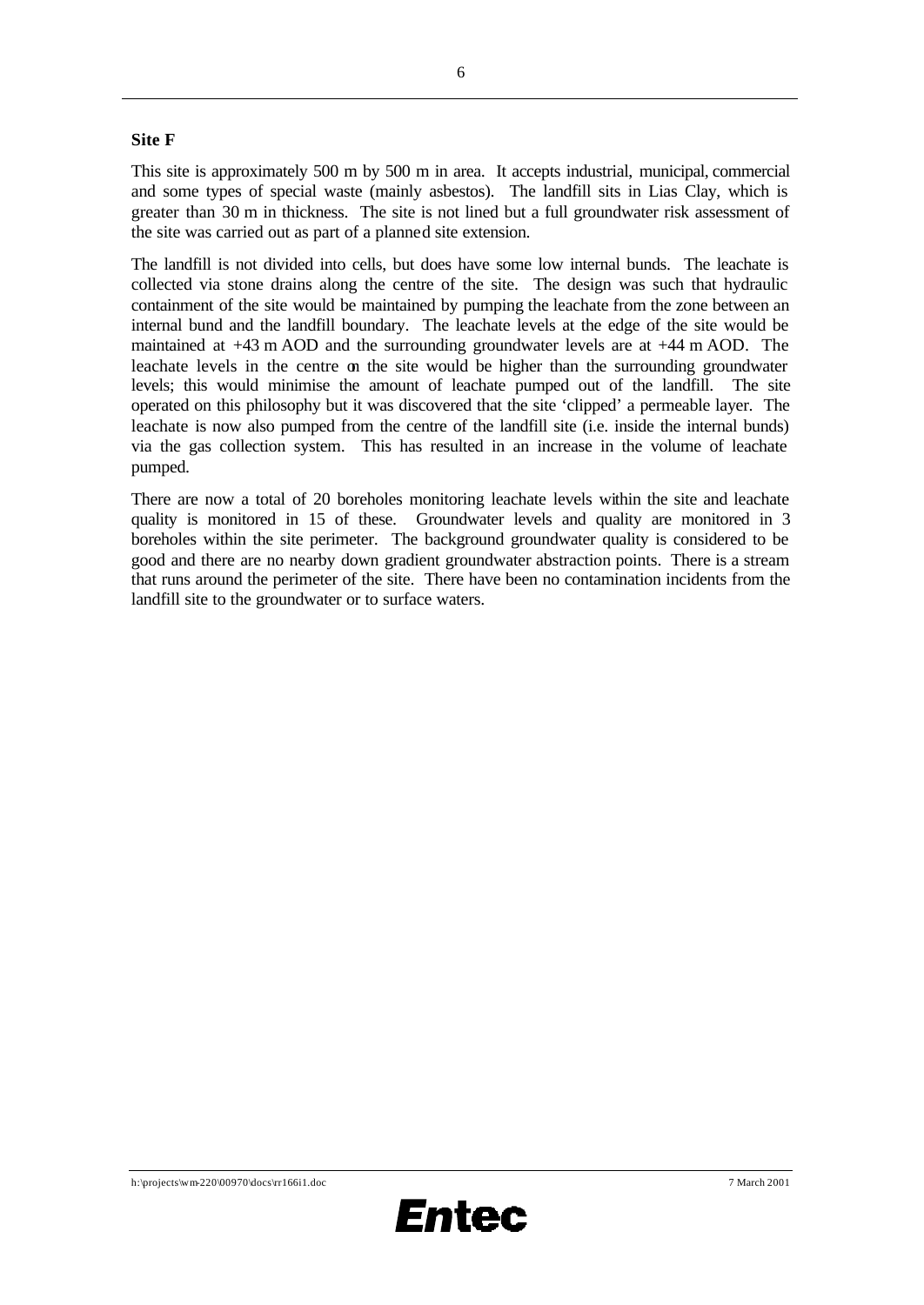#### **Site G**

Site G accepts commercial, municipal, industrial and some special waste. A geological survey in 1988 concluded that the site presented a low risk to groundwater and as a result a Regulation 15 groundwater risk assessment has not been undertaken. The site sits in Alluvial Silts and Clay (2-20m thick) overlying Lias Clay/Limestone. The site is lined with a composite clay and HDPE liner.

The site is approximately 400 m long and 400 m wide. The base of the site is 2.5 m below the original ground level and the waste thickness ranges from 2.5 m thick at the site edge to 10 m thick in the centre. It is expected to have 11–12 cells, when completed. These cells are 400 m long and 30 m wide and it is currently 60% filled. Each cell has a central drainage ditch; these ditches are connected to five leachate-pumping boreholes, which maintain the leachate within the landfill at a constant +2 m AOD level. There are, however, some areas of perched leachate at a level of +4 m AOD. The five leachate-pumping stations pump a volume of approximately  $35000 \text{ m}^3$  per annum of leachate to an effluent treatment works; the treated effluent is then discharged to a tidal estuary. The leachate levels and quality are monitored in 10 boreholes in the restored area and more are planned for active areas.

The seasonal groundwater levels vary considerably. The level is 5 m below the base of the site (-0.5 m AOD) during the summer and so the landfill is not sub-water table during the summer period. However, the groundwater levels in winter are at ground level and so the site is hydraulically contained. There is an above ground bund around the site to prevent flooding of the site in winter. The background groundwater quality in the surrounding area is quite poor as the region is reclaimed from the sea. There are no nearby groundwater abstraction points. Three boreholes within the perimeter of the site monitor the groundwater levels and quality. The groundwater quality parameters analysed include ammonia, BOD, suspended solids, nitrates and the Red List substances and metals; there is no evidence of any groundwater contamination from the landfill site.

There are some ditches on the site perimeter, which are connected to a river. There is a County designated wildlife area in the vicinity. There have been no contamination incidents to the surface waters from the landfill site.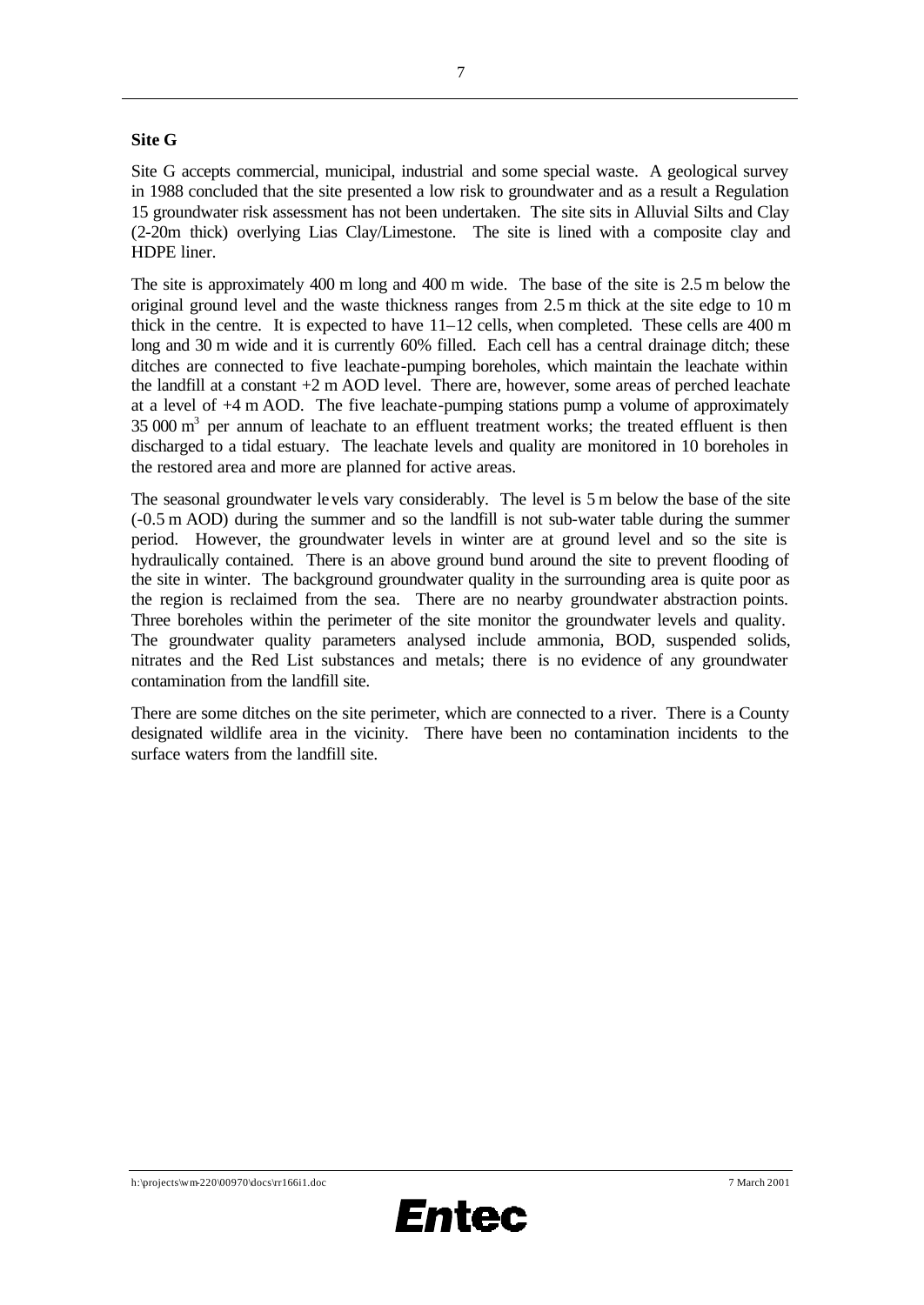#### **Site H**

This site was formerly on old brick quarry; it now accepts commercial, industrial and municipal wastes. It is 150 m in length and 150 m in width. The site is cut 18 m into Mercia Mudstone (Keuper Marl) which is 35 m thick. There is a permeable layer approximately 5m below the base of the site, which is artesian in nature.

The site is divided into two cells of approximate equal size; one cell (phases 1-3) has been filled, but not capped and the other cell (phase 4) is currently active and is approximately 25% full. The base of both cells has been lined; the side of the active cell has been lined with a 1.5 m layer of clay; however the sides of the completed cell are not lined. Gravel drains conduct leachate to a vertical borehole pump in cell one; and cell two has perforated pipe leading to an inclined borehole pump.

The groundwater levels in the Mercia Mudstone are 2.5 m bgl (+15.5 m AOD) and there is a small spring feeding directly into the filled cell. The underlying artesian layer has a head greater than +23 m AOD. The background groundwater quality is good.

The volume of leachate pumped to maintain hydraulic containment is of the order 80 000  $m^3/a$ . The leachate levels are maintained at approximately 8 m above the base of the waste (+8 m AOD) and the pumped leachate is discharged to public sewer. Leachate levels are slightly higher in the completed cell than in the active cell. Consideration is being given to allowing the leachate levels to rise to approximately 12 m above the base of site sometime in the future. This would still be approximately 3.5 m below the surrounding groundwater levels. The leachate levels and quality are monitored in the two leachate-pumping boreholes.

The groundwater levels and quality are monitored by four boreholes in the Mercia Mudstone and one borehole in the artesian layer. These are all located within the perimeter of the site. A typical suite of analyses (i.e. pH, alkalinity, nitrate, sulphate, COD, ammonia chloride, metals, etc) is carried out annually and ammonia, BOD and suspended solid analyses are carried out quarterly. A licensed groundwater abstraction point in the old brickworks approximately 20 m from the landfill is not currently in use. There is a surface watercourse on the perimeter of the site. There is no evidence of any groundwater contamination from the landfill site to the groundwater or to the surface waters.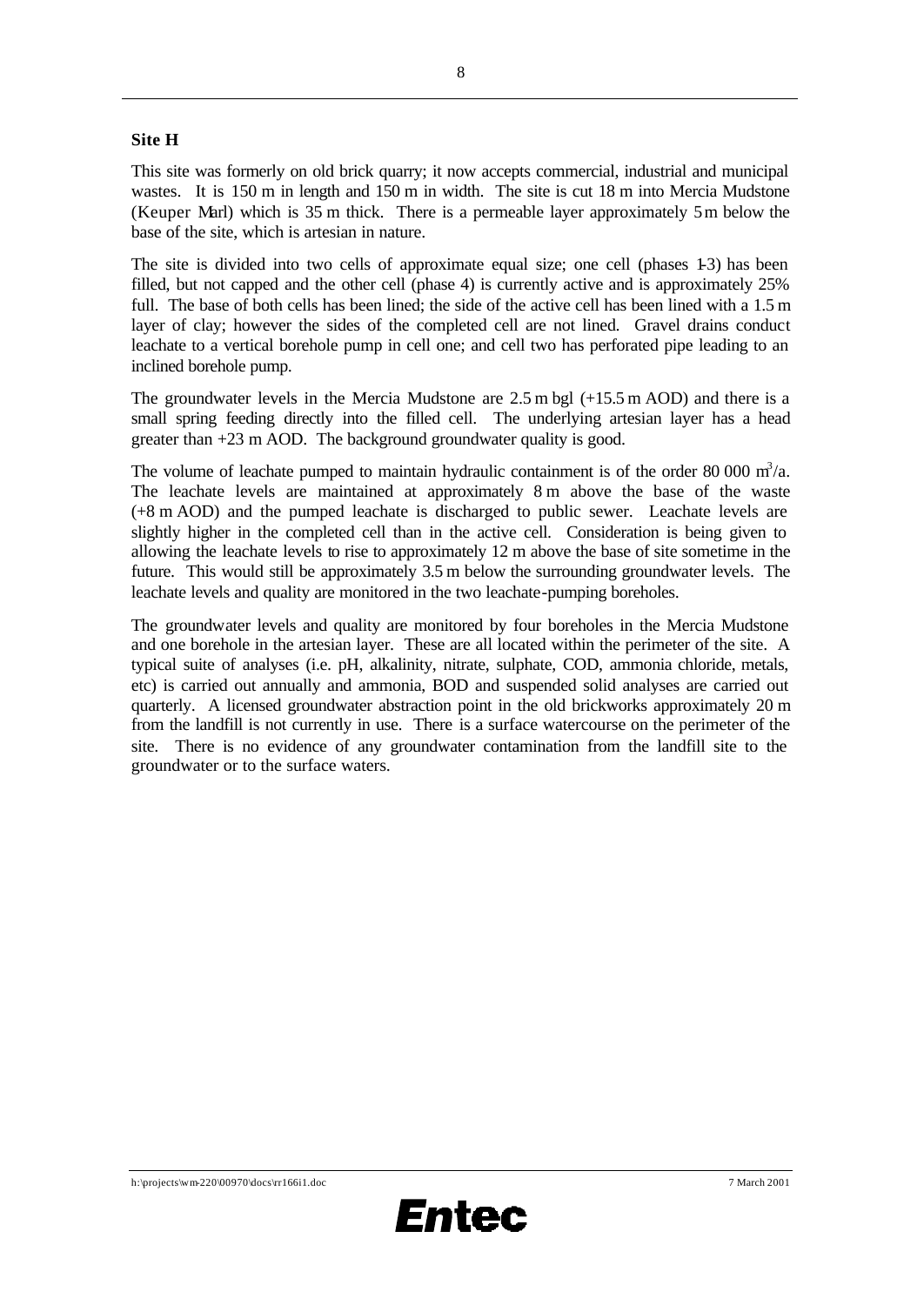#### **Site I**

9

This sub-water table landfill site sits adjacent to a larger dilute-and-disperse landfill site. The dilute and disperse site was originally a local authority site and is believed to have begun operation sometime in the late 1940s. It has accepted many types of waste through the years including municipal, commercial, industrial and inert waste, but is not currently active. The dilute and disperse landfill covers approximately three times the area of the containment landfill.

The sub-water table part of the landfill accepts commercial, municipal, special (asbestos), liquid, difficult and inert waste. The site is divided into 12 cells and the sides and base of the site are lined with clay. There is no information on the dimensions of the inter-cell bunds.

The base of both the dilute and disperse site and the sub-water table site are in a layer of Lias Clay which is underlain by Limestone/Marl. There are two major aquifers in the region, however it is believed that neither is in hydraulic continuity with the site due to the substantial thickness of the clay formations.

The leachate levels are maintained at approximately +103 m AOD by pumping and recirculating. The groundwater levels are approximately  $+120$  to  $+130$  m AOD.

There are a number of groundwater monitoring boreholes on the boundary of the site and the levels of dissolved oxygen, pH, chloride and ammonia in samples from these boreholes are analysed monthly and a fuller suite of analyses carried out annually. There have been some problems with the groundwater quality in the boreholes on the site boundary, but this has been attributed to the dilute and disperse site rather than the sub-water table site. The background groundwater quality in the area is considered poor due to contamination from an old mineworking. The nearest down-gradient surface watercourse is a reservoir, which is approximately 2000 m from the site boundary. There has been no evidence of any contamination from the hydraulically contained landfill.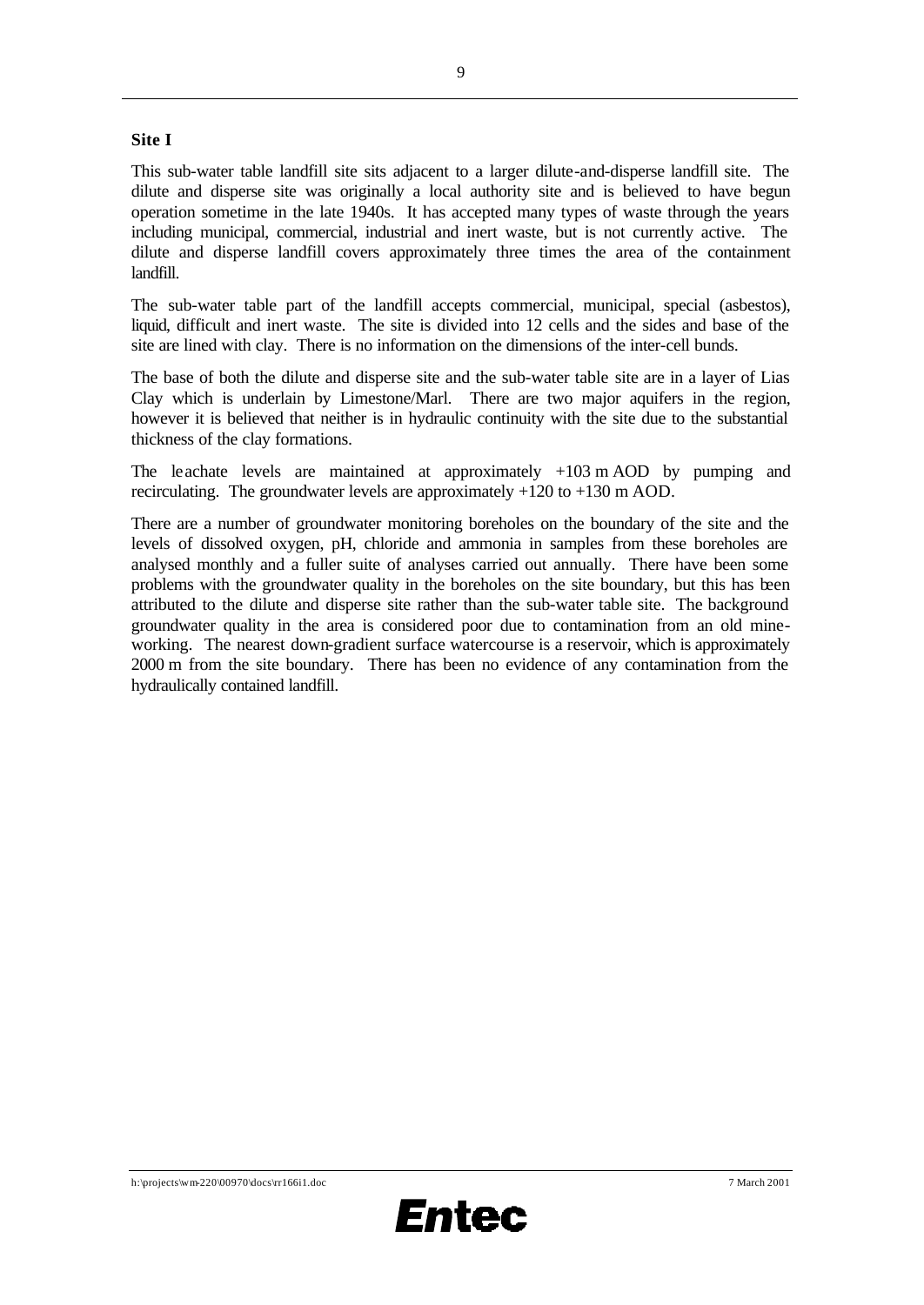#### **Site J**

This sub-water table landfill site is made up of two separate parts, Zone A and Zone B, which both sit in a larger dilute and disperse landfill site. The dilute-and-disperse site was originally a local authority site and is believed to have begun operation sometime in the late 1940s. It has accepted many types of waste through the years and these include municipal, commercial, industrial and inert waste. The dilute and disperse site is currently active, but accepts only inert material for reclamation purposes.

The whole site sits in Lias Clay, which is underlain by a Limestone/Marl layer. The minimum thickness of the Lias Clay layer is 15 m. There are two major aquifers in the region, however neither is in hydraulic continuity with the site area due to the substantial thickness of the clay formations.

Zone A is approximately 200 m in length and 100 m in width. It is separated from the diluteand-disperse site by a clay liner at the base and sides. It is not divided into cells. It has accepted commercial, municipal, special (asbestos), liquid and inert waste and is now complete but uncapped. The leachate level is maintained at approximately +66 m AOD by pumping from a sump in the middle of the zone. The leachate was recirculated when the site was in operation, but now is tankered to Zone B.

Zone B is approximately 600 m in length and 500 m in width and is lined. It is divided into six equal size cells, with a low bund of height 3-4 m between the cells. The site accepts municipal, commercial, industrial and inert waste. To date, one cell is completely filled and a second partially filled. The leachate levels are maintained at a level 1m above the base of the site and recirculated. The monitoring data indicates that the leachate level in this zone is of the order +75 m AOD and it is therefore not sub-water table.

The groundwater levels around the site are approximately  $+69$  to  $+74$  m AOD and they do not vary significantly with the seasons. There are 25 groundwater monitoring boreholes at the edge of the larger dilute and disperse site which monitor groundwater levels and quality. The levels of dissolved oxygen, pH, chloride and ammonia are analysed monthly and the levels of sulphate alkalinity, total organic nitrogen, total organic carbon, suspended solids and metals are analysed quarterly.

There have been some problems with the groundwater quality in the boreholes on the site boundary, but this has been attributed to the dilute and disperse site and not to the sub-water table site. The nearest downgradient surface watercourse is approximately 2000 m from the site boundary and there has been no evidence of any contamination from the hydraulically contained landfills.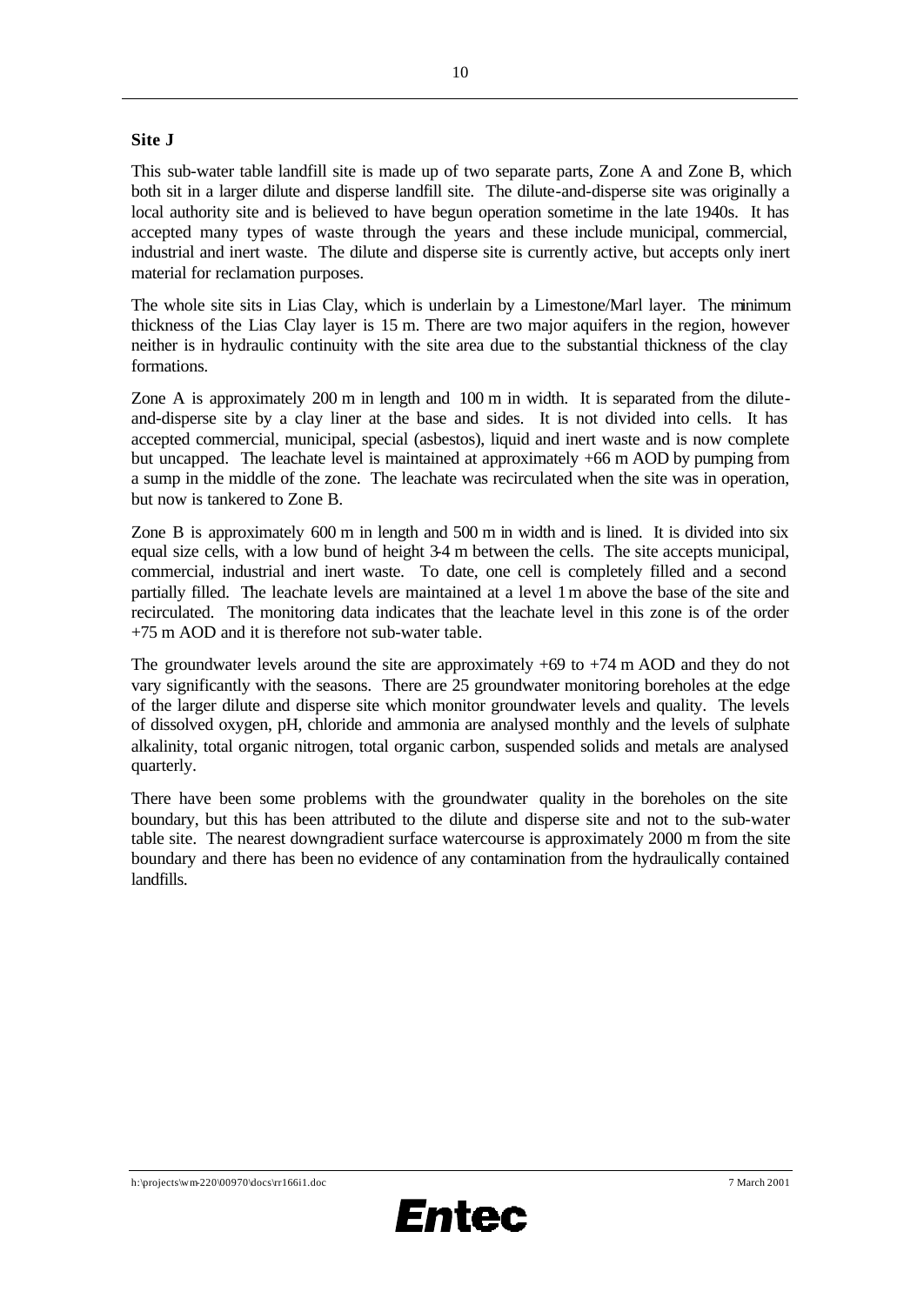#### **Site K**

This landfill site is within an old quarry, which extracted from a granodiorite intrusion overlain by a Mercia Mudstone layer. It receives 614 000 tonnes of waste per annum and is expected to be completed in 2001. It accepts municipal, commercial, industrial, special and inert wastes. There are two older dilute-and-disperse landfill sites in the same intrusion and these are within 500 m of the site. They were in operation during the 1970s and have been filled with mainly putrescible waste. A groundwater risk assessment has been carried out for this site.

11

The landfill covers an area of approximately 83 000  $m<sup>2</sup>$  and has a maximum depth of 70 m. The base at this point is at +16 m AOD. It is not divided into cells. The leachate levels are maintained at a level between  $+19$  and  $+22$  m AOD and the volume of leachate, which is pumped from a sump in the centre of the landfill, is of the order of 200 000  $m<sup>3</sup>$  per annum.

There are two groundwater-bearing strata around this site: Mercia Mudstone and the granodiorite. The groundwater within the Mercia Mudstone varies between +70 and +95 m AOD and is not considered to be in hydraulic contact with the granodiorite. There are no licensed groundwater abstraction points within 1500 m of the site.

There is also groundwater movement within the fractures and fissures of the granodiorite and the granodiorite is classified as a minor aquifer. The groundwater level immediately surrounding the site varies between approximately +47 to +68 m AOD and the flow is towards the central leachate pumping station in the centre of the landfill. There is also flow of groundwater from the old dilute and disperse landfills towards the hydraulically contained landfill.

The groundwater levels are monitored in 18 boreholes and the groundwater quality is monitored in 10 of these. The groundwater analyses include measurement of dissolved oxygen, pH, chloride and ammonia. There is no information available relating to the background groundwater quality or any possible contamination incidences to the groundwater or surface waters.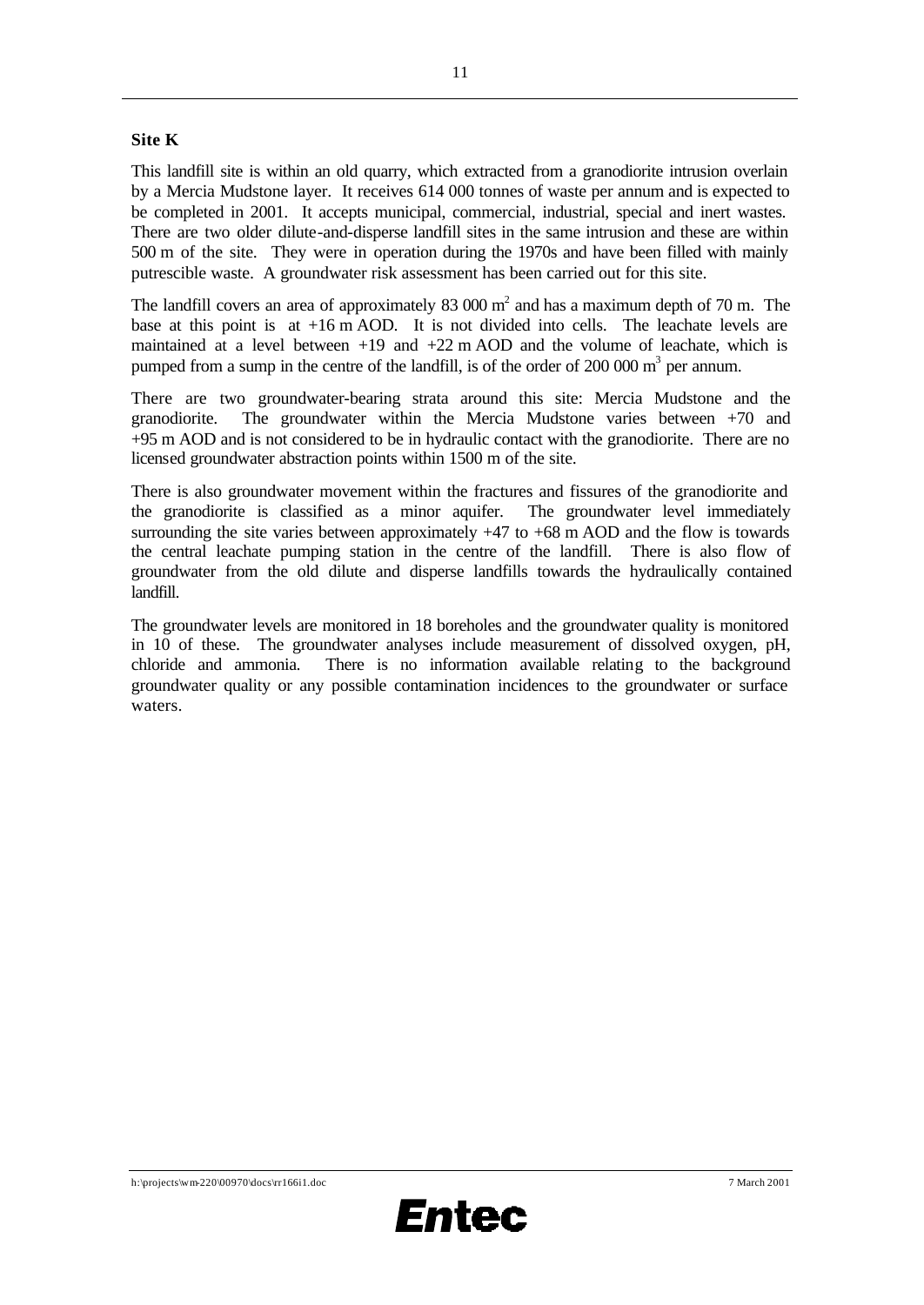#### **Site L**

This landfill is a former claypit and part of the pit was infilled with construction waste in the late 1970s and early 1980s. The landfill licence for this area was surrendered before 1994. The remainder of the pit began operation as a landfill in 1983 and accepts putrescible, difficult, special, liquid and inert waste. It is 1750 m in length and 1000 m in width and the depth to the base of the site varies between 10 and 30 m. The site is divided into 11 cells, but there are only inter-cell bunds for the most recent cells. The cell dimensions are approximately 200 m by 250 m.

The site sits in Boulder Clay and Oxford Clay with a glacial channel transecting the currently unfilled south-eastern boundary. The strata underlying the site comprise around 20 m of either in situ Oxford Clay or replaced Callow (weathered Oxford Clay). This overlies a layer of Kellaways Sand and at greater depth the Great Oolite (Blisworth Limestone). A risk assessment has been carried out for the site.

The landfill was not initially designed to be hydraulically contained, but leachate is pumped to protect against surface water breakout. However, there are plans to reduce leachate levels in some areas of the site to ensure hydraulic containment. Wells will be retrofitted in the filled areas and spine drains and sumps will be used in the new cells. It is proposed that the leachate levels will be maintained at  $+85$  m AOD in the older areas and at  $+75$  m AOD in the new areas. The leachate levels currently vary from  $+92$  m AOD in the older cells to  $+79$  m AOD in the most recent cells.

The groundwater levels in the Oxford Clay are approximately +85 m AOD, but are lower, (circa +65 m AOD) immediately adjacent to the active and unfilled part of the landfill due to unloading effects. The groundwater levels also vary considerably, about 20 m, across the site but there is less than a 1m seasonal variation. The head of leachate currently exceeds the groundwater piezometric surface in the Kellaways Sands layer, which is classified as a minor aquifer. The nearest licensed abstraction point is 2500 m from the site.

There are 11 boreholes monitoring the groundwater levels and quality. These boreholes are at a distance of up to 20 m from the site boundary and some are within the site boundary. A typical suite of analyses (i.e. BOD, COD, TON, dissolved oxygen, ammonia, chloride and metals) is carried out monthly. There is no evidence of any contamination from the landfill site to the groundwater in the Oxford Clay but the background groundwater quality in this layer is poor with high concentrations of sodium, chloride and sulphates. There is also no evidence of any contamination to the groundwater in the Kellaways Sands from the landfill site but again the background quality of the groundwater in this layer ensures that it is unsuitable for most purposes without treatment. There is a surface watercourse on the site boundary, but there has been no evidence of any contamination to this watercourse from the landfill site.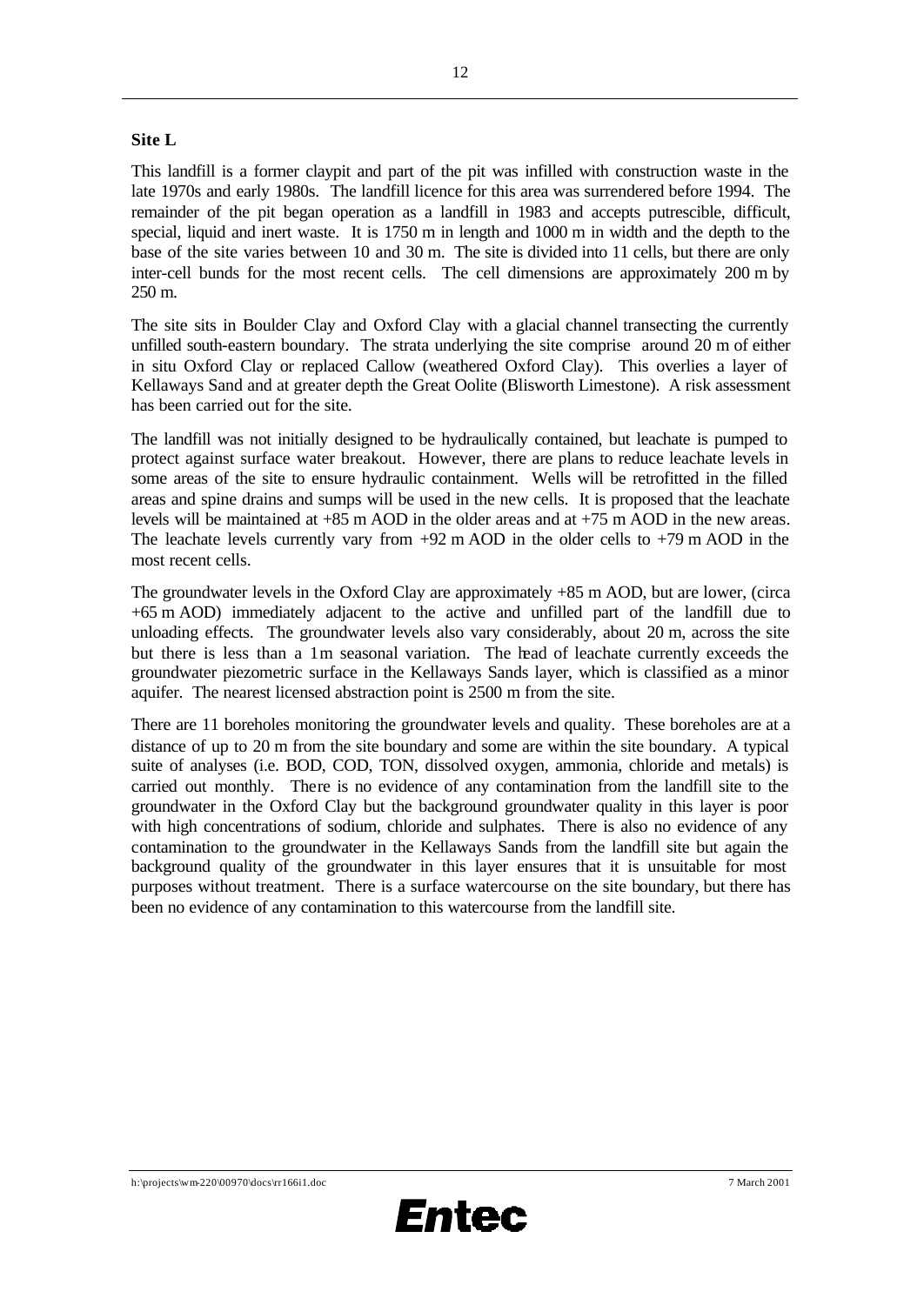#### **Site M**

This landfill is a former claypit. It has been in operation since 1983 and is currently 75% filled. It accepts putrescible, difficult, special and inert waste. It is 2 000 m in length and 1250 m in width and the depth of the base of the site varies between  $+10$  and  $+30$  m AOD. The site is divided into 11 cells, but there are only inter-cell bunds for the most recent cells. The cell areas vary from 22.5 ha for the older unlined cells to 2.5 ha for the newly-engineered cells.

The site sits in the Oxford Clay and the base of the site is separated from the underlying Kellaways Sand layer by reworked Callow/Oxford Clay with an average thickness of 5 m. This is underlain by a layer of Kellaways Clay and at greater depth the Great Oolite (Blisworth Clay/Limestone). A risk assessment has been carried out for the site.

The leachate levels currently vary considerably across the site. The leachate levels in the older cells are maintained at approximately +61 m AOD and are maintained at +52 m AOD in the newer cells. The landfill was not initially designed to be hydraulically contained, but it is protected against surface water breakout. However hydraulic containment is planned and wells will be retrofitted in the filled areas and spine drains and sumps will be used in the new cells. It is planned to lower the leachate levels to +49 m AOD.

The groundwater levels in the Oxford Clay vary between +55 and +60 m AOD, but are lower, (circa +45 m AOD) immediately adjacent to the landfill due to dewatering and unloading effects. The groundwater levels vary by 5m across the width of the site and there is 0.5 m of seasonal variation. There is a  $+52$  m AOD groundwater piezometric surface in the Kellaways Sands layer. This is classified as a minor aquifer but the nearest licensed abstraction point is 2500 m from the site.

There are 13 boreholes monitoring the groundwater levels and 12 monitoring the groundwater quality. These boreholes are at a distance of up to 20 m from the site boundary and some are within the site boundary. A full suite of analyses (i.e. BOD, COD, and TON, dissolved oxygen, ammonia, chloride and metals) is carried out monthly. There is no evidence of any contamination from the landfill site to the groundwater in the Oxford Clay but the background groundwater quality in this layer is poor with high concentrations of sodium, chloride and sulphates. There is also no evidence of any contamination to the groundwater in the Kellaways Sands from the landfill site but again the background quality of the groundwater in this layer ensures that it is unsuitable for most purposes without treatment. There is a surface watercourse on the site boundary, but there has been no evidence of any contamination to this watercourse from the landfill site.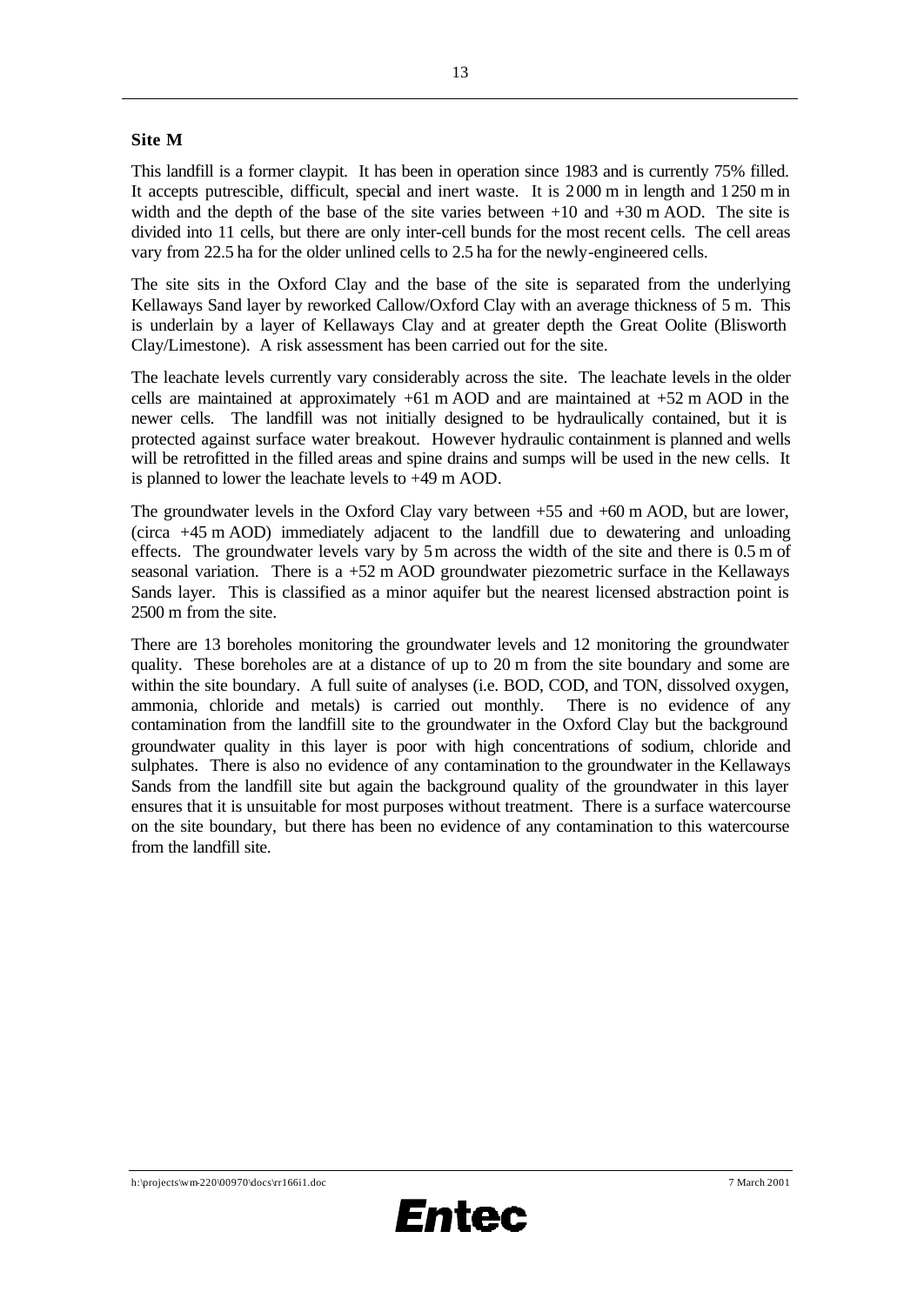#### **Site N**

This landfill site is situated within a former claypit and began operation in 1997. It accepts domestic, commercial and industrial and inert waste and the site is likely to remain in operation for the next 10 years. It is 575 m in length and 425 m in width and is not divided into cells. The depth of the base of the site is approximately +41 m AOD, which is 37 m bgl. It is a containment landfill and the base and sides are lined with 1 m of engineered clay.

The strata underlying the landfill comprise Ruabon Marl of thickness 3.5 m to 41.5 m and at greater depth deposits of the Middle Coal Measures. Deposits of superficial till, river terraces and alluvium have also been encountered around the site. A risk assessment has been carried out for the site.

The leachate levels are maintained at  $+42.5$  m AOD by recirculating the leachate, which is collected in a single sump from a herringbone leachate collection system. The groundwater in the surrounding strata is approximately +53 m AOD and varies 2m across the site. There is also a 2 to 4 m seasonal variation in groundwater levels.

There are 20 boreholes monitoring the groundwater levels at distances between 5 and 50 m from the site boundary. Groundwater quality is monitored in 19 of these boreholes. A suite of analyses (e.g. BOD, COD, TON, dissolved oxygen, ammonia, chloride and metals) is carried out monthly and quarterly. The background groundwater quality is poor with high concentrations of Fe, Mn, Cd, calcium bicarbonate, calcium sulphate and sodium sulphate. There is no evidence of any contamination of groundwater from the landfill The nearest down gradient groundwater abstraction point is 2000 m from the site.

The nearest downgradient surface watercourse is a major river approximately 100 m from the site boundary and there has been no evidence of any contamination to this watercourse from the landfill site.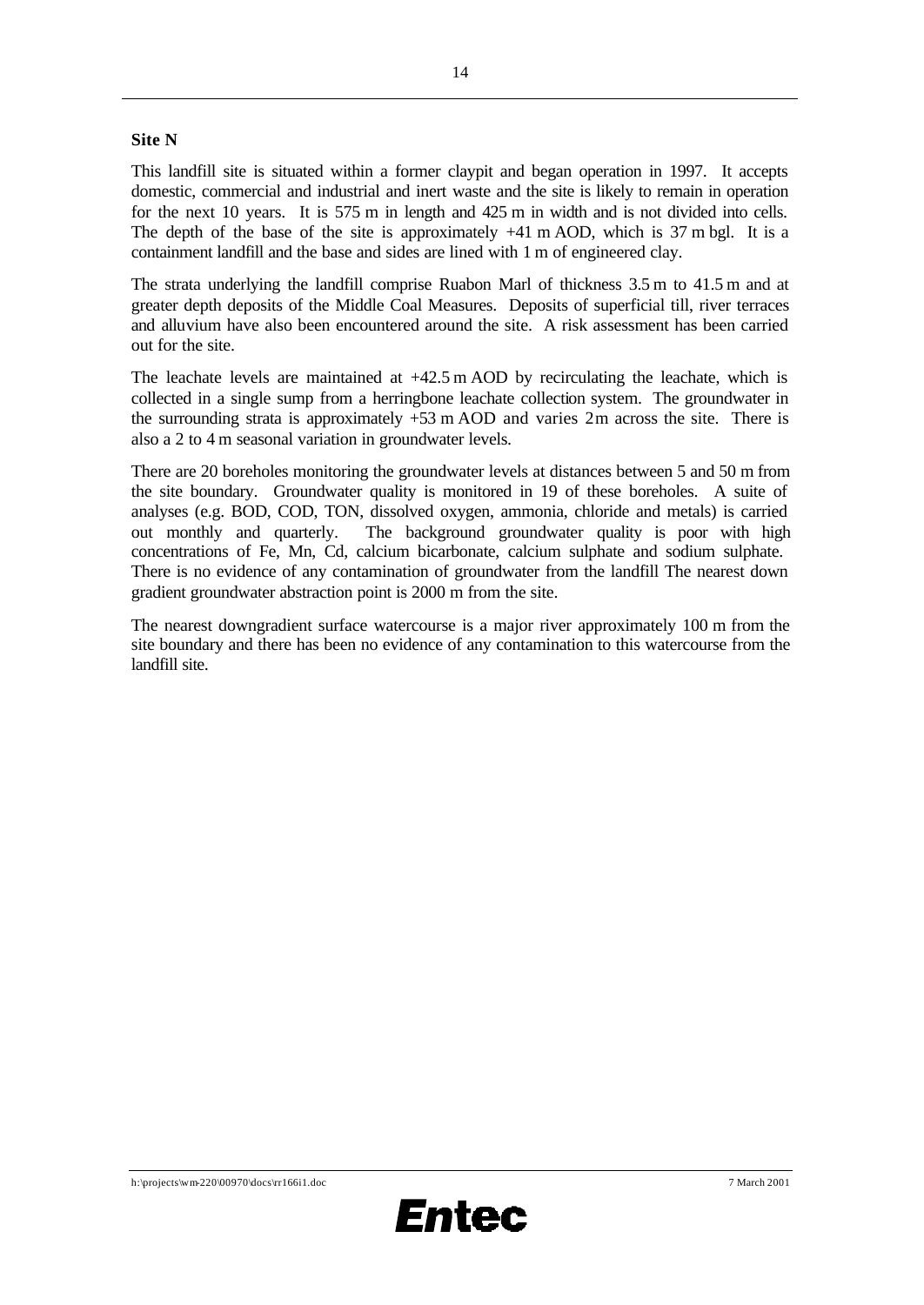#### **Site O**

This landfill is a former claypit and is 1400 m in length and 600 m in width. It accepts domestic, commercial and industrial wastes. Area A of the site was in operation between the late 1970s and the early 1990s and is completely filled. This part of the site is not an engineered site but has a substantial thickness of Oxford Clay at its base. It is not divided into cells and is capped and restored. The Waste Management Licence for this site has been surrendered.

Area B of the site is currently in operation and is approximately 60% filled. Its base is lined with 1m of Oxford Clay and its sides are lined with 2m of Oxford Clay. Area B will have 13 cells of approximate dimensions 140 m in length and 140 m in width on completion. The thickness of waste varies between 8 and 16 m across the site with the maximum thickness in the centre of the site.

The site sits in the Oxford Clay and the base of the site is separated from a Kellaways Sand layer, by a minimum 0.5 m thickness of Oxford Clay. This is underlain by a layer of Kellaways Clay and at greater depth the Great Oolite (Blisworth Limestone). A risk assessment has been carried out for the site.

The leachate levels currently vary considerably across the site. The leachate levels in the restored Area A are currently above the pie zometric groundwater levels and so it is not hydraulically contained. The leachate levels within Area B range between +0.5 and +14.5 m AOD. The higher levels are due to areas of 'perched' leachate due to recirculation. There is a groundwater flow into the landfill and it is hydraulically contained.

The groundwater levels in the Oxford Clay are at  $+11$  m AOD adjacent to the filled cells of the landfill, but these fall to approximately  $+2$  m AOD in the Oxford Clay adjacent to the unfilled area. There is a pit, which is in hydraulic continuity with the Kellaways Sand, adjacent to the unfilled part of the landfill. Water is pumped from this pit to a nearby watercourse in order to control the piezometric groundwater levels in the Kellaways Sand strata. The piezometric groundwater level in the Kellaways Sand is potentially +10 m AOD but is maintained at approximately +3 m AOD in order to minimise groundwater ingress to the site.

There are 11 boreholes monitoring the groundwater levels and quality. These boreholes are at a distance of 20 m to 200 m from the site boundary. A suite of analyses (e.g. BOD, COD, TON, dissolved oxygen, ammonia, chloride and metals) is carried out monthly and quarterly. There is no evidence of any contamination from the landfill site to the groundwater in the Oxford Clay but the background groundwater quality in this layer is poor. There is also no evidence of any contamination to the groundwater in the Kellaways Sands Layer from the landfill site and the nearest down gradient groundwater abstraction points are 2000 m from the landfill site.

The nearest downgradient surface watercourse is 20 m from the site boundary, but there has been no evidence of any contamination to this watercourse from the landfill site.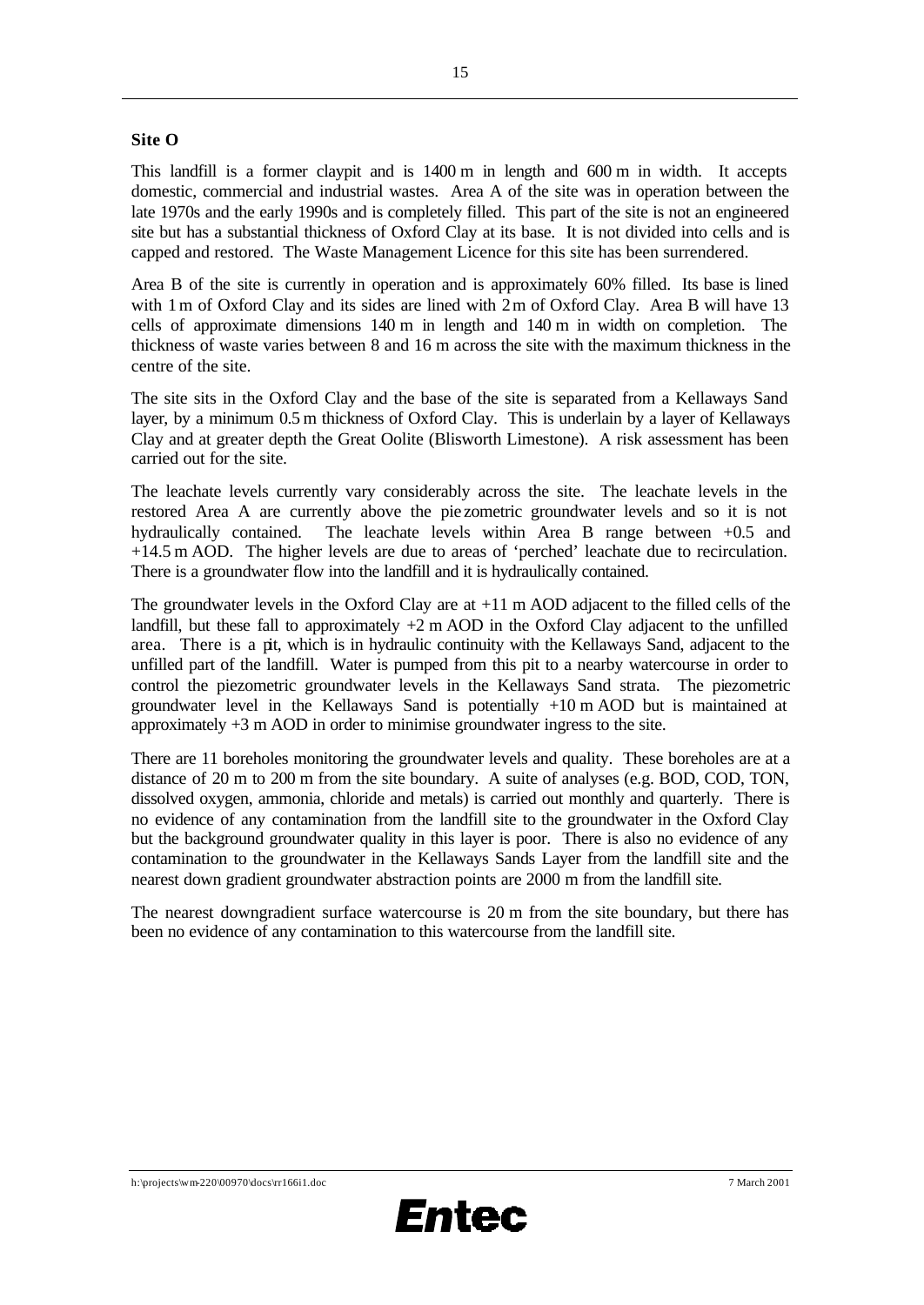#### **Site P**

This landfill is a former claypit and has been operating as a landfill since the late 1970s. It accepts putrescible, special (mainly asbestos) clinical and inert waste. Some domestic waste was also deposited on the site in the 1950s. It covers an area of 24 ha and is almost completely filled. There are plans to extend the site to a total area of 43 ha. The waste thickness varies between 20 and 30 m. The site is nominally divided into 6 cells of average cell dimensions 400 m by 150 m. The base and walls of newer cells are lined with 1m of engineered clay, but the older cells are not lined.

16

The site sits in the Gault Clay and there is an underlying stratum of Gault Clay of minimum thickness 36 m, which overlies the Woburn Sands Aquifer. Formations of Lower Chalk Marl and Cambridge Greensands overlie the Gault Clay on the upgradient side of the site. There is a deep glacial channel along the upgradient side of the site and this is in hydraulic contact with a small river.

The leachate levels currently vary between +32 and +44 m AOD by removal of the leachate and pumping to the cells with the lowest leachate levels. It is planned to lower the leachate levels in the future to  $+37$  m AOD.

The groundwater levels in the Gault Clay in the area around the site are approximately +42 m AOD. There is a net flow of groundwater towards a laterally nearby watercourse and horizontally towards the Woburn Sands Aquifer. There is a 2 m variation in seasonal groundwater levels.

There are seven boreholes monitoring the groundwater levels and quality. These boreholes are at distances between 5 and 25 m from the site boundary. A full suite of analyses (i.e. BOD, COD, TON, dissolved oxygen, ammonia, chloride and metals) is carried out monthly. The background groundwater quality in the Gault and Boulder Clay is poor with high sodium, chloride and sulphate levels. There has been no incidence of groundwater contamination from the landfill site. There is a groundwater abstraction point in the Cambridge Greensand 550 m from the site. This is separated from the landfill by a minimum 10 m thickness of Gault Clay. There is a surface watercourse approximately 100 m from the site boundary but there has been no incidence of contamination from the landfill site.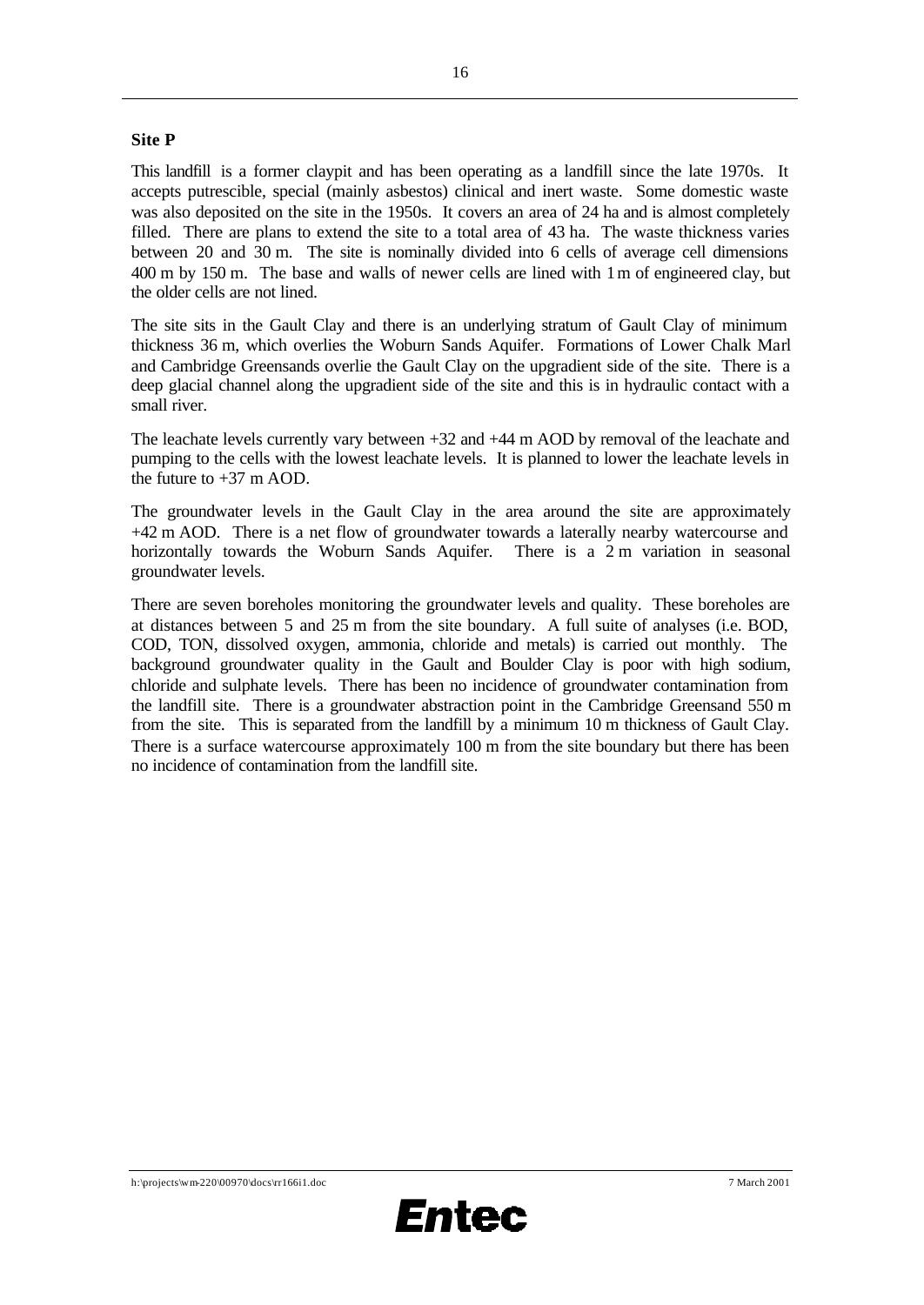#### **Site Q**

This landfill is a former claypit and has been operating as a landfill since the late 1970s. It is approximately 90% filled and accepts domestic, industrial, commercial, difficult, special and inert waste. It formerly also accepted liquid wastes. It covers an area of 75 ha and is 1200 m in length and 650 m in width. The waste thickness varies between 20 and 30 m. The site is divided into 13 cells and the average cell dimensions are 200 m by 150 m. There are only intercell bunds for the most recent cells.

The site sits in the Oxford Clay and the base of the site is separated from a Kellaways Sand layer by reworked Callow/Oxford Clay. This is underlain by a layer of Kellaways Clay and at greater depth the Great Oolite (Blisworth Clay/Limestone). A risk assessment has been carried out for the site.

The leachate levels currently vary considerably across the site. The leachate levels in the older cells are maintained at approximately +43 m AOD as the landfill was not initially designed to be hydraulically contained, but it protected against surface water breakout. However hydraulic containment is planned and wells will be retrofitted in the filled areas. The newer cells are however hydraulically contained and the leachate levels are maintained at +25 m AOD.

The groundwater levels in the Oxford Clay in the area around the site are approximately +32 m AOD, but are lower immediately adjacent to the unfilled areas of the landfill due to dewatering and unloading effects. They are slightly higher in the areas adjacent to the filled areas of the landfill due to loading effects. There is less than a 1m seasonal variation in groundwater levels. There is approximately a +30 m AOD groundwater piezometric head in the Kellaways Sands layer. This is classified as a minor aquifer but there are no nearby licensed groundwater abstraction points.

There are 18 boreholes monitoring the groundwater levels and quality. These boreholes are at distances between 25 and 100 m from the site boundary. A full suite of analyses (i.e. BOD, COD, TON, dissolved oxygen, ammonia, chloride and metals) is carried out monthly. The background groundwater quality is poor with high sodium, chloride and sulphate levels. There has been one incident of groundwater contamination with high ammonia levels recorded. It is however unclear whether the landfill was the source of this contamination incident.

There is a surface watercourse on the site boundary and there have been two contamination incidences to this watercourse. These were due to leachate breakout at the surface and a diesel tanker spillage.